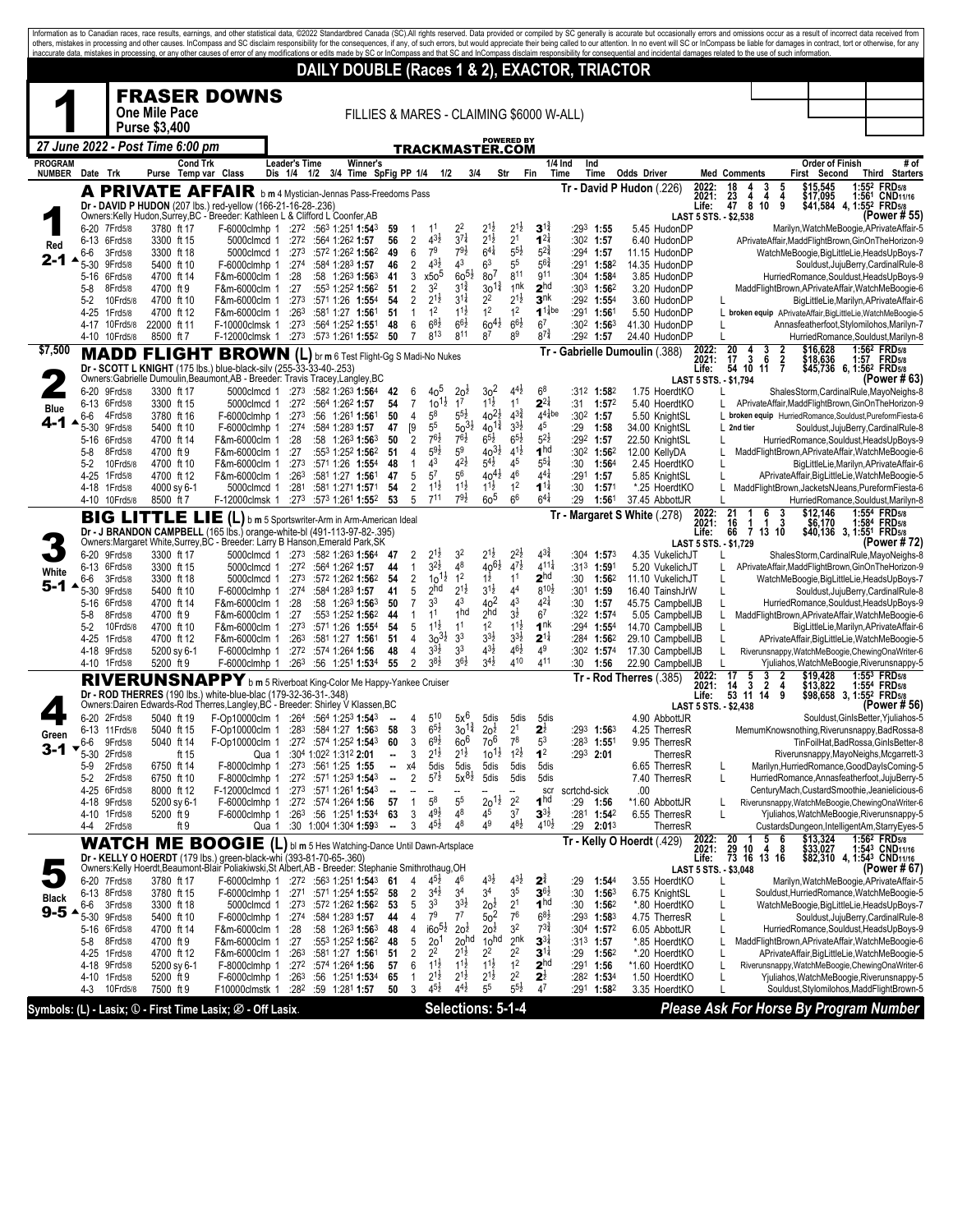|                                |                  |                              |                                                         |                 |                                                                                                                                                         |                      |                                                                                          |           |                     |                                      |                                          |                                                        | <b>EXACTOR, TRIACTOR</b>                 |                                           |                                                      |                    |                                      |                                     |                                      |                                          |                               |                 |                                                                                                     |
|--------------------------------|------------------|------------------------------|---------------------------------------------------------|-----------------|---------------------------------------------------------------------------------------------------------------------------------------------------------|----------------------|------------------------------------------------------------------------------------------|-----------|---------------------|--------------------------------------|------------------------------------------|--------------------------------------------------------|------------------------------------------|-------------------------------------------|------------------------------------------------------|--------------------|--------------------------------------|-------------------------------------|--------------------------------------|------------------------------------------|-------------------------------|-----------------|-----------------------------------------------------------------------------------------------------|
|                                |                  |                              |                                                         |                 | <b>FRASER DOWNS</b>                                                                                                                                     |                      |                                                                                          |           |                     |                                      |                                          |                                                        |                                          |                                           |                                                      |                    |                                      |                                     |                                      |                                          |                               |                 |                                                                                                     |
|                                |                  |                              | <b>One Mile Pace</b>                                    |                 |                                                                                                                                                         |                      |                                                                                          |           |                     |                                      |                                          |                                                        |                                          |                                           | MAIDENS OR N/W \$3000 (F& M \$3750) LIFETIME (W-ALL) |                    |                                      |                                     |                                      |                                          |                               |                 |                                                                                                     |
|                                |                  |                              | <b>Purse \$4,200</b>                                    |                 |                                                                                                                                                         |                      |                                                                                          |           |                     |                                      |                                          |                                                        | <b>POWERED BY</b>                        |                                           |                                                      |                    |                                      |                                     |                                      |                                          |                               |                 |                                                                                                     |
| 27 June 2022<br><b>PROGRAM</b> |                  |                              |                                                         |                 |                                                                                                                                                         | <b>Leader's Time</b> |                                                                                          |           |                     |                                      |                                          |                                                        | TRACKMASTER.COM                          |                                           |                                                      |                    |                                      |                                     |                                      |                                          |                               |                 | # of                                                                                                |
| <b>NUMBER</b>                  | Date Trk         |                              | Purse Temp var Class                                    | <b>Cond Trk</b> |                                                                                                                                                         |                      | Winner's<br>Dis 1/4 1/2 3/4 Time SpFig PP 1/4                                            |           |                     | 1/2                                  |                                          | 3/4                                                    | Str                                      | Fin                                       | $1/4$ Ind<br>Ind<br>Time<br>Time                     | <b>Odds Driver</b> |                                      |                                     | <b>Med Comments</b>                  |                                          | First Second                  | Order of Finish | Third Starters                                                                                      |
|                                |                  |                              |                                                         |                 | OH SHUT UP br c 3 Thinking out Loud-Legal Suspensory-Pulledsuspensory                                                                                   |                      |                                                                                          |           |                     |                                      |                                          |                                                        |                                          |                                           | Tr - Jim R Marino (.364)                             |                    |                                      | 2022:<br>2021:                      | 5<br>0<br>0<br>0                     | $\mathbf 1$<br>0<br>0<br>0               | \$1,620                       | 50              | 2:04 FRD5/8 Q                                                                                       |
|                                |                  |                              |                                                         |                 | Dr - DAVID A KELLY (155 lbs.) green-white-bla (523-106-96-82-.356)<br>Owners: Shale Stables, Merritt, BC - Breeder: Shale Stables, Merritt, BC          |                      |                                                                                          |           |                     |                                      |                                          |                                                        |                                          |                                           |                                                      |                    |                                      | Life:                               | 5<br>0<br>LAST 5 STS. - \$1,620      | 0<br>-1                                  |                               |                 | \$1,620 3, 2:04 FRD5/8 Q<br>(Power # 55)                                                            |
|                                | $6 - 20$         | 13Frd5/8                     | 4200 ft 17                                              |                 | Nw1r5000l 1                                                                                                                                             | :29                  | :593 1:284 <b>1:58</b> <sup>2</sup>                                                      | -41       |                     | $4^{6}$                              | $4^{12}$                                 | 49                                                     | $4^{5}$                                  | $4^{1\frac{3}{4}}$                        | :281<br>1:584                                        |                    | 2.90 KellyDA                         |                                     |                                      |                                          |                               |                 | OneToughBeachboy,CameACavalier,WesternCowboy-6                                                      |
| Red                            | 6-13<br>6-6      | 13Frd5/8<br>13Frd5/8         | 4200 ft 13<br>4200 ft 13                                |                 | Nw1r5000l 1<br>Nw1r5000I 1                                                                                                                              |                      | :302 1:021 1:32 2:022<br>:292 1:001 1:30 2:00                                            | 28<br>Ξ.  | 6                   | $2^{1\frac{1}{2}}$                   | 22                                       | 2 <sup>2</sup>                                         | 2 <sup>2</sup><br>Ξ.                     | $\mathbf{3}^{\frac{1}{2}}$<br>scr         | :30<br>2:022<br>scrtchd-sick                         | .00                | 7.50 KellvDA                         |                                     |                                      |                                          |                               |                 | OneToughBeachboy,TalkinNRockin,OhShutUp-6<br>OneToughBeachboy,TalkinNRockin,CameACavalier-5         |
| $8 - 5$                        | $5 - 30$         | 4Frd5/8                      | 6000 ft 15                                              |                 | Nw1r5000l 1                                                                                                                                             |                      | :291 :582 1:281 1:564                                                                    | 40        | $\overline{7}$      | 812<br>$7^{10}$                      | 815<br>$7^{10}$                          | 810                                                    | 812                                      | $6^{13}$<br>$5^{31}$                      | :291 1:592                                           |                    | 20.10 KellyDA                        |                                     |                                      |                                          |                               |                 | MysticHunter, WesternCowboy, CameACavalier-8                                                        |
|                                | 5-16<br>5-1      | 14Frd5/8<br>3Frd5/8          | 6000 ft 11<br>6000 ft 14                                |                 | Nw1r5000I 1<br>Nw1r5000l 1                                                                                                                              |                      | :293 1:011 1:303 2:013<br>:274 :591 1:283 1:574                                          | 24<br>43  | 8<br>$\mathbf{1}$   | $4^{5}\frac{1}{2}$                   | $4^{4}\frac{1}{2}$                       | 70 <sup>8</sup><br>$4^{4}\frac{1}{2}$                  | 6 <sup>5</sup><br>$4^{4}$ <sub>2</sub>   | $4^{3\frac{1}{4}}$                        | :30<br>2:021<br>:29<br>1:582                         |                    | 5.10 KellyDA<br>8.10 KellyDA         |                                     |                                      |                                          |                               |                 | WesternCowboy,CameACavalier,TalkinNRockin-8<br>SoStrange, MysticHunter, LDsBoss-7                   |
|                                | 4-25             | 1Frd5/8                      | ft 12                                                   |                 | Qua 1                                                                                                                                                   |                      | :321 1:032 1:333 2:04                                                                    |           |                     | 2 <sup>2</sup>                       | $2^{1\frac{1}{2}}$                       | 2 <sup>2</sup>                                         | $2^{1\frac{1}{2}}$                       | 1 <sup>hd</sup>                           | :30<br>2:04                                          |                    | KellyDA                              |                                     |                                      |                                          |                               |                 | OhShutUp,Spiderdman,N/a-2                                                                           |
|                                |                  |                              |                                                         |                 | <b>HEARTS A RACING</b> b f 3 Mystician-Ideal Odds-Western Ideal                                                                                         |                      |                                                                                          |           |                     |                                      |                                          |                                                        |                                          |                                           | Tr - Margaret S White (.278)                         |                    |                                      | 2022:<br>2021:                      | 9<br>0<br>6<br>0                     | 0<br>0<br>1                              | \$2,570<br>\$3,450<br>\$6,020 |                 |                                                                                                     |
|                                |                  |                              |                                                         |                 | Dr - J BRANDON CAMPBELL (165 lbs.) orange-white-bl (491-113-97-82-.395)<br>Owners:Dr James Findlay, Maple Ridge, BC - Breeder: Seaspray Stables Ltd, BC |                      |                                                                                          |           |                     |                                      |                                          |                                                        |                                          |                                           |                                                      |                    |                                      | Life:                               | 15<br>0<br>LAST 5 STS. - \$1,370     | $\overline{1}$<br>1                      |                               |                 | (Power # 45)                                                                                        |
|                                | 6-20<br>6-13     | 1Frd5/8<br>1Frd5/8           | 4480 ft 19<br>4200 ft 18                                |                 | F-Nw2r7500l 1<br>F-Nw1r5000l 1                                                                                                                          |                      | $:274$ $:593$ 1:29 1:574<br>:294 1:002 1:304 2:011                                       | -39<br>28 | 8                   | $4^{4}$<br>$7^{11}$                  | 45<br>$7^{10}$                           | 45<br>6 <sup>7</sup>                                   | $4^{7}\frac{1}{2}$<br>6 <sup>8</sup>     | $56\frac{1}{2}$<br>$5^{6}2$               | :29<br>1:59<br>:301<br>$2:02^2$                      |                    | 36.85 VukelichJT<br>65.30 VukelichJT |                                     |                                      |                                          |                               |                 | GreySea,SayItAllSport,Ifhecouldseemenow-8<br>SayItAllSport,FreeAsABird,FiestaTime-8                 |
| <b>Blue</b>                    | 6-6              | 6Frd5/8                      | 4200 ft 16                                              |                 | F-Nw1r5000l 1                                                                                                                                           |                      | :284 :592 1:291 1:591                                                                    | 30        | 6                   | 611                                  | $6^{8}\frac{1}{2}$                       | 6 <sup>5</sup>                                         | 6 <sup>8</sup>                           | $48\frac{1}{2}$                           | :303 2:004                                           |                    | 40.80 VukelichJT                     |                                     |                                      |                                          |                               |                 | GreySea,SayItAllSport,FreeAsABird-7                                                                 |
| 2-1                            | $5 - 30$<br>5-16 | 6Frd5/8<br>8Frd5/8           | 6000 ft 10<br>6000 ft 13                                |                 | F-Nw1r5000l 1<br>Nw1r5000lcd 1                                                                                                                          |                      | :29 1:011 1:311 2:02<br>:29 1:011 1:31 2:004                                             | 22<br>26  | 6<br>2              | $6^{14}$<br>$4^{7}\frac{1}{2}$       | $6^{10}$<br>$4^{4}$                      | $6^{7}\frac{1}{2}$<br>$5^{4}$                          | $6^{9}\frac{1}{2}$<br>$56\frac{1}{2}$    | $5^{41}$<br>5 <sup>5</sup>                | :301<br>2:024<br>:30<br>2:014                        |                    | 42.00 TainshJrW<br>3.75 CampbellJB   |                                     |                                      |                                          |                               |                 | GreySea, ParisByNight, GetOutaZWay-6<br>Hottieattheplate, GetOutaZWay, FreeAsABird-7                |
|                                | 5-9              | 7Frd5/8                      | 6000 ft 11                                              |                 | F-Nw1r5000l 1                                                                                                                                           |                      | :294 1:004 1:31 2:01                                                                     | 22        | 3                   | 45                                   | 45                                       | $4^{3}\frac{1}{2}$                                     | 45                                       | $3^{4^3}$                                 | $:30^2$ 2:02                                         |                    | 9.35 CampbellJB                      |                                     |                                      |                                          |                               |                 | Ifhecouldseemenow, PickUpStix, HeartsARacing-5                                                      |
|                                | 5-2<br>4-26      | 5Frd5/8<br>5Frd5/8           | 6000 ft 12<br>6000 ft 9                                 |                 | F-Nw1r5000l 1<br>Nw1r5000l 1                                                                                                                            |                      | :291 :594 1:284 1:59<br>:292 1:003 1:30 1:59                                             | 23<br>29  | 6                   | 710<br>$5^{8}2$                      | 715<br>5 <sup>9</sup>                    | 617<br>$5^7$                                           | 616<br>6 <sup>11</sup>                   | 414<br>$7^{12}$                           | :293 2:014<br>$2:01^2$<br>:30                        |                    | 13.25 CampbellJB<br>63.00 CampbellJB |                                     |                                      |                                          |                               |                 | lfhecouldseemenow, PickUpStix, FreeAsABird-7<br>RockinRoller, Ventimatchalatte, Ifhecouldseemenow-7 |
|                                | 4-18             | 5Frd5/8                      | 6000 sy 6-1                                             |                 | F-Nw1r5000l 1                                                                                                                                           |                      | :282 :594 1:30 2:003                                                                     | 27        | 5                   | 714                                  | $79\frac{1}{2}$                          | $79\frac{1}{2}$                                        | 711                                      | $712\frac{1}{2}$<br>413                   | :311 2:03                                            |                    | 1.85 CampbellJB                      |                                     |                                      |                                          |                               |                 | PlayMistyForMe,FreeAsABird,Ifhecouldseemenow-9                                                      |
|                                |                  | 4-11 2Frd5/8                 | ft 11                                                   |                 | Qua 1<br>LOCK THE FLOW b f 3 Domitian Hanover-Meeko Faster-Rescue Me                                                                                    |                      | :291 1:002 1:31 2:00                                                                     | −−        | 3                   | $4^{6}\frac{1}{2}$                   | 5 <sup>6</sup>                           | $5^{5\frac{1}{2}}$                                     | 49                                       | Tr٠                                       | $:30^3$ 2:023<br>Darren A Poloway (.149)             |                    | CampbellJB                           |                                     | $\frac{14}{7}$                       |                                          |                               |                 | TinFoilHat,FirmRingo,ShalesStorm-6                                                                  |
|                                |                  |                              |                                                         |                 | Dr - DUSTIN POLOWAY (190 lbs.) black-turquoise (2-0-0-0-.000)                                                                                           |                      |                                                                                          |           |                     |                                      |                                          |                                                        |                                          |                                           |                                                      |                    |                                      | 2022:<br>2021:<br>Life:             | $\frac{0}{1}$<br>21<br>1             | 0<br>0<br>0<br>-1                        | \$1,488<br>\$4,260            |                 | \$4,260 2:03 FRD5/8<br>\$5,748 2, 2:03 FRD5/8                                                       |
|                                |                  | 6-20 1Frd5/8                 | 4480 ft 19                                              |                 | Owners:Lisa Poloway,Surrey,BC - Breeder: Darren A Poloway,Surrey,BC<br>F-Nw2r7500l 1 :274 :593 1:29 1:574                                               |                      |                                                                                          |           |                     | x610                                 | $6^{10}$                                 | $8^{11}$                                               | $7^{15}$                                 | 821                                       | :304<br>2:02                                         |                    | 13.10 PolowayD                       | <b>LAST 5 STS. - \$0</b>            |                                      |                                          |                               |                 | (Power # 51)<br>GreySea,SayItAllSport,Ifhecouldseemenow-8                                           |
| White                          | 6-13             | 1Frd5/8                      | 4200 ft 18                                              |                 | F-Nw1r5000I 1                                                                                                                                           |                      | :294 1:002 1:304 2:011                                                                   | 25<br>26  | 2<br>5              | $40^{6}$                             | 45                                       | i5 <sup>6</sup>                                        | $5^{7\frac{1}{2}}$                       | $6^{8}$                                   | :304<br>2:024                                        |                    | 31.45 PolowayD                       |                                     | L                                    |                                          |                               |                 | SayItAllSport,FreeAsABird,FiestaTime-8                                                              |
| 8-1                            | $5 - 30$         | 6Frd5/8<br>5-16 7Frd5/8      | 6000 ft 10<br>6400 ft 14                                |                 | F-Nw1r5000l 1<br>F-Nw2r7500l 1                                                                                                                          |                      | :29 1:011 1:311 2:02<br>:284 1:01 1:292 1:59                                             | 18<br>28  | 5<br>2              | $11\frac{1}{2}$<br>3 <sup>3</sup>    | $11\frac{1}{2}$<br>$3^{41}$              | 2 <sup>2</sup><br>46                                   | 2 <sup>5</sup><br>$5^8$                  | $68\frac{1}{2}$<br>712                    | 2:033<br>:32<br>$:304$ 2:012                         |                    | 12.95 ChappelIBP<br>39.40 CampbellJB |                                     | L                                    |                                          |                               |                 | GreySea, ParisByNight, GetOutaZWay-6<br>KittieCat, Roseange, Josephine-7                            |
|                                | 4-17             | 5Calx1                       | 3600 ft 20                                              |                 | Nw1extpm 1                                                                                                                                              |                      | :292 :59 1:283 1:584                                                                     | 30        | $\mathbf{1}$        | $4^{3}\frac{3}{4}$                   | $4^{4^{3}_{4}}$                          | $5^{4^3}$                                              | 6 <sup>4</sup>                           | 719                                       | :33<br>2:023                                         |                    | 39.80 PlanoL                         |                                     | L tired                              |                                          |                               |                 | BoldNewBeginning,DatsyukianDeke,Brooklynsville-7                                                    |
|                                | 4-1<br>$3-25$    | 7Calx1<br>1Calx1             | 3600 ft 18<br>3600 ft 27                                |                 | Nw1extpm 1<br>Nw1extpm 1                                                                                                                                | :292                 | :592 1:283 1:573<br>:291 :581 1:263 1:57                                                 | 38<br>37  | 2<br>3              | $3^{34}$<br>$5^{6}$                  | $3^{31}$<br>$78\frac{1}{4}$              | $4^{4}$<br>714                                         | $34$ <sub>2</sub><br>714                 | 716<br>720                                | $:31^2$ 2:00 <sup>4</sup><br>:313 2:01               |                    | 86.40 LongoG<br>40.50 LackeyJ        |                                     | L used early<br>L no threat          |                                          |                               |                 | InADaze, WitchHunter, Tenaya-10<br>InADaze, NightKing, WitchHunter-7                                |
|                                | $3 - 20$         | 5Calx1                       | 3600 ft 20                                              |                 | Nw1extpm 1                                                                                                                                              | :281                 | :58 1:274 1:574                                                                          | 56        | 4                   | $2^{2^{3}_{4}}$                      | $2^{2\frac{1}{4}}$                       | $2^{2\frac{1}{4}}$                                     | $2^{1\frac{1}{2}}$                       | 3 <sup>2</sup>                            | :30<br>$1:58^{\circ}$                                |                    | 14.10 PlanoL                         |                                     | L clearall out                       |                                          |                               |                 | HoosierPoppy,Cookiesncream,LockTheFlow-9                                                            |
|                                | 3-13<br>3-6      | 5Calx1<br>7Calx1             | 3600 ft 17<br>3600 ft 13                                |                 | Nw1extpm 1<br>Nw1extpm 1                                                                                                                                | :282                 | :583 1:282 <b>1:57</b> 3<br>$:29^2$ $:59^4$ 1:294 1:571                                  | 35<br>49  | 5                   | 510<br>$3^{4}$                       | $66\frac{1}{2}$<br>$3^{3}\frac{1}{2}$    | 611<br>$4^{3\frac{1}{4}}$                              | 6 <sup>11</sup><br>$4^{4\frac{1}{4}}$    | $6^{21}$<br>511                           | :311 2:014<br>:29<br>1:592                           |                    | 52.90 LongoG<br>31.90 PlanoL         |                                     | L tired<br>L 1st tm lasix            |                                          |                               |                 | Shewenthataway, Cookiesncream, HoosierPoppy-8<br>GiveMeThisDance,Shewenthataway,Cookiesncream-9     |
|                                |                  |                              |                                                         |                 | <b>GET OUTA Z WAY</b> br f 3 Domitian Hanover-Jazzy Jay-I Zee                                                                                           |                      |                                                                                          |           |                     |                                      |                                          |                                                        |                                          |                                           | Tr - Paul P Tolmazoff (.211)                         |                    |                                      | 2022:<br>2021:                      | 16<br>0<br>11<br>0                   | $\frac{2}{0}$<br>$\frac{2}{1}$           | \$8,056<br>\$1,680            |                 |                                                                                                     |
|                                |                  |                              |                                                         |                 | Dr - DAVID P HUDON (207 lbs.) red-yellow (166-21-16-28-.236)<br>Owners:Paul Tolmazoff,Surrey,BC - Breeder: Larry D Merkley;Sonya R Merkley,BC           |                      |                                                                                          |           |                     |                                      |                                          |                                                        |                                          |                                           |                                                      |                    |                                      | Life:                               | 27<br>0<br>LAST 5 STS. - \$2,976     | 2<br>3                                   | \$9,736                       |                 | (Power # 63)                                                                                        |
|                                | $6 - 20$         | 13Frd5/8                     | 4200 ft 17                                              |                 | Nw1r5000l 1                                                                                                                                             | :29                  | :593 1:284 <b>1:58</b> <sup>2</sup>                                                      | 28        | 5                   | $5^{12}$                             | $5^{18}$                                 | $5^{17}$                                               | 518                                      | $5^{15}$                                  | :291<br>2:012                                        |                    | 23.95 HoerdtKO                       |                                     |                                      |                                          |                               |                 | OneToughBeachboy,CameACavalier,WesternCowboy-6                                                      |
| Green                          | 6-13<br>6-6      | 1Frd5/8<br>6Frd5/8           | 4200 ft 18<br>4200 ft 16                                |                 | F-Nw1r5000l 1<br>F-Nw1r5000l 1                                                                                                                          |                      | :294 1:002 1:304 2:011<br>:284 :592 1:291 1:591                                          | 29<br>30  | 4<br>5              | $5^{7\frac{1}{2}}$<br>1 <sup>2</sup> | $5^{6}$<br>1 <sup>2</sup>                | $30^{31}$<br>$1\frac{1}{2}$                            | $4^{5}\frac{1}{2}$<br>2 <sup>nk</sup>    | $4^{5^{3}_{4}}$<br>$5^{8}$                | :31<br>2:022<br>$:314$ 2:01                          |                    | 10.35 HudonDP<br>6.45 HudonDP        |                                     |                                      |                                          |                               |                 | SayItAllSport,FreeAsABird,FiestaTime-8<br>GreySea,SayItAllSport,FreeAsABird-7                       |
| $9 - 2$                        | 5-30             | 6Frd5/8                      | 6000 ft 10                                              |                 | F-Nw1r5000l 1                                                                                                                                           |                      | :29 1:011 1:311 2:02                                                                     | 27        | 2                   | $2^{1\frac{1}{2}}$                   | $2^{1\frac{1}{2}}$                       | $102$                                                  | 1 <sup>5</sup>                           | $\mathbf{3}^{\frac{1}{2}}$                | :304 2:02                                            |                    | 2.40 HudonDP                         |                                     |                                      |                                          |                               |                 | GreySea, ParisByNight, GetOutaZWay-6                                                                |
|                                | 5-16<br>5-9      | 8Frd5/8<br>7Frd5/8           | 6000 ft 13<br>6000 ft 11                                |                 | Nw1r5000lcd 1<br>F-Nw1r5000l 1                                                                                                                          |                      | :29 1:011 1:31 2:004<br>:294 1:004 1:31 2:01                                             | 31<br>18  | 5<br>2              | $11\frac{1}{2}$<br>$1^{11}$          | $11\frac{1}{2}$<br>$2^{1\frac{1}{2}}$    | $11\frac{1}{2}$<br>20 <sup>nk</sup>                    | $1^{1\frac{1}{2}}$<br>$3^{3}\frac{1}{2}$ | 2 <sup>nk</sup><br>$5^{8\frac{3}{4}}$     | :294 2:004<br>:314 2:024                             |                    | 6.00 KellyDA<br>8.70 ScrannageR      |                                     |                                      |                                          |                               |                 | Hottieattheplate, GetOutaZWay, FreeAsABird-7<br>Ifhecouldseemenow, PickUpStix, HeartsARacing-5      |
|                                | 5-2              | 5Frd5/8                      | 6000 ft 12                                              |                 | F-Nw1r5000l 1 :291 :594 1:284 1:59                                                                                                                      |                      |                                                                                          | 14        | 5                   | $1^{11}$                             | $1^{2}\frac{1}{2}$<br>$4^{3\frac{1}{4}}$ | 1 <sup>2</sup>                                         | $11x$ <sup>1</sup>                       | 524                                       | :35<br>2:034                                         |                    | 26.30 HudonDP                        |                                     |                                      |                                          |                               |                 | Ifhecouldseemenow.PickUpStix.FreeAsABird-7                                                          |
|                                |                  | 4-26 3Frd5/8<br>4-17 3Frd5/8 | 6000 ft 11<br>6000 ft 8                                 |                 | Nw1r5000l 1<br>Nw1r5000l 1                                                                                                                              | :274<br>:28          | :584 1:281 1:581<br>:574 1:262 1:561                                                     | 37<br>19  | 2<br>6              | $3^{4}$ <sub>2</sub><br>$30^{21}$    |                                          | 4 <sup>4</sup><br>$30^{2\frac{1}{2}}$ 50 <sup>73</sup> | $4^{4}$ <sub>2</sub><br>$6^{23}$         | $5^{8}$ <sub>2</sub><br>632               | :304 1:594<br>:343 2:023                             |                    | 16.20 HudonDP<br>58.30 ScrannageR    |                                     |                                      |                                          |                               |                 | Urnotworthmytime, Roseange, WesternCowboy-6<br>ADudesPromise, MysticHunter, LDsBoss-7               |
|                                |                  | 4-11 5Frd5/8                 | 6000 ft 9                                               |                 | F-Nw1r5000l 1                                                                                                                                           |                      | :282 :59 1:283 1:571                                                                     | 40        | 3                   | $4^{51}$                             | 4 <sup>5</sup>                           | 4 <sup>5</sup>                                         | 45                                       | $4^{11\frac{3}{4}}$                       | :30<br>1:593                                         |                    | 24.00 HoerdtKO                       |                                     |                                      |                                          |                               |                 | KittieCat, Josephine, PlayMistyForMe-5                                                              |
|                                |                  |                              |                                                         |                 | FIESTA TIME b f 3 Santanna Blue Chip-Final Say-Well Said                                                                                                |                      |                                                                                          |           |                     |                                      |                                          |                                                        |                                          |                                           | Tr - Blaine P Chappell (.123)                        |                    |                                      | 2022:<br>2021:                      | 4<br>0<br>6<br>0<br>10 <sup>10</sup> | 0<br>0<br>$\mathbf{1}$<br>$\overline{2}$ | \$924<br>\$2,517<br>\$3,441   |                 |                                                                                                     |
|                                |                  |                              |                                                         |                 | Dr - BLAINE P CHAPPELL (221 lbs.) (147-5-6-21-.104)<br>Owners:Blaine Chappell,Olds,AB-Ross Sharp,Campbell River,BC - Breeder: Meridian Farms,Calgary,AB |                      |                                                                                          |           |                     |                                      |                                          |                                                        |                                          |                                           |                                                      |                    |                                      | Life:<br><b>LAST 5 STS. - \$924</b> | 0                                    | 0                                        |                               |                 | (Power # 51)                                                                                        |
|                                |                  | 6-20 1Frd5/8<br>6-13 1Frd5/8 | 4480 ft 19<br>4200 ft 18                                |                 | F-Nw2r7500l 1<br>F-Nw1r5000l 1                                                                                                                          |                      | :274 :593 1:29 1:574<br>:294 1:002 1:304 2:011                                           | 34<br>30  | 4<br>$\overline{2}$ | $5^{8}$<br>3 <sup>4</sup>            | $5^{7}$<br>$3^{3}\frac{1}{2}$            | 6 <sup>8</sup><br>$2^2$                                | 612<br>$2^2$                             | 612<br>$\mathbf{3}^{5}$                   | :293 2:001<br>:31<br>2:021                           |                    | 53.70 ChappelIBP<br>13.85 ChappelIBP |                                     |                                      |                                          |                               |                 | GreySea,SayItAllSport,Ifhecouldseemenow-8<br>SayItAllSport,FreeAsABird,FiestaTime-8                 |
| <b>Black</b><br>$4 - 1$        |                  |                              | 5-24 2Cnd11/16 4200 ft 16                               |                 | 9000clmnw1 1                                                                                                                                            |                      | :273 :574 1:282 1:582                                                                    | 38        | 1                   | $4^{7}\frac{1}{2}$                   | $4^{4}\frac{1}{2}$                       | $3^{1\frac{1}{2}}$                                     | $3^{3}\frac{1}{2}$                       | $5^{4}$                                   | :303 1:591                                           |                    | 13.45 CampbellJB                     |                                     |                                      |                                          |                               |                 | Donoharm, HeyStanley, SkyWalker-7                                                                   |
|                                | $5 - 17$<br>5-7  | 3Cnd11/16                    | 4Cnd11/16 4200 gd 11<br>ft 13                           |                 | 9000clmnw1 1<br>Qua 1                                                                                                                                   |                      | :30 <sup>1</sup> 1:01 1:32 <sup>4</sup> <b>2:03</b> <sup>2</sup><br>:294 :594 1:293 2:00 | -32       | 3<br>6              | 5 <sup>9</sup><br>$3^{7}$            | $5^{6}\frac{1}{2}$<br>3 <sup>17</sup>    | $30^{21}$<br>$3^{13}$                                  | 3 <sup>2</sup><br>$3^{16}$               | $5^{4\frac{1}{4}}$<br>$3^{13}\frac{1}{4}$ | :31 2:041<br>:30 <sup>2</sup> 2:02 <sup>3</sup>      |                    | 15.40 CampbellJB<br>CampbellJB       |                                     |                                      |                                          |                               |                 | Bohannon, Introduce Yourself, GoOnBowBow-8<br>BlastOfSunshine,DejaVuSeelster,FiestaTime-6           |
|                                |                  |                              | 10-17 5Cnd11/16 10000 ft 21                             |                 | Abss-Sf 1                                                                                                                                               |                      | $:273$ $:581$ 1:273 1:591                                                                | 8         | 8                   | 2 <sup>2</sup>                       | 2 <sup>2</sup>                           | $9^{16}$                                               | $8^{25}$                                 | $8^{31}\frac{1}{2}$                       | :343 <b>2:05</b> <sup>2</sup>                        |                    | 43.85 CampbellJB                     |                                     |                                      |                                          |                               |                 | GoodbyeCeiaLater,Crazybeautifultome,EyesOnThePrize-9                                                |
|                                |                  |                              | 10-3 2Cnd11/16 17100 ft 19<br>9-21 7Cnd11/16 4500 ft 22 |                 | Abss-Strdust 1<br>2yr-Maiden 1                                                                                                                          |                      | $:28^2$ $:57^4$ 1:27 <sup>1</sup> 1:57 <sup>4</sup><br>:292 1:003 1:292 1:593            | 31<br>31  | 2<br>3              | $5^{41}$<br>3 <sup>3</sup>           | $5^7$<br>$5^{4}$                         | $5^8$<br>$50^{51}$                                     | $6^{9\frac{3}{4}}$<br>$5^{7}$            | $6^{20}$<br>$5^{13}$                      | :33<br>$2:01^4$<br>:314 2:021                        |                    | 27.95 CampbellJB<br>32.10 CampbellJB |                                     |                                      |                                          |                               |                 | SaphireBlue, TheFinalRose, TwoFingersGold-7<br>HazelsWildling, WranglerJewel, EyesOnThePrize-9      |
|                                |                  |                              | 9-12 8Cnd11/16 17400 ft 13                              |                 | Abss-Starlet 1                                                                                                                                          |                      | $:284$ $:572$ 1:28 <sup>1</sup> 1:59                                                     | 16        | 7                   | $7^{12}$<br>6 <sup>9</sup>           | $6^{23}$<br>$7^{14}$                     | $6^{23}$<br>g16                                        | 427<br><b>g19</b>                        | 424<br>926                                | :31<br>2:03 <sup>4</sup>                             |                    | 8.75 CampbellJB                      |                                     |                                      |                                          |                               |                 | TinFoilHat, TwoFingersGold, ProudOfMyRoots-7                                                        |
|                                |                  |                              | 8-15 8Cnd11/16 50000 ft 31                              |                 | Asha Filly 1                                                                                                                                            |                      | :274 :573 1:262 1:56                                                                     | 28        | 5                   |                                      |                                          |                                                        |                                          |                                           | :313 2:011                                           |                    | 18.80 RedwoodT                       |                                     |                                      |                                          |                               |                 | SaphireBlue, Metaki, DivineArt-9                                                                    |
|                                |                  |                              |                                                         |                 | Symbols: (L) - Lasix; (D - First Time Lasix; Ø - Off Lasix.                                                                                             |                      |                                                                                          |           |                     |                                      |                                          |                                                        | Selections: 1-2-5                        |                                           |                                                      |                    |                                      |                                     |                                      |                                          |                               |                 | Please Ask For Horse By Program Number                                                              |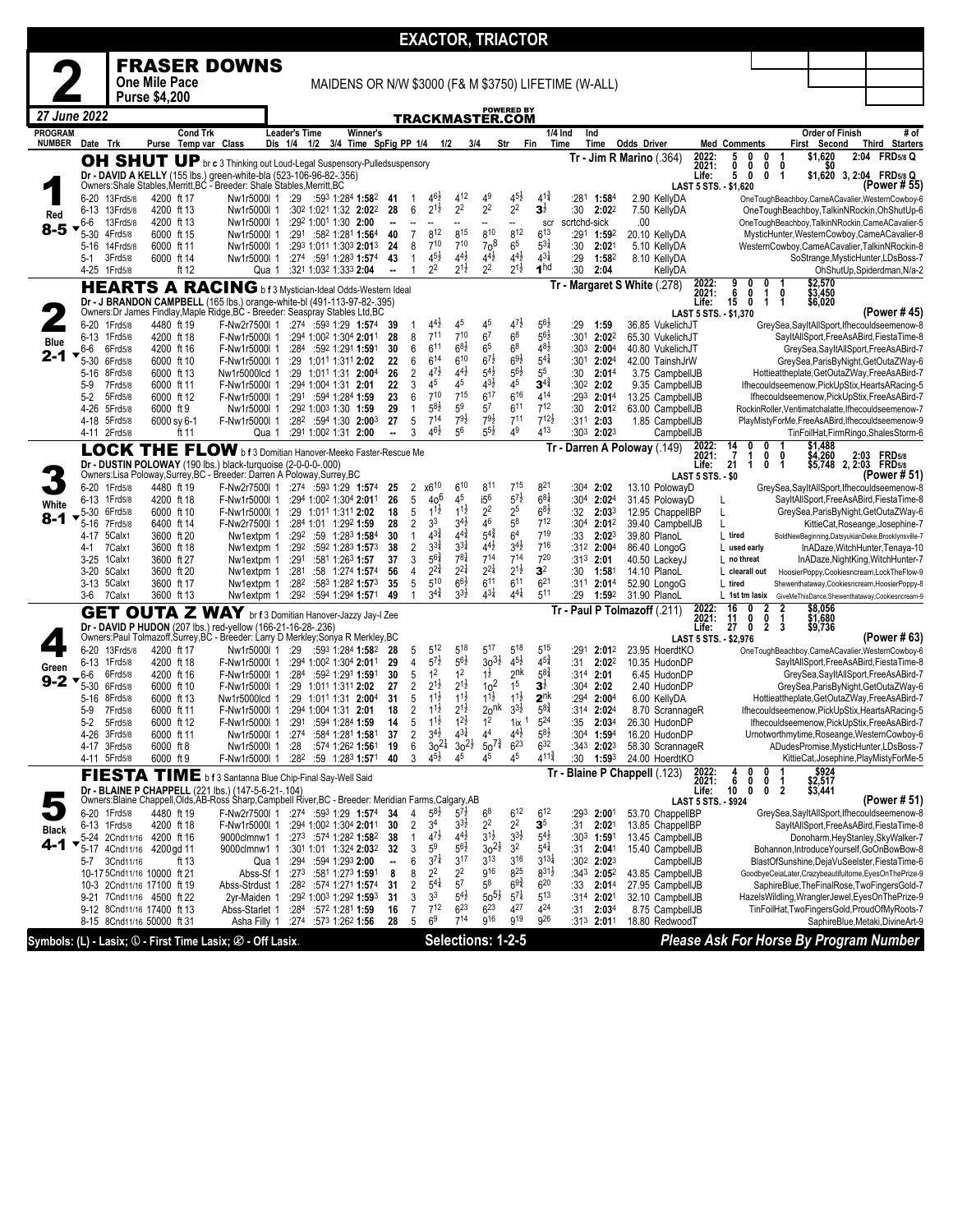|                          |                              |                          |                            |          |                                                                                                                                                                            |               |                                               |                                                                                        |                                |                                           |                                          |                                           |                                       |                                          |                                           | <b>EXACTOR, TRIACTOR, WIN THREE</b>         |                                            |                                                                      |                                                                     |                        |                                                                                                 |
|--------------------------|------------------------------|--------------------------|----------------------------|----------|----------------------------------------------------------------------------------------------------------------------------------------------------------------------------|---------------|-----------------------------------------------|----------------------------------------------------------------------------------------|--------------------------------|-------------------------------------------|------------------------------------------|-------------------------------------------|---------------------------------------|------------------------------------------|-------------------------------------------|---------------------------------------------|--------------------------------------------|----------------------------------------------------------------------|---------------------------------------------------------------------|------------------------|-------------------------------------------------------------------------------------------------|
|                          |                              |                          |                            |          | <b>FRASER DOWNS</b>                                                                                                                                                        |               |                                               |                                                                                        |                                |                                           |                                          |                                           |                                       |                                          |                                           |                                             |                                            |                                                                      |                                                                     |                        |                                                                                                 |
|                          |                              |                          | One Mile Pace              |          |                                                                                                                                                                            |               |                                               |                                                                                        |                                |                                           |                                          |                                           |                                       |                                          |                                           | HORSES & GELDINGS - CLAIMING \$6000 (W-ALL) |                                            |                                                                      |                                                                     |                        |                                                                                                 |
|                          |                              |                          | <b>Purse \$3,400</b>       |          |                                                                                                                                                                            |               |                                               |                                                                                        |                                |                                           |                                          |                                           |                                       |                                          |                                           |                                             |                                            |                                                                      |                                                                     |                        |                                                                                                 |
| 27 June 2022             |                              |                          |                            |          |                                                                                                                                                                            |               |                                               |                                                                                        |                                |                                           |                                          |                                           | TRACKMASTER.COM                       | POWERED BY                               |                                           |                                             |                                            |                                                                      |                                                                     |                        |                                                                                                 |
| <b>PROGRAM</b>           |                              |                          |                            | Cond Trk |                                                                                                                                                                            | Leader's Time |                                               | <b>Winner's</b>                                                                        |                                |                                           |                                          |                                           |                                       |                                          |                                           | 1/4 Ind<br>Ind                              |                                            |                                                                      |                                                                     | <b>Order of Finish</b> | # of                                                                                            |
| <b>NUMBER</b><br>\$6,000 | Date Trk                     |                          | Purse Temp var Class       |          |                                                                                                                                                                            | Dis 1/4       | 1/2                                           | 3/4 Time SpFig PP 1/4                                                                  |                                |                                           | 1/2                                      | 3/4                                       |                                       | Str                                      | Fin                                       | Time<br>Time                                | <b>Odds Driver</b>                         | Med Comments                                                         |                                                                     | First Second           | Third Starters<br>1:54<br><b>FRD</b> 5/8                                                        |
|                          |                              |                          |                            |          | <b>MAJOR WINKER (L)</b> b g 6 Wink N Atcha-Chemistry Major-Art Major                                                                                                       |               |                                               |                                                                                        |                                |                                           |                                          |                                           |                                       |                                          |                                           |                                             | $Tr - Jim R$ Marino $(.364)$               |                                                                      | 2022: 22 4 4 8<br>2021: 27 3 3 4<br>Life: 105 13 15 24              | \$19,133<br>\$16,065   | 1:551<br>CND <sub>11/16</sub>                                                                   |
|                          |                              |                          |                            |          | Dr - DAVID A KELLY (155 lbs.) green-white-bla (523-106-96-82-.356)<br>Owners: Jim Marino, Surrey, BC-John Larsen, Sylvan Lake, AB - Breeder: William E Andrew, Calgary, AB |               |                                               |                                                                                        |                                |                                           |                                          |                                           |                                       |                                          |                                           |                                             |                                            | LAST 5 STS. - \$2,991                                                |                                                                     |                        | $$223,341$ 6, 1:54 FRD <sub>5/8</sub><br>(Power # 64)                                           |
|                          | 6-20                         | 3Frd5/8                  | 3780 ft 19                 |          | 6000clmhp 1                                                                                                                                                                | :28           |                                               | :564 1:26 1:553                                                                        | 54                             | 7                                         | $30^{1\frac{3}{4}}$                      | $3^{1\frac{1}{2}}$                        | 32                                    | 2 <sup>2</sup>                           | $2^{2\frac{1}{4}}$                        | :293<br>1:56                                | 11.00 KellyDA                              | L                                                                    |                                                                     |                        | OutlawFireNIce,MajorWinker,OhLookAtMe-7                                                         |
| Red                      | $6 - 13$<br>6-6              | 10Frd5/8<br>5Frd5/8      | 3780 ft 15<br>3780 ft 16   |          | 6000clmhp 1<br>6000clmhp 1                                                                                                                                                 | :29<br>:264   |                                               | :591 1:281 1:57<br>:561 1:25 1:542                                                     | 55<br>61                       | 5<br>3                                    | 2 <sup>nk</sup>                          | 2 <sup>2</sup><br>$3^{3}\frac{1}{2}$      | $3^{1\frac{3}{4}}$<br>3 <sup>2</sup>  | 3 <sup>2</sup><br>3 <sup>3</sup>         | 2 <sup>hd</sup><br>3 <sup>3</sup>         | :28 <sup>2</sup> 1:57<br>:293<br>1:55       | 4.45 KellyDA<br>*1.35 KellyDA              | L<br>L                                                               |                                                                     |                        | OutlawFireNIce,MajorWinker,WitsBeach-5<br>WitsBeach, JkPureGold, MajorWinker-9                  |
| 2-1                      | $5 - 30$                     | 10Frd5/8                 | 5400 ft 10                 |          | 6000clmhp 1                                                                                                                                                                | :264          |                                               | :561 1:244 1:543                                                                       | 61                             | [9]                                       | $30^{61}_{2}$<br>5 <sup>51</sup>         | $50^{6}$                                  | 40 <sup>4</sup>                       | 3 <sup>3</sup>                           | $3^{3}$                                   | :293<br>$1:55^{\circ}$                      | 7.10 KellyDA                               |                                                                      | L 2nd tier                                                          |                        | JkPureGold,OutlawFireNIce,MajorWinker-9                                                         |
|                          | $5-16$<br>$5-9$              | 12Frd5/8<br>10Frd5/8     | 4700 ft 12<br>4700 ft 9    |          | 6000clm 1<br>6000clm 1                                                                                                                                                     | :273<br>:263  |                                               | :571 1:252 1:552<br>:571 1:26 1:552                                                    | 55<br>51                       | $\overline{7}$<br>6                       | 811<br>6 <sup>8</sup>                    | $8^{9}\frac{1}{2}$<br>$6^{7\frac{1}{2}}$  | $80^{61}$<br>$6^{51}$                 | $8^{7\frac{1}{2}}$<br>$6^{51}$           | $7^{21}$<br>$72\frac{3}{4}$               | $:291$ 1:554<br>:29<br>1:56                 | 12.05 KellyDA<br>13.65 ChappelIBP          | L                                                                    |                                                                     |                        | Spiderdman, JkPureGold, Chaseminkifyoudare-8<br>Spiderdman, JkPureGold, JacketsNJeans-7         |
|                          | $5-2$                        | 3Frd5/8                  | 4700 ft 10                 |          | 6000clm 1                                                                                                                                                                  | :281          |                                               | :59 1:27 <sup>3</sup> 1:56                                                             | 51                             | 4                                         | $10^{\frac{1}{2}}$                       | 1 <sup>2</sup>                            | 2 <sup>hd</sup>                       | $2^{\frac{1}{2}}$                        | 3 <sup>2</sup>                            | $:284$ 1:56 <sup>2</sup>                    | *1.90 KellyDA                              |                                                                      |                                                                     |                        | WitsBeach, JetJuice, MajorWinker-7                                                              |
|                          | 4-25<br>4-18 2Frd5/8         | 9Frd5/8                  | 4700 ft 9<br>4700 sy 6-1   |          | 6000clm 1<br>6000clm 1                                                                                                                                                     | :273<br>:283  |                                               | :563 1:253 1:544<br>:583 1:271 1:564                                                   | 58<br>58                       | $\mathbf{1}$<br>6                         | $11\frac{1}{2}$<br>$1^{1\frac{1}{2}}$    | 11<br>1 <sub>hd</sub>                     | 1hd<br>$3^{1\frac{1}{2}}$             | 1hd<br>$2^{1\frac{1}{2}}$                | $3\overline{2}$<br>$3^{2\frac{1}{4}}$     | :291 1:544<br>$:294$ 1:571                  | 2.80 KellyDA<br>5.00 KellyDA               | L                                                                    |                                                                     |                        | JetJuice,OutlawFireNIce,MajorWinker-7<br>Chaseminkifyoudare, OutlawFireNIce, MajorWinker-7      |
|                          | 4-11 6Frd5/8                 |                          | 4700 ft 9                  |          | 6000clm 1                                                                                                                                                                  | :28           |                                               | :574 1:261 1:55                                                                        | 58                             | $\overline{7}$                            | $79\frac{1}{2}$                          | $66\frac{1}{2}$                           | 6 <sup>5</sup>                        | 6 <sup>7</sup>                           | $6^{4}$                                   | :283<br>1:554                               | 4.15 KellyDA                               | L                                                                    |                                                                     |                        | OutlawFireNIce, WitsBeach, OhLookAtMe-7                                                         |
| \$6,000                  |                              |                          |                            |          | WITS BEACH b h 5 Sunshine Beach-Witskey-Witsends Fiddle                                                                                                                    |               |                                               |                                                                                        |                                |                                           |                                          |                                           |                                       |                                          |                                           |                                             | Tr - David P Hudon (.226)                  | $\begin{array}{c}\n 22 \\  15 \\  77\n\end{array}$<br>2022:<br>2021: | $\begin{smallmatrix} 4 \ 0 \end{smallmatrix}$<br>$\frac{3}{2}$<br>0 | \$17,752<br>\$4,952    | 1:54 <sup>2</sup> FRD <sub>5/8</sub>                                                            |
|                          |                              |                          |                            |          | Dr - DAVID P HUDON (207 lbs.) red-yellow (166-21-16-28-.236)                                                                                                               |               |                                               |                                                                                        |                                |                                           |                                          |                                           |                                       |                                          |                                           |                                             |                                            | Life:                                                                | 9<br>16 12                                                          |                        | \$69,894 5, 1:542 FRD5/8                                                                        |
|                          | 6-20 3Frd5/8                 |                          | 3780 ft 19                 |          | Owners: Kelly Hudon-Ross Rees-James Williams, BC - Breeder: Simone G Urquhart, Surrey, BC<br>6000clmhp 1                                                                   | :28           |                                               | :564 1:26 1:553                                                                        | 54                             | $\overline{2}$                            | 4 <sup>4</sup>                           | $4^3\,$                                   | 40 <sup>3</sup>                       | $5^{61}$                                 | $4^{31}$                                  | :293<br>$1:56^{\circ}$                      | 3.40 HudonDP                               | LAST 5 STS. - \$3,291                                                |                                                                     |                        | (Power # 63)<br>OutlawFireNIce,MajorWinker,OhLookAtMe-7                                         |
| Blue                     |                              | 6-13 10Frd5/8            | 3780 ft 15                 |          | 6000clmhp 1                                                                                                                                                                | :29           |                                               | :591 1:281 1:57                                                                        | 56                             | 4                                         | 1nk                                      | 1 <sup>2</sup>                            | 1 <sub>nk</sub>                       | 1 <sup>1</sup>                           | 3 <sup>nk</sup><br>1 <sup>nk</sup>        | :284 1:57                                   | 2.15 HudonDP                               |                                                                      |                                                                     |                        | OutlawFireNIce,MajorWinker,WitsBeach-5                                                          |
| 7-2                      | 6-6<br>$5 - 30$              | 5Frd5/8<br>10Frd5/8      | 3780 ft 16<br>5400 ft 10   |          | 6000clmhp 1<br>6000clmhp 1                                                                                                                                                 | :264<br>:264  |                                               | :561 1:25 1:542<br>:561 1:244 1:543                                                    | 63<br>56                       | $\overline{4}$<br>$\overline{\mathbf{4}}$ | $2^{1\frac{1}{2}}$<br>6 <sup>7</sup>     | $2^{1\frac{1}{2}}$<br>$6^{7\frac{1}{2}}$  | $2^{1\frac{1}{2}}$<br>7 <sup>7</sup>  | $2^{1\frac{1}{2}}$<br>$7^{81}$           | $5^{7}$                                   | :291 1:542<br>:30<br>1:561                  | 7.85 HudonDP<br>4.95 HudonDP               |                                                                      |                                                                     |                        | WitsBeach, JkPureGold, MajorWinker-9<br>JkPureGold.OutlawFireNIce.MaiorWinker-9                 |
|                          | $5 - 16$                     | 12Frd5/8                 | 4700 ft 12                 |          | 6000clm 1                                                                                                                                                                  | :273          |                                               | :571 1:252 1:552                                                                       | 57                             | 3                                         | 3 <sup>3</sup>                           | 4 <sup>3</sup>                            | $50^{41}$                             | $5^5$                                    | $4^{11}$                                  | :292 1:553                                  | 3.30 HudonDP                               |                                                                      |                                                                     |                        | Spiderdman, JkPureGold, Chaseminkifyoudare-8                                                    |
|                          | $5-9$<br>$5-2$               | 10Frd5/8<br>3Frd5/8      | 4700 ft 9<br>4700 ft 10    |          | 6000clm 1<br>6000clm 1                                                                                                                                                     | :263<br>:281  |                                               | :571 1:26 1:552<br>:59 1:27 <sup>3</sup> 1:56                                          | 52<br>53                       | $\overline{7}$<br>$\overline{c}$          | 710<br>3 <sup>2</sup>                    | $79\frac{1}{2}$<br>$3^{3}\frac{1}{2}$     | $7^7$<br>$10^{hd}$                    | 7 <sup>7</sup><br>$1^{\frac{1}{2}}$      | 6 <sup>2</sup><br>$1^{\frac{1}{2}}$       | :282 1:554<br>$:28^2$ 1:56                  | 11.30 HudonDP<br>4.35 HudonDP              |                                                                      |                                                                     |                        | Spiderdman, JkPureGold, JacketsNJeans-7<br>WitsBeach, JetJuice, MajorWinker-7                   |
|                          | $4 - 25$                     | 9Frd5/8                  | 4700 ft 9                  |          | 6000clm 1                                                                                                                                                                  | :273          |                                               | :563 1:253 1:544                                                                       | 55                             | $\overline{7}$                            | $7^{12}$                                 | $7^{7\frac{1}{2}}$                        | $7^{51}$                              | $5^5\,$                                  | 5 <sup>4</sup>                            | :29<br>$1:55^{3}$                           | 35.00 HudonDP                              |                                                                      |                                                                     |                        | JetJuice, OutlawFireNIce, MajorWinker-7                                                         |
|                          | 4-18 2Frd5/8<br>4-11 6Frd5/8 |                          | 4700 sv 6-1<br>4700 ft 9   |          | 6000clm 1<br>6000clm 1                                                                                                                                                     | :283<br>:28   |                                               | :583 1:271 1:564<br>:574 1:261 1:55                                                    | 57<br>63                       | $\overline{7}$<br>$\overline{2}$          | 6 <sup>8</sup><br>$2^{\frac{1}{2}}$      | $6^{7\frac{1}{2}}$<br>$1^{1\frac{1}{2}}$  | 6 <sup>5</sup><br>1 <sup>1</sup>      | $6^{6}\frac{1}{2}$<br>$1^{\frac{1}{2}}$  | $4^{2^{3}_{4}}$<br>$2^{nk}$               | :291<br>1:57 <sup>2</sup><br>:284<br>1:55   | 14.30 HudonDP<br>5.85 HudonDP              |                                                                      |                                                                     |                        | Chaseminkifyoudare, OutlawFireNIce, MajorWinker-7<br>OutlawFireNIce, WitsBeach, OhLookAtMe-7    |
| \$6,000                  |                              |                          |                            |          | JK PURE GOLD b g 7 American Ideal-J K Pure Pearl-Bettors Delight                                                                                                           |               |                                               |                                                                                        |                                |                                           |                                          |                                           |                                       |                                          |                                           |                                             | Tr - Paul P Tolmazoff (.211)               | 2022:                                                                |                                                                     | \$10,417               | 1:543 FRD <sub>5/8</sub>                                                                        |
|                          |                              |                          |                            |          | Dr - ROD THERRES (190 lbs.) white-blue-blac (179-32-36-31-.348)                                                                                                            |               |                                               |                                                                                        |                                |                                           |                                          |                                           |                                       |                                          |                                           |                                             |                                            | 2021:<br>18<br>Life:<br>114                                          | 1<br>3<br>5<br>29 21<br>6                                           | \$11,708               | 1:553 FRD5/8<br>\$71,614 7, 1:543 FRD5/8                                                        |
|                          | $6 - 20$                     | 3Frd5/8                  | 3780 ft 19                 |          | Owners:Paul Tolmazoff,Surrey,BC - Breeder: 3 Brothers Stables,NY;Camelot Stable Inc,NJ<br>6000clmhp 1                                                                      | :28           |                                               | :564 1:26 1:553                                                                        | 51                             | 4                                         | 2ohd                                     | $20\frac{1}{2}$                           | $20^{\circ}$                          | 46                                       | $5^{5}$                                   | :30 <sup>2</sup> 1:56 <sup>3</sup>          | 4.60 ChappelIBP                            | LAST 5 STS. - \$5,412                                                |                                                                     |                        | (Power # 86)<br>OutlawFireNIce,MajorWinker,OhLookAtMe-7                                         |
| White                    | $6 - 13$                     | 9Frd5/8                  | 5040 ft 15                 |          | Op10000clm 1                                                                                                                                                               | :274          |                                               | :574 1:27 1:56                                                                         | 56                             | $\overline{\mathbf{4}}$                   | 3 <sup>2</sup>                           | $3^{3}\frac{1}{2}$                        | $5^4$                                 | 6 <sup>5</sup>                           | $4^{4^{\frac{3}{4}}}$                     | :291 1:57                                   | 3.95 TherresR                              |                                                                      |                                                                     |                        | Spiderdman, ChaseMeForever, Chasing Bismarck-7                                                  |
| 4-1                      | 6-6<br>$5 - 30$              | 5Frd5/8<br>10Frd5/8      | 3780 ft 16<br>5400 ft 10   |          | 6000clmhp 1                                                                                                                                                                | :264<br>:264  |                                               | :561 1:25 1:542<br>:561 1:244 1:543                                                    | 63<br>65                       | 5<br>$\overline{c}$                       | $10^{11}$<br>$11\frac{1}{2}$             | $1^{1\frac{1}{2}}$<br>1 <sup>2</sup>      | $1^{1\frac{1}{2}}$<br>1 <sup>2</sup>  | $1^{1\frac{1}{2}}$<br>$1^{1\frac{1}{2}}$ | $2^{nk}$<br>1 <sup>ns</sup>               | :292 1:542<br>$:294$ 1:543                  | 2.80 TherresR<br>8.45 TherresR             |                                                                      |                                                                     |                        | WitsBeach, JkPureGold, MajorWinker-9<br>JkPureGold,OutlawFireNIce,MajorWinker-9                 |
|                          | $5 - 16$                     | 12Frd5/8                 | 4700 ft 12                 |          | 6000clmhp 1<br>6000clm 1                                                                                                                                                   | :273          |                                               | :571 1:252 1:552                                                                       | 57                             | 1                                         | $2^{1\frac{1}{2}}$                       | $3^{11}$                                  | $2^{1\frac{1}{2}}$                    | $2^{1\frac{1}{2}}$                       | $2^{\frac{3}{4}}$                         | :30<br>1:553                                | 10.50 TherresR                             |                                                                      |                                                                     |                        | Spiderdman, JkPureGold, Chaseminkifyoudare-8                                                    |
|                          | $5-9$                        | 10Frd5/8                 | 4700 ft 9                  |          | 6000clm 1                                                                                                                                                                  | :263<br>:28   |                                               | :57 <sup>1</sup> 1:26 <b>1:55</b> <sup>2</sup>                                         | 54<br>48                       | 4<br>$\overline{c}$                       | $20^{\degree}$<br>$2^{1\frac{1}{2}}$     | $2^{1\frac{1}{2}}$<br>$2^{1\frac{1}{2}}$  | $2^{1\frac{1}{2}}$                    | $2^{1\overline{2}}$<br>2hd               | $2^{3}$<br>1 <sup>nk</sup>                | $:29^2$ 1:553                               | 12.25 TherresR                             |                                                                      |                                                                     |                        | Spiderdman, JkPureGold, JacketsNJeans-7                                                         |
|                          | $5-2$<br>4-25                | 1Frd5/8<br>3Frd5/8       | 4000 ft 10<br>4000 ft 12   |          | 5000clmcd 1<br>5000clmcd-c 1                                                                                                                                               | :283          |                                               | :583 1:272 1:57<br>:59 1:28 1:56 <sup>2</sup>                                          | 36                             | $\mathbf{1}$                              | 1 <sup>2</sup>                           | $1^{1\frac{1}{2}}$                        | 20 <sup>1</sup><br>3 <sup>3</sup>     | $5^8$                                    | $6^{14}$                                  | $:293$ 1:57<br>$:30^3$ 1:591                | 3.75 TherresR<br>4.95 AbbottJR             |                                                                      |                                                                     |                        | JkPureGold,SavannahSplendor,PureformFiesta-5<br>BennyBarsik, JacketsNJeans, MrGlender-6         |
|                          | $4 - 4$                      | 3Frd5/8                  | 4000 ft 7                  |          | 5000clmcd 1                                                                                                                                                                | :272          |                                               | :564 1:26 1:562                                                                        | 49                             | $\mathbf{1}$                              | $2^{1\frac{1}{2}}$<br>$7^{10}$           | $2^{1\frac{1}{2}}$<br>$80^{6\frac{3}{4}}$ | 3 <sup>2</sup><br>$50^{61}$           | $3^{4}$ <sub>2</sub><br>46               | $2^{4}$<br>$5^{7\frac{1}{4}}$             | $:30^4$ 1:571                               | 16.85 AbbottJR                             |                                                                      |                                                                     |                        | Chaseminkifyoudare, JkPureGold, BigLittleLie-8                                                  |
| \$6,000                  | 3-28 3Frd5/8                 |                          | 4000 ft 12                 |          | 5000clmcd 1                                                                                                                                                                | :273          | $:57$ 1:26 <sup>1</sup> 1:56                  |                                                                                        | 44                             | 6                                         |                                          |                                           |                                       |                                          |                                           | :30<br>1:57 <sup>2</sup>                    | 22.25 AbbottJR<br>Tr - Jim R Marino (.364) | 2022:<br>4                                                           | 0                                                                   | \$1,839                | OhLookAtMe,BigLittleLie,PureformFiesta-8<br>1:564 FRD5/8                                        |
|                          |                              |                          |                            |          | SHALES STORM (L) b g 7 Test Flight-Promisinggoodnews-As Promised<br>Dr - J BRANDON CAMPBELL (165 lbs.) orange-white-bl (491-113-97-82-.395)                                |               |                                               |                                                                                        |                                |                                           |                                          |                                           |                                       |                                          |                                           |                                             |                                            | 2021:<br>$\frac{13}{79}$<br>Life:                                    | $\frac{1}{7}$<br>4<br>0<br>14<br>10                                 | \$10,880               | 1:551 CND11/16<br>\$85,364 5, 1:54 FRD5/8                                                       |
|                          |                              |                          |                            |          | Owners: Shale Stables, Merritt, BC - Breeder: Shale Stables, Merritt, BC                                                                                                   |               |                                               |                                                                                        |                                |                                           |                                          |                                           |                                       |                                          |                                           |                                             |                                            | LAST 5 STS. - \$1,839                                                |                                                                     |                        | (Power # 53)                                                                                    |
|                          | $6 - 20$                     | 9Frd5/8<br>6-13 10Frd5/8 | 3300 ft 17<br>3780 ft 15   |          | 5000clmcd 1<br>6000clmhp 1                                                                                                                                                 | :273<br>:29   |                                               | :582 1:263 1:564<br>:591 1:281 1:57                                                    | 51<br>52                       | 3<br>2                                    | $1^{11}$<br>$4^{3}\frac{1}{2}$           | $1\overline{2}$<br>45                     | $1^{1\frac{1}{2}}$<br>$5^4$           | $1^{2}\frac{1}{2}$<br>5 <sup>5</sup>     | $1^{1\frac{1}{2}}$<br>5 <sup>4</sup>      | :301<br>1:564<br>:284<br>1:57 <sup>4</sup>  | *1.60 KellyDA<br>36.10 AbbottJR            | L<br>L                                                               |                                                                     |                        | ShalesStorm,CardinalRule,MayoNeighs-8<br>OutlawFireNIce,MajorWinker,WitsBeach-5                 |
| Green<br>$5 - 1$<br>▲    | 6-6                          | 5Frd5/8                  | 3780 ft 16                 |          | 6000clmhp 1                                                                                                                                                                |               |                                               | $:264$ :561 1:25 1:542                                                                 | 53                             | 2                                         | $6^{11}$                                 | $69\frac{1}{2}$                           | 50 <sup>7</sup>                       | $5^{7\frac{1}{2}}$                       | $6^{11}$                                  | :301<br>$1:56^{3}$                          | 17.85 AbbottJR                             | L                                                                    |                                                                     |                        | WitsBeach, JkPureGold, MajorWinker-9                                                            |
|                          | $5 - 30$<br>$5-2$            | 1Frd5/8<br>4Frd5/8       | 6750 ft 10                 | ft 15    | Qua 1<br>8000clmhp 1                                                                                                                                                       | :271          |                                               | :283 1:002 1:293 1:591<br>:57 1:25 <sup>2</sup> 1:54 <sup>3</sup>                      | $\overline{\phantom{a}}$<br>37 | 2<br>2                                    | 26<br>5 <sup>7</sup>                     | 2 <sup>2</sup><br>$5^{7}$                 | $2^{2}\frac{1}{2}$<br>69              | $2^{1\frac{1}{2}}$<br>$6^{15}$           | $2^{3}\frac{3}{4}$<br>$6^{23}$            | :30<br>2:00<br>:32<br>1:591                 | TainshJrW<br>36.80 KellyDA                 | L                                                                    |                                                                     |                        | MrsSuhwiggins, ShalesStorm, VintageRed-3<br>ChaseMeForever,OutlawFireNIce,TitoSantanna-6        |
|                          | 4-18 1Frd5/8                 |                          |                            | sy 6-1   | Qua 1                                                                                                                                                                      |               |                                               | :292 1:02 1:331 2:034                                                                  | $\ddot{\phantom{a}}$           | 3                                         | 3 <sup>6</sup>                           | $36\frac{1}{2}$                           | 34                                    | $34$ <sub>2</sub>                        | $3^{5}2$                                  | :304<br>2:044                               | KellyDA                                    |                                                                      |                                                                     |                        | RockinRoller, WesternCowboy, ShalesStorm-3                                                      |
|                          | 4-11 2Frd5/8                 |                          | 7-27 10Cnd11/16 6300 ft 24 | ft 11    | Qua 1<br>10000clmcd 1                                                                                                                                                      |               | :291 1:002 1:31 2:00<br>:271 :571 1:261 1:551 |                                                                                        | $\overline{\phantom{a}}$<br>62 | $\overline{1}$<br>5                       | $3^{3}\frac{1}{2}$<br>3 <sup>3</sup>     | $4^{3}\frac{3}{4}$<br>$3^{21}$            | $3^{3}\frac{1}{2}$<br>$5^{2^{3}_{4}}$ | 3 <sup>4</sup><br>$5^{31}$               | $3^{6}$<br>$8^{5\frac{1}{2}}$             | $:293$ 2:011<br>:292 1:561                  | ChappelIBP<br>29.05 HennessyM              | L.                                                                   |                                                                     |                        | TinFoilHat,FirmRingo,ShalesStorm-6<br>SometimeSomewhere, HfThegreatpumpkin, RealBuzz-8          |
|                          |                              |                          | 7-20 10Cnd11/16 6300 ft 20 |          | 10000clmcd 1                                                                                                                                                               |               |                                               | $:27^3$ :57 1:244 1:541                                                                | 65                             | $\sqrt{2}$                                | $3^{3}\frac{1}{2}$                       | $3^{3}\frac{1}{2}$                        | $3^{3}\frac{1}{2}$                    | $3^{4}$ <sub>2</sub>                     | $2^{2^3}$                                 | :292 1:544                                  | 47.15 HennessyM                            |                                                                      |                                                                     |                        | L HfThegreatpumpkin, ShalesStorm, SometimeSomewhere-9                                           |
| \$6,000                  | 7-10 6Tkt1                   |                          | 4800 ft 30                 |          | Classified 1                                                                                                                                                               | :293          |                                               | :59 1:291 1:562                                                                        | 52                             | 6                                         | 6 <sup>9</sup>                           | $60^{41}$                                 | $60^{61}$                             | 6 <sup>5</sup>                           | $6^{7\frac{3}{4}}$                        | $:273$ 1:58                                 | 7.60 HennessyM                             |                                                                      | 6                                                                   | \$22,765               | TheShining,SengaNitro,Outlawstormywether-6<br>1:55 FRD5/8                                       |
|                          |                              |                          |                            |          | OUTLAW FIRE N ICE b g 5 Blue Burner-Fox Valley Cherish-Richess Hanover                                                                                                     |               |                                               |                                                                                        |                                |                                           |                                          |                                           |                                       |                                          |                                           |                                             | Tr - Kelly O Hoerdt (.429)                 | 2022:<br>2021:<br>$\frac{20}{26}$<br>65<br>Life:                     | $\frac{5}{3}$<br>6<br>3<br>10<br>9<br>14                            | \$16,327               | 1:551 FRD5/8<br>\$52,370 5, 1:55 FRD5.8                                                         |
|                          |                              |                          |                            |          | Dr - KELLY O HOERDT (179 lbs.) green-black-whi (393-81-70-65-.360)<br>Owners:Kelly Hoerdt,Beaumont,AB-Fred Gilbert,Brandon,MB - Breeder: Outlaw Stable,Falun,AB            |               |                                               |                                                                                        |                                |                                           |                                          |                                           |                                       |                                          |                                           |                                             |                                            | LAST 5 STS. - \$5,432                                                |                                                                     |                        | (Power # 86)                                                                                    |
|                          | 6-20 3Frd5/8                 | 6-13 10 Frd 5/8          | 3780 ft 19<br>3780 ft 15   |          | 6000clmhp 1<br>6000clmhp 1                                                                                                                                                 | :28<br>:29    |                                               | :564 1:26 1:553<br>:591 1:281 1:57                                                     | 56<br>55                       | 1<br>$\mathbf{1}$                         | 1 <sup>hd</sup><br>3 <sup>2</sup>        | $1\overline{2}$<br>$3^{3}\frac{1}{2}$     | 20 <sup>nk</sup>                      | 1 <sup>2</sup><br>$2^{1}$                | $1^{2}$<br>1 <sup>hd</sup>                | :293<br>$1:55^{3}$<br>$:284$ 1:57           | *.65 HoerdtKO<br>*1.25 HoerdtKO            |                                                                      |                                                                     |                        | OutlawFireNIce,MajorWinker,OhLookAtMe-7<br>OutlawFireNIce,MajorWinker,WitsBeach-5               |
| Black<br>$3 - 1$         | 6-6                          | 5Frd5/8                  | 3780 ft 16                 |          | 6000clmhp 1                                                                                                                                                                | :264          |                                               | :561 1:25 1:542                                                                        | 57                             | 6                                         | $7^{12}$                                 | $7^{11}$                                  | $60^{81}$                             | $6^{8}\frac{1}{2}$                       | $4^{5}\frac{1}{2}$                        | $:284$ 1:552                                | 3.85 HoerdtKO                              |                                                                      |                                                                     |                        | WitsBeach, JkPureGold, MajorWinker-9                                                            |
|                          | $5 - 30$<br>$5-16$           | 10Frd5/8<br>12Frd5/8     | 5400 ft 10<br>4700 ft 12   |          | 6000clmhp 1<br>6000clm 1                                                                                                                                                   | :273          |                                               | :264 :561 1:244 1:543<br>:571 1:252 1:552                                              | 63<br>52                       | 6<br>2                                    | $30^{31}$<br>$4^{4}$                     | 3 <sup>4</sup><br>2 <sup>0</sup>          | 3 <sup>3</sup><br>$30^{21}$           | $2^{1\frac{1}{2}}$<br>4 <sup>4</sup>     | 2 <sup>ns</sup><br>$86\frac{1}{2}$        | :291 1:543<br>$:304$ 1:563                  | 5.10 HoerdtKO<br>*.95 HoerdtKO             |                                                                      |                                                                     |                        | JkPureGold,OutlawFireNIce,MajorWinker-9<br>Spiderdman, JkPureGold, Chaseminkifyoudare-8         |
|                          | $5-9$                        | 6Frd5/8                  | 6750 ft 11                 |          | 8000clmhp 1                                                                                                                                                                | :27           |                                               | :561 1:242 1:53                                                                        | 63                             | 4                                         | $4^{51}$                                 | 46                                        | 40 <sup>3</sup>                       | $4^{4}\frac{1}{2}$                       | $4^{3}\frac{3}{4}$                        | $:284$ 1:534                                | *1.85 HoerdtKO                             |                                                                      |                                                                     |                        | TitoSantanna,ChaseMeForever,FireNIce-5                                                          |
|                          | $5-2$<br>4-25 9Frd5/8        | 4Frd5/8                  | 6750 ft 10<br>4700 ft 9    |          | 8000clmhp 1<br>6000clm 1                                                                                                                                                   | :271<br>:273  |                                               | :57 1:25 <sup>2</sup> 1:54 <sup>3</sup><br>:563 1:253 1:544                            | 59<br>58                       | 4<br>5                                    | $3^{3}\frac{1}{2}$<br>$4^{3}\frac{1}{2}$ | $3^{31}$<br>4 <sup>3</sup>                | 3 <sup>3</sup><br>$2o$ hd             | 3 <sup>2</sup><br>2 <sup>hd</sup>        | $2^{\frac{3}{4}}$<br>2 <sup>nk</sup>      | :284 1:544<br>:291 1:544                    | 8.15 HoerdtKO<br>*.80 HoerdtKO             |                                                                      |                                                                     |                        | ChaseMeForever,OutlawFireNIce,TitoSantanna-6<br>JetJuice,OutlawFireNIce,MajorWinker-7           |
|                          | 4-18 2Frd5/8                 |                          | 4700 sy 6-1                |          | 6000clm 1                                                                                                                                                                  | :283          |                                               | :583 1:271 1:564                                                                       | 59                             | $\overline{1}$                            | 3 <sup>3</sup>                           | 20 <sup>hd</sup>                          | 1 <sup>1</sup>                        | $1^{1\frac{1}{2}}$                       | $2^{\frac{3}{4}}$                         | :294 1:57                                   | *.50 HoerdtKO                              |                                                                      |                                                                     |                        | Chaseminkifyoudare, OutlawFireNIce, MajorWinker-7                                               |
|                          | 4-11 6Frd5/8                 |                          | 4700 ft 9                  |          | 6000clm 1                                                                                                                                                                  | :28           |                                               | :574 1:261 1:55                                                                        | 62                             | $\mathbf{1}$                              | $3^{2}\frac{1}{2}$                       | 3 <sup>3</sup>                            | 2o <sup>1</sup>                       | $2\frac{1}{2}$                           | 1 <sup>nk</sup>                           | :283 1:55                                   | *1.30 HoerdtKO                             |                                                                      |                                                                     |                        | OutlawFireNIce, WitsBeach, OhLookAtMe-7                                                         |
| \$6,000                  |                              |                          |                            |          | MR GLENDER br g 7 Custard the Dragon-Steamy Place-Artsplace                                                                                                                |               |                                               |                                                                                        |                                |                                           |                                          |                                           |                                       |                                          |                                           |                                             | Tr - James J Burke (.259)                  | 17<br>2022:<br>2021:<br>11                                           | $\frac{5}{2}$<br>0                                                  | \$9,638<br>\$4,720     | 1:574 FRD5/8                                                                                    |
|                          |                              |                          |                            |          | Dr - SCOTT L KNIGHT (175 lbs.) blue-black-silv (255-33-33-40-.253)<br>Owners: James Burke, Surrey, BC - Breeder: Kelly L Macmillan; J Lyle Macmillan, BC                   |               |                                               |                                                                                        |                                |                                           |                                          |                                           |                                       |                                          |                                           |                                             |                                            | Life:<br>90<br>LAST 5 STS. - \$4,300                                 | 6 13 17                                                             |                        | \$45,857 5, 1:572 FRD5/8<br>(Power # 47)                                                        |
| $\bullet$                | 6-20                         | 3Frd5/8                  | 3780 ft 19                 |          | 6000clmhp 1                                                                                                                                                                | :28           |                                               | :564 1:26 1:553                                                                        | 50                             | 5<br>$\overline{7}$                       | $6^{8}\frac{1}{2}$<br>g <sub>15</sub>    | $6^{10}$<br>g16                           | $6^{5}\frac{1}{2}$<br><b>916</b>      | 6 <sup>9</sup><br><b>919</b>             | $6^{6}\frac{1}{4}$<br>$7^{18\frac{1}{2}}$ | :294<br>1:564                               | 31.60 KnightSL                             |                                                                      |                                                                     |                        | OutlawFireNIce,MajorWinker,OhLookAtMe-7                                                         |
| Yellow                   | 6-6<br>5-30                  | 5Frd5/8<br>3Frd5/8       | 3780 ft 16<br>4400 ft 15   |          | 6000clmhp 1<br>6000clmcd 1                                                                                                                                                 | :264          |                                               | :561 1:25 1:542<br>$:27^2$ :57 <sup>1</sup> 1:26 <sup>3</sup> <b>1:57</b> <sup>4</sup> | 45<br>48                       | 5                                         | $6^{51}$                                 | $7^{51}_{2}$                              | 600 <sup>3</sup>                      | 5 <sup>4</sup>                           | 1 <sup>nk</sup>                           | :294 1:58<br>$:30^3$ 1:574                  | 47.50 WattBR<br>2.20 HoerdtKO              |                                                                      |                                                                     |                        | WitsBeach, JkPureGold, MajorWinker-9<br>MrGlender, Pureform Fiesta, GinOn The Horizon-7         |
| $12 - 14$                | 5-16                         | 5Frd5/8                  | 4400 ft 14                 |          | 6000clmcd 1                                                                                                                                                                | :283          |                                               | :592 1:274 1:564                                                                       | 50                             | 1                                         | $2^{1\frac{1}{2}}$                       | $2^{1\frac{1}{2}}$                        | $2^{2}\frac{1}{2}$                    | $2^{2}\frac{1}{2}$<br>$4^{2^{3}4}$       | $2^{3}$                                   | :284 1:57                                   | *.60 HoerdtKO                              |                                                                      |                                                                     |                        | Excessive, MrGlender, Pureform Fiesta-5                                                         |
|                          | 5-9<br>4-25 3Frd5/8          | 1Frd5/8                  | 4000 ft 14<br>4000 ft 12   |          | 5000clmcd 1<br>5000clmcd 1                                                                                                                                                 | :29<br>:283   |                                               | :592 1:281 1:58<br>:59 1:28 1:56 <sup>2</sup>                                          | 41<br>49                       | 5<br>4                                    | 56<br>45                                 | 56<br>$4^{41}$                            | 50 <sup>4</sup><br>$40^{31}$          | $3^{3}\frac{1}{2}$                       | 2 <sup>nk</sup><br>$3^{1\frac{3}{4}}$     | :29<br>1:58<br>$:281$ 1:564                 | *1.35 HoerdtKO<br>*1.80 KellyDA            |                                                                      |                                                                     |                        | SavannahSplendor, MrGlender, Excessive-5<br>BennyBarsik, JacketsNJeans, MrGlender-6             |
|                          | 4-18 2Frd5/8                 |                          | 4700 sy 6-1                |          | 6000clm 1                                                                                                                                                                  | :283          |                                               | :583 1:271 1:564                                                                       | 54                             | 5                                         | 710                                      | 710                                       | 79                                    | 7 <sup>9</sup>                           | $7^{5}$                                   | :284 1:574                                  | 60.00 WattBR                               |                                                                      |                                                                     |                        | Chaseminkifyoudare, OutlawFireNIce, MajorWinker-7                                               |
|                          | 4-11 1Frd5/8<br>4-4          | 3Frd5/8                  | 4000 ft 11<br>4000 ft 7    |          | 5000clmcd 1<br>5000clmcd 1                                                                                                                                                 | :273          |                                               | :574 1:264 1:563<br>$:272$ :564 1:26 1:562                                             | 54<br>47                       | 1<br>8                                    | $2^{2\frac{1}{2}}$<br>813                | $2^{2\frac{1}{2}}$<br>812                 | $2^{1\frac{1}{2}}$                    | $2^{1\frac{1}{2}}$<br>$7^{81}$           | 2 <sup>hd</sup><br>$47\frac{1}{4}$        | $:29^3$ 1:56 <sup>3</sup><br>$:303$ 1:574   | *.75 KellyDA<br>7.65 KellyDA               |                                                                      |                                                                     |                        | ChewingOnaWriter, MrGlender, PureformFiesta-6<br>Chaseminkifyoudare, JkPureGold, BigLittleLie-8 |
|                          | 3-28 5Frd5/8                 |                          | 4700 ft 10                 |          | 6000clm 1                                                                                                                                                                  | :273          |                                               | :583 1:26 1:551                                                                        | 49                             | $\overline{2}$                            | 45                                       | $4^{3}\frac{1}{2}$                        | $70^{61}_{2}$<br>5 <sup>51</sup>      | $6^{8\frac{1}{4}}$                       | $3^{64}$                                  | :29 <sup>3</sup> 1:56 <sup>3</sup>          | 7.35 CampbellJB                            |                                                                      |                                                                     |                        | MajorWinker, JetJuice, MrGlender-6                                                              |
|                          |                              |                          |                            |          | Symbols: (L) - Lasix; (D - First Time Lasix; Ø - Off Lasix.                                                                                                                |               |                                               |                                                                                        |                                |                                           |                                          |                                           | Selections: 1-5-2                     |                                          |                                           |                                             |                                            |                                                                      |                                                                     |                        | <b>Please Ask For Horse By Program Number</b>                                                   |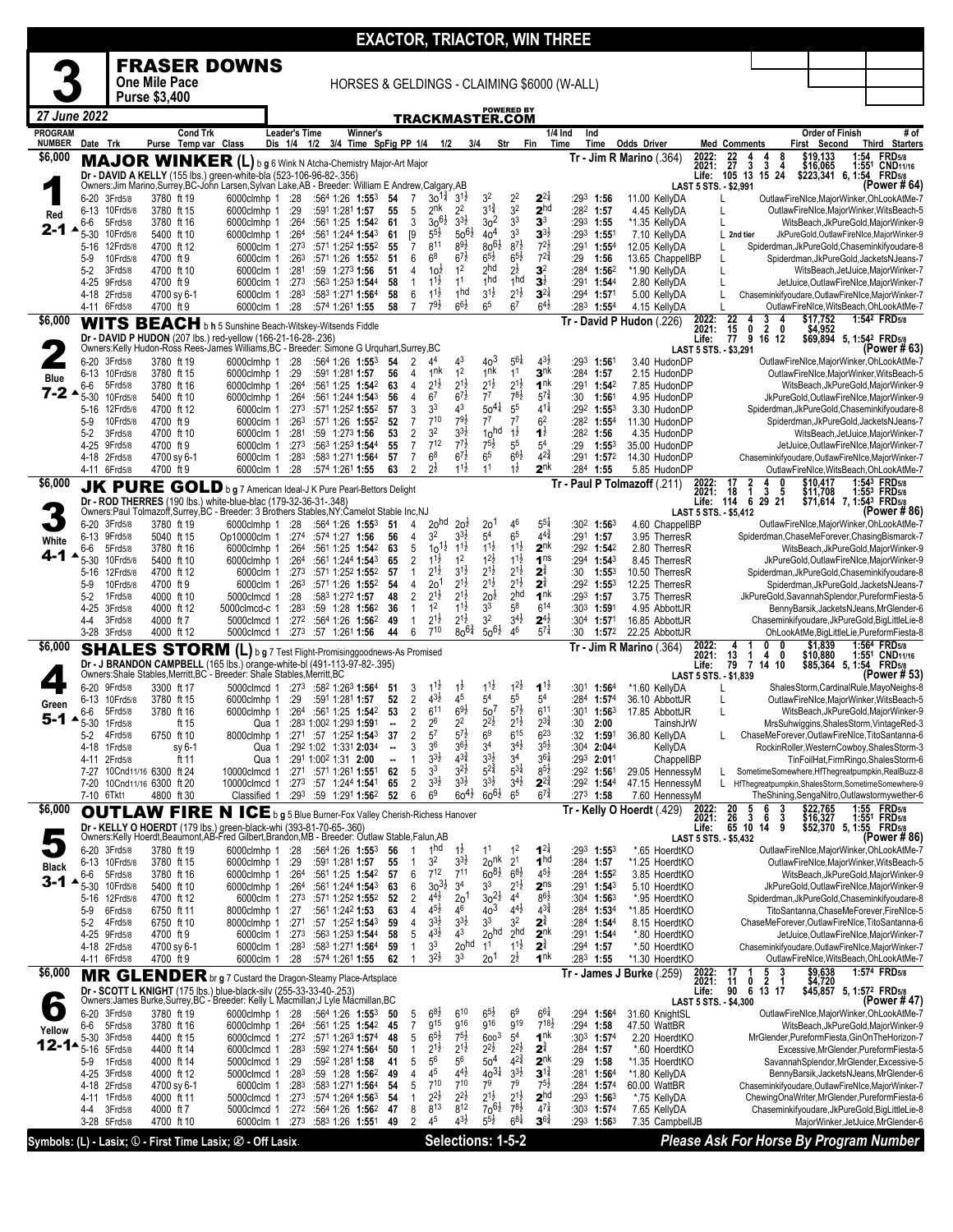|                                 |                 |                              |                                              |                                                                                                                                                                                                                      |                                     |                                                               |          |                        |                                            |                                            | <b>EXACTOR, TRIACTOR</b>                 |                                            |                                               |                                                       |                                                |                                                                                                          |                                         |                                                                                                            |
|---------------------------------|-----------------|------------------------------|----------------------------------------------|----------------------------------------------------------------------------------------------------------------------------------------------------------------------------------------------------------------------|-------------------------------------|---------------------------------------------------------------|----------|------------------------|--------------------------------------------|--------------------------------------------|------------------------------------------|--------------------------------------------|-----------------------------------------------|-------------------------------------------------------|------------------------------------------------|----------------------------------------------------------------------------------------------------------|-----------------------------------------|------------------------------------------------------------------------------------------------------------|
|                                 |                 |                              |                                              | <b>FRASER DOWNS</b>                                                                                                                                                                                                  |                                     |                                                               |          |                        |                                            |                                            |                                          |                                            |                                               |                                                       |                                                |                                                                                                          |                                         |                                                                                                            |
|                                 |                 |                              | <b>One Mile Pace</b><br><b>Purse \$7,000</b> |                                                                                                                                                                                                                      |                                     |                                                               |          |                        |                                            |                                            | <b>HORSES &amp; GELDINGS - OPEN</b>      |                                            |                                               |                                                       |                                                |                                                                                                          |                                         |                                                                                                            |
| 27 June 2022                    |                 |                              |                                              |                                                                                                                                                                                                                      |                                     |                                                               |          |                        |                                            |                                            | <b>POWERED BY</b><br>TRACKMASTER.COM     |                                            |                                               |                                                       |                                                |                                                                                                          |                                         |                                                                                                            |
| <b>PROGRAM</b><br><b>NUMBER</b> |                 | Date Trk                     | <b>Cond Trk</b><br>Purse Temp var Class      |                                                                                                                                                                                                                      | <b>Leader's Time</b><br>Dis 1/4 1/2 | Winner's<br>3/4 Time SpFig PP 1/4 1/2                         |          |                        |                                            | 3/4                                        | Str                                      |                                            | Fin                                           | 1/4 Ind<br>Ind<br>Time<br>Time                        | <b>Odds Driver</b>                             | <b>Med Comments</b>                                                                                      | <b>Order of Finish</b><br>First Second  | # of<br>Third Starters                                                                                     |
|                                 |                 |                              | <b>BUDDYS HOPE</b>                           |                                                                                                                                                                                                                      |                                     | (L) b g 12 Western Ideal-Diamond Mil-Cams Card Shark          |          |                        |                                            |                                            |                                          |                                            |                                               |                                                       | Tr - Jerome Bouvier (.194)                     | 2022:<br>$^{20}_{23}$<br>$\frac{3}{4}$<br>1<br>2021:<br>4                                                | 0<br>\$12,550<br>$\ddot{2}$<br>\$20,959 | <b>FRD</b> 5/8<br>1:554<br>1:524 CALX1                                                                     |
|                                 |                 |                              |                                              | Dr - J BRANDON CAMPBELL (165 lbs.) orange-white-bl (491-113-97-82-.395)<br>Owners: Jerome Bouvier, Langley, BC - Breeder: Arthur Rudolph, FL; Rudolph Stables Inc, NY; Bernard G Owen, FL                            |                                     |                                                               |          |                        |                                            |                                            |                                          |                                            |                                               |                                                       |                                                | 283 45 39 34<br>Life:<br>LAST 5 STS. - \$6,910                                                           |                                         | \$287,053 4, 1:51 <sup>2</sup> MOH7/8<br>(Power # 56)                                                      |
| Red                             | 6-20            | 4Frd5/8<br>6-13 2Frd5/8      | 7000 ft 17<br>7000 ft 18                     | Open 1                                                                                                                                                                                                               | :274                                | Open 1 :271 :564 1:244 1:53<br>:564 1:262 1:56                | 66<br>58 | 3<br>3                 | 45<br>45                                   | $4^{4}$ <sub>2</sub><br>$4^{3}\frac{1}{2}$ | $4^{4}$ <sub>2</sub><br>$4^{4}$          | 45<br>44                                   | $5^{4}$<br>$4^{31}$                           | :281<br>1:53 <sup>4</sup><br>:292 1:563               | 25.80 WattBR<br>13.10 KellyDA                  | L                                                                                                        |                                         | ArmycaptinHanover,KootenaySantanna,MachSteady-5<br>ArmycaptinHanover.MachSteady.RedneckJim-5               |
| 8-1                             | 6-6<br>5-30     | 11 Frd 5/8<br>12Frd5/8       | 7000 ft 15<br>8000 ft 10                     | Open 1<br>Nw350015cd 1                                                                                                                                                                                               | :262<br>:262                        | :561 1:24 1:523<br>:561 1:253 1:554                           | 64<br>58 | 4<br>5                 | $6^{8}\frac{1}{2}$<br>$11\frac{1}{2}$      | $6^{7\frac{1}{2}}$<br>$2^{1\frac{1}{2}}$   | $6^7$<br>21}                             | 6 <sup>7</sup><br>$2^{1\frac{1}{2}}$       | 6 <sup>8</sup><br>$1\frac{1}{2}$              | :284<br>1:541<br>:30<br>1:554                         | 36.80 WattBR<br>1.95 KellvDA                   |                                                                                                          |                                         | ArmycaptinHanover, KootenaySantanna, ImaDude-6<br>BuddysHope, JoltinJoe, PureformMrToffee-9                |
|                                 | 5-8             | 5-16 11 Frd 5/8<br>6Frd5/8   | 8000 ft 12<br>8000 ft 9                      | Nw350015cd 1<br>Nw350015cd 1                                                                                                                                                                                         | :272<br>:274                        | :58 1:254 1:541<br>:561 1:242 1:54                            | 63<br>62 | 4<br>2                 | 1 <sup>2</sup><br>$2^{1\frac{1}{2}}$       | 1 <sup>2</sup><br>$2^{1\frac{1}{2}}$       | $11\frac{1}{2}$<br>2 <sup>2</sup>        | $1^{1\frac{1}{2}}$<br>$3^{2}\frac{1}{2}$   | $2^{\frac{1}{2}}$<br>42                       | :282 1:541<br>:293 1:542                              | 5.65 KellyDA<br>9.20 AbbottJR                  | L                                                                                                        |                                         | OutlawDukeWorthy,BuddysHope,VerticalSquirt-7<br>LoadedDragon, Machabyebaby, JoltinJoe-4                    |
|                                 | 5-1             | 7Frd5/8                      | 8000 ft 14                                   | Nw350015cd 1                                                                                                                                                                                                         | :272                                | :574 1:27 1:554                                               | 52       | $\overline{2}$         | 3 <sup>3</sup><br>78                       | 3 <sup>3</sup><br>$6^{7\frac{1}{2}}$       | $4^{3}\frac{1}{2}$                       | 5 <sup>4</sup>                             | 6 <sup>5</sup>                                | :291<br>1:56 <sup>4</sup>                             | 36.50 AbbottJR                                 | L                                                                                                        |                                         | MachSilver, HapunaBeach, HelterSkelter-6                                                                   |
|                                 | 4-26            | 7Frd5/8<br>4-17 7Frd5/8      | 8000 ft 9<br>8000 ft 8                       | Nw350015cd 1<br>Nw350015cd 1                                                                                                                                                                                         | :264<br>:274                        | :56 1:244 1:534<br>:564 1:244 1:543                           | 61<br>53 | 6<br>$\overline{7}$    | $7^{7}\frac{1}{2}$                         | $7^{11}$                                   | 60 <sup>4</sup><br>7 <sup>9</sup>        | $66\frac{1}{2}$<br>$7^{8}$ <sub>2</sub>    | 6 <sup>5</sup><br>$76\frac{1}{4}$             | :291 1:544<br>$:291$ 1:554                            | 38.90 AbbottJR<br>13.15 KellyDA                | L                                                                                                        |                                         | HapunaBeach, BadMoonHorizon, IntelligentAm-7<br>HelterSkelter, Machabyebaby, OutlawDukeWorthy-7            |
|                                 | 4-3             | 3Frd5/8                      | 8000 ft 9                                    | Nw350015cd 1<br>REDNECK JIM b g 10 As Promised-Lady Motion-Camotion                                                                                                                                                  |                                     | $:27^2$ :56 1:244 1:55 <sup>2</sup>                           | −−       |                        |                                            |                                            | --                                       | Ξ.                                         | scr                                           | scrtchd-sick                                          | .00<br>Tr - Dennis Johnston (.238)             | $\frac{2}{2}$<br>17<br>$\frac{2}{2}$<br>2022:                                                            | \$18,335<br>3                           | BuddyLight, HapunaBeach, OutlawDukeWorthy-8<br>1:542 FRD <sub>5/8</sub>                                    |
|                                 |                 |                              |                                              | Dr - SCOTT L KNIGHT (175 lbs.) blue-black-silv (255-33-33-40-.253)<br>Owners:Ray Thomson,Surrey-Dennis Johnston,Cultus Lake,BC - Breeder: Ray W Thomson,Surrey,BC                                                    |                                     |                                                               |          |                        |                                            |                                            |                                          |                                            |                                               |                                                       |                                                | 2021:<br>15<br>125 16 25 11<br>Life:<br>LAST 5 STS. - \$6,645                                            | \$17,945                                | 1:531 FRD5/8<br>\$147,387 9, 1:531 FRD5/8<br>(Power # 53)                                                  |
|                                 | 6-13            | 6-20 6Frd5/8<br>2Frd5/8      | 6300 ft 17<br>7000 ft 18                     | Nw500015cd 1<br>Open 1                                                                                                                                                                                               | :274                                | $:28^2$ :58 1:254 1:543<br>:564 1:262 1:56                    | 61<br>58 | 1<br>5                 | $1^{1}\frac{1}{2}$<br>$56\frac{1}{2}$      | $1^{1}\frac{1}{2}$<br>55                   | $1^{11}$<br>50 <sup>5</sup>              | 1 <sup>2</sup><br>$3^{2}\frac{1}{2}$       | $1^{1\frac{3}{4}}$<br>$3^{24}$                | :284<br>$1:54^3$<br>:291<br>1:563                     | 2.85 KnightSL<br>10.90 KnightSL                |                                                                                                          |                                         | RedneckJim, VerticalSquirt, IAmaRocket-5<br>ArmycaptinHanover,MachSteady,RedneckJim-5                      |
| Blue<br>6-1                     | 6-6             | 1Frd5/8                      | 6300 ft 18                                   | Nw500015cd 1                                                                                                                                                                                                         | :26 <sup>3</sup>                    | :56 1:243 1:54                                                | 65       | 5                      | 2 <sup>o</sup>                             | $1^{1\frac{1}{2}}$                         | $1^{1\frac{1}{2}}$                       | $1^{1\frac{1}{2}}$                         | 2 <sup>nk</sup>                               | :292 1:54                                             | 1.80 KnightSL                                  |                                                                                                          |                                         | HapunaBeach, RedneckJim, OutlawDukeWorthy-5                                                                |
|                                 | $5 - 30$        | 11 Frd 5/8<br>5-16 9Frd5/8   | 10000 ft 10<br>9000 ft 13                    | Open 1<br>Nw500015cd 1                                                                                                                                                                                               | :26 <sup>2</sup><br>:262            | :571 1:253 1:531<br>:554 1:243 1:533                          | 60<br>65 | 5<br>$\mathbf{1}$      | g <sub>14</sub><br>$3^{2}\frac{1}{2}$      | g <sub>12</sub><br>3 <sup>3</sup>          | 80'<br>3o l                              | 8 <sup>9</sup><br>$2^{1\frac{1}{2}}$       | 811<br>$3^{14}$                               | $:28^2$ 1:55 <sup>2</sup><br>:291 1:54                | 29.80 KnightSL<br>3.60 KnightSL                |                                                                                                          |                                         | ArmycaptinHanover,KootenaySantanna,MachSteady-9<br>MachSilver, WaitinOnaRiver, RedneckJim-6                |
|                                 | 5-8<br>4-26     | 2Frd5/8<br>6Frd5/8           | 9000 ft 9<br>9000 ft 9                       | Nw500015cd 1<br>Nw500015cd 1                                                                                                                                                                                         | :271<br>:264                        | :554 1:234 1:521<br>:552 1:234 1:532                          | 65<br>69 | 4<br>3                 | 5 <sup>6</sup><br>$12$ <sub>2</sub>        | $6^{6}\frac{1}{2}$<br>1 <sup>2</sup>       | $66\frac{1}{4}$<br>$1^{1\frac{1}{2}}$    | $5^{7}$ <sub>2</sub><br>$1^{1\frac{1}{2}}$ | $5^{7}$<br>2 <sup>ns</sup>                    | $:28^3$ 1:533<br>$:293$ 1:532                         | 7.35 KnightSL<br>10.10 KnightSL                |                                                                                                          |                                         | ImaDude, WaitinOnaRiver, PureformMrToffee-7<br>CenaltaExpress, RedneckJim, ImaDude-5                       |
|                                 | 4-17<br>4-10    | 2Frd5/8<br>8Frd5/8           | 9000 ft 8<br>10000 ft 7                      | Nw8r55000lcd 1<br>Open 1                                                                                                                                                                                             | :264<br>:26                         | :561 1:242 1:522<br>:561 1:244 1:522                          | 64<br>68 | 5<br>3                 | $5^{10}$<br>$5^{6}\frac{1}{2}$             | 5 <sup>7</sup><br>$5^{6}\frac{1}{2}$       | $40^{4}$<br>5 <sup>4</sup>               | $4^5\,$<br>$5^{5\frac{1}{4}}$              | $3^{5^3}$<br>$5^{5}2$                         | $:28^2$ 1:53 <sup>3</sup><br>$:274$ 1:532             | 6.90 KnightSL<br>15.50 KnightSL                |                                                                                                          |                                         | ImaDude,CenaltaExpress,RedneckJim-5<br>KootenaySantanna,TiempoHanover,ArmycaptinHanover-6                  |
|                                 | 4-3             | 6Frd5/8                      | 10000 ft 9                                   | Open 1                                                                                                                                                                                                               | :264                                | :572 1:252 1:534                                              | 66       | 1                      | 3 <sup>3</sup>                             | 3 <sup>3</sup>                             | 44                                       | 44½                                        | 56                                            | :284 1:55                                             | 15.20 KnightSL                                 | 5                                                                                                        |                                         | TiempoHanover,ArmycaptinHanover,OutlawCMyShadow-5<br>1:513 FRD <sub>5/8</sub>                              |
|                                 |                 |                              |                                              | KOOTENAY SANTANNA b g 4 Santanna Blue Chip-Kootenay Mystic-Camystic<br>Dr - DAVID A KELLY (155 lbs.) green-white-bla (523-106-96-82-.356)<br>Owners:Robert Chadwick,Surrey,BC - Breeder: Robert E Chadwick,Surrey,BC |                                     |                                                               |          |                        |                                            |                                            |                                          |                                            |                                               |                                                       | Tr - Kyle R Chadwick (.527)                    | 2022:<br>12<br>5<br>$\begin{array}{cc} 2 & 2 \\ 9 & 3 \end{array}$<br>2021:<br>11<br>4<br>28 12<br>Life: | \$49,502<br>\$46,038                    | 1:531 FRD <sub>5/8</sub><br>\$147,540 4, 1:513 FRD5/8                                                      |
|                                 | 6-20            | 4Frd5/8                      | 7000 ft 17                                   | Open 1                                                                                                                                                                                                               | :271                                | :564 1:244 1:53                                               | 70       | $\overline{c}$         | 22                                         | $2^{1\frac{1}{2}}$                         | 21초                                      | $3^{11}$                                   | 2 <sub>2</sub>                                | :28<br>1:53                                           | *1.00 KellyDA                                  | LAST 5 STS. - \$13,440                                                                                   |                                         | (Power # 102)<br>ArmycaptinHanover,KootenaySantanna,MachSteady-5                                           |
| White                           | 6-6<br>$5 - 30$ | 11 Frd 5/8<br>11 Frd 5/8     | 7000 ft 15<br>10000 ft 10                    | Open 1<br>Open 1                                                                                                                                                                                                     | :262<br>:262                        | :561 1:24 1:523<br>:571 1:253 1:531                           | 71<br>69 | 5<br>7                 | $1^{1\frac{1}{2}}$<br>$20^{11}$            | $1^{1\frac{1}{2}}$<br>$2^{1\frac{1}{2}}$   | 1 <sup>1</sup><br>$3^{1}\frac{1}{2}$     | $1^{1\frac{1}{2}}$<br>$3^{1\frac{3}{4}}$   | $2\frac{1}{2}$<br>$2^{11}$                    | :283<br>1:52 <sup>3</sup><br>:274 1:533               | *.85 KellyDA<br>1.80 KellyDA                   |                                                                                                          |                                         | ArmycaptinHanover, KootenaySantanna, ImaDude-6<br>ArmycaptinHanover,KootenaySantanna,MachSteady-9          |
| 7-5                             | 5-16<br>5-1     | 1Frd5/8<br>4Frd5/8           | 12000 ft 16<br>12000 ft 14                   | Open 1<br>Open 1                                                                                                                                                                                                     | :26<br>:261                         | :544 1:231 1:52<br>:562 1:241 1:521                           | 73<br>75 | 3<br>3                 | 10 <sup>1</sup><br>$1^{1\frac{1}{2}}$      | $11\frac{1}{2}$<br>$1^{1\frac{1}{2}}$      | 11<br>$1^{1\frac{1}{2}}$                 | 11<br>1 <sup>3</sup>                       | $3^{2}$<br>$1^{1\frac{3}{4}}$                 | :291<br>1:522<br>:28<br>1:521                         | *.70 KellyDA<br>*.80 KellyDA                   |                                                                                                          |                                         | MachSteady,ArmycaptinHanover,KootenaySantanna-5<br>KootenaySantanna,ArmycaptinHanover,IAmaRocket-6         |
|                                 |                 | 4-17 8Frd5/8                 | 10000 ft 8                                   | Open 1                                                                                                                                                                                                               | :254                                | :54 1:221 1:512                                               | 62       | 3                      | $20^{11}$                                  | 50 <sup>7</sup>                            | $5^{8}$                                  | 510                                        | 514                                           | :302 1:541                                            | *.50 KellyDA                                   |                                                                                                          |                                         | MachSteady, TiempoHanover, PureformMrToffee-5                                                              |
|                                 | $3-27$          | 4-10 8Frd5/8<br>7Frd5/8      | 10000 ft 7<br>10000 ft 14                    | Open 1<br>Open 1                                                                                                                                                                                                     | :26<br>:261                         | :561 1:244 1:522<br>$:54$ 1:22 <sup>1</sup> 1:51 <sup>3</sup> | 72<br>77 | 5<br>3                 | $11\frac{1}{2}$<br>$3^{1\frac{3}{4}}$      | $1^{11}$<br>$3^{1\frac{1}{2}}$             | 1 <sup>1</sup><br>21촌                    | 1 <sup>2</sup><br>$2^{1\frac{1}{2}}$       | $\mathbf{1}^{\frac{3}{4}}$<br>1 <sup>hd</sup> | $:273$ 1:52 <sup>2</sup><br>$:291$ 1:513              | 1.90 KellyDA<br>3.00 KellyDA                   |                                                                                                          |                                         | KootenaySantanna,TiempoHanover,ArmycaptinHanover-6<br>KootenaySantanna,TiempoHanover,ArmycaptinHanover-5   |
|                                 | 3-6             | 3-20 7Frd5/8<br>7Frd5/8      | 12000 ft 6<br>9000 ft 10                     | Open 1<br>Nw500015cd 1                                                                                                                                                                                               | :27 <sup>3</sup><br>:282            | :571 1:25 1:531<br>:574 1:262 1:543                           | 72<br>60 | $\mathbf{1}$<br>1      | 2 <sup>1</sup> ż<br>$1^{1}\frac{1}{2}$     | $2^{1\frac{1}{2}}$<br>1 <sup>2</sup>       | $2^{1}$<br>$1\frac{1}{2}$                | $2^{1\frac{1}{2}}$<br>1 <sup>1</sup>       | $2^{\frac{1}{2}}$<br>1 <sup>hd</sup>          | :28<br>1:53 <sup>1</sup><br>:281<br>1:54 <sup>3</sup> | 2.25 KellyDA<br>*.65 AndersonKD                |                                                                                                          |                                         | TiempoHanover,KootenaySantanna,ArmycaptinHanover-5<br>KootenaySantanna, ImaDude, MachSteady-8              |
|                                 |                 |                              |                                              | WAITIN ONA RIVER (L) b g 10 Jk Royal Flush-Daylon Ara-Camluck                                                                                                                                                        |                                     |                                                               |          |                        |                                            |                                            |                                          |                                            | Tr                                            |                                                       | Kevin D Anderson (.195)                        | 2022:<br>17<br>$\frac{3}{6}$<br>0<br>2021:<br>27<br>4                                                    | 0<br>\$13,790<br>6<br>\$30,878          | 1:534 FRD5/8                                                                                               |
|                                 |                 |                              |                                              | Dr - KEVIN D ANDERSON (177 lbs.) red-white-blue (59-6-9-4-.209)<br>Owners: Kevin Anderson, Willows, CA - Breeder: Bryan J Brook, Leduc, AB                                                                           |                                     |                                                               |          |                        |                                            |                                            |                                          |                                            |                                               |                                                       |                                                | 205 19<br>25 48<br>Life:<br>LAST 5 STS. - \$5,410                                                        |                                         | \$180,685 8, 1:523 CALX1<br>(Power # 48)                                                                   |
| Green                           |                 | 6-20 4Frd5/8<br>6-13 2Frd5/8 | 7000 ft 17<br>7000 ft 18                     | Open 1<br>Open 1                                                                                                                                                                                                     |                                     | $:27^1$ $:56^4$ 1:244 1:53<br>$:274$ $:564$ 1:262 1:56        | 66<br>55 | 4<br>$\mathbf{1}$      | $5^{6}$<br>$3^{3}\frac{1}{2}$              | $5^6$<br>$3^{2}\frac{1}{2}$                | 56<br>3 <sup>3</sup>                     | $5^{6}\frac{1}{2}$<br>$5^{41}$             | $4^{3}\frac{1}{2}$<br>$5^{5}$                 | :273<br>1:53 <sup>3</sup><br>:30<br>1:57              | 29.40 AndersonKD<br>20.90 AndersonKD           |                                                                                                          |                                         | ArmycaptinHanover,KootenaySantanna,MachSteady-5<br>ArmycaptinHanover,MachSteady,RedneckJim-5               |
| 10.                             | 5-16            | 5-30 11 Frd 5/8<br>9Frd5/8   | 10000 ft 10<br>9000 ft 13                    | Open 1<br>Nw5000l5cd 1                                                                                                                                                                                               | :262                                | $:26^2$ :571 1:253 1:531<br>:554 1:243 1:533                  | 64<br>67 | $\lceil 9 \rceil$<br>3 | $7^{10}$<br>$5^{5}$                        | 7 <sup>9</sup><br>56                       | 60 <sup>5</sup><br>$40^{31}$             | 6 <sup>7</sup><br>$4^{3}\frac{1}{2}$       | $6^{7\frac{1}{4}}$<br>2 <sub>2</sub>          | :28<br>1:54 <sup>3</sup><br>:282 1:533                | 77.15 AndersonKD<br>3.10 AndersonKD            | L 2nd tier                                                                                               |                                         | ArmycaptinHanover,KootenaySantanna,MachSteady-9<br>MachSilver, WaitinOnaRiver, RedneckJim-6                |
|                                 | 5-8             | 2Frd5/8                      | 9000 ft 9                                    | Nw500015cd 1                                                                                                                                                                                                         | :271                                | :554 1:234 1:521                                              | 67       | 1                      | $4^{4}$ <sub>2</sub><br>$5^{7\frac{1}{2}}$ | 4 <sup>5</sup><br>$5^{6}\frac{1}{2}$       | 44½<br>$5^{3\frac{1}{4}}$                | $3^{51}$<br>$5^{3}\frac{3}{4}$             | $2^{4}$<br>$4^{\frac{3}{4}}$                  | $:28^2$ 1:53                                          | 16.15 AndersonKD                               | L                                                                                                        |                                         | ImaDude.WaitinOnaRiver.PureformMrToffee-7                                                                  |
|                                 | 4-17            | 4-26 6Frd5/8<br>5Frd5/8      | 9000 ft 9<br>8000 ft 8                       | Nw500015cd 1<br>Nw350015cd 1                                                                                                                                                                                         | :264<br>:27                         | :552 1:234 1:532<br>:57 1:25 1:533                            | 68<br>63 | 5<br>2                 | 45                                         | 4 <sup>5</sup>                             | $30^{21}$                                | $2^{1\frac{1}{2}}$                         | 5 <sup>2</sup>                                | $:291$ 1:533<br>$:283$ 1:54                           | 28.65 AndersonKD<br>3.40 AndersonKD            | L                                                                                                        |                                         | CenaltaExpress, RedneckJim, ImaDude-5<br>VerticalSquirt,BuddyLight,HapunaBeach-6                           |
|                                 | 4-3             | 4-10 7Frd5/8<br>11 Frd 5/8   | 9000 ft 9<br>9000 ft 9                       | Nw500015cd 1<br>Nw500015cd 1                                                                                                                                                                                         | :271<br>:27                         | :561 1:242 1:53<br>:56 1:242 1:532                            | 63<br>70 | 6<br>5                 | $6^{8}\frac{1}{2}$<br>$6^{8}\frac{1}{2}$   | $6^{10}$<br>$68\frac{1}{2}$                | $50^{51}$<br>55                          | 5 <sup>7</sup><br>5 <sup>4</sup>           | $5^{5\frac{1}{4}}$<br>5 <sup>4</sup>          | $:28^3$ 1:54<br>:284 1:541                            | 20.10 AndersonKD<br>5.25 AndersonKD            |                                                                                                          |                                         | IAmaRocket, ImaDude, MachSilver-6<br>MachSteady, MachSilver, Cenalta Express-6                             |
|                                 |                 | 3-27 5Frd5/8                 | 8000 ft 14                                   | Nw350015cd 1                                                                                                                                                                                                         | :26 <sup>3</sup>                    | :542 1:222 1:504                                              | 73       | $\overline{1}$         | $3^{2}\frac{1}{2}$                         | $3^{3}\frac{1}{2}$                         | 34                                       | $2^7$                                      | $2^{6\frac{1}{2}}$                            | :284 1:52                                             | *1.20 AndersonKD<br>Tr - Kelly O Hoerdt (.429) | L.<br>5<br>4                                                                                             | 5                                       | OutlawCMyShadow,WaitinOnaRiver,HapunaBeach-5<br>1:514 FRD <sub>5/8</sub>                                   |
|                                 |                 |                              | <b>ARMYCAPTIN</b>                            | HANOVER (L) b g 6 Captaintreacherous-Allamerican Coed-Dragon Again<br>Dr - KELLY O HOERDT (179 lbs.) green-black-whi (393-81-70-65-.360)                                                                             |                                     |                                                               |          |                        |                                            |                                            |                                          |                                            |                                               |                                                       |                                                | $\frac{15}{25}$<br>2022:<br>2021:<br>9<br>9<br>92 26 19 22<br>Life:                                      | \$38,940<br>\$69,352<br>4               | 1:524 CND <sub>11/16</sub><br>\$171,851 6, 1:514 FRD5/8                                                    |
|                                 |                 | 6-20 4Frd5/8                 | 7000 ft 17                                   | Owners: Kelly Hoerdt-Blair Corbeil, Beaumont, AB - Breeder: Hanover Shoe Farms Inc, PA                                                                                                                               |                                     | Open 1 :271 :564 1:244 1:53                                   | 69       | 5                      | $3^{3}$                                    | 3 <sup>3</sup>                             | $30^{14}$                                | $2^{1}\frac{1}{2}$                         | $1\overline{2}$                               | $:274$ 1:53                                           | 1.80 HoerdtKO                                  | LAST 5 STS. - \$18,500<br>L                                                                              |                                         | (Power # 83)<br>ArmycaptinHanover,KootenaySantanna,MachSteady-5                                            |
| Black                           | 6-6             | 6-13 2Frd5/8<br>11 Frd 5/8   | 7000 ft 18<br>7000 ft 15                     | Open 1                                                                                                                                                                                                               | :274<br>Open 1 :262                 | :564 1:262 1:56<br>:561 1:24 1:523                            | 61<br>73 | 2<br>2                 | $2^{1\frac{1}{2}}$<br>$2^{1\frac{1}{2}}$   | 1 <sup>1</sup><br>$2^{1\frac{1}{2}}$       | $1^{1\frac{1}{2}}$<br>$3^{1\frac{1}{2}}$ | $1^{1\frac{1}{2}}$<br>$2^{1\frac{1}{2}}$   | 1 <sup>1</sup><br>$1\overline{2}$             | $:29^3$ 1:56<br>:282 1:523                            | *.20 HoerdtKO<br>1.45 HoerdtKO                 | L                                                                                                        |                                         | ArmycaptinHanover, MachSteady, RedneckJim-5<br>ArmycaptinHanover, KootenaySantanna, ImaDude-6              |
| 6-5                             | 5-30            | 11 Frd 5/8                   | 10000 ft 10<br>12000 ft 16                   | Open 1                                                                                                                                                                                                               | :26 <sup>2</sup><br>:26             | :571 1:253 1:531<br>:544 1:231 1:52                           | 72<br>74 | 3<br>4                 | $1^{11}$<br>47                             | $1^{1\frac{1}{2}}$<br>$4^{4}$              | 1 <sup>1</sup><br>2o <sup>1</sup>        | $1^{1}\frac{1}{2}$<br>2 <sup>1</sup>       | $1^{12}$<br>2 <sup>1</sup>                    | $:273$ 1:531<br>:284 1:521                            | *.65 HoerdtKO<br>2.70 HoerdtKO                 | L                                                                                                        |                                         | ArmycaptinHanover,KootenaySantanna,MachSteady-9                                                            |
|                                 | 5-16<br>5-1     | 1Frd5/8<br>4Frd5/8           | 12000 ft 14                                  | Open 1<br>Open 1                                                                                                                                                                                                     | :261                                | :562 1:241 1:521                                              | 73       | $\overline{4}$         | $4^{5}\frac{1}{2}$                         | 4 <sup>5</sup>                             | $40^{31/2}$                              | $4^{5}\frac{1}{2}$                         | $2^{11}$                                      | $:27^4$ 1:52 <sup>3</sup>                             | 1.65 HoerdtKO                                  | L.                                                                                                       |                                         | MachSteady,ArmycaptinHanover,KootenaySantanna-5<br>KootenaySantanna,ArmycaptinHanover,IAmaRocket-6         |
|                                 | 4-3             | 4-10 8Frd5/8<br>6Frd5/8      | 10000 ft 7<br>10000 ft 9                     | Open 1<br>Open 1                                                                                                                                                                                                     | :26<br>:264                         | :561 1:244 1:522<br>:572 1:252 1:534                          | 69<br>73 | $\mathbf{1}$<br>2      | 3 <sup>3</sup><br>$2^{1\frac{1}{2}}$       | $3^{3}\frac{1}{2}$<br>$2^{1\frac{1}{2}}$   | 2o <sup>1</sup><br>$3^{1\frac{3}{4}}$    | $3^{3}\frac{1}{2}$<br>32                   | $3^{27}$<br>$2^{\frac{1}{2}}$                 | :28<br>1:53<br>:28<br>1:534                           | 1.90 HoerdtKO<br>*1.05 HoerdtKO                | L                                                                                                        |                                         | KootenaySantanna,TiempoHanover,ArmycaptinHanover-6<br>TiempoHanover,ArmycaptinHanover,OutlawCMyShadow-5    |
|                                 |                 | 3-27 7Frd5/8<br>3-20 7Frd5/8 | 10000 ft 14<br>12000 ft 6                    | Open 1<br>Open 1                                                                                                                                                                                                     | :261<br>:273                        | :54 1:221 1:513 75<br>:571 1:25 1:531                         | 71       | 5<br>5                 | $20^{11}$<br>$4^{4}$ <sub>2</sub>          | 2 <sup>0</sup><br>$4^{4}$ <sub>2</sub>     | $30^{14}$<br>$40^{31}$                   | $3^{1\frac{3}{4}}$<br>3 <sup>3</sup>       | 3 <sup>1</sup><br>3 <sup>2</sup>              | :291<br>1:51 <sup>4</sup><br>:28<br>1:53 <sup>3</sup> | 3.45 HoerdtKO<br>2.65 HoerdtKO                 |                                                                                                          |                                         | KootenaySantanna,TiempoHanover,ArmycaptinHanover-5<br>TiempoHanover, KootenaySantanna, ArmycaptinHanover-5 |
|                                 |                 |                              |                                              | Symbols: (L) - Lasix; 1 - First Time Lasix; 2 - Off Lasix.                                                                                                                                                           |                                     |                                                               |          |                        |                                            |                                            | Selections: 5-3-2                        |                                            |                                               |                                                       |                                                | Please Ask For Horse By Program Number                                                                   |                                         |                                                                                                            |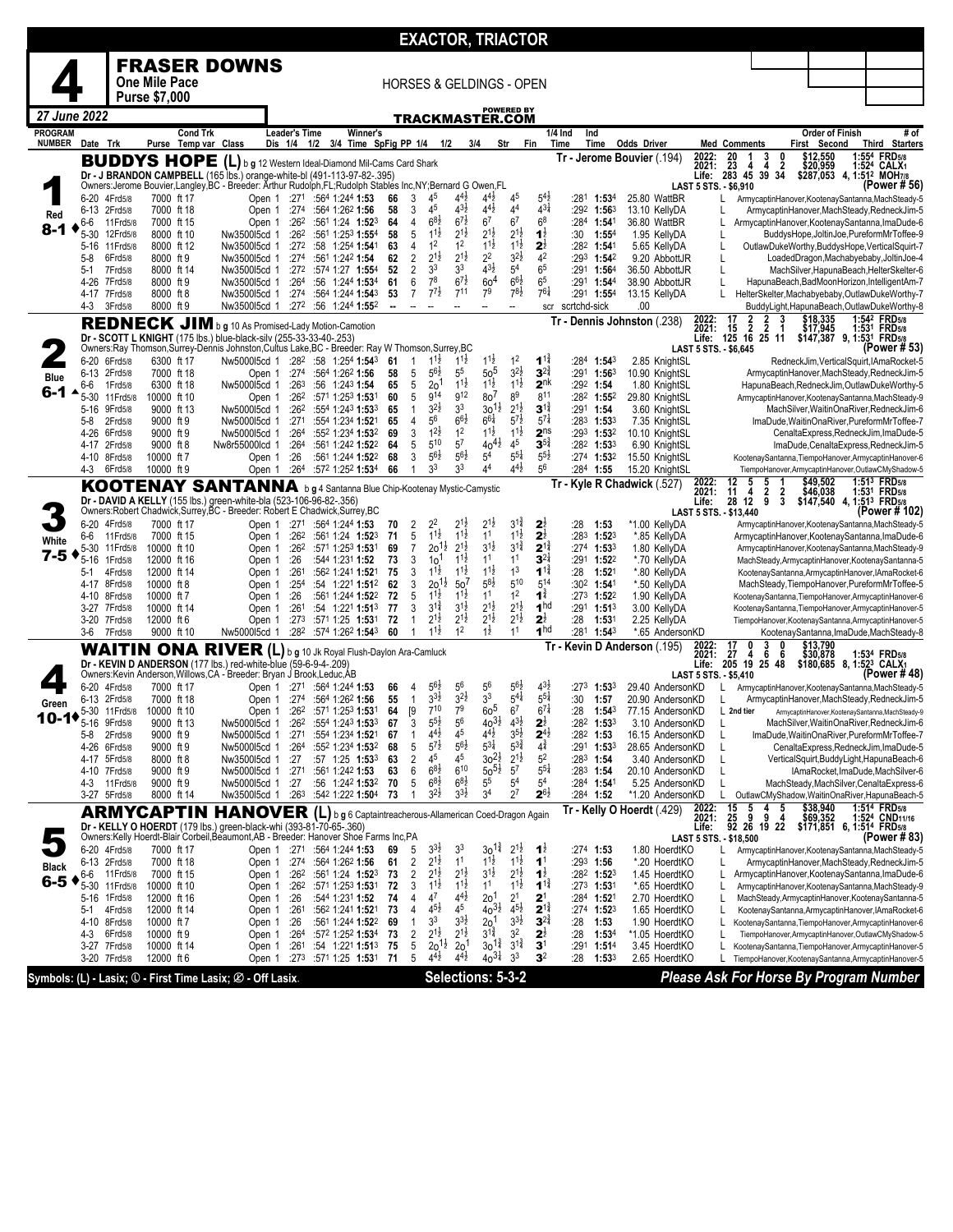|                                 |                             |                                 |                                         |                                                                                                                                                              |                          |     |                                                                                                   |                                |                                |                                              |                                          | <b>EXACTOR, TRIACTOR</b>                 |                                            |                                            |              |                                                  |                                                      |                         |                                                                                               |                                           |      |                                                                                                   |
|---------------------------------|-----------------------------|---------------------------------|-----------------------------------------|--------------------------------------------------------------------------------------------------------------------------------------------------------------|--------------------------|-----|---------------------------------------------------------------------------------------------------|--------------------------------|--------------------------------|----------------------------------------------|------------------------------------------|------------------------------------------|--------------------------------------------|--------------------------------------------|--------------|--------------------------------------------------|------------------------------------------------------|-------------------------|-----------------------------------------------------------------------------------------------|-------------------------------------------|------|---------------------------------------------------------------------------------------------------|
|                                 |                             |                                 |                                         | <b>FRASER DOWNS</b>                                                                                                                                          |                          |     |                                                                                                   |                                |                                |                                              |                                          |                                          |                                            |                                            |              |                                                  |                                                      |                         |                                                                                               |                                           |      |                                                                                                   |
|                                 |                             |                                 | <b>One Mile Pace</b>                    |                                                                                                                                                              |                          |     | FILLIES & MARES - N/W 5 (BC 6) RACES OR \$30000. (BC \$37500.)                                    |                                |                                |                                              |                                          |                                          |                                            |                                            |              |                                                  |                                                      |                         |                                                                                               |                                           |      |                                                                                                   |
|                                 |                             |                                 | <b>Purse \$5,040</b>                    |                                                                                                                                                              |                          |     |                                                                                                   |                                |                                |                                              |                                          | LIFETIME (W-ALL)                         |                                            |                                            |              |                                                  |                                                      |                         |                                                                                               |                                           |      |                                                                                                   |
| 27 June 2022                    |                             |                                 |                                         |                                                                                                                                                              |                          |     |                                                                                                   |                                |                                |                                              |                                          | TRACKMASTER.COM                          | <b>POWERED BY</b>                          |                                            |              |                                                  |                                                      |                         |                                                                                               |                                           |      |                                                                                                   |
| <b>PROGRAM</b><br><b>NUMBER</b> | Date Trk                    |                                 | <b>Cond Trk</b><br>Purse Temp var Class |                                                                                                                                                              | Leader's Time<br>Dis 1/4 | 1/2 | <b>Winner's</b><br>3/4 Time SpFig PP 1/4                                                          |                                |                                | 1/2                                          | 3/4                                      |                                          | Str                                        | $1/4$ Ind<br>Fin<br>Time                   |              | Ind<br>Time                                      | <b>Odds Driver</b>                                   |                         | <b>Med Comments</b>                                                                           | <b>Order of Finish</b><br>First<br>Second |      | # of<br><b>Third Starters</b>                                                                     |
| \$7,500                         |                             |                                 |                                         | <b>GIN ON THE HORIZON</b> b m 5 Vertical Horizon-Red Star Ginny-Pacific Rocket                                                                               |                          |     |                                                                                                   |                                |                                |                                              |                                          |                                          |                                            |                                            |              |                                                  | Tr - Travis Tracey (.205)                            | 2022:<br>2021:          | 14<br>2<br>3<br>1<br>14<br>2<br>4<br>1                                                        | \$6,526<br>\$14,127                       |      | 1:564 FRD5/8<br>1:563 FRD5/8                                                                      |
|                                 |                             |                                 |                                         | Dr - BLAINE P CHAPPELL (221 lbs.) (147-5-6-21-.104)<br>Owners: Travis Tracey, Surrey, BC - Breeder: William E Andrew, Calgary, AB                            |                          |     |                                                                                                   |                                |                                |                                              |                                          |                                          |                                            |                                            |              |                                                  |                                                      | Life:                   | 42<br>4<br>5<br>6<br>LAST 5 STS. - \$2,611                                                    |                                           |      | \$26,601 4, 1:56 <sup>3</sup> FRD <sub>5/8</sub><br>(Power # 52)                                  |
|                                 | 6-20 9Frd5/8                |                                 | 3300 ft 17                              | 6000clmcd 1                                                                                                                                                  |                          |     | $:273$ :582 1:263 1:564                                                                           | 41                             | 7                              | 812                                          | 811                                      | $7^{13}$                                 | $7^{13}$                                   | $7^{10}$                                   | :293         | $1:58^{4}$                                       | 79.50 TraceyT                                        |                         |                                                                                               |                                           |      | ShalesStorm, CardinalRule, MayoNeighs-8                                                           |
| Red                             | 6-13<br>6-6                 | 6Frd5/8<br>3Frd5/8              | 3300 ft 15<br>3300 ft 18                | 6000clmcd 1<br>6000clmcd 1                                                                                                                                   |                          |     | :272 :564 1:262 1:57<br>:273 :572 1:262 1:562                                                     | 47<br>46                       | 4<br>$\overline{4}$            | 55<br>$6^{7}\frac{1}{2}$                     | 5 <sup>9</sup><br>6 <sup>8</sup>         | $3^{51}$<br>$7^8$                        | 3 <sup>5</sup><br>$7^{10}$                 | 3 <sup>9</sup><br>7 <sup>7</sup>           |              | :312 1:584<br>:294 1:574                         | 43.20 ChappelIBP<br>29.90 ChappellBP                 |                         | APrivateAffair,MaddFlightBrown,GinOnTheHorizon-9                                              |                                           |      | WatchMeBoogie, BigLittleLie, HeadsUpBoys-7                                                        |
| 10-14                           | $5 - 30$<br>$5-9$           | 3Frd5/8<br>1Frd5/8              | 4400 ft 15<br>ft 14                     | 6000clmcd 1<br>Qua 1                                                                                                                                         |                          |     | :272 :571 1:263 1:574<br>:302 1:014 1:312 2:012                                                   | 46<br>$\overline{\phantom{a}}$ | 2<br>3                         | 3 <sup>2</sup><br>$2^{2}\frac{1}{2}$         | 43<br>2 <sup>4</sup>                     | $4^{2}\frac{1}{2}$<br>2 <sup>4</sup>     | 2 <sup>2</sup><br>2 <sup>5</sup>           | $3^{21}$<br>$2^{7\frac{1}{4}}$             |              | :311 1:581<br>$:30^3$ 2:024                      | 11.55 ChappelIBP<br>TraceyT                          |                         |                                                                                               |                                           |      | MrGlender, Pureform Fiesta, GinOn The Horizon-7<br>CreditIsMagic, GinOnTheHorizon, ParisByNight-4 |
|                                 | $3-27$                      | 6Frd5/8                         | 4500 ft 14                              | F-6000clmcd 1                                                                                                                                                |                          |     | :274 :584 1:28 1:564                                                                              | 50                             | 4                              | $2^{1\frac{1}{2}}$                           | $2^{1\frac{1}{2}}$                       | 2 <sup>2</sup>                           | 2 <sup>2</sup>                             | $1^{11}$ (dh)                              |              | :282 1:564                                       | 4.85 ChappelIBP                                      |                         |                                                                                               |                                           |      | Sheslikefinewine, GinOnTheHorizon, SeeYouTonight-6                                                |
|                                 | $3 - 20$<br>3-13            | 2Frd5/8<br>4Frd5/8              | 4500 ft 7<br>4500 gd 7-1                | F-6000clmcd 1<br>F-6000clmcd 1                                                                                                                               |                          |     | :302 1:012 1:302 2:00<br>:292 1:012 1:312 2:01                                                    | 38<br>29                       | 6<br>4                         | $6^{7}$<br>$4^{5}\frac{1}{2}$                | 6 <sup>9</sup><br>$4^{51}$               | $50^{41}$<br>$20^{11}$                   | $3^{2}\frac{1}{2}$<br>$3^{4}$ <sub>2</sub> | $\mathbf{3}^1$<br>$5^{4}$                  | :29          | 2:00 <sup>1</sup><br>:30 <sup>2</sup> 2:02       | 34.75 ChappelIBP<br>11.75 TraceyT                    |                         | SeeYouTonight, ThoughtfulGesture, GinOnTheHorizon-6                                           |                                           |      | Sheslikefinewine, See YouTonight, SentBy Angels-5                                                 |
|                                 | 3-6                         | 8Frd5/8                         | 4500 ft 10                              | F-6000clmcd 1                                                                                                                                                |                          |     | :283 :584 1:28 1:571                                                                              | 40                             | 3                              | 5 <sup>7</sup>                               | $56\frac{1}{2}$                          | 6 <sup>8</sup>                           | $69\frac{1}{2}$                            | $68\frac{1}{4}$                            |              | :291 1:584                                       | 12.95 ChappelIBP                                     |                         |                                                                                               |                                           |      | ByrdsTheWord,Sheslikefinewine,HeadsUpBoys-6                                                       |
|                                 | 2-21 8Frd5/8                |                                 | 5000 ft 5                               | F-6000clmhp 1<br><b>GIN IS BETTER</b> b m 4 Betterthancheddar-Red Star Ginny-Pacific Rocket                                                                  | :27                      |     | :593 1:29 1:593                                                                                   | 40                             | $\overline{c}$                 | $4^{6}\frac{1}{2}$                           | 45                                       | 6 <sup>6</sup>                           | $5^{4^3}$                                  | $5^{4}$                                    | :301         | 2:002                                            | 31.05 ChappelIBP<br>Tr - Clinton B Warrington (.297) |                         | 4<br>5<br>19                                                                                  | \$18,707                                  | 1:58 | MaddFlightBrown, Inaboysdream, Sheslikefinewine-7<br><b>FRD</b> 5/8                               |
|                                 |                             |                                 |                                         | Dr - JOHN D CHAPPELL (191 lbs.) black-red-white (32-3-4-8-.246)                                                                                              |                          |     |                                                                                                   |                                |                                |                                              |                                          |                                          |                                            |                                            |              |                                                  |                                                      | 2022:<br>2021:<br>Life: | 3<br>-5<br>0<br>0<br>24<br>5<br>4<br>5                                                        | \$9,575                                   |      | 1:573 FRD <sub>5/8</sub><br>\$28,282 3, 1:57 <sup>3</sup> FRD5/8                                  |
|                                 | 6-20 2Frd5/8                |                                 | 5040 ft 19                              | Owners: Clinton Warrington Jr, Surrey, BC - Breeder: Jackie A Warrington, Surrey, BC<br>F-Nw5r30000l 1                                                       | :264                     |     | :564 1:253 <b>1:54</b> 3                                                                          | 58                             | 1                              | 34                                           | 33                                       | 3 <sup>3</sup>                           | 3 <sup>4</sup>                             | $2^{2\frac{3}{4}}$                         | :29          | $1:55^{\circ}$                                   | 14.20 ChappellJD                                     |                         | LAST 5 STS. - \$3,340                                                                         |                                           |      | (Power # 58)<br>Souldust, GinIsBetter, Yjuliahos-5                                                |
| Blue                            | 6-13 11 Frd5/8              |                                 | 5040 ft 15                              | F-Nw5r30000I 1                                                                                                                                               |                          |     | $:28^3$ $:58^4$ 1:27 1:56 <sup>3</sup>                                                            | 56                             | 4                              | 30 <sup>2</sup>                              | $5^{3}\frac{3}{4}$                       | 5 <sup>3</sup>                           | 5 <sup>4</sup>                             | 5 <sup>2</sup>                             |              | :292 1:57                                        | 7.40 ChappellJD                                      |                         | MemumKnowsnothing, Riverunsnappy, BadRossa-8                                                  |                                           |      |                                                                                                   |
| 8-5                             | 6-6<br>$5 - 30$             | 9Frd5/8<br>5Frd5/8              | 5040 ft 14<br>7200 ft 10                | F-Nw5r30000l 1<br>F-Nw5r30000l 1                                                                                                                             | :274                     |     | :272 :574 1:252 1:543<br>:582 1:262 1:543                                                         | 61<br>54                       | $\mathbf{1}$<br>$\overline{7}$ | 3 <sup>4</sup><br>811                        | 54‡<br>$6^{7\frac{1}{4}}$                | 44<br>5 <sup>6</sup>                     | 44<br>5 <sup>7</sup>                       | $3^{\frac{3}{4}}$<br>$*6^{10}$ pl5         | :29          | :283 <b>1:54</b> 4<br>$1:56^3$                   | 5.35 ChappellJD<br>41.25 ChappellJD                  |                         | PirateBooty,MemumKnowsnothing,Dollydaydream-9                                                 |                                           |      | TinFoilHat,BadRossa,GinIsBetter-8                                                                 |
|                                 | $5-16$<br>$5-9$             | 2Frd5/8<br>8Frd5/8              | 7200 ft 16<br>7200 ft 11                | F-Nw5r30000I 1<br>F-Nw5r30000I 1                                                                                                                             | :264<br>:262             |     | :554 1:244 1:542<br>$:54^2$ 1:23 1:52 <sup>3</sup>                                                | 62<br>61                       | 3<br>1                         | 34<br>49                                     | 33<br>416                                | 33<br>414                                | $3^{3}\frac{1}{2}$<br>412                  | $3^{1\frac{3}{4}}$<br>$5^{64}$             |              | :292 1:544<br>$:281$ 1:54                        | 10.20 WarringtonCB<br>10.30 WarringtonCB             |                         |                                                                                               |                                           |      | Marilyn, PirateBooty, GinIsBetter-5<br>PirateBooty, Sheslikefinewine, HangOnSloopy-5              |
|                                 | $5-2$                       | 6Frd5/8                         | 7200 ft 10                              | F-Nw5r30000I 1                                                                                                                                               |                          |     | :273 :554 1:241 1:534                                                                             | 56                             | 6                              | $6^{14}$                                     | 615                                      | 612                                      | 611                                        | $56\frac{1}{2}$                            |              | :282 1:55                                        | 20.50 WarringtonCB                                   |                         |                                                                                               |                                           |      | Sheslikefinewine, PirateBooty, Dollydaydream-6                                                    |
|                                 | 4-25<br>4-18 3Frd5/8        | 10Frd5/8                        | 7200 ft 9<br>6600 sy 6-1                | F-Nw5r30000I 1<br>F-Nw3r15000l 1                                                                                                                             | :263<br>:30              |     | :562 1:241 1:531<br>:594 1:281 1:58                                                               | 64<br>49                       | 3<br>-1                        | $5^7$<br>$1^{11}$                            | 6 <sup>8</sup><br>1 <sup>2</sup>         | $5^7$<br>$12$ <sub>2</sub>               | 5 <sup>6</sup><br>$1^{1\frac{1}{2}}$       | $*4^{3}\frac{3}{4}$ dq6<br>1 <sup>1</sup>  |              | $:282$ 1:54<br>:294 1:58                         | 7.95 WarringtonCB<br>*1.00 ChappellJD                |                         |                                                                                               |                                           |      | PirateBooty, Maylah, Bohemian Rhapsody-7<br>GinIsBetter, Grinningfromabove, MillionReasons-7      |
|                                 | 4-11 8Frd5/8                |                                 | 6600 ft 8                               | F-Nw3r15000l 1                                                                                                                                               | :283                     |     | :592 1:284 1:571                                                                                  | 50                             | 3                              | 1 <sup>nk</sup>                              | 2 <sup>2</sup>                           | $2^{1\frac{1}{2}}$                       | $2^{2\frac{1}{2}}$                         | $2^{1\frac{3}{4}}$                         |              | :28 <sup>3</sup> 1:57 <sup>3</sup>               | 5.90 ChappellJD                                      |                         |                                                                                               |                                           |      | ShootTheWhiskey, GinIsBetter, Littlebitacustard-5                                                 |
|                                 |                             | <b>GRINN</b>                    |                                         | NGFROMABOVE b m 5 Mystician-Born With a Grin-Fort Apache<br>Dr - BRADLEY R WATT (160 lbs.) purple-green-wh (100-10-14-7-.201)                                |                          |     |                                                                                                   |                                |                                |                                              |                                          |                                          |                                            |                                            |              |                                                  | Tr - Christopher J Linford (422)                     | 2022:<br>2021:          | $\overline{2}$<br>10<br>4<br>0<br>0<br>13<br>1<br>4<br>36<br>3                                | \$13,932<br>\$5,479                       |      | 1:554 FRD <sub>5/8</sub>                                                                          |
|                                 |                             |                                 |                                         | Owners:Cathy Bilyk,Surrey,BC - Breeder: Amanda Barron,Trochu,AB                                                                                              |                          |     |                                                                                                   |                                |                                |                                              |                                          |                                          |                                            |                                            |              |                                                  |                                                      | Life:                   | 7 <sub>7</sub><br>LAST 5 STS. - \$9,850                                                       |                                           |      | \$26,065 5, 1:554 FRD5/8<br>(Power # 61)                                                          |
|                                 | 6-13 11 Frd 5/8<br>$5 - 30$ | 5Frd5/8                         | 5040 ft 15<br>7200 ft 10                | F-Nw5r30000l 1<br>F-Nw5r30000l 1                                                                                                                             | :274                     |     | :283 :584 1:27 1:563<br>:582 1:262 1:543                                                          | 53                             | 3                              | $79\frac{1}{2}$                              | $80^{91}$                                | $80^{81}$                                | 810                                        | scr<br>*811 <sup>1</sup> pl7               |              | scrtchd-lame<br>:284 1:564                       | .00e<br>42.70 WattBR                                 |                         | MemumKnowsnothing, Riverunsnappy, BadRossa-8<br>PirateBooty,MemumKnowsnothing,Dollydaydream-9 |                                           |      |                                                                                                   |
| White<br>5-1                    | $5-16$                      | 3Frd5/8                         | 6600 ft 15                              | F-Nw3r15000l 1                                                                                                                                               | :292                     |     | :593 1:282 1:572                                                                                  | 48                             | $\overline{2}$                 | 2 <sup>2</sup><br>$5^{7\frac{1}{2}}$         | $2^2$<br>56                              | $2^{1\frac{1}{2}}$<br>50 <sup>3</sup>    | $3^{1\frac{3}{4}}$<br>$5^{3}\frac{1}{2}$   | 1 <sup>1</sup><br>$2^{nk}$                 |              | :28 <sup>4</sup> 1:57 <sup>2</sup>               | *.55 WattBR                                          |                         | Grinningfromabove, ForeverFurley, GottaWearShades-5                                           |                                           |      |                                                                                                   |
|                                 | $5-9$<br>$5-2$              | 3Frd5/8<br>9Frd5/8              | 6600 ft 14<br>6600 ft 10                | F-Nw3r15000l 1<br>F-Nw3r15000l 1                                                                                                                             | :271<br>:273             |     | :564 1:254 1:553<br>:58 1:262 1:554                                                               | 53<br>53                       | $\mathbf{1}$<br>$\mathbf{1}$   | $4^{4}$                                      | $4^{41}$                                 | 2o <sub>hd</sub>                         | 2 <sup>1</sup>                             | $1^{1\frac{3}{4}}$                         |              | :29 <sup>1</sup> 1:55 <sup>3</sup><br>:292 1:554 | *.90 WattBR<br>*1.25 WattBR                          |                         |                                                                                               |                                           |      | TinFoilHat, Grinningfromabove, ForeverFurley-7<br>Grinningfromabove, Josephine, AintltStrange-7   |
|                                 | $4 - 26$<br>4-18            | 10Frd5/8<br>3Frd5/8             | 6400 ft 7<br>6600 sy 6-1                | Nw2r7500lcd 1<br>F-Nw3r15000l 1                                                                                                                              | :274<br>:30              |     | :59 1:281 1:564<br>:594 1:281 1:58                                                                | -51<br>48                      | 4<br>3                         | $5^{7\frac{1}{2}}$<br>$4^{4}$ <sub>2</sub>   | $5^{6}\frac{1}{2}$<br>$4^{51}$           | 3 <sup>4</sup><br>47                     | 4 <sup>4</sup><br>$4^{7}\frac{1}{2}$       | $2^{3}$<br>$\mathbf{2}^1$                  | :28          | 1:57<br>:283 1:581                               | 3.35 WattBR<br>10.85 WattBR                          |                         | ADudesPromise, Grinningfromabove, LDsContessa-7                                               |                                           |      | GinIsBetter, Grinningfromabove, MillionReasons-7                                                  |
|                                 | 4-11                        | 2Frd5/8                         | 6400 ft 11                              | F-Nw2r7500l 1                                                                                                                                                | :282                     |     | :582 1:272 1:564                                                                                  | 52                             | 5                              | 510                                          | 5 <sup>7</sup>                           | 57                                       | 5 <sup>6</sup>                             | $4^{1\frac{1}{2}}$                         | :281         | 1:57                                             | 4.80 WattBR                                          |                         | ForeverFurley, Angelsonthehorizon, LDsContessa-5                                              |                                           |      |                                                                                                   |
|                                 | $4 - 4$<br>3-28 8Frd5/8     | 5Frd5/8                         | 6400 ft 7<br>6400 ft 10                 | Nw2r7500lcd 1<br>F-Nw2r7500l 1                                                                                                                               | :284<br>:29              |     | :574 1:271 1:571<br>:594 1:283 1:574                                                              | 42<br>38                       | $\mathbf{1}$<br>$\,6\,$        | $66\frac{1}{2}$<br>$69\frac{1}{2}$           | $6^{13}$<br>6 <sup>8</sup>               | $6^{11}$<br>60 <sup>7</sup>              | 610<br>6 <sup>6</sup>                      | $5^{7\frac{1}{4}}$<br>6 <sup>4</sup>       | :291         | $1:58^{3}$<br>:28 <sup>3</sup> 1:58 <sup>3</sup> | 8.20 WattBR<br>5.35 WattBR                           |                         | GottaWearShades, MillionReasons, Angelsonthehorizon-7                                         |                                           |      | Angelo, LadnerLad, Angelsonthehorizon-8                                                           |
|                                 |                             |                                 |                                         | <b>DOLLYDAYDREAM</b> br m 4 Sunshine Beach-Dover Dolly-Badlands Hanover                                                                                      |                          |     |                                                                                                   |                                |                                |                                              |                                          |                                          |                                            |                                            |              |                                                  | Tr - Clinton B Warrington (.297)                     | 2022:<br>2021:          | $\frac{16}{13}$<br>39<br>3<br>$\frac{2}{5}$                                                   | \$10,474                                  |      | 1:554 FRD <sub>5/8</sub>                                                                          |
|                                 |                             |                                 |                                         | Dr - CLINTON B WARRINGTON (175 lbs.) brown-gold (55-10-6-15-.333)<br>Owners:Freda Woolley-Caroline Garceau,Langley,BC - Breeder: Seelster Farms Inc,Lucan,ON |                          |     |                                                                                                   |                                |                                |                                              |                                          |                                          |                                            |                                            |              |                                                  |                                                      | Life:                   | $\frac{3}{4}$<br>$\frac{3}{8}$<br>LAST 5 STS. - \$2,664                                       |                                           |      | \$16,810 1:571 FRD5/8<br>\$41,534 4, 1:554 FRD5/8<br>(Power # 60)                                 |
|                                 | $6 - 20$                    | 9Frd5/8                         | 3300 ft 17                              | 6000clmcd 1 :273 :582 1:263 1:564                                                                                                                            |                          |     | $:27^2$ $:57^4$ 1:25 <sup>2</sup> 1:54 <sup>3</sup>                                               |                                |                                | $7^{11}$                                     |                                          | $50^{4}$                                 | $5^{6}$                                    | scr<br>6 <sup>4</sup>                      | scrtchd-sick |                                                  | .00                                                  |                         |                                                                                               |                                           |      | ShalesStorm,CardinalRule,MayoNeighs-8<br>TinFoilHat.BadRossa.GinIsBetter-8                        |
| Green<br>9-5                    | 6-6<br>5-30 5Frd5/8         | 9Frd5/8                         | 5040 ft 14<br>7200 ft 10                | F-Nw5r30000l 1<br>F-Nw5r30000l 1 :274 :582 1:262 1:543 60                                                                                                    |                          |     |                                                                                                   | 58                             | 4<br>$\mathbf{1}$              | $4^{4}$ <sub>2</sub>                         | 40 <sup>4</sup><br>$4^{5}\frac{1}{2}$    | $30^{31/2}$                              | 3 <sup>3</sup>                             | $3^{3}_{4}$                                |              | :291 1:552<br>$:28^2$ 1:55 <sup>2</sup>          | 7.25 VukelichJT<br>17.30 TainshJrW                   |                         | PirateBooty,MemumKnowsnothing,Dollydaydream-9                                                 |                                           |      |                                                                                                   |
|                                 | 5-16<br>$5-9$               | 2Frd5/8<br>8Frd5/8              | 7200 ft 16<br>7200 ft 11                | F-Nw5r30000l 1<br>F-Nw5r30000l 1                                                                                                                             | :264                     |     | :554 1:244 1:542<br>$:26^2$ :54 <sup>2</sup> 1:23 1:52 <sup>3</sup>                               | 61<br>63                       | 2<br>3                         | 410<br>$5^{12}$                              | 46<br>518                                | $40^{31}$<br>$5^{16}$                    | $4^{51}$<br>$5^{13}$                       | $5^{2^{3}_{4}}$<br>$4^{6}\frac{1}{4}$      |              | :293 1:55<br>$:27^3$ 1:534                       | 10.75 HoerdtKO<br>7.20 HoerdtKO                      |                         |                                                                                               |                                           |      | Marilyn, PirateBooty, GinIsBetter-5<br>PirateBooty, Sheslikefinewine, HangOnSloopy-5              |
|                                 | $5-2$                       | 6Frd5/8                         | 7200 ft 10                              | F-Nw5r30000I 1                                                                                                                                               |                          |     | :273 :554 1:241 1:534                                                                             | 60                             | 4                              | $4^{9}\frac{1}{2}$                           | 411                                      | 4 <sup>81</sup>                          | 4 <sup>9</sup>                             | $\mathbf{3}^4$                             |              | $:284$ 1:543                                     | 7.75 HoerdtKO                                        |                         |                                                                                               |                                           |      | Sheslikefinewine, PirateBooty, Dollydaydream-6                                                    |
|                                 | 4-25<br>4-18                | 10Frd5/8<br>8Frd5/8             | 7200 ft 9<br>7200 sy 6-1                | F-Nw5r30000l 1<br>F-Nw5r30000I 1                                                                                                                             |                          |     | :263 :562 1:241 1:531<br>$:28^3$ :58 1:26 <sup>4</sup> 1:55 <sup>3</sup>                          | 49<br>57                       | $\overline{7}$<br>3            | $7^{11}$<br>$40^{41}$                        | $50^7$<br>30 <sup>2</sup>                | $70^{10}$<br>$30^{21}$                   | $7^{14}$<br>2 <sup>4</sup>                 | $7^{18}$<br>3 <sup>3</sup>                 | :29          | $:30^3$ 1:564<br>1:561                           | 7.05 HoerdtKO<br>10.00 HoerdtKO                      |                         |                                                                                               |                                           |      | PirateBooty,Maylah,BohemianRhapsody-7<br>Jeanielicious, PirateBooty, Dollydaydream-7              |
|                                 | 4-11 4Frd5/8                | 1Frd5/8                         | 7200 ft 9<br>7200 ft 9                  | F-Nw5r30000l 1<br>F-Nw5r30000l 1                                                                                                                             |                          |     | :292 1:001 1:283 1:563<br>:281 :571 1:261 1:554 56                                                | - 52                           | $\mathbf{1}$<br>$\overline{4}$ | $4^{4}$ <sub>2</sub><br>$4^{4}$ <sub>2</sub> | $4^{5}\frac{1}{2}$<br>2o <sup>2</sup>    | $40^{31}$<br>2 <sup>0</sup>              | $4^{4}\frac{1}{2}$<br>2 <sup>nk</sup>      | 4 <sup>2</sup><br>$2^{\frac{3}{4}}$        |              | :274 1:57<br>:293 1:56                           | 17.30 HoerdtKO<br>*1.55 HoerdtKO                     |                         |                                                                                               |                                           |      | Jeanielicious, BohemianRhapsody, PirateBooty-6<br>BohemianRhapsody,Dollydaydream,JujuBerry-5      |
|                                 | 4-4                         |                                 |                                         | MAYLAH b m 8 Camystic-Windsun Ceidlh-Run the Table                                                                                                           |                          |     |                                                                                                   |                                |                                |                                              |                                          |                                          |                                            |                                            |              |                                                  | Tr - Donna L Cunningham (.114)                       | 2022:<br>2021:          | $\frac{14}{6}$<br>0                                                                           | \$5,238                                   |      |                                                                                                   |
|                                 |                             |                                 |                                         | Dr - SCOTT L KNIGHT (175 lbs.) blue-black-silv (255-33-33-40-.253)                                                                                           |                          |     |                                                                                                   |                                |                                |                                              |                                          |                                          |                                            |                                            |              |                                                  |                                                      | Life:                   | 0<br>0<br>73 5 14 10                                                                          | \$3.641                                   |      | \$58,925 6, 1:56 FRD5/8                                                                           |
|                                 | 6-13 11 Frd 5/8             |                                 | 5040 ft 15                              | Owners: Donna Cunningham, Langley, BC - Breeder: Donna L Cunningham, Langley, BC<br>F-Nw5r30000l 1 :283 :584 1:27 1:563                                      |                          |     |                                                                                                   | 53                             | $\overline{2}$                 | $5^{4}$                                      | 6 <sup>6</sup>                           | $7^{4}$                                  | $7^{5}\frac{1}{2}$                         | 7 <sup>5</sup>                             |              | $:293$ 1:573                                     | 19.45 HoerdtKO                                       |                         | LAST 5 STS. - \$1.152<br>MemumKnowsnothing, Riverunsnappy, BadRossa-8                         |                                           |      | (Power #42)                                                                                       |
| <b>Black</b>                    | 6-6                         | 9Frd5/8<br>5Frd5/8              | 5040 ft 14                              | F-Nw5r30000l 1                                                                                                                                               |                          |     | $:27^2$ :574 1:25 <sup>2</sup> 1:54 <sup>3</sup><br>$:274$ $:582$ 1:26 <sup>2</sup> <b>1:54</b> 3 | 54<br>55                       | 6<br>8                         | $8^{13}$<br>g <sub>13</sub>                  | $8^{8}\frac{1}{2}$<br>7 <sup>9</sup>     | 8 <sup>8</sup><br>$7^{7}$ <sub>2</sub>   | 810<br>$6^{7\frac{1}{2}}$                  | $8^{7\frac{1}{2}}$<br>$*59\frac{1}{4}$ pl4 | :29          | 1:56<br>:283 1:562                               | 34.40 HudonDP                                        |                         | PirateBooty,MemumKnowsnothing,Dollydaydream-9                                                 |                                           |      | TinFoilHat,BadRossa,GinIsBetter-8                                                                 |
| 4-1                             | 5-30<br>$5-16$              | 4Frd5/8                         | 7200 ft 10<br>8000 ft 15                | F-Nw5r30000I 1<br>F-Nw3500l5cd 1                                                                                                                             |                          |     | $:27^3$ $:56^4$ 1:26 1:54 <sup>3</sup>                                                            | 33                             | 5                              | $7^{14}$                                     | $7^{10}$                                 | x810                                     | 830                                        | 829                                        |              | $:32^2$ 2:00 <sup>2</sup>                        | 55.70 KnightSL<br>32.20 KnightSL                     |                         | CustardSmoothie, Yjuliahos, BohemianRhapsody-9                                                |                                           |      |                                                                                                   |
|                                 | $5-2$<br>4-25               | 6Frd <sub>5/8</sub><br>10Frd5/8 | 7200 ft 10<br>7200 ft 9                 | F-Nw5r30000I 1<br>F-Nw5r30000l 1                                                                                                                             |                          |     | $:27^3$ :554 1:241 1:534<br>:263 :562 1:241 1:531                                                 | 58<br>63                       | $\mathbf{1}$<br>5              | $3^{6}2$<br>$6^{8}\frac{1}{2}$               | $3^{9}\frac{1}{2}$<br>$7^{9}\frac{1}{2}$ | $3^{6}\frac{1}{2}$<br>$6^{8}\frac{1}{2}$ | 3 <sup>8</sup><br>$6^{8}\frac{1}{2}$       | $4^{5}\frac{1}{2}$<br>$2^{3\frac{1}{2}}$   | :28          | :292 1:544<br>1:53 <sup>4</sup>                  | 12.00 KnightSL<br>45.20 KnightSL                     |                         |                                                                                               |                                           |      | Sheslikefinewine, PirateBooty, Dollydaydream-6<br>PirateBooty,Maylah,BohemianRhapsody-7           |
|                                 | 4-18                        | 8Frd5/8                         | 7200 sy 6-1                             | F-Nw5r30000l 1                                                                                                                                               | :283                     |     | :58 1:26 <sup>4</sup> 1:55 <sup>3</sup>                                                           | 46                             | $\overline{7}$                 | $79\frac{1}{2}$<br>$5^6$                     | $7^{7\frac{1}{2}}$<br>$5^{4\frac{1}{2}}$ | $7^8$<br>$5^{3\frac{1}{2}}$              | $7^{13}$<br>$5^3$                          | $7^{14}$<br>$5^{3\frac{3}{4}}$             | :30          | 1:582                                            | 38.20 ChappellBP                                     |                         |                                                                                               |                                           |      | Jeanielicious, PirateBooty, Dollydaydream-7                                                       |
|                                 | 4-4<br>3-28 10Frd5/8        | 1Frd5/8                         | 7200 ft 9<br>7200 ft 10                 | F-Nw5r30000l 1<br>F-Nw5r30000I 1                                                                                                                             | :27                      |     | $:281$ $:571$ 1:261 1:554 53<br>:571 1:253 1:542 55                                               |                                | 5<br>$\overline{2}$            | 45                                           | 44}                                      | 5 <sup>5</sup>                           | 5 <sup>4</sup>                             | $4^{4}$                                    | :294         | 1:56 <sup>3</sup><br>$:284$ 1:552                | 14.65 KnightSL<br>53.20 KnightSL                     |                         |                                                                                               |                                           |      | BohemianRhapsody,Dollydaydream,JujuBerry-5<br>BadRossa, CenturyMach, HangOnSloopy-7               |
|                                 | 3-21                        | 3Frd5/8                         | gd 8-1                                  | Qua 1                                                                                                                                                        |                          |     | :293 1:004 1:294 1:591                                                                            | $\overline{\phantom{a}}$       | $\overline{2}$                 | $3^{3}\frac{1}{2}$                           | 3 <sup>3</sup>                           | 3 <sup>4</sup>                           | $3^{3}\frac{1}{2}$                         | $3^{1\frac{3}{4}}$                         | :29          | 1:593                                            | KnightSL                                             |                         |                                                                                               |                                           |      | JoeRich, Excessive, Maylah-5                                                                      |
|                                 |                             |                                 |                                         | Symbols: (L) - Lasix; (D - First Time Lasix; Ø - Off Lasix.                                                                                                  |                          |     |                                                                                                   |                                |                                |                                              |                                          | Selections: 2-4-5                        |                                            |                                            |              |                                                  |                                                      |                         | Please Ask For Horse By Program Number                                                        |                                           |      |                                                                                                   |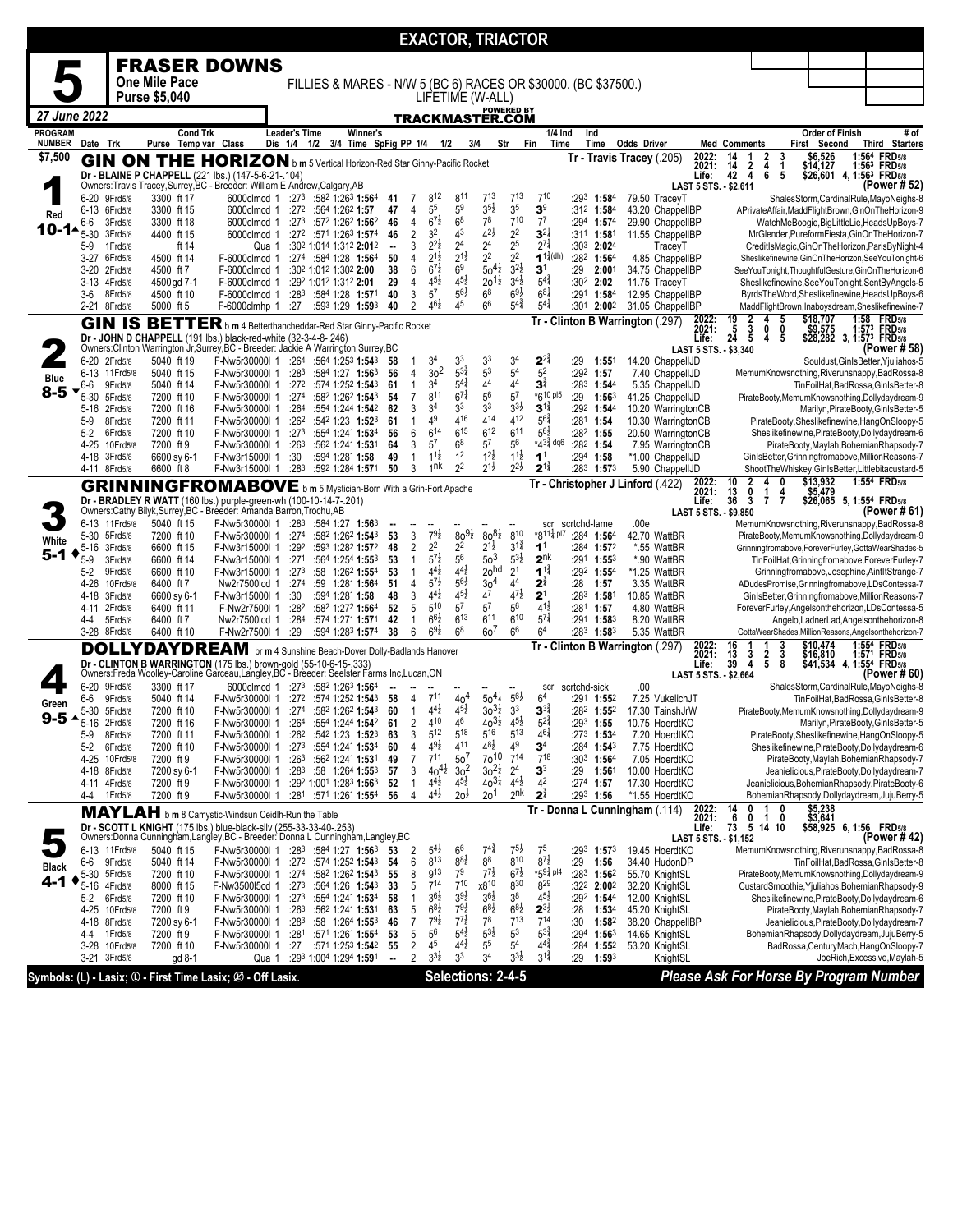|                                |                               |                           |                            |                                                                                                                                                                                |                                       |                                                                                  |                                |                                |                                            |                                            |                                       |                                          | <b>EXACTOR, TRIACTOR, WIN FOUR</b>       |             |                                                        |                                    |                                 |                                        |                                                          |                                                               |      |                                                                                                    |
|--------------------------------|-------------------------------|---------------------------|----------------------------|--------------------------------------------------------------------------------------------------------------------------------------------------------------------------------|---------------------------------------|----------------------------------------------------------------------------------|--------------------------------|--------------------------------|--------------------------------------------|--------------------------------------------|---------------------------------------|------------------------------------------|------------------------------------------|-------------|--------------------------------------------------------|------------------------------------|---------------------------------|----------------------------------------|----------------------------------------------------------|---------------------------------------------------------------|------|----------------------------------------------------------------------------------------------------|
|                                |                               |                           |                            | <b>FRASER DOWNS</b>                                                                                                                                                            |                                       |                                                                                  |                                |                                |                                            |                                            |                                       |                                          |                                          |             |                                                        |                                    |                                 |                                        |                                                          |                                                               |      |                                                                                                    |
|                                |                               |                           | One Mile Pace              |                                                                                                                                                                                |                                       |                                                                                  |                                |                                |                                            |                                            | <b>FILLIES &amp; MARES - OPEN</b>     |                                          |                                          |             |                                                        |                                    |                                 |                                        |                                                          |                                                               |      |                                                                                                    |
|                                |                               |                           | <b>Purse \$7,000</b>       |                                                                                                                                                                                |                                       |                                                                                  |                                |                                |                                            |                                            |                                       | <b>POWERED BY</b>                        |                                          |             |                                                        |                                    |                                 |                                        |                                                          |                                                               |      |                                                                                                    |
| 27 June 2022<br><b>PROGRAM</b> |                               |                           |                            | <b>Cond Trk</b>                                                                                                                                                                | <b>Leader's Time</b>                  | Winner's                                                                         |                                |                                |                                            |                                            | TRACKMASTER.COM                       |                                          | 1/4 Ind                                  |             | Ind                                                    |                                    |                                 |                                        |                                                          | <b>Order of Finish</b>                                        |      | # of                                                                                               |
| <b>NUMBER</b>                  | Date Trk                      |                           |                            | Purse Temp var Class                                                                                                                                                           | Dis 1/4 1/2 3/4 Time SpFig PP 1/4 1/2 |                                                                                  |                                |                                |                                            | 3/4                                        |                                       | Str<br>Fin                               | Time                                     |             | Time                                                   | <b>Odds Driver</b>                 |                                 | <b>Med Comments</b>                    |                                                          | First Second                                                  |      | <b>Third Starters</b>                                                                              |
|                                |                               |                           |                            | <b>BOHEMIAN RHAPSODY</b> b m 4 Control the Moment-Forever Holy-Cambest                                                                                                         |                                       |                                                                                  |                                |                                |                                            |                                            |                                       |                                          |                                          |             |                                                        | Tr - Randy D Rutledge (400)        | 2022:<br>2021:                  | 19<br>$\frac{5}{2}$<br>17              | $\frac{3}{5}$<br>$\frac{1}{3}$                           | \$32,854<br>\$17,075                                          | :554 | <b>FRD5/8</b><br>1:583 FRD5/8                                                                      |
|                                |                               |                           |                            | Dr - JOHN R ABBOTT (180 lbs.) black-red-gold (147-20-19-28-.271)<br>Owners:Jennifer Dodsworth-Randy Rutledge,Aldergrove,BC - Breeder: Jennifer L Dodsworth;Randy D Rutledge,BC |                                       |                                                                                  |                                |                                |                                            |                                            |                                       |                                          |                                          |             |                                                        |                                    | Life:<br>LAST 5 STS. - \$2,720  | 36                                     | 8<br>4                                                   | \$49,929                                                      |      | 4, 1:55 <sup>4</sup> FRD <sub>5/8</sub><br>(Power # 61)                                            |
|                                | 6-20<br>6-13                  | 11 Frd 5/8<br>12Frd5/8    | 7000 ft 17<br>5600 ft 15   | F&m-Open-Hcp 1<br>F-Nw3500l5cd 1                                                                                                                                               |                                       | $:264$ $:572$ 1:27 1:56<br>$:27^2$ :57 <sup>2</sup> 1:26 <sup>1</sup> 1:55       | 53<br>58                       | 3<br>$\overline{1}$            | $4^{4}$ <sub>2</sub><br>3 <sup>4</sup>     | $4^{4}$ <sub>2</sub><br>$3^{3}\frac{1}{2}$ | $40^{21}$<br>$4^{3}\frac{1}{2}$       | $4^{2}\frac{1}{2}$<br>$4^{4}$            | $3^{1\frac{3}{4}}$<br>$5^{7}$            | :29<br>:293 | 1:562<br>1:562                                         | 21.95 AbbottJR<br>9.10 AbbottJR    |                                 |                                        |                                                          |                                                               |      | Moosette, MysticShadow, BohemianRhapsody-7<br>MrsSuhwiggins, MysticShadow, DanzigToDharma-6        |
| Red<br>10-1                    | 6-6                           | 10Frd5/8                  | 7000 ft 15                 | F&m-Open 1                                                                                                                                                                     |                                       | $:272$ $:573$ 1:261 <b>1:54</b> 3                                                | 53                             | $\mathbf{1}$                   | $3^{3}\frac{1}{2}$<br>$5^{7\frac{1}{2}}$   | 3 <sup>3</sup><br>5 <sup>8</sup>           | $4^{3}\frac{1}{2}$<br>405             | $6^{6}\frac{3}{4}$<br>46                 | 7 <sup>9</sup><br>$4^{4^{3}_{4}}$        |             | :293 1:562                                             | 11.75 AbbottJR                     |                                 |                                        |                                                          |                                                               |      | WesternSummit, MysticShadow, Moosette-7                                                            |
|                                | 5-30<br>5-16                  | 2Frd5/8<br>4Frd5/8        | 8000 ft 15<br>8000 ft 15   | F-Nw350015cd 1<br>F-Nw3500l5cd 1                                                                                                                                               | :273                                  | $:27^2$ :574 1:254 1:55<br>:564 1:26 1:543                                       | 57<br>60                       | 5<br>[9]                       | 46                                         | 45                                         | 3 <sup>2</sup>                        | 2 <sup>2</sup>                           | $3^{1\frac{3}{4}}$                       |             | $:291$ 1:56<br>$:283$ 1:55                             | *1.45 HudonDP<br>12.45 AbbottJR    |                                 | 2nd tier                               |                                                          |                                                               |      | MysticShadow,DanzigToDharma,Yjuliahos-6<br>CustardSmoothie, Yjuliahos, BohemianRhapsody-9          |
|                                | 5-9                           | 5Frd5/8<br>8Frd5/8        | 8000 ft 11<br>8000 ft 10   | F-Nw3500l5cd 1<br>F-Nw3500l5cd 1                                                                                                                                               | :271                                  | :274 :59 1:274 1:561<br>:573 1:262 1:55                                          | 50<br>57                       | $\mathbf{1}$<br>$\overline{4}$ | 45<br>45                                   | $4^{4}\frac{1}{2}$<br>$4^{4}\frac{1}{2}$   | $30^{21}$<br>2o <sup>1</sup>          | $2^{1\frac{1}{2}}$<br>$2^{1\frac{1}{2}}$ | 1 <sup>nk</sup><br>$4^{\frac{1}{2}}$     | :28         | $1:56^{\circ}$<br>$:28^2$ 1:55                         | 7.20 AbbottJR<br>11.40 AbbottJR    |                                 |                                        |                                                          |                                                               |      | BohemianRhapsody,Jeanielicious,DanzigToDharma-6<br>DanzigToDharma, Jeanielicious, Yjuliahos-5      |
|                                | $5-2$<br>4-25                 | 10Frd5/8                  | 7200 ft 9                  | F-Nw5r30000I 1                                                                                                                                                                 | :263                                  | :562 1:241 1:531                                                                 | 63                             | 4                              | $30^{31}$                                  | 3 <sup>4</sup>                             | 34                                    | $3^{3}\frac{1}{2}$                       | $3^{34}$                                 | :29         | 1:54                                                   | 2.35 CampbellJB                    |                                 |                                        |                                                          |                                                               |      | PirateBooty, Maylah, Bohemian Rhapsody-7                                                           |
|                                | 4-18 8Frd5/8<br>4-11 4Frd5/8  |                           | 7200 sy 6-1<br>7200 ft 9   | F-Nw5r30000l 1<br>F-Nw5r30000l 1                                                                                                                                               | :283                                  | $:58$ 1:264 1:553<br>:292 1:001 1:283 1:563                                      | 53<br>54                       | 6<br>3                         | $6^{7}_{2}$<br>$2^{1\frac{1}{2}}$          | 6 <sup>6</sup><br>$2^{1\frac{1}{2}}$       | 6 <sup>7</sup><br>$2^{1\frac{1}{2}}$  | 610<br>2 <sup>2</sup>                    | 6 <sup>7</sup><br>$2^{\frac{3}{4}}$      | :28         | :284 1:57<br>1:564                                     | 19.60 KellyDA<br>8.25 KellyDA      |                                 |                                        |                                                          |                                                               |      | Jeanielicious, PirateBooty, Dollydaydream-7<br>Jeanielicious, BohemianRhapsody, PirateBooty-6      |
|                                |                               |                           |                            | <b>DANZIG TO DHARMA</b> b m 5 Sunshine Beach-Windsong Khloe-Rocknroll Hanover                                                                                                  |                                       |                                                                                  |                                |                                |                                            |                                            |                                       |                                          |                                          |             |                                                        | Tr - Jerome Bouvier (.194)         | 2022:<br>2021:                  | $\frac{20}{22}$<br>69<br>$\frac{2}{7}$ | $\frac{2}{1}$                                            | \$18,902<br>\$12,887                                          |      | 1:55 FRD5/8<br>1:552 CALX1                                                                         |
|                                |                               |                           |                            | Dr - ROD THERRES (190 lbs.) white-blue-blac (179-32-36-31-.348)<br>Owners:Jerome Bouvier-Catherine Keogh-Robert Diskin,BC - Breeder: Jerome Bouvier;Robert A Diskin,BC         |                                       |                                                                                  |                                |                                |                                            |                                            |                                       |                                          |                                          |             |                                                        |                                    | Life:                           |                                        | $\begin{array}{cc} 2 & 6 \\ 1 & 2 \\ 8 & 13 \end{array}$ | $$5\overline{3},5\overline{4}5$ 3, 1:544 CALX1                |      | (Power # 45)                                                                                       |
|                                | 6-20                          | 11 Frd 5/8                | 7000 ft 17                 | F&m-Open-Hcp 1                                                                                                                                                                 |                                       | $:264$ $:572$ 1:27 1:56                                                          | 52                             | $\overline{2}$                 | $20^{11}$                                  | 3 <sup>3</sup>                             | 5 <sup>4</sup>                        | $6^{3}\frac{1}{2}$                       | $5^{24}$                                 |             | $:284$ 1:563                                           | 14.00 HoerdtKO                     | LAST 5 STS. - \$3,022           |                                        |                                                          |                                                               |      | Moosette, MysticShadow, BohemianRhapsody-7                                                         |
| Blue                           | 6-6                           | 6-13 12Frd5/8<br>10Frd5/8 | 5600 ft 15<br>7000 ft 15   | F-Nw3500l5cd 1<br>F&m-Open 1                                                                                                                                                   | :272                                  | :272 :572 1:261 1:55<br>:573 1:261 1:543                                         | 61<br>56                       | 3<br>$\overline{4}$            | $46\frac{1}{2}$<br>$5^7$                   | 45<br>5 <sup>7</sup>                       | $65\frac{1}{2}$<br>$6^{5\frac{1}{2}}$ | 6 <sup>7</sup><br>$7^8$                  | 3 <sup>5</sup><br>$6^{6}$                |             | :284 1:56<br>$:283$ 1:554                              | 6.85 TherresR<br>19.35 TherresR    |                                 |                                        |                                                          |                                                               |      | MrsSuhwiggins, MysticShadow, DanzigToDharma-6<br>WesternSummit, MysticShadow, Moosette-7           |
| $12 - 14$                      | 5-30                          | 2Frd5/8                   | 8000 ft 15                 | F-Nw3500l5cd 1                                                                                                                                                                 |                                       | :272 :574 1:254 1:55                                                             | 58                             | 6                              | $69\frac{1}{2}$                            | 610                                        | $6^{7}\frac{1}{2}$                    | 6 <sup>8</sup>                           | $2^{2\frac{1}{2}}$                       |             | :281 1:552                                             | 17.85 TherresR                     |                                 |                                        |                                                          |                                                               |      | MysticShadow,DanzigToDharma,Yjuliahos-6                                                            |
|                                | 5-16<br>$5-9$                 | 4Frd5/8<br>5Frd5/8        | 8000 ft 15<br>8000 ft 11   | F-Nw3500l5cd 1<br>F-Nw3500l5cd 1                                                                                                                                               | :273<br>:274                          | :564 1:26 1:543<br>:59 1:274 1:561                                               | 55<br>50                       | 6<br>4                         | 816<br>$3^{3}\frac{1}{2}$                  | 812<br>3 <sup>3</sup>                      | $7^7$<br>$4^{3}\frac{3}{4}$           | $7^{9}\frac{1}{2}$<br>4 <sup>3</sup>     | $7^{51}$<br>$3\frac{1}{2}$               | :281        | $1:55^{3}$<br>:273 1:561                               | 23.35 TherresR<br>2.75 TherresR    |                                 |                                        |                                                          |                                                               |      | CustardSmoothie, Yjuliahos, BohemianRhapsody-9<br>BohemianRhapsody,Jeanielicious,DanzigToDharma-6  |
|                                | 5-2                           | 8Frd5/8                   | 8000 ft 10                 | F-Nw3500l5cd 1                                                                                                                                                                 | :271                                  | :573 1:262 1:55                                                                  | 58                             | 5                              | $5^{6}2$<br>$5^{6}2$                       | 56<br>$5^{6}\frac{1}{2}$                   | 40 <sup>3</sup>                       | 4 <sup>3</sup><br>$5^{5\frac{1}{2}}$     | 1 <sup>nk</sup><br>$5^{3}\frac{1}{2}$    | :28         | 1:55                                                   | 5.00 HoerdtKO                      |                                 |                                        |                                                          |                                                               |      | DanzigToDharma, Jeanielicious, Yjuliahos-5                                                         |
|                                | 4-25<br>4-18                  | 6Frd5/8<br>4Frd5/8        | 8000 ft 12<br>8000 sy 6-1  | F-Nw3500l5cd 1<br>F-Nw3500l5cd 1                                                                                                                                               | :273<br>:28                           | :571 1:261 1:543<br>:562 1:253 1:534                                             | 56<br>57                       | 5<br>$\mathbf{1}$              | 3 <sup>3</sup>                             | 33                                         | 50 <sup>5</sup><br>3 <sup>3</sup>     | $34$ <sub>2</sub>                        | 3 <sup>7</sup>                           | :28<br>:29  | 1:55 <sup>1</sup><br>1:551                             | 40.00 KnightSL<br>16.35 KellyDA    |                                 |                                        |                                                          |                                                               |      | CenturyMach, CustardSmoothie, Jeanielicious-6<br>CenturyMach, CustardSmoothie, DanzigToDharma-5    |
|                                | 4-11 3Frd5/8                  |                           | 8000 ft 9                  | F-Nw3500l5cd 1                                                                                                                                                                 | :27                                   | :562 1:242 1:522                                                                 | 69                             | $\overline{2}$                 | $3^{3}\frac{1}{2}$                         | $3^{3}\frac{1}{2}$                         | $4^{4}$ <sub>2</sub>                  | 45                                       | $5^{6}\frac{1}{2}$                       |             | :282 1:533                                             | 30.25 TherresR                     |                                 | 16                                     | 3                                                        | \$38,214                                                      |      | CenturyMach, Hottieonthehorizon, CustardSmoothie-7<br>1:534 FRD5/8                                 |
|                                |                               |                           |                            | WESTERN SUMMIT (L) b m 6 Vertical Horizon-Kismet Killean-Run the Table<br>Dr - DAVID A KELLY (155 lbs.) green-white-bla (523-106-96-82-.356)                                   |                                       |                                                                                  |                                |                                |                                            |                                            |                                       |                                          |                                          |             |                                                        | $Tr - Jim R$ Marino (.364)         | 2022:<br>2021:<br>Life:         | 13<br>3<br>78 13 12 11                 | $\frac{2}{3}$<br>0                                       | \$11,820<br>\$95,542 6, 1:534 FRD5/8                          |      | 1:56 <sup>3</sup> FRD <sub>5/8</sub>                                                               |
|                                |                               |                           |                            | Owners:Jim Marino,Surrey,BC - Breeder: Dr Larry B Hanson,SK                                                                                                                    |                                       |                                                                                  |                                |                                |                                            |                                            |                                       |                                          |                                          |             |                                                        |                                    | LAST 5 STS. - \$11,260          |                                        |                                                          |                                                               |      | (Power # 84)                                                                                       |
|                                | 6-20<br>6-6                   | 11 Frd 5/8<br>10Frd5/8    | 7000 ft 17<br>7000 ft 15   | F&m-Open-Hcp 1<br>F&m-Open 1                                                                                                                                                   | :272                                  | $:264$ $:572$ 1:27 1:56<br>:573 1:261 1:543                                      | 52<br>62                       | 6<br>5                         | 300 <sup>2</sup><br>1 <sup>2</sup>         | $1^{1\frac{1}{2}}$<br>$1^{1\frac{1}{2}}$   | 1 <sup>nk</sup><br>$1\overline{2}$    | 1 <sup>nk</sup><br>$1^{11}$              | 4 <sup>2</sup><br>1 <sup>hd</sup>        |             | $:29^2$ 1:56 <sup>2</sup><br>$:28^2$ 1:54 <sup>3</sup> | 3.85 KellyDA<br>3.10 KellyDA       |                                 |                                        |                                                          |                                                               |      | Moosette, MysticShadow, BohemianRhapsody-7<br>WesternSummit, MysticShadow, Moosette-7              |
| White<br>2-1                   | 5-30                          | 1 Frd 5/8                 | 12000 ft 16                | F&m-Open 1                                                                                                                                                                     | :28                                   | :573 1:262 1:551                                                                 | 62                             | $\overline{2}$<br>3            | 1 <sup>2</sup><br>$1^{2}\frac{1}{2}$       | $1^{1\frac{1}{2}}$<br>$1^{2}\frac{1}{2}$   | 1 <sup>2</sup><br>1 <sup>4</sup>      | 1 <sup>2</sup><br>1 <sup>6</sup>         | 1 <sup>ns</sup><br>$1^{6^{3}_{4}}$       |             | :284 1:551                                             | 5.05 KellyDA                       |                                 | L                                      |                                                          |                                                               |      | WesternSummit,Moosette,InHighCotton-5                                                              |
|                                | 5-16<br>5-9                   | 1Frd5/8<br>9Frd5/8        | ft 16<br>10000 ft 9        | F&m-Open 1                                                                                                                                                                     | Qua 1<br>:27                          | :311 1:033 1:342 2:03<br>:562 1:243 1:531                                        | $\blacksquare$<br>57           | 6                              | $7^{10}$                                   | $7^{10}$                                   | $7^{8\frac{1}{2}}$                    | $6^{81}$                                 | $6^{64}$                                 |             | $:283$ 2:03<br>:28 <sup>2</sup> 1:54 <sup>3</sup>      | MarinoJ<br>19.95 ChappelIBP        |                                 | L                                      |                                                          |                                                               |      | WesternSummit, GreySea, ParisByNight-3<br>CenturyMach,Moosette,Hottieonthehorizon-7                |
|                                | 5-2<br>4-25                   | 7Frd5/8<br>8Frd5/8        | 10000 ft 10<br>10000 ft 9  | F&m-Open 1<br>F&m-Open 1                                                                                                                                                       | :26 <sup>3</sup><br>:253              | :564 1:244 1:532<br>:541 1:232 1:524                                             | 64<br>65                       | 3<br>$\overline{2}$            | $10^{11}$<br>$3^{1\frac{3}{4}}$            | $1^{1\frac{1}{2}}$<br>32                   | 2 <sup>2</sup><br>$5^{4}$             | $3^{3}\frac{1}{2}$<br>5 <sup>4</sup>     | $3^{2}$<br>$3^{4}$                       |             | $:283$ 1:534<br>:292 1:533                             | 10.10 KellyDA<br>9.85 KellyDA      |                                 | $\mathsf{L}$<br>L                      |                                                          |                                                               |      | Moosette, Century Mach, Western Summit-6<br>Moosette, Hotpieceoface, WesternSummit-5               |
|                                | 4-18                          | 7Frd5/8                   | 10000 sy 6-1               | F&m-Open 1                                                                                                                                                                     | :27 <sup>2</sup>                      | :57 1:26 1:55                                                                    | 64                             | $\mathbf{1}$                   | $1^{1\frac{1}{2}}$                         | $1^{1\frac{1}{2}}$                         | $1\frac{1}{2}$                        | 1 <sub>hd</sub>                          | $4^{2}\frac{1}{2}$                       |             | $:29^2$ 1:55 <sup>2</sup>                              | 6.15 KellyDA                       |                                 | L                                      |                                                          |                                                               |      | Moosette, InHighCotton, Hottieonthehorizon-5                                                       |
|                                | 4-4                           | 4-11 10Frd5/8<br>2Frd5/8  | 10000 ft 8<br>9000 ft 7    | F&m-Open 1<br>F-17500clmcd 1                                                                                                                                                   | :27<br>:274                           | :572 1:253 1:534<br>:572 1:254 1:541                                             | 68<br>64                       | 5<br>$\mathbf{1}$              | 1 <sup>2</sup><br>$1^{1\frac{1}{2}}$       | $11\frac{1}{2}$<br>1 <sup>2</sup>          | $11\frac{1}{2}$<br>1 <sup>2</sup>     | $11\frac{1}{2}$<br>1 <sup>2</sup>        | 1 <sup>1</sup><br>$1^{1\frac{1}{2}}$     |             | :281 1:534<br>:28 <sup>2</sup> 1:541                   | 13.95 KellyDA<br>6.15 KellyDA      |                                 |                                        |                                                          |                                                               |      | WesternSummit, InHighCotton, Moosette-6<br>WesternSummit,CustardSmoothie,InHighCotton-5            |
|                                |                               |                           |                            | MOOSETTE (L) b m 5 Hes Watching-Legal Suspensory-Pulledsuspensory                                                                                                              |                                       |                                                                                  |                                |                                |                                            |                                            |                                       |                                          |                                          |             |                                                        | <b>Tr - Jim R Marino</b> (.364)    | 2022:<br>2021:                  | 16<br>6                                | 3                                                        | \$48,590<br>\$63,154                                          |      | 1:524 FRD5/8<br>1:541 CND11/16                                                                     |
|                                |                               |                           |                            | Dr - J BRANDON CAMPBELL (165 lbs.) orange-white-bl (491-113-97-82-.395)<br>Owners:Shale Stables,Merritt,BC`- Breeder: Shale Stables,Merritt,BC                                 |                                       |                                                                                  |                                |                                |                                            |                                            |                                       |                                          |                                          |             |                                                        |                                    | Life:<br>LAST 5 STS. - \$14,840 | 26 10 7<br>52 18 16                    | 5                                                        | \$134,028 5, 1:524 FRD5/8                                     |      | (Power # 77)                                                                                       |
|                                |                               | 6-20 11 Frd5/8            | 7000 ft 17                 | F&m-Open-Hcp 1                                                                                                                                                                 |                                       | :264 :572 1:27 1:56                                                              | 54                             | 5                              | $5^{6}\frac{1}{2}$                         | $5^{5\frac{1}{2}}$                         | 20 <sup>nk</sup>                      | 2 <sup>nk</sup>                          | $1^{1\frac{1}{4}}$                       | :29         | 1:56                                                   | *.55 KnightSL                      |                                 |                                        |                                                          |                                                               |      | Moosette, MysticShadow, BohemianRhapsody-7                                                         |
| Green                          | 6-6<br>5-30                   | 10Frd5/8<br>1Frd5/8       | 7000 ft 15<br>12000 ft 16  | F&m-Open 1<br>F&m-Open 1                                                                                                                                                       | :272<br>:28                           | :57 <sup>3</sup> 1:26 <sup>1</sup> 1: <b>54</b> <sup>3</sup><br>:573 1:262 1:551 | 59<br>62                       | $\overline{7}$<br>3            | $7^{11}$<br>$34$ <sub>2</sub>              | $7^{10}$<br>3 <sup>4</sup>                 | $50^{3\frac{3}{4}}$<br>$30^{21}$      | 4 <sup>5</sup><br>$3^{21}$               | $3^{24}$<br>2 <sup>ns</sup>              | :281        | 1:55 <sup>1</sup><br>:282 1:551                        | *1.10 KnightSL<br>*.55 TainshJrW   |                                 |                                        |                                                          |                                                               |      | WesternSummit, MysticShadow, Moosette-7<br>WesternSummit, Moosette, InHighCotton-5                 |
| $8-5$ $\triangle$              | $5-9$                         | 9Frd5/8                   | 10000 ft 9                 | F&m-Open 1                                                                                                                                                                     | :27                                   | :562 1:243 1:531                                                                 | 65                             | $\overline{7}$                 | 45                                         | 45                                         | $4^{3}\frac{1}{2}$                    | 44                                       | 2 <sup>hd</sup>                          | :28         | 1:53 <sup>1</sup>                                      | *.95 CampbellJB                    |                                 |                                        |                                                          |                                                               |      | CenturyMach, Moosette, Hottieonthehorizon-7                                                        |
|                                | 5-2<br>4-25                   | 7Frd5/8<br>8Frd5/8        | 10000 ft 10<br>10000 ft 9  | F&m-Open 1<br>F&m-Open 1                                                                                                                                                       | :263<br>:253                          | :564 1:244 1:532<br>:541 1:232 1:524                                             | 66<br>69                       | 4<br>5                         | $4^{4}$<br>$5^{8}$                         | $4^{4}$ <sub>2</sub><br>56                 | $30^{21}$<br>$20^{11}$                | $2^{1\frac{1}{2}}$<br>1 <sup>1</sup>     | 1 <sup>1</sup><br>$1^{3}$                | :281        | 1:532<br>:291 1:524                                    | *.40 CampbellJB<br>*.40 CampbellJB |                                 | L<br>L                                 |                                                          |                                                               |      | Moosette, Century Mach, Western Summit-6<br>Moosette, Hotpieceoface, WesternSummit-5               |
|                                | 4-18 7Frd5/8                  |                           | 10000 sy 6-1               | F&m-Open 1                                                                                                                                                                     | :272                                  | :57 1:26 1:55                                                                    | 66                             | 5                              | $5^{6}\frac{1}{2}$<br>$5^{6}\frac{1}{2}$   | $4^{4}$ <sub>2</sub><br>$5^{6}\frac{1}{2}$ | 20 <sup>1</sup>                       | 2 <sup>hd</sup><br>$4^{3}\frac{1}{2}$    | $1^{\frac{3}{4}}$                        | :29         | 1:55                                                   | *.35 CampbellJB                    |                                 |                                        |                                                          |                                                               |      | Moosette, InHighCotton, Hottieonthehorizon-5                                                       |
|                                | 4-11 10Frd5/8<br>4-4          | 9Frd5/8                   | 10000 ft 8<br>10000 ft 6   | F&m-Open 1<br>F&m-Open 1                                                                                                                                                       | :27<br>:284                           | :572 1:253 1:534<br>:563 1:25 1:55                                               | 66<br>60                       | 6<br>$\mathbf{1}$              | $3^{2}\frac{1}{2}$                         | $3^{2}\frac{1}{2}$                         | $40^{3}$<br>$3^{1\frac{3}{4}}$        | $3^{11}$                                 | $2^{1(dh)}$<br>$1\overline{2}$           |             | $:274$ 1:54<br>:293 1:55                               | *.70 CampbellJB<br>1.65 CampbellJB |                                 | $\mathsf{L}$                           |                                                          |                                                               |      | WesternSummit, InHighCotton, Moosette-6<br>Moosette, UptownHanover, MrsSuhwiggins-5                |
|                                | 3-28 2Frd5/8                  |                           | 10000 ft 12                | F&m-Open 1                                                                                                                                                                     | :28 <sup>3</sup>                      | :574 1:25 1:53                                                                   | 66                             | $\overline{4}$                 | $3^{2}\frac{1}{2}$                         | 3 <sup>3</sup>                             | 3 <sup>3</sup>                        | $3^{21}$                                 | $2\frac{1}{2}$                           |             | $:27^2$ 1:53                                           | 2.85 CampbellJB                    |                                 | 20<br>3                                |                                                          | \$23,735                                                      | 1:55 | UptownHanover,Moosette,RockinMystery-5<br><b>FRD</b> 5/8                                           |
|                                |                               |                           |                            | MYSTIC SHADOW (L) b m 5 Shadow Play-Breathe-Northern Luck<br>Dr - BRADLEY R WATT (160 lbs.) purple-green-wh (100-10-14-7-.201)                                                 |                                       |                                                                                  |                                |                                |                                            |                                            |                                       |                                          |                                          |             |                                                        | Tr - Nelson V Craig (.277)         | 2022:<br>2021:<br>Life:         | 15<br>1<br>61<br>7                     | 2<br>-1<br>9<br>8                                        | \$9,830<br>\$62,939 3, 1:54 <sup>3</sup> FRD <sub>5/8</sub>   |      | 1:572 FRD5/8                                                                                       |
|                                |                               |                           |                            | Owners:Nelson Craig,Surrey-Richard Wm Craig,Langley,BC - Breeder: Stephen P Dey,Allentown,NJ                                                                                   |                                       |                                                                                  |                                |                                |                                            |                                            |                                       |                                          |                                          |             |                                                        |                                    | LAST 5 STS. - \$9,540           |                                        |                                                          |                                                               |      | (Power # 53)                                                                                       |
| Black                          | 6-13 12Frd5/8                 | 6-20 11 Frd5/8            | 7000 ft 17<br>5600 ft 15   | F&m-Open-Hcp 1<br>F-Nw350015cd 1                                                                                                                                               |                                       | $:264$ :572 1:27 1:56<br>$:27^2$ $:57^2$ 1:26 <sup>1</sup> 1:55                  | 53<br>64                       | 7<br>6                         | $7^{11}$<br>611                            | 7 <sup>9</sup><br>6 <sup>8</sup>           | $60^{41}$<br>$30^{21}$                | 5 <sup>3</sup><br>2 <sup>1</sup>         | $2^{11}$<br>2 <sup>nk</sup>              |             | :28 <sup>2</sup> 1:561<br>$:28^2$ 1:55                 | 10.75 WattBR<br>3.95 WattBR        |                                 |                                        |                                                          |                                                               |      | Moosette, MysticShadow, BohemianRhapsody-7<br>MrsSuhwiggins, MysticShadow, DanzigToDharma-6        |
| 3-1                            | 6-6<br>5-30                   | 10Frd5/8                  | 7000 ft 15                 | F&m-Open 1<br>F-Nw3500l5cd 1                                                                                                                                                   |                                       | :272 :573 1:261 1:543                                                            | 63<br>62                       | 3<br>$\mathbf{1}$              | $4^{5}\frac{1}{2}$<br>3 <sup>4</sup>       | 45<br>$34$ ż                               | $2o\overline{z}$                      | $2^{1\frac{1}{2}}$<br>2 <sup>2</sup>     | 2 <sup>hd</sup><br>$1^{2}$               | :29         | :282 1:543                                             | 15.30 WattBR                       |                                 | L<br>L                                 |                                                          |                                                               |      | WesternSummit, MysticShadow, Moosette-7                                                            |
|                                | 5-16                          | 2Frd5/8<br>4Frd5/8        | 8000 ft 15<br>8000 ft 15   | F-Nw350015cd 1                                                                                                                                                                 | :273                                  | $:27^2$ $:57^4$ 1:254 1:55<br>:564 1:26 1:543                                    | 59                             | 4                              | $6^{12}$                                   | $6^{8}$ <sub>2</sub>                       | $20^{12}$<br>50 <sup>4</sup>          | 5 <sup>7</sup>                           | $4^{2}\frac{1}{2}$                       |             | 1:55<br>:281 1:55                                      | 6.90 WattBR<br>7.85 WattBR         |                                 |                                        |                                                          |                                                               |      | MysticShadow,DanzigToDharma,Yjuliahos-6<br>CustardSmoothie, Yjuliahos, BohemianRhapsody-9          |
|                                | 5-9<br>5-2                    | 5Frd5/8<br>2Frd5/8        | 8000 ft 11<br>ft 12        | F-Nw350015cd 1                                                                                                                                                                 | Qua 1                                 | :274 :59 1:274 1:561<br>:303 1:02 1:311 2:001                                    | 48<br>$\blacksquare$           | 2<br>3                         | 6 <sup>9</sup><br>$1^{11}$                 | $6^8$<br>$1^2$                             | 66<br>1 <sup>5</sup>                  | 6 <sup>6</sup><br>1 <sup>3</sup>         | $4^{2}\frac{1}{2}$<br>$1^{1\frac{1}{2}}$ | :29         | $:273$ 1:563<br>2:001                                  | 20.00 WattBR<br>WattBR             |                                 | L                                      |                                                          |                                                               |      | BohemianRhapsody,Jeanielicious,DanzigToDharma-6<br>MysticShadow,ShakeShadowNRol,Zimzala-3          |
|                                | 4-25                          | 6Frd5/8                   | 8000 ft 12                 | F-Nw350015cd 1                                                                                                                                                                 | :273                                  | :571 1:261 1:543                                                                 | 39                             | 1                              | $x6^{32}$                                  | 622                                        | $6^{25}$                              | $6^{25}$                                 | 620                                      |             | :272 1:583                                             | 50.30 WattBR                       |                                 |                                        |                                                          |                                                               |      | CenturyMach, CustardSmoothie, Jeanielicious-6                                                      |
|                                | 4-18 4Frd5/8<br>4-11 3Frd5/8  |                           | 8000 sy 6-1<br>8000 ft 9   | F-Nw350015cd 1<br>F-Nw3500l5cd 1                                                                                                                                               | :28<br>:27                            | :562 1:253 1:534<br>:562 1:242 1:522                                             | $\overline{\phantom{a}}$<br>66 | 5<br>$\mathbf{1}$              | $5^{8}$<br>$5^7$                           | 5x'<br>$5^{6}\frac{1}{2}$                  | 5dis<br>$50^6$                        | 5dis<br>$7^{8\frac{3}{4}}$               | 5dis<br>$7^{8\frac{1}{4}}$               |             | :282 1:54                                              | 30.60 WattBR<br>14.65 WattBR       |                                 |                                        |                                                          |                                                               |      | CenturyMach,CustardSmoothie,DanzigToDharma-5<br>CenturyMach, Hottieonthehorizon, CustardSmoothie-7 |
|                                |                               |                           |                            | IN HIGH COTTON (L) b m 4 Somebeachsomewhere-Olivette Hanover-Western Hanover                                                                                                   |                                       |                                                                                  |                                |                                |                                            |                                            |                                       |                                          |                                          |             |                                                        | Tr - Kelly O Hoerdt (.429)         | 2022:                           | 18<br>3<br>$\overline{2}$              | 6<br>3                                                   | \$51,443                                                      |      | 1:542 FRD5/8                                                                                       |
|                                |                               |                           |                            | Dr - KELLY O HOERDT (179 lbs.) green-black-whi (393-81-70-65-.360)                                                                                                             |                                       |                                                                                  |                                |                                |                                            |                                            |                                       |                                          |                                          |             |                                                        |                                    | 2021:<br>Life:                  | 19<br>44                               | -1<br>6<br>7 10 11                                       | \$23,894<br>\$103,707 3, 1:54 <sup>2</sup> PHL <sub>5/8</sub> |      | 1:542 PHL5/8                                                                                       |
|                                | 6-6                           | 10Frd5/8                  | 7000 ft 15                 | Owners:Kelly Hoerdt-Blair & Erna Corbeil, Beaumont, AB - Breeder: Paul V Marino, Concord, MA<br>F&m-Open 1                                                                     |                                       | $:27^2$ $:57^3$ 1:26 <sup>1</sup> 1:54 <sup>3</sup> 57                           |                                | 6                              | 6 <sup>9</sup>                             | 6 <sup>9</sup>                             | $70^{5\frac{3}{4}}$                   | $5^{6}$                                  | 44                                       | :28         | 1:55 <sup>2</sup>                                      | 7.70 HoerdtKO                      | LAST 5 STS. - \$5,000           |                                        |                                                          |                                                               |      | (Power # 58)<br>WesternSummit, MysticShadow, Moosette-7                                            |
| Yellow                         | $5-30$                        | 1 Frd 5/8                 | 12000 ft 16                | F&m-Open 1                                                                                                                                                                     | :28                                   | :573 1:262 1:551                                                                 | 60                             | 5                              | $5^8$<br>$68\frac{1}{2}$                   | $5^{7}$<br>6 <sup>8</sup>                  | $50^{41}$<br>$60^{7}$                 | 4 <sup>4</sup><br>710                    | $3\frac{1}{2}$<br>$79\frac{1}{4}$        | :28         | 1:55 <sup>1</sup>                                      | 2.90 HoerdtKO                      |                                 | L                                      |                                                          |                                                               |      | WesternSummit,Moosette,InHighCotton-5                                                              |
| 4-1                            | 5-9<br>4-25                   | 9Frd5/8<br>8Frd5/8        | 10000 ft 9<br>10000 ft 9   | F&m-Open 1<br>F&m-Open 1                                                                                                                                                       | :27<br>:25 <sup>3</sup>               | :562 1:243 1:531<br>:541 1:232 1:524                                             | 57<br>60                       | 3<br>$\overline{4}$            | 20 <sup>1</sup>                            | 2o <sub>2</sub>                            | $3^{2}\frac{1}{2}$                    | 4 <sup>3</sup>                           | 5 <sup>9</sup>                           | :29<br>:304 | 1:55<br>$1:54^3$                                       | 10.30 KnightSL<br>3.20 HoerdtKO    |                                 | L                                      |                                                          |                                                               |      | CenturyMach,Moosette,Hottieonthehorizon-7<br>Moosette, Hotpieceoface, WesternSummit-5              |
|                                | 4-18 7Frd5/8<br>4-11 10Frd5/8 |                           | 10000 sy 6-1<br>10000 ft 8 | F&m-Open 1<br>F&m-Open 1                                                                                                                                                       | :272<br>:27                           | :57 1:26 1:55<br>:572 1:253 1:534                                                | 66<br>67                       | 4<br>1                         | $4^{4}$ <sub>2</sub><br>$3^{3}\frac{1}{2}$ | $5^{4}$<br>3 <sup>3</sup>                  | $40^{14}$<br>$20^{11}$                | 4 <sup>2</sup><br>$3^{1\frac{3}{4}}$     | $2^{\frac{3}{4}}$<br>$2^{1(dh)}$         |             | :28 <sup>4</sup> 1:551<br>$:281$ 1:54                  | 4.20 HoerdtKO<br>2.25 HoerdtKO     |                                 | L                                      |                                                          |                                                               |      | Moosette, In High Cotton, Hottie on the horizon-5<br>WesternSummit,InHighCotton,Moosette-6         |
|                                | 4-4                           | 2Frd5/8                   | 9000 ft 7                  | F-Nw5000l5cd 1                                                                                                                                                                 | :274                                  | :572 1:254 1:541                                                                 | 62                             | 5                              | $5^6$                                      | $5^{6}\frac{1}{2}$                         | 56                                    | $4^{4}$                                  | $3^{2}$                                  |             | :273 1:543                                             | *.85 HoerdtKO                      |                                 |                                        |                                                          |                                                               |      | WesternSummit,CustardSmoothie,InHighCotton-5                                                       |
|                                | 3-28<br>3-14 9Frd5/8          | 1Frd5/8                   | 9000 ft 12<br>8000 sy 6-2  | F-Nw5000l5cd 1<br>F-Nw3500l5cd 1                                                                                                                                               | :263<br>:272                          | :561 1:243 1:533<br>:562 1:251 1:542                                             | 62<br>63                       | 5<br>[9                        | $20^{\circ}$<br>$56\frac{1}{2}$            | $1^{1\frac{1}{2}}$<br>5 <sup>4</sup>       | $2^{1\frac{1}{2}}$<br>$10^{11}$       | $2^{1\frac{1}{2}}$<br>$1^{1\frac{1}{2}}$ | 4 <sup>2</sup><br>1 <sup>3</sup>         |             | :291 1:54<br>:291 <b>1:54</b> 2                        | *.80 HoerdtKO<br>*1.20 HudonDP     |                                 | L<br>L 2nd tier                        |                                                          |                                                               |      | CrushMe,CustardSmoothie,Hotpieceoface-5<br>InHighCotton,CustardSmoothie,DanzigToDharma-8           |
|                                | 3-7                           | 9Frd5/8                   | 8000 ft 6                  | F-Nw350015cd                                                                                                                                                                   | :273                                  | :58 <sup>1</sup> 1:26 <sup>2</sup> <b>1:54</b> 4                                 | 63                             | 5                              | $3^{3}\frac{1}{2}$                         | $3^{3}\frac{1}{2}$                         | 2o <sup>1</sup>                       | 2 <sup>2</sup>                           | $2\frac{1}{2}$                           |             | :281 1:544                                             | *.80 HudonDP                       |                                 |                                        |                                                          |                                                               |      | WesternSummit,InHighCotton,GoodDayIsComing-9                                                       |
|                                |                               |                           |                            | Symbols: (L) - Lasix; (D - First Time Lasix; Ø - Off Lasix.                                                                                                                    |                                       |                                                                                  |                                |                                |                                            |                                            | Selections: 4-3-5                     |                                          |                                          |             |                                                        |                                    |                                 |                                        |                                                          |                                                               |      | Please Ask For Horse By Program Number                                                             |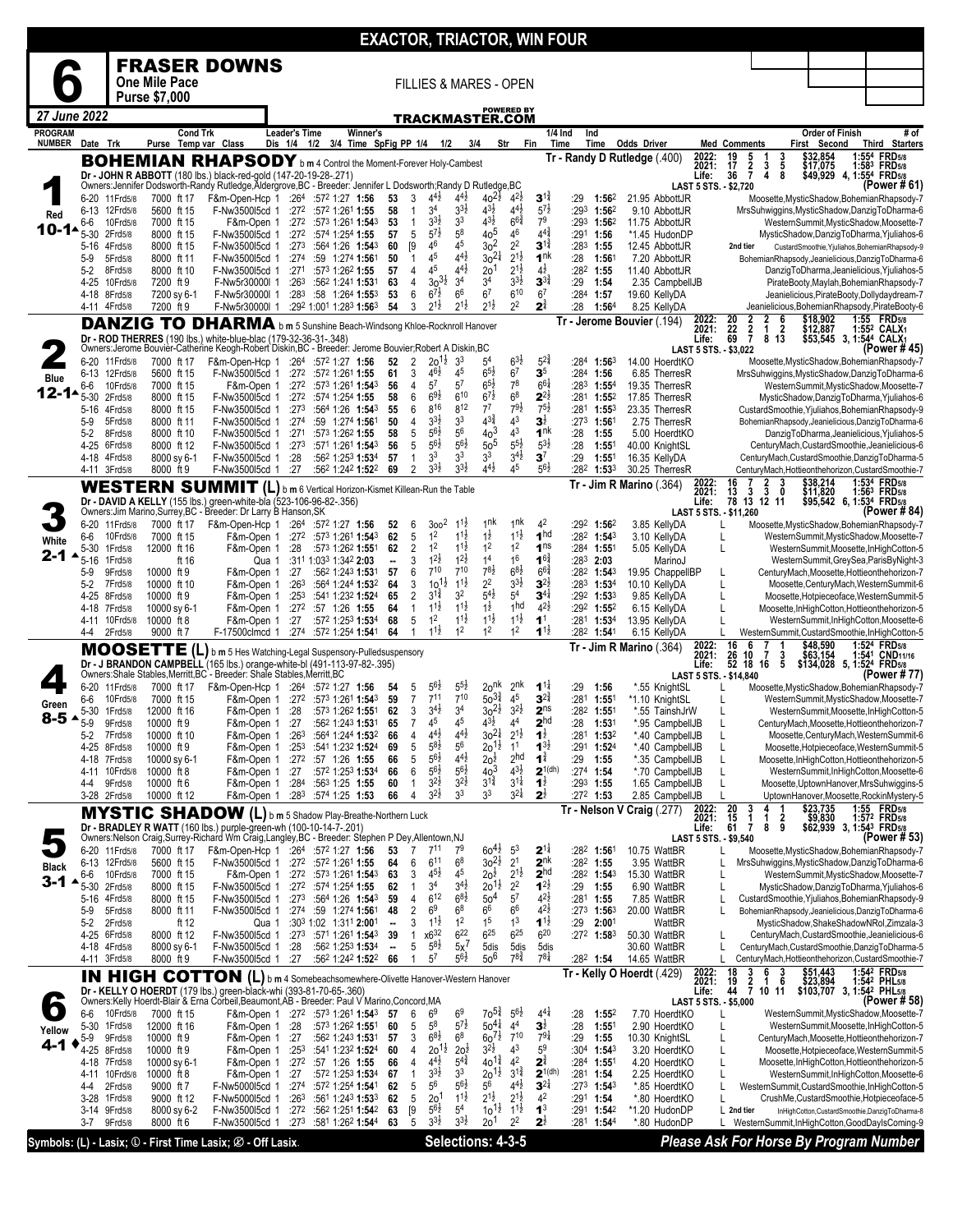|                                 |                      |                               |                            |                                                                                                                                                                                 |                                     |                                                    |          |                          |                                     |                                      |                                           |                                       |                                        | <b>EXACTOR, TRIACTOR, WIN THREE</b>                            |                                                  |                                |                                                                      |                                |                                 |                                                                                                                                      |
|---------------------------------|----------------------|-------------------------------|----------------------------|---------------------------------------------------------------------------------------------------------------------------------------------------------------------------------|-------------------------------------|----------------------------------------------------|----------|--------------------------|-------------------------------------|--------------------------------------|-------------------------------------------|---------------------------------------|----------------------------------------|----------------------------------------------------------------|--------------------------------------------------|--------------------------------|----------------------------------------------------------------------|--------------------------------|---------------------------------|--------------------------------------------------------------------------------------------------------------------------------------|
|                                 |                      |                               |                            | <b>FRASER DOWNS</b>                                                                                                                                                             |                                     |                                                    |          |                          |                                     |                                      |                                           |                                       |                                        |                                                                |                                                  |                                |                                                                      |                                |                                 |                                                                                                                                      |
|                                 |                      |                               | One Mile Pace              |                                                                                                                                                                                 |                                     |                                                    |          |                          |                                     |                                      |                                           |                                       |                                        | FILLIES & MARES - N/W 3 (BC 4) RACES OR \$15000. (BC \$18750.) |                                                  |                                |                                                                      |                                |                                 |                                                                                                                                      |
|                                 |                      |                               | <b>Purse \$4,620</b>       |                                                                                                                                                                                 |                                     |                                                    |          |                          |                                     | LIFETIME (W-ALL)                     |                                           |                                       |                                        |                                                                |                                                  |                                |                                                                      |                                |                                 |                                                                                                                                      |
| 27 June 2022                    |                      |                               |                            |                                                                                                                                                                                 |                                     |                                                    |          |                          |                                     | <b>TRACKMASTER.COM</b>               |                                           | <b>POWERED BY</b>                     |                                        |                                                                |                                                  |                                |                                                                      |                                |                                 |                                                                                                                                      |
| <b>PROGRAM</b><br><b>NUMBER</b> | Date Trk             |                               | <b>Cond Trk</b><br>Purse   | Temp var Class                                                                                                                                                                  | <b>Leader's Time</b><br>Dis 1/4 1/2 | Winner's<br>3/4 Time SpFig PP 1/4                  |          |                          | 1/2                                 | 3/4                                  |                                           | Str                                   | Fin                                    | Ind<br>1/4 Ind<br>Time<br>Time                                 | <b>Odds Driver</b>                               |                                | <b>Med Comments</b>                                                  |                                | Order of Finish<br>First Second | # of<br><b>Third Starters</b>                                                                                                        |
|                                 |                      |                               |                            | <b>URNOTWORTHMYTIME</b> br m 5 Kents on Nuke-Sheza Gimmie Girl-Power of Art                                                                                                     |                                     |                                                    |          |                          |                                     |                                      |                                           |                                       |                                        |                                                                | Tr - Kevin D Anderson (.195)                     | 2022:<br>2021:                 | 9<br>$\frac{2}{0}$<br>1<br>0<br>$\mathbf 0$                          | -1<br>0                        | \$8,951<br>\$0                  | 1:574 FRD5/8<br>1:583 CALX1 Q                                                                                                        |
|                                 |                      |                               |                            | Dr - KEVIN D ANDERSON (177 lbs.) red-white-blue (59-6-9-4-.209)<br>Owners: Kevin Anderson, Willows, CA - Breeder: Mark P Anderson, Willows, CA                                  |                                     |                                                    |          |                          |                                     |                                      |                                           |                                       |                                        |                                                                |                                                  | Life:<br>LAST 5 STS. - \$1,451 | 9<br>$\overline{2}$<br>1                                             | $\mathbf{1}$                   |                                 | \$8,951 5, 1:574 FRD5/8<br>(Power #61)                                                                                               |
|                                 | 6-20                 | 12Frd5/8                      | 4620 ft 17                 | F-Nw3r15000l 1                                                                                                                                                                  |                                     | $:27^3$ :57 1:25 <sup>3</sup> 1:55                 | 58       | 3                        | $3^{8}\frac{1}{2}$                  | 3 <sup>5}</sup>                      | 3 <sup>3</sup>                            | $3^{3}\frac{1}{2}$                    | $3^{2\frac{1}{4}}$                     | $:291$ 1:552                                                   | 9.75 AndersonKD                                  |                                |                                                                      |                                |                                 | KittieCat,LDsContessa,Urnotworthmytime-5                                                                                             |
| Red                             | $6 - 13$<br>6-6      | 14Frd5/8<br>14Frd5/8          | 4620 ft 13<br>4620 ft 13   | F-Nww3r15000 1<br>F-Nw3r15000l 1                                                                                                                                                | :28<br>:283                         | :573 1:261 1:56<br>:571 1:26 1:57                  | 55<br>49 | 5<br>3                   | 510<br>$4^{51}$                     | 512<br>412                           | $69\frac{3}{4}$<br>48                     | $69\frac{1}{4}$<br>$4^{5\frac{1}{2}}$ | $6^{51}$<br>$4^{1\frac{1}{2}}$         | :284 1:57<br>$:293$ 1:571                                      | 9.50 AndersonKD<br>9.20 AndersonKD               |                                |                                                                      |                                |                                 | KittieCat, GottaWearShades, LDsContessa-6<br>MillionReasons, GottaWearShades, KittieCat-6                                            |
| 4-1                             | $5 - 30$             | 13Frd5/8                      | 6600 ft 10                 | F-Nw3r15000I 1                                                                                                                                                                  | :282                                | :591 1:27 1:57                                     | 48       | $\overline{7}$           | 6 <sup>9</sup>                      | 6 <sup>9</sup>                       | $6^{7}$ <sub>2</sub>                      | $6^{7\frac{1}{2}}$                    | 6 <sup>4</sup>                         | :292 1:574                                                     | 33.20 AndersonKD                                 |                                |                                                                      |                                |                                 | Littlebitacustard, KittieCat, MillionReasons-7                                                                                       |
|                                 | $5-9$<br>4-26        | 3Frd5/8<br>3Frd5/8            | 6600 ft 14<br>6000 ft 11   | F-Nw3r15000l 1<br>Nw1r5000l 1                                                                                                                                                   | :271                                | :564 1:254 1:553<br>:274 :584 1:281 1:581          | 48<br>45 | 6<br>4                   | $7^{11}$<br>$5^{7\frac{1}{2}}$      | $7^8$<br>3 <sup>3</sup>              | 7 <sup>5</sup><br>2o <sub>hd</sub>        | $7^{6}\frac{1}{2}$<br>1 <sup>nk</sup> | $4^{4}$<br>1 <sup>1</sup>              | $:293$ 1:56 <sup>2</sup><br>:30<br>1:581                       | 17.90 AndersonKD<br>*.20 AndersonKD              |                                |                                                                      |                                |                                 | TinFoilHat, Grinningfromabove, ForeverFurley-7<br>Urnotworthmytime, Roseange, WesternCowboy-6                                        |
|                                 | $4 - 4$              | 4Frd5/8                       | 6000 ft 7                  | F-Nw1r5000l 1                                                                                                                                                                   |                                     | :301 1:022 1:314 2:014                             | --       | $\overline{\phantom{a}}$ |                                     |                                      |                                           |                                       | scr                                    | scrtchd-lame                                                   | .00e                                             |                                |                                                                      |                                |                                 | Josephine, PlayMistyForMe, Outlawskysthelimit-5                                                                                      |
|                                 | $3 - 28$             | 4Frd5/8<br>3-21 4Frd5/8       | 6000 ft 10<br>6000 gd 8-1  | F-Nw1r5000l 1<br>F-Nw1r5000l 1                                                                                                                                                  |                                     | $:27^3$ :591 1:28 1:574<br>:284 1:011 1:304 2:001  | 43<br>34 | 5<br>[9                  | 45<br>$7^{10}$                      | $30^{21}$<br>20 <sup>1</sup>         | 20 <sup>1</sup><br>20 <sup>nk</sup>       | 2 <sup>1</sup><br>2 <sup>2</sup>      | $1^{\frac{1}{2}}$<br>$2^{\frac{3}{4}}$ | :29 <sup>3</sup> 1:57 <sup>4</sup><br>:293 2:002               | *.45 AndersonKD<br>15.10 AndersonKD              |                                | 2nd tier                                                             |                                |                                 | Urnotworthmytime, Josephine, PlayMistyForMe-8<br>MillionReasons, Urnotworthmytime, KittieCat-8                                       |
|                                 |                      | 3-14 1Frd5/8                  | sy 7-2                     | Qua 1                                                                                                                                                                           |                                     | :31 1:04 1:34 <sup>2</sup> 2:03 <sup>3</sup>       | −−       | 3                        | 50 <sup>9</sup>                     | $5^{7}$                              | $40^{31}$                                 | $5^8$                                 | $4^{51}$                               | $:293$ 2:043                                                   | ChappellJD                                       |                                |                                                                      |                                |                                 | ShootTheWhiskey,Grinningfromabove,Chaseminkifyoudare-5                                                                               |
|                                 |                      |                               |                            | <b>FOREVER FURLEY</b> b f 3 Domitian Hanover-Adorable Killean-Astreos                                                                                                           |                                     |                                                    |          |                          |                                     |                                      |                                           |                                       |                                        |                                                                | Tr - David P Hudon (.226)                        | 2022:<br>2021:                 | 17<br>1<br>1<br>$\frac{2}{3}$<br>0<br>-7                             | 2                              | \$13,336<br>\$7,320             | 1:564 FRD5/8<br>2:023 FRD5/8                                                                                                         |
|                                 |                      |                               |                            | Dr - DAVID P HUDON (207 lbs.) red-yellow (166-21-16-28-.236)<br>Owners:Kelly Hudon,Surrey,BC - Breeder: Kelly L Hudon,Surrey,BC                                                 |                                     |                                                    |          |                          |                                     |                                      |                                           |                                       |                                        |                                                                |                                                  | Life:<br>LAST 5 STS. - \$2,640 | 24<br>1                                                              | 3                              |                                 | \$20,656 3, 1:564 FRD5/8<br>(Power # 50)                                                                                             |
|                                 | $6 - 13$             | 6-20 12Frd5/8<br>14Frd5/8     | 4620 ft 17<br>4620 ft 13   | F-Nw3r15000l 1 :273 :57 1:253 1:55<br>F-Nww3r15000 1                                                                                                                            | :28                                 | :573 1:261 1:56                                    | 54<br>55 | 5<br>6                   | 514<br>$6^{12}$                     | 514<br>$6^{14}$                      | $5^{7}$ <sub>2</sub><br>$50^{91}$         | $5^{8}2$<br>5 <sup>9</sup>            | $5^{5^{3}_{4}}$<br>5 <sup>5</sup>      | :291<br>1:561<br>:29<br>1:57                                   | 26.30 HudonDF<br>10.35 HudonDP                   |                                |                                                                      |                                |                                 | KittieCat,LDsContessa,Urnotworthmytime-5<br>KittieCat.GottaWearShades.LDsContessa-6                                                  |
| Blue                            | 6-6                  | 14Frd5/8                      | 4620 ft 13                 | F-Nw3r15000I 1                                                                                                                                                                  | :283                                | :571 1:26 1:57                                     | 43       | 6                        | $6^{10}$                            | 616                                  | $6^{12}$                                  | $6^{10}$                              | $6^{6}$                                | :294<br>1:58                                                   | 6.50 HudonDP                                     |                                |                                                                      |                                |                                 | MillionReasons, GottaWearShades, KittieCat-6                                                                                         |
| 6-1                             | $5 - 30$<br>$5 - 16$ | 13Frd5/8<br>3Frd5/8           | 6600 ft 10<br>6600 ft 15   | F-Nw3r15000l 1<br>F-Nw3r15000l 1                                                                                                                                                | :282<br>:292                        | :591 1:27 1:57<br>:593 1:282 1:572                 | 50<br>47 | 4<br>$\mathbf{1}$        | $5^7$<br>1 <sup>2</sup>             | 57<br>1 <sup>2</sup>                 | 56<br>$1^{1\frac{1}{2}}$                  | 5 <sup>6</sup><br>$1^{1\frac{1}{2}}$  | $4^{1\frac{3}{4}}$<br>$\mathbf{2}^1$   | :291<br>1:57 <sup>2</sup><br>:291<br>$1:57^{3}$                | 24.20 HudonDP<br>4.80 HudonDP                    |                                |                                                                      |                                |                                 | Littlebitacustard, KittieCat, MillionReasons-7<br>Grinningfromabove, ForeverFurley, GottaWearShades-5                                |
|                                 | $5-9$                | 3Frd5/8                       | 6600 ft 14                 | F-Nw3r15000l 1                                                                                                                                                                  | :271                                | :564 1:254 1:553                                   | 52       | 4                        | $4^{4}$ <sub>2</sub>                | $4^{41}$                             | $30^{1\frac{3}{4}}$                       | 3 <sup>2</sup>                        | $3^{11}$                               | $:294$ 1:56                                                    | 21.30 HudonDP                                    |                                |                                                                      |                                |                                 | TinFoilHat, Grinningfromabove, ForeverFurley-7                                                                                       |
|                                 | $5-2$<br>4-18        | 9Frd5/8<br>3Frd5/8            | 6600 ft 10<br>6600 sy 6-1  | F-Nw3r15000l 1<br>F-Nw3r15000l 1                                                                                                                                                | :273<br>:30                         | :58 1:262 1:554<br>:594 1:281 1:58                 | 46<br>43 | 6<br>4                   | $7^{10}$<br>56                      | 7 <sup>9</sup><br>$5^{7}\frac{1}{2}$ | 7 <sup>8</sup><br>$5^{8}$                 | $6^{7\frac{1}{2}}$<br>510             | 6 <sup>7</sup><br>$5^{5}2$             | :291<br>1:57 <sup>1</sup><br>:291 1:59                         | 11.75 HudonDP<br>9.10 HudonDP                    |                                |                                                                      |                                |                                 | Grinningfromabove, Josephine, AintltStrange-7<br>GinIsBetter, Grinningfromabove, MillionReasons-7                                    |
|                                 | $4 - 11$             | 2Frd5/8                       | 6400 ft 11                 | F-Nw2r7500l 1                                                                                                                                                                   | :28 $2$                             | :582 1:272 1:564                                   | 54       | 2                        | $1^{1}\frac{1}{2}$                  | $1^{1\frac{1}{2}}$                   | $1^{1\frac{1}{2}}$                        | 1 <sup>2</sup>                        | $1^{\frac{3}{4}}$                      | :29 <sup>2</sup> 1:56 <sup>4</sup>                             | 3.15 HudonDP                                     |                                |                                                                      |                                |                                 | ForeverFurley, Angelsonthehorizon, LDsContessa-5                                                                                     |
|                                 | 4-4                  | 8Frd5/8                       | 28875 ft 6                 | Bc Mrn Young 1                                                                                                                                                                  | :27                                 | :564 1:254 1:573                                   | 46       | 5                        | 6 <sup>11</sup>                     | 610                                  | $60^{10}$                                 | 48                                    | $3^{11}$                               | :30<br>1:574                                                   | 23.65 HudonDP<br>Tr - Rod Therres (.385)         |                                | 5                                                                    | 3                              | \$22,737                        | MillionReasons, DragonTale, ForeverFurley-8<br>1:55 FRD5/8                                                                           |
|                                 |                      |                               |                            | KITTIE CAT b f 3 Sportswriter-Cats Meow-Goliath Bayama<br>Dr - ROD THERRES (190 lbs.) white-blue-blac (179-32-36-31-.348)                                                       |                                     |                                                    |          |                          |                                     |                                      |                                           |                                       |                                        |                                                                |                                                  | 2022:<br>2021:<br>Life:        | $\frac{2}{0}$<br>$\frac{12}{0}$<br>0<br>12<br>5                      | 0<br>$\mathbf{2}$<br>-3        |                                 | \$22,737 3, 1:55 FRD5/8                                                                                                              |
|                                 | 6-20                 | 12Frd5/8                      | 4620 ft 17                 | Owners:Rod Therres,Langley,BC - Breeder: J J J Stables, Prince George, BC<br>F-Nw3r15000l 1                                                                                     |                                     | $:27^3$ $:57$ 1:25 <sup>3</sup> 1:55               | 60       | 2                        | $1^{1}$                             | $1^{1}\frac{1}{2}$                   | $1^{1}\frac{1}{2}$                        | $11\frac{1}{2}$                       | 1 <sup>nk</sup>                        | :292 1:55                                                      | *.40 KnightSL                                    | LAST 5 STS. - \$10,024         |                                                                      |                                |                                 | (Power # 97)<br>KittieCat,LDsContessa,Urnotworthmytime-5                                                                             |
| White                           | 6-13                 | 14Frd5/8                      | 4620 ft 13                 | F-Nww3r15000 1                                                                                                                                                                  | :28<br>:283                         | :573 1:261 1:56                                    | 61       | 3<br>$\mathbf{1}$        | 1 <sup>4</sup><br>$2^{\frac{1}{2}}$ | 16<br>1 <sup>6</sup>                 | 1 <sup>5</sup><br>1 <sup>4</sup>          | 1 <sup>4</sup><br>$11\frac{1}{2}$     | $1^{21}$<br>3 <sup>ns</sup>            | :294 1:56                                                      | *1.30 TherresR                                   |                                |                                                                      |                                |                                 | KittieCat,GottaWearShades,LDsContessa-6                                                                                              |
| $8 - 5$                         | 6-6<br>$5 - 30$      | 14Frd5/8<br>13Frd5/8          | 4620 ft 13<br>6600 ft 10   | F-Nw3r15000l 1<br>F-Nw3r15000l 1                                                                                                                                                | :282                                | :571 1:26 1:57<br>:591 1:27 1:57                   | 50<br>52 | 3                        | $3^{3}\frac{1}{2}$                  | 3 <sup>3</sup>                       | 1 <sub>0</sub> hd                         | $3^{1\frac{3}{4}}$                    | 2 <sup>nk</sup>                        | :31<br>1:57<br>:30<br>1:57                                     | *.75 TherresR<br>1.50 TherresR                   |                                |                                                                      |                                |                                 | MillionReasons, GottaWearShades, KittieCat-6<br>Littlebitacustard, KittieCat, MillionReasons-7                                       |
|                                 | $5 - 16$<br>5-8      | 7Frd5/8<br>7Frd5/8            | 6400 ft 14<br>56250 ft 9   | F-Nw2r7500l 1<br>Penny Bath 1                                                                                                                                                   |                                     | :284 1:01 1:292 1:59<br>:263 :543 1:234 1:54       | 40<br>40 | 4<br>8                   | $2^{1\frac{1}{2}}$<br>60'           | 2 <sup>2</sup><br>$50^{51}$          | 1 <sup>2</sup><br>g13                     | 1 <sup>1</sup><br>g18                 | $1^{1\frac{1}{4}}$<br><b>923</b>       | $:293$ 1:59<br>:321 1:583                                      | *.35 TherresR<br>15.80 TherresR                  |                                |                                                                      |                                |                                 | KittieCat, Roseange, Josephine-7<br>ShootTheWhiskey,ShesBodacious,RiverBoatRosie-9                                                   |
|                                 | $5-1$                | 5Frd5/8                       | 10000 ft 14                | Penny Bath 1                                                                                                                                                                    | :281                                | :573 1:26 1:542                                    | 60       | 6                        | $5^{8}$                             | $5^7$                                | 40 <sup>3</sup>                           | $3^{3}\frac{1}{2}$                    | $2^{2\frac{1}{4}}$                     | :281<br>$1:54^{4}$                                             | 12.40 TherresR                                   |                                |                                                                      |                                |                                 | ShootTheWhiskey,KittieCat,MemumKnowsnothing-6                                                                                        |
|                                 | 4-25<br>4-18         | 4Frd5/8<br>10Frd5/8           | 15000 ft 12<br>6400 sy 6-1 | Bc Sales 1<br>F-Nw2r7500l 1                                                                                                                                                     | :264<br>:274                        | :561 1:251 1:54<br>:582 1:282 1:58                 | 60       | 2                        | $4^{5}\frac{1}{2}$                  | $4^{4}\frac{1}{2}$                   | 20 <sup>nk</sup>                          | $2^{2\frac{1}{2}}$                    | $3^{2\frac{3}{4}}$<br>scr              | :292 1:543<br>scrtchd-sick                                     | 8.50 AbbottJR<br>.00e                            |                                |                                                                      |                                |                                 | ShootTheWhiskey,Angelsonthehorizon,KittieCat-5<br>TinFoilHat,LDsContessa,Josephine-8                                                 |
|                                 | 4-11                 | 5Frd5/8                       | 6000 ft 9                  | F-Nw1r5000l 1                                                                                                                                                                   |                                     | :282 :59 1:283 1:571                               | 51       | $\mathbf{1}$             | 2 <sup>1</sup> ż                    | $1^{1\frac{1}{2}}$                   | $1^{1\frac{1}{2}}$                        | $1^{1\frac{1}{2}}$                    | 1 <sup>2</sup>                         | $:28^3$ 1:571                                                  | *.40 TherresR                                    |                                |                                                                      |                                |                                 | KittieCat, Josephine, PlayMistyForMe-5                                                                                               |
|                                 |                      |                               |                            | AINT IT STRANGE b m 4 Custard the Dragon-Strange Desire-Real Desire                                                                                                             |                                     |                                                    |          |                          |                                     |                                      |                                           |                                       |                                        |                                                                | Tr - James J Burke (.259)                        | 2022:<br>2021:                 | $\frac{16}{10}$<br>$\frac{2}{1}$                                     | $\frac{2}{2}$<br>$\frac{2}{4}$ | \$14,802<br>\$10,672            | 1:583 FRD5/8<br>2:011 FRD5/8                                                                                                         |
|                                 |                      |                               |                            | Dr - KELLY O HOERDT (179 lbs.) green-black-whi (393-81-70-65-.360)<br>Owners: Dennis Owen-Mike Rogerson-James Burke, BC - Breeder: Allan B Neurauter, AB; Surdale Farms Ltd, BC |                                     |                                                    |          |                          |                                     |                                      |                                           |                                       |                                        |                                                                |                                                  | Life:<br>LAST 5 STS. - \$1,827 | $\overline{\mathbf{3}}$<br>26<br>6                                   |                                |                                 | \$25,474 4, 1:58 <sup>3</sup> FRD <sub>5/8</sub><br>(Power # 54)                                                                     |
|                                 | 6-20                 | 12Frd5/8                      | 4620 ft 17                 | F-Nw3r15000l 1                                                                                                                                                                  |                                     | :273 :57 1:253 1:55                                | 57       | 4                        | 411<br>36                           | 412<br>38                            | 45<br>$4^{7\frac{1}{2}}$                  | $45\frac{1}{2}$<br>4 <sup>7</sup>     | 4 <sup>2</sup><br>$4^{4}$ <sub>2</sub> | 1:553<br>:29<br>1:564                                          | 13.10 HoerdtKC                                   |                                |                                                                      |                                |                                 | KittieCat,LDsContessa,Urnotworthmytime-5<br>KittieCat, GottaWearShades, LDsContessa-6                                                |
| Green                           | $6 - 13$<br>6-6      | 14Frd5/8<br>14Frd5/8          | 4620 ft 13<br>4620 ft 13   | F-Nww3r15000 1<br>F-Nw3r15000l 1                                                                                                                                                | :28<br>:283                         | :573 1:261 1:56<br>:571 1:26 1:57                  | 57<br>49 | 2<br>2                   | $3^{3}\frac{1}{2}$                  | 3 <sup>9</sup>                       | 3 <sub>0</sub> 5                          | $3^{3}\frac{1}{2}$                    | $5^{1\frac{3}{4}}$                     | :291<br>:302 1:572                                             | 7.95 HoerdtKO<br>15.75 KellyDA                   |                                |                                                                      |                                |                                 | MillionReasons, GottaWearShades, KittieCat-6                                                                                         |
| 5-1                             | ▲<br>5-16            | 5-30 13Frd5/8<br>3Frd5/8      | 6600 ft 10<br>6600 ft 15   | F-Nw3r15000l 1<br>F-Nw3r15000l 1                                                                                                                                                | :292                                | :282 :591 1:27 1:57<br>:593 1:282 1:572            | 49<br>45 | 6<br>4                   | 4 <sup>5</sup><br>$4^{5}$           | 45<br>$4^{5}\frac{1}{2}$             | 44<br>3 <sup>2</sup>                      | 44<br>$2^{1\frac{1}{2}}$              | 5 <sup>2</sup><br>$4^{2*}$             | :293<br>1:57 <sup>2</sup><br>:291 1:58                         | 29.10 KellyDA<br>7.70 KellyDA                    |                                |                                                                      |                                |                                 | Littlebitacustard, KittieCat, MillionReasons-7<br>Grinningfromabove, ForeverFurley, GottaWearShades-5                                |
|                                 | $5-9$                | 3Frd5/8                       | 6600 ft 14                 | F-Nw3r15000l 1                                                                                                                                                                  | :271                                | :564 1:254 1:553                                   | 47       | 5                        | 1 <sup>nk</sup>                     | $2^{1\frac{1}{2}}$                   | $10^{1\frac{1}{2}}$<br>$5^{4\frac{1}{2}}$ | 1 <sup>1</sup>                        | $6^{5*}$                               | :31<br>1:56 <sup>4</sup>                                       | 20.90 CampbellJB                                 |                                |                                                                      |                                |                                 | TinFoilHat, Grinningfromabove, ForeverFurley-7                                                                                       |
|                                 | $5-2$                | 9Frd5/8<br>4-26 8Frd5/8       | 6600 ft 10<br>6600 ft 9    | F-Nw3r15000l 1<br>Nw3r15000lcd 1                                                                                                                                                | :273<br>:28                         | :58 $1:26^2$ 1:55 <sup>4</sup><br>:582 1:273 1:562 | 50       | 5                        | $5^6$<br>--                         | $5^6$                                | --                                        | 4 <sup>4</sup>                        | $3^{34}$<br>scr                        | :292 1:563<br>scrtchd-sick                                     | 12.05 KellyDA<br>.00                             |                                |                                                                      |                                |                                 | Grinningfromabove, Josephine, AintltStrange-7<br>Outlawgrandetorino, Firm Ringo, Im Watching-4                                       |
|                                 |                      | 4-18 3Frd5/8                  | 6600 sy 6-1                | F-Nw3r15000l 1                                                                                                                                                                  | :30                                 | :594 1:281 1:58                                    | 39       | $\overline{7}$           | 7 <sup>9</sup>                      | $7^{12}$                             | $60^{10}$                                 | $7^{13}$                              | $7^{10}$                               | :294 2:00                                                      | 18.30 KellyDA                                    |                                |                                                                      |                                |                                 | GinIsBetter, Grinningfromabove, MillionReasons-7                                                                                     |
|                                 |                      | 4-11 8Frd5/8                  | 6600 ft 8                  | F-Nw3r15000l 1                                                                                                                                                                  | :283                                | :592 1:284 1:571                                   | 47       | 4                        | 44                                  | 45                                   | 45                                        | 46                                    | $4^{4}$ <sub>2</sub>                   | :281 1:58                                                      | 31.10 KellyDA<br>Tr - Richard D Lancaster (.275) |                                | 19                                                                   |                                |                                 | ShootTheWhiskey, GinIsBetter, Littlebitacustard-5                                                                                    |
|                                 | L                    |                               |                            | <b>DS CONTESSA</b> br m 4 Betterthancheddar-Lady N Diamonds-Western Hanover<br>Dr - JOHN R ABBOTT (180 lbs.) black-red-gold (147-20-19-28-.271)                                 |                                     |                                                    |          |                          |                                     |                                      |                                           |                                       |                                        |                                                                |                                                  | 2022:<br>2021:<br>Life:        | $\begin{array}{cc} 2 & 3 \\ 1 & 7 \\ 3 & 10 \end{array}$<br>19<br>44 | $\frac{6}{2}$                  |                                 | \$18,743 1:57 <sup>3</sup> FRD5/8<br>\$22,615 2:001 FRD5/8<br>\$43,758 4, 1:57 <sup>3</sup> FRD5/8<br>1:573 FRD5/8<br>2:001 FRD5/8 Q |
|                                 |                      | 6-20 12Frd5/8                 | 4620 ft 17                 | Owners: Tom Wood, Chilliwack, BC - Breeder: Tom R Wood, Chilliwack, BC<br>F-Nw3r15000l 1                                                                                        |                                     | $:27^3$ :57 1:25 <sup>3</sup> 1:55                 | 59       | -1                       | $2^{1\frac{1}{2}}$                  | $2^{1\frac{1}{2}}$                   | $2^{1\frac{1}{2}}$                        | $2^{1\frac{1}{2}}$                    | $2^{nk}$                               | :291 1:55                                                      | 2.70 AbbottJR                                    | LAST 5 STS. - \$7,469          |                                                                      |                                |                                 | (Power # 82)<br>KittieCat,LDsContessa,Urnotworthmytime-5                                                                             |
| <b>Black</b>                    |                      | 6-13 14Frd5/8                 | 4620 ft 13                 | F-Nww3r15000 1                                                                                                                                                                  | :28                                 | :573 1:261 <b>1:56</b>                             | 57       | $\mathbf{1}$             | 24                                  | $2^6$                                | 2 <sup>5</sup>                            | 2 <sup>4</sup>                        | 3 <sup>3</sup>                         | $:29^2$ 1:56 <sup>3</sup>                                      | 2.15 KellyDA                                     |                                |                                                                      |                                |                                 | KittieCat, GottaWearShades, LDsContessa-6                                                                                            |
| 3-1                             | 6-6<br>$5 - 30$      | 8Frd5/8<br>8Frd5/8            | 4480 ft 16<br>6400 ft 10   | F-Nw2r7500l 1<br>F-Nw2r7500l 1                                                                                                                                                  | :28                                 | :283 1:00 1:291 1:59<br>:592 1:282 1:573           | 39<br>49 | 6<br>3                   | 3 <sup>3</sup><br>3 <sup>3</sup>    | 3 <sup>3</sup><br>$3^{3}\frac{1}{2}$ | 20 <sup>hd</sup><br>$3^{3}\frac{1}{2}$    | $2^{1\frac{1}{2}}$<br>3 <sup>3</sup>  | $1^{\frac{1}{2}}$<br>$1^{1}$           | :294 1:59<br>:283 1:573                                        | 8.20 AbbottJR<br>3.80 KellyDA                    |                                |                                                                      |                                |                                 | LDsContessa, Roseange, RiverBoatRosie-7<br>LDsContessa, Josephine, Ifhecouldseemenow-7                                               |
|                                 | $5-16$               | 7Frd5/8                       | 6400 ft 14                 | F-Nw2r7500l 1                                                                                                                                                                   |                                     | :284 1:01 1:292 1:59                               | 31       | 7                        | 7 <sup>9</sup>                      | $7^{10}$                             | 70 <sup>9</sup>                           | 6 <sup>9</sup>                        | 5 <sup>9</sup>                         | $:293$ 2:004                                                   | 24.35 VukelichJT                                 |                                |                                                                      |                                |                                 | KittieCat, Roseange, Josephine-7                                                                                                     |
|                                 | $5-9$<br>$5-2$       | 4Frd5/8<br>9Frd5/8            | 6400 ft 14<br>6600 ft 10   | F-Nw2r7500l 1<br>F-Nw3r15000l 1                                                                                                                                                 |                                     | :273 :582 1:272 1:564<br>:273 :58 1:262 1:554      | 50       | 3                        | --<br>$2^{1\frac{1}{2}}$            | $2^{1\frac{1}{2}}$                   | 3 <sup>2</sup>                            | --<br>$3^{21}$                        | scr<br>4 <sup>4</sup>                  | scrtchd-sick<br>:29 <sup>4</sup> 1:56 <sup>3</sup>             | .00e<br>6.10 VukelichJT                          |                                |                                                                      |                                |                                 | Josephine, Roseange, Nicola Valley-4<br>Grinningfromabove, Josephine, AintltStrange-7                                                |
|                                 | 4-26                 | 10Frd5/8                      | 6400 ft 7                  | Nw2r7500lcd 1                                                                                                                                                                   | :274                                | :59 1:281 1:564                                    | 50       | $\mathbf{1}$             | $2^{1\frac{1}{2}}$                  | $2^{1\frac{1}{2}}$                   | 2 <sup>2</sup>                            | 2 <sup>2</sup>                        | $3^{1\frac{1}{2}}$                     | :282 1:57                                                      | 8.45 LancasterR                                  |                                |                                                                      |                                |                                 | ADudesPromise, Grinningfromabove, LDsContessa-7                                                                                      |
|                                 |                      | 4-18 10Frd5/8<br>4-11 2Frd5/8 | 6400 sy 6-1<br>6400 ft 11  | F-Nw2r7500l 1<br>F-Nw2r7500l 1                                                                                                                                                  | :274<br>:282                        | :582 1:282 1:58<br>:582 1:272 1:564                | 49<br>52 | 3<br>4                   | $4^{4}$<br>46                       | 45<br>45                             | $30^{1\frac{3}{4}}$<br>$4^{5}\frac{1}{2}$ | $2^{1\frac{1}{2}}$<br>3 <sup>4</sup>  | $2^{3\frac{1}{4}}$<br>$\mathbf{3}^1$   | $:294$ 1:583<br>:28 <sup>3</sup> 1:57                          | 14.85 VukelichJT<br>3.05 VukelichJT              |                                |                                                                      |                                |                                 | TinFoilHat,LDsContessa,Josephine-8<br>ForeverFurley, Angelsonthehorizon, LDsContessa-5                                               |
|                                 |                      |                               |                            | Symbols: (L) - Lasix; ① - First Time Lasix; ② - Off Lasix.                                                                                                                      |                                     |                                                    |          |                          |                                     | Selections: 3-5-1                    |                                           |                                       |                                        |                                                                |                                                  |                                |                                                                      |                                |                                 | Please Ask For Horse By Program Number                                                                                               |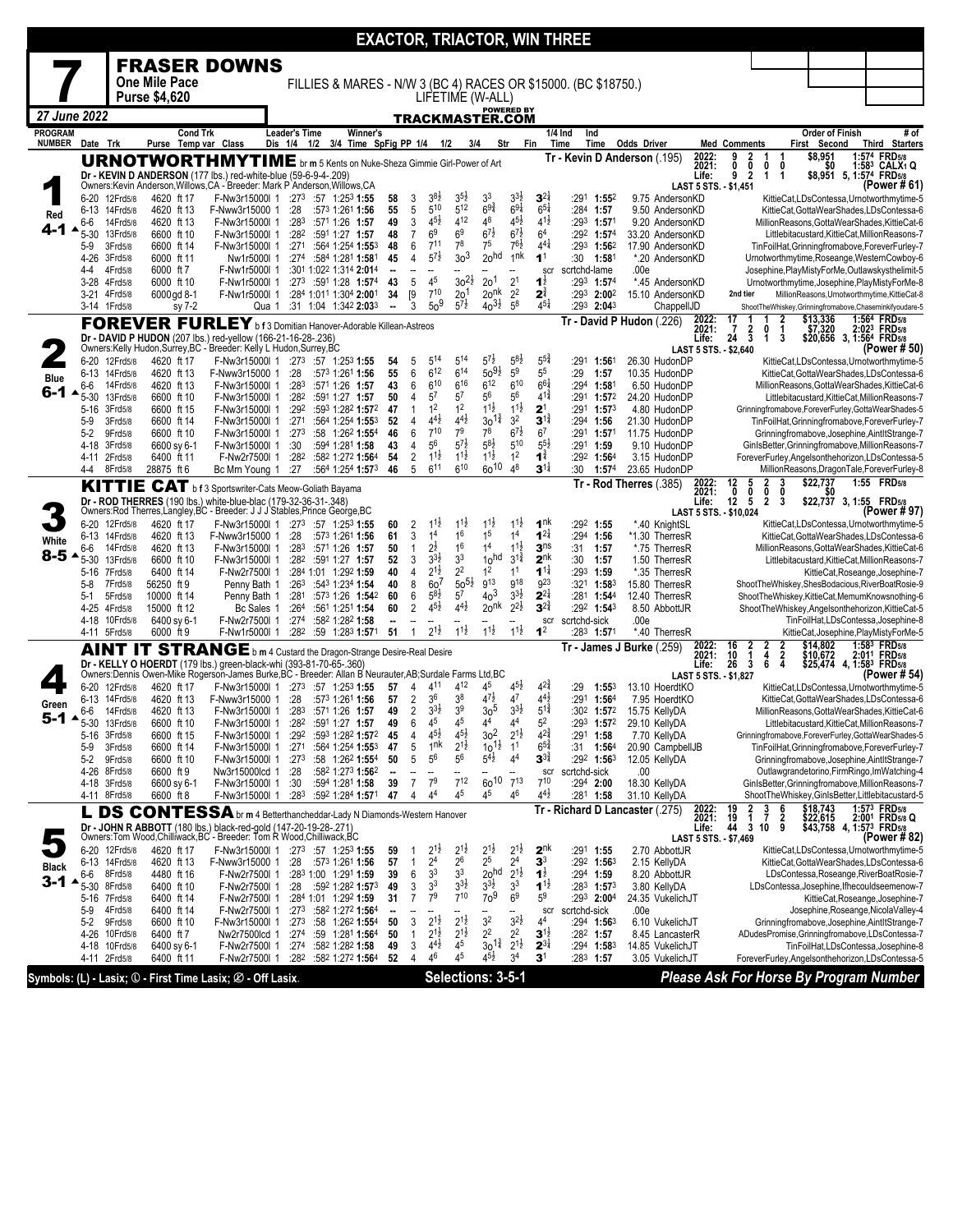|                           |                               |                       |                           |                 |                                                                                                                                                                     |                      |                  |           |                                                                   |                      |                              |                                          | <b>EXACTOR, TRIACTOR</b>                 |                                          |                                         |                                                 |             |                                                |                                                    |                |                                                                                       |                                                |                                                  |                                                                                                     |
|---------------------------|-------------------------------|-----------------------|---------------------------|-----------------|---------------------------------------------------------------------------------------------------------------------------------------------------------------------|----------------------|------------------|-----------|-------------------------------------------------------------------|----------------------|------------------------------|------------------------------------------|------------------------------------------|------------------------------------------|-----------------------------------------|-------------------------------------------------|-------------|------------------------------------------------|----------------------------------------------------|----------------|---------------------------------------------------------------------------------------|------------------------------------------------|--------------------------------------------------|-----------------------------------------------------------------------------------------------------|
|                           |                               |                       |                           |                 | <b>FRASER DOWNS</b>                                                                                                                                                 |                      |                  |           |                                                                   |                      |                              |                                          |                                          |                                          |                                         |                                                 |             |                                                |                                                    |                |                                                                                       |                                                |                                                  |                                                                                                     |
|                           |                               |                       | <b>One Mile Pace</b>      |                 |                                                                                                                                                                     |                      |                  |           | FILLIES & MARES CLAIMING \$8000 -\$10000- \$12000                 |                      |                              |                                          |                                          |                                          |                                         |                                                 |             |                                                |                                                    |                |                                                                                       |                                                |                                                  |                                                                                                     |
| 27 June 2022              |                               |                       | <b>Purse \$5,000</b>      |                 |                                                                                                                                                                     |                      |                  |           |                                                                   |                      |                              |                                          |                                          |                                          | <b>POWERED BY</b>                       |                                                 |             |                                                |                                                    |                |                                                                                       |                                                |                                                  |                                                                                                     |
| <b>PROGRAM</b>            |                               |                       |                           | <b>Cond Trk</b> |                                                                                                                                                                     | <b>Leader's Time</b> |                  |           | Winner's                                                          |                      |                              |                                          | TRACKMASTER.COM                          |                                          |                                         |                                                 | $1/4$ Ind   | Ind                                            |                                                    |                |                                                                                       |                                                | <b>Order of Finish</b>                           | # of                                                                                                |
| <b>NUMBER</b><br>\$12,000 | Date Trk                      |                       | Purse Temp var Class      |                 |                                                                                                                                                                     | Dis 1/4 1/2          |                  |           | 3/4 Time SpFig PP 1/4                                             |                      |                              | 1/2                                      | 3/4                                      |                                          | Str                                     | Fin                                             | Time        | Time                                           | <b>Odds Driver</b><br>$Tr - Jim R$ Marino $(.364)$ | 2022:          | <b>Med Comments</b><br>19<br>3                                                        |                                                | First Second<br>\$22,342                         | Third Starters                                                                                      |
|                           |                               |                       |                           |                 | <b>BAD ROSSA (L)</b> br m 4 Custard the Dragon-Barossa-Collector Rd<br>Dr - J BRANDON CAMPBELL (165 lbs.) orange-white-bl (491-113-97-82-.395)                      |                      |                  |           |                                                                   |                      |                              |                                          |                                          |                                          |                                         |                                                 |             |                                                |                                                    | 2021:<br>Life: | 13<br>$\frac{4}{7}$<br>32                                                             | 5<br>3<br>8<br>$\frac{2}{0}$<br>$\overline{2}$ | \$16,947                                         | 1:542 FRD5/8<br>1:544 CND11/16<br>\$39,289 4, 1:54 <sup>2</sup> FRD <sub>5/8</sub>                  |
|                           | 6-20                          | 2Frd5/8               | 5040 ft 19                |                 | Owners: J J J Stables-Paul Sanders-Jim Marino, BC - Breeder: Keith L Clark, Foothills, AB<br>F-Op10000clm 1                                                         |                      |                  |           | $:264$ $:564$ 1:253 1:543                                         | 53                   | 2                            | 48                                       | $4^{4}\frac{1}{2}$                       | $40^{31}$                                | $4^{6}\frac{1}{2}$                      | $4^{9}\frac{1}{2}$                              | :301        | 1:562                                          | 11.25 KnightSL                                     |                | LAST 5 STS. - \$2,267<br>L                                                            |                                                |                                                  | (Power # 49<br>Souldust, GinIsBetter, Yjuliahos-5                                                   |
| Red                       | 6-13<br>6-6                   | 11 Frd 5/8<br>9Frd5/8 | 5040 ft 15<br>5040 ft 14  |                 | F-Op10000clm 1<br>F-Op10000clm 1                                                                                                                                    |                      | :283<br>:272     |           | :584 1:27 1:563<br>:574 1:252 1:543                               | 57<br>62             | 5<br>2                       | $200^{11}$<br>$1^{11}$                   | $1^{1\frac{1}{2}}$<br>$1^{1\frac{1}{2}}$ | $1\overline{2}$<br>$2^{\frac{1}{2}}$     | 1 <sup>1</sup><br>1 <sup>nk</sup>       | $\mathbf{3}^{\frac{3}{4}}$<br>$2^{\frac{3}{4}}$ | :294        | 1:56 <sup>4</sup><br>:292 1:544                | *1.85 KellyDA<br>*1.30 KellyDA                     |                |                                                                                       |                                                |                                                  | MemumKnowsnothing, Riverunsnappy, BadRossa-8<br>TinFoilHat.BadRossa.GinIsBetter-8                   |
| 7-2                       | 5-30                          | 2Frd5/8               | 8000 ft 15                |                 | F-Nw3500l5cd 1                                                                                                                                                      |                      | :27 <sup>2</sup> |           | :574 1:254 1:55                                                   | 53                   | 2                            | $4^{5}\frac{1}{2}$                       | 46                                       | 56                                       | $5^{7\frac{1}{2}}$                      | 6 <sup>9</sup>                                  | :294        | 1:56 <sup>4</sup>                              | 12.50 HoerdtKO                                     |                | L                                                                                     |                                                |                                                  | MysticShadow,DanzigToDharma,Yjuliahos-6                                                             |
|                           | 5-16<br>5-9                   | 4Frd5/8<br>5Frd5/8    | 8000 ft 15<br>8000 ft 11  |                 | F-Nw3500l5cd 1<br>F-Nw3500l5cd 1                                                                                                                                    |                      | :273<br>:274     |           | :564 1:26 1:543<br>:59 1:274 1:561                                | 33<br>47             | $\overline{7}$<br>6          | x926<br>$5^{6}2$                         | g <sub>22</sub><br>56                    | 9 <sup>22</sup><br>50 <sup>4</sup>       | g <sub>32</sub><br>5 <sup>4</sup>       | g <sub>29</sub><br>$6^{2\frac{3}{4}}$           | :30         | 2:002<br>$:28^1$ 1:56 <sup>4</sup>             | 39.15 ChappelIBP<br>9.90 CampbellJB                |                |                                                                                       |                                                |                                                  | CustardSmoothie, Yjuliahos, BohemianRhapsody-9<br>BohemianRhapsody,Jeanielicious,DanzigToDharma-6   |
|                           | $5-2$                         | 8Frd5/8               | 8000 ft 10                |                 | F-Nw3500l5cd 1                                                                                                                                                      |                      | :271             |           | :573 1:262 1:55                                                   | 54                   | $\mathbf{1}$                 | 3 <sup>3</sup>                           | 3 <sup>3</sup>                           | 5 <sup>4</sup>                           | 5 <sup>4</sup>                          | $5^{21}$                                        |             | :282 1:553                                     | *1.40 CampbellJB                                   |                | L                                                                                     |                                                |                                                  | DanzigToDharma, Jeanielicious, Yjuliahos-5                                                          |
|                           | $4 - 25$<br>4-11              | 6Frd5/8<br>3Frd5/8    | 8000 ft 12<br>8000 ft 9   |                 | F-Nw3500l5cd 1<br>F-Nw350015cd 1                                                                                                                                    |                      | :273<br>:27      |           | :571 1:261 1:543<br>:562 1:242 <b>1:52</b> 2                      | 57<br>67             | $\overline{c}$<br>6          | 45<br>710                                | 45<br>79                                 | $4^{4}$<br>$78\frac{1}{2}$               | $4^{4}$ <sub>2</sub><br>$68\frac{1}{2}$ | $4^{3\frac{1}{4}}$<br>$67\frac{1}{4}$           |             | $:281$ 1:551<br>:274 1:534                     | 29.00 KellyDA<br>4.60 KellyDA                      |                |                                                                                       |                                                |                                                  | CenturyMach, CustardSmoothie, Jeanielicious-6<br>CenturyMach, Hottieonthehorizon, CustardSmoothie-7 |
|                           | 4-4                           | 7Frd5/8               | 8000 ft 6                 |                 | F-Nw3500l5cd 1                                                                                                                                                      |                      | :271             |           | :563 1:252 1:542                                                  | 62                   | 3                            | $4^{3}\frac{1}{2}$                       | 42}                                      | $20\frac{1}{2}$                          | $2^{1\frac{1}{2}}$                      | $3^{2\frac{3}{4}}$                              | :293        | 1:55                                           | 5.40 KellyDA                                       |                |                                                                                       |                                                |                                                  | Jeanielicious, CenturyMach, BadRossa-6                                                              |
| \$10,000                  |                               |                       |                           |                 | <b>PUREFORM FIESTA</b> b m 8 Valet Victory-Chewy Hanover-Cams Card Shark                                                                                            |                      |                  |           |                                                                   |                      |                              |                                          |                                          |                                          |                                         |                                                 |             |                                                | Tr - Travis Tracey (.205)                          | 2022:<br>2021: | $\frac{21}{16}$<br>$\overline{2}$                                                     | $\frac{2}{2}$<br>6                             | $$9,677$<br>\$8,745                              | 1:574 FRD5/8<br>1:564 FRD5/8                                                                        |
|                           |                               |                       |                           |                 | Dr - JOHN TM VUKELICH (192 lbs.) black-white (137-14-14-23-.214)<br>Owners: Shelley Nyuli, Cultus Lake, BC - Breeder: Calvin Nyuli, Abbotsford, BC                  |                      |                  |           |                                                                   |                      |                              |                                          |                                          |                                          |                                         |                                                 |             |                                                |                                                    |                | Life: 114 13 11 15<br>LAST 5 STS. - \$2,685                                           |                                                | \$68,012 7, 1:564 FRD5/8                         | (Power # 53)                                                                                        |
|                           | 6-20 7Frd5/8                  |                       | 3780 ft 17                |                 | F-6000clmhp 1                                                                                                                                                       |                      |                  |           | $:272$ $:563$ 1:251 <b>1:54</b> 3                                 | 57                   | 3                            | $3^{1}$<br>$5^{7\frac{1}{2}}$            | 34<br>5 <sup>7</sup>                     | 3 <sup>2</sup><br>$50^{5\frac{3}{4}}$    | 3 <sup>3</sup><br>$4^{6}\frac{1}{2}$    | $4^{4}$<br>$4^{6}\frac{3}{4}$                   | :30         | 1:553                                          | 19.50 VukelichJT                                   |                |                                                                                       |                                                |                                                  | Marilyn, WatchMeBoogie, APrivateAffair-                                                             |
| <b>Blue</b>               | 6-13<br>6-6                   | 8Frd5/8<br>4Frd5/8    | 3780 ft 15<br>3780 ft 16  |                 | F-6000clmhp 1<br>F-6000clmhp 1                                                                                                                                      |                      | :271<br>:273     |           | :571 1:254 1:552<br>:56 1:261 1:561                               | 57<br>52             | 4<br>5                       | 610                                      | $66\frac{1}{2}$                          | 60 <sup>4</sup>                          | $65$                                    | $3^{2\frac{1}{4}}$                              | :294        | 1:56 <sup>4</sup><br>$:29^3$ 1:56 <sup>3</sup> | 23.90 VukelichJT<br>40.90 VukelichJT               |                |                                                                                       |                                                |                                                  | Souldust, HurriedRomance, WatchMeBoogie-5<br>HurriedRomance,Souldust,PureformFiesta-6               |
| $10 - 14$                 | 5-30                          | 3Frd5/8               | 4400 ft 15                |                 | 5000clmcd 1                                                                                                                                                         |                      | :272             |           | :571 1:263 1:574                                                  | 48                   | 3                            | $1^{1\frac{1}{2}}$                       | $2^{1\frac{1}{2}}$                       | $1\frac{1}{2}$                           | 1 <sup>2</sup>                          | 2 <sup>nk</sup>                                 |             | :311 1:574                                     | 12.10 KnightSL                                     |                |                                                                                       |                                                |                                                  | MrGlender, Pureform Fiesta, GinOn The Horizon-7                                                     |
|                           | 5-16<br>5-9                   | 5Frd5/8<br>1Frd5/8    | 4400 ft 14<br>4000 ft 14  |                 | 5000clmcd 1<br>5000clmcd 1                                                                                                                                          |                      | :283<br>:29      |           | :592 1:274 1:564<br>:592 1:281 1:58                               | 46<br>40             | 3<br>3                       | 46<br>3 <sup>3</sup>                     | 45}<br>3 <sup>3</sup>                    | $50^{61}$<br>$20^{11}$                   | $5^{6}\frac{1}{2}$<br>2 <sup>nk</sup>   | $3^{5\frac{1}{2}}$<br>$4^{1\frac{1}{2}}$        |             | :284 1:574<br>:294 1:581                       | 6.15 KnightSL<br>4.65 KnightSL                     |                |                                                                                       |                                                |                                                  | Excessive, MrGlender, Pureform Fiesta-5<br>SavannahSplendor, MrGlender, Excessive-5                 |
|                           | $5-2$                         | 1Frd5/8               | 4000 ft 10                |                 | 5000clmcd 1                                                                                                                                                         |                      | :28              |           | :583 1:272 1:57                                                   | 47                   | 3                            | 3 <sup>3</sup>                           | 3 <sup>3</sup>                           | $3^{21}$                                 | $3^{1\frac{3}{4}}$                      | $\mathbf{3}^{\frac{3}{4}}$                      |             | :292 1:571                                     | 3.10 KnightSL                                      |                |                                                                                       |                                                |                                                  | JkPureGold,SavannahSplendor,PureformFiesta-5                                                        |
|                           | $4 - 25$<br>4-18 1Frd5/8      | 3Frd5/8               | 4000 ft 12<br>4000 sy 6-1 |                 | 5000clmcd 1<br>5000clmcd 1                                                                                                                                          |                      | :283<br>:281     |           | :59 1:28 1:562<br>:581 1:271 1:571                                | 44<br>52             | 6<br>5                       | 6 <sup>8</sup><br>5 <sup>8</sup>         | $6^{7\frac{1}{2}}$<br>$4^{3}\frac{1}{2}$ | $50^{51}$<br>43                          | 46<br>$4^{4}$                           | $4^{5}\frac{1}{2}$<br>$3^{1\frac{1}{2}}$        |             | $:28^2$ 1:57 <sup>2</sup><br>:293 1:572        | 10.85 VukelichJT<br>9.90 VukelichJT                |                |                                                                                       |                                                |                                                  | BennyBarsik,JacketsNJeans,MrGlender-6<br>MaddFlightBrown, JacketsNJeans, PureformFiesta-6           |
|                           | 4-11 1Frd5/8                  |                       | 4000 ft 11                |                 | 5000clmcd 1                                                                                                                                                         |                      | :273             |           | :574 1:264 1:563                                                  | 53                   | 3                            | 3 <sup>4</sup>                           | $4^{41}$                                 | 3 <sup>3</sup>                           | 3 <sup>3</sup>                          | 3 <sup>2</sup>                                  |             | $:29^3$ 1:57                                   | 24.90 VukelichJT                                   |                |                                                                                       |                                                |                                                  | ChewingOnaWriter, MrGlender, PureformFiesta-6                                                       |
| \$10,000                  |                               | <b>MARILYN</b>        |                           |                 | (L) br m 7 Custard the Dragon-Lady Luvs Diamonds-Artsplace                                                                                                          |                      |                  |           |                                                                   |                      |                              |                                          |                                          |                                          |                                         |                                                 |             |                                                | Tr - Gabrielle Dumoulin (.388)                     | 2022:<br>2021: | $\frac{15}{15}$<br>1                                                                  | 2<br>$\bar{3}$<br>1                            | $$18,218$<br>\$4,164                             | 1:542 FRD5/8<br>1:581 CALX1                                                                         |
|                           |                               |                       |                           |                 | Dr - SCOTT L KNIGHT (175 lbs.) blue-black-silv (255-33-33-40-.253)<br>Owners: Gabrielle Dumoulin, Beaumont, AB - Breeder: Surdale Farms Ltd, Kelowna, BC            |                      |                  |           |                                                                   |                      |                              |                                          |                                          |                                          |                                         |                                                 |             |                                                |                                                    |                | Life: 118 16 15 16<br>LAST 5 STS. - \$6,296                                           |                                                | \$121,943 4, 1:54 <sup>1</sup> CALX <sub>1</sub> | (Power # 62                                                                                         |
|                           | $6 - 20$                      | 7Frd5/8               | 3780 ft 17                |                 | F-8000clmhp 1                                                                                                                                                       |                      | :272             |           | :56 <sup>3</sup> 1:25 <sup>1</sup> <b>1:54</b> <sup>3</sup>       | 61                   | 5                            | 2o'                                      | 1 <sup>2</sup>                           | $1^{1\frac{1}{2}}$                       | $1^{1\frac{1}{2}}$                      | $\mathbf{1}^{\frac{3}{4}}$                      |             | $:29^2$ 1:543                                  | *.35 KnightSL                                      |                | L                                                                                     |                                                |                                                  | Marilyn, WatchMeBoogie, APrivateAffair-5                                                            |
| White                     | 6-13<br>6-6                   | 11 Frd 5/8<br>9Frd5/8 | 5040 ft 15<br>5040 ft 14  |                 | F-Op10000clm 1<br>F-Op10000clm 1                                                                                                                                    |                      | :283<br>:272     |           | $:584$ 1:27 1:56 <sup>3</sup><br>:574 1:252 1:543                 | 55<br>61             | 6<br>$\overline{7}$          | $40^{31}$<br>$2^{1\frac{1}{2}}$          | $40^{31}$<br>3 <sup>2</sup>              | 40 <sup>2</sup><br>$3^{2}\frac{1}{2}$    | 4 <sup>3</sup><br>$3^{21}$              | $4^{1\frac{1}{2}}$<br>$4^{11}$                  | :292<br>:29 | 1:56 <sup>4</sup><br>1:544                     | 5.50 KnightSL<br>8.35 KnightSL                     |                | L                                                                                     |                                                |                                                  | MemumKnowsnothing, Riverunsnappy, BadRossa-8<br>TinFoilHat,BadRossa,GinIsBetter-8                   |
| $9 - 5$                   | 5-30                          | 5Frd5/8               | 7200 ft 10                |                 | F-Op10000clm 1                                                                                                                                                      |                      | :274             |           | :582 1:262 1:543                                                  | $\ddot{\phantom{a}}$ | 2                            | 3<br>3ix                                 | 9ix                                      | 9dis                                     | 9dis                                    | *9dis <sup>pl8</sup>                            |             |                                                | 3.95 HoerdtKO                                      |                | L                                                                                     |                                                |                                                  | PirateBooty,MemumKnowsnothing,Dollydaydream-9                                                       |
|                           | 5-16<br>5-9                   | 2Frd5/8<br>2Frd5/8    | 7200 ft 16<br>6750 ft 14  |                 | F-Op10000clm 1<br>F-8000clmhp 1                                                                                                                                     |                      | :264<br>:273     |           | :554 1:244 1:542<br>:561 1:25 1:55                                | 62<br>56             | $\mathbf{1}$<br>$\mathbf{1}$ | $2^{2}\frac{1}{2}$<br>$1^{1\frac{1}{2}}$ | $2^{1\frac{1}{2}}$<br>$1^{1\frac{1}{2}}$ | $2^{1\frac{1}{2}}$<br>1 <sup>2</sup>     | $2^{1\frac{1}{2}}$<br>1 <sup>3</sup>    | $1^{\frac{3}{4}}$<br>$1^{4\frac{1}{4}}$         | :30         | :292 1:542<br>1:55                             | 4.15 KnightSL<br>4.50 KnightSL                     |                | L<br>L                                                                                |                                                |                                                  | Marilyn, PirateBooty, GinIsBetter-5<br>Marilyn, Hurried Romance, Good Dayls Coming-5                |
|                           | 5-2                           | 10Frd5/8              | 4700 ft 10                |                 | F&m-6000clm-c 1                                                                                                                                                     |                      | :273             |           | :571 1:26 1:554                                                   | 54                   | 3                            | 6 <sup>6</sup>                           | 50 <sup>3</sup>                          | $300^{31}$                               | $3^{31}$                                | 2 <sup>nk</sup>                                 |             | :291 1:554                                     | *.95 TherresR                                      |                | L                                                                                     |                                                |                                                  | BigLittleLie, Marilyn, APrivateAffair-6                                                             |
|                           | 4-26                          | 2Frd5/8               | 6750 ft 11                |                 | F-8000clmhp 1                                                                                                                                                       |                      | :271             |           | :574 1:261 1:55                                                   | 54                   | $\overline{2}$               | $5^7$<br>45                              | 56<br>$40^{31}$                          | $5^7$                                    | $5^{9}\frac{1}{2}$                      | $5^{7}$                                         | :284        | 1:562                                          | 7.45 HudonDP                                       |                | L                                                                                     |                                                |                                                  | Yjuliahos, Annasfeatherfoot, Hurried Romance-5                                                      |
|                           | 4-17<br>4-10                  | 10Frd5/8<br>10Frd5/8  | 22000 ft 11<br>8500 ft 7  |                 | F-10000clmsk 1<br>F-12000clmsk 1                                                                                                                                    |                      | :273             |           | :564 1:252 1:551<br>:273 :573 1:261 1:552                         | 54<br>55             | $\overline{2}$<br>-1         | 46                                       | 44}                                      | 400 <sup>3</sup><br>5 <sup>4</sup>       | 44<br>$4^{4}\frac{1}{2}$                | 3 <sup>2</sup><br>$3^{1\frac{3}{4}}$            |             | $:29^3$ 1:553<br>:284 1:554                    | 4.65 TherresR<br>4.50 TherresR                     |                |                                                                                       |                                                |                                                  | Annasfeatherfoot, Stylomilohos, Marilyn-7<br>HurriedRomance,Souldust,Marilyn-8                      |
| \$12,500                  |                               |                       |                           |                 | YJULIAHOS (L) b m 5 Trust the Artist-Chewy Hanover-Cams Card Shark                                                                                                  |                      |                  |           |                                                                   |                      |                              |                                          |                                          |                                          |                                         |                                                 |             |                                                | $Tr - Jim R$ Marino $(.364)$                       | 2022:<br>2021: | 18<br>3                                                                               | 3<br>5<br>5                                    | \$17,530                                         | 1:534 FRD5/8<br>1:551 ACES5/8                                                                       |
|                           |                               |                       |                           |                 | Dr - DAVID A KELLY (155 lbs.) green-white-bla (523-106-96-82-.356)<br>Owners: Jim Marino, Surrey, BC - Breeder: Lynda I Atkinson, Quesnel, BC                       |                      |                  |           |                                                                   |                      |                              |                                          |                                          |                                          |                                         |                                                 |             |                                                |                                                    | Life:          | $\frac{28}{78}$ $\frac{3}{11}$ $\frac{5}{17}$ $\frac{3}{16}$<br>LAST 5 STS. - \$4,412 |                                                | \$18,524 1:551 ACES5<br>\$109,328 5, 1:534 FRD58 | (Power # 97)                                                                                        |
|                           | $6 - 20$                      | 2Frd5/8               | 5040 ft 19                |                 | F-Op10000clm 1                                                                                                                                                      |                      | :264             |           | :564 1:253 1:543                                                  | 58                   | 3                            | $1^{11}$                                 | $1^{1}\frac{1}{2}$                       | $1^{1\frac{1}{2}}$                       | $11\frac{1}{2}$                         | $3^{34}$                                        | :294        | 1:55 <sup>2</sup>                              | 1.90 KellyDA                                       |                |                                                                                       |                                                |                                                  | Souldust, GinlsBetter, Yjuliahos-5                                                                  |
| Green                     | 6-13 12Frd5/8<br>5-30 2Frd5/8 |                       | 5600 ft 15<br>8000 ft 15  |                 | F-12000clmcd 1<br>F-12000clmcd 1                                                                                                                                    |                      |                  |           | $:27^2$ $:57^2$ 1:26 <sup>1</sup> 1:55<br>$:27^2$ :574 1:254 1:55 | 60<br>60             | 4<br>3                       | $1^{2}\frac{1}{2}$<br>1 <sup>2</sup>     | 1 <sup>2</sup><br>$12$ <sub>2</sub>      | $1^{1\frac{1}{2}}$<br>$1^{1\frac{1}{2}}$ | 1 <sup>1</sup><br>1 <sup>2</sup>        | 46<br>$3^{2^3}$                                 | :30         | 1:561<br>$:294$ 1:553                          | 9.30 HoerdtKO<br>3.35 KellvDA                      |                | L                                                                                     |                                                |                                                  | MrsSuhwiggins, MysticShadow, DanzigToDharma-6<br>MysticShadow,DanzigToDharma,Yjuliahos-6            |
| 3.1                       | 5-16                          | 4Frd5/8               | 8000 ft 15                |                 | F-12000clmcd 1                                                                                                                                                      |                      | :273             | :564 1:26 | $1:54^3$                                                          | 61                   | 2                            |                                          | 2'ż                                      | $2^12$                                   | 3 <sup>3</sup>                          | $2^{14}$                                        | :283        | 1:544                                          | 8.75 KellyDA                                       |                | L                                                                                     |                                                |                                                  | CustardSmoothie, Yjuliahos, BohemianRhapsody-9                                                      |
|                           | 5-9                           | 5Frd5/8<br>8Frd5/8    | 8000 ft 11<br>8000 ft 10  |                 | F-12000clmcd 1<br>F-12000clmcd 1                                                                                                                                    |                      | :274<br>:271     |           | :59 1:274 1:561<br>:573 1:262 1:55                                | 47<br>58             | 5<br>$\overline{2}$          | $2^{1\frac{1}{2}}$<br>$2^{1\frac{1}{2}}$ | $2^{1\frac{1}{2}}$<br>$2^{1\frac{1}{2}}$ | 2 <sup>2</sup><br>3 <sup>2</sup>         | 3 <sup>2</sup><br>$3^{1\frac{3}{4}}$    | $5^{2^{3}_{4}}$<br>3 <sup>nk</sup>              |             | $:28^3$ 1:56 <sup>4</sup><br>$:28^1$ 1:55      | 2.80 HoerdtKO<br>2.25 KellyDA                      |                | L                                                                                     |                                                |                                                  | BohemianRhapsody,Jeanielicious,DanzigToDharma-6<br>DanzigToDharma, Jeanielicious, Yjuliahos-5       |
|                           | $5-2$<br>4-26                 | 2Frd5/8               | 6750 ft 11                |                 | F-10000clmhp 1                                                                                                                                                      |                      |                  |           | :271 :574 1:261 1:55                                              | 61                   | 5                            | 1 <sup>2</sup>                           | $1^{1\frac{1}{2}}$                       | 1 <sup>2</sup>                           | 1 <sup>2</sup>                          | $1^{2^3}$                                       |             | :284 1:55                                      | *1.35 CampbellJB                                   |                | L                                                                                     |                                                |                                                  | Yjuliahos, Annasfeatherfoot, Hurried Romance-5                                                      |
|                           | 4-10                          | 1Frd5/8               | 5200 ft 9                 |                 | F-8000clmhp 1                                                                                                                                                       |                      | :26 <sup>3</sup> |           | :56 1:251 1:534                                                   | 65                   | 5                            | $1^{1\frac{1}{2}}$                       | $1^{1\frac{1}{2}}$<br>$1^{1\frac{1}{2}}$ | $1^{1\frac{1}{2}}$<br>1 <sup>4</sup>     | 1 <sup>2</sup><br>1 <sup>3</sup>        | $1^{\frac{1}{2}}$                               |             | $:283$ 1:534                                   | *.75 KellyDA                                       |                | L                                                                                     |                                                |                                                  | Yjuliahos, WatchMeBoogie, Riverunsnappy-5                                                           |
|                           | 4-3<br>3-27 1Frd5/8           | 1Frd5/8               | 5200 ft 9<br>4400 ft 13   |                 | F-6000clmhp 1<br>F&m-6000clm 1                                                                                                                                      |                      |                  |           | :283 :59 1:27 1:57<br>:274 :582 1:264 1:552                       | 57<br>56             | 3<br>3                       | 1 <sup>2</sup><br>3 <sup>3</sup>         | $3^{3}\frac{1}{2}$                       | 3 <sup>3</sup>                           | $3^{21}$                                | $1^{14}$<br>$3^{1\frac{3}{4}}$                  | :30         | 1:57<br>:282 1:554                             | 1.55 KellyDA<br>5.05 KellyDA                       |                | L<br>L                                                                                |                                                |                                                  | Yjuliahos, See You Tonight, Chewing Ona Writer-5<br>APrivateAffair, WatchMeBoogie, Yjuliahos-6      |
| \$12,500                  |                               |                       |                           |                 | <b>SOULDUST</b> (L) br m 8 Lotta Soul-Environ Hanover-Cams Card Shark                                                                                               |                      |                  |           |                                                                   |                      |                              |                                          |                                          |                                          |                                         |                                                 |             |                                                | Tr - Kelly O Hoerdt (.429)                         | 2022:<br>2021: | $\frac{20}{29}$<br>93<br>6<br>5                                                       | 8<br>- 7                                       | \$32,368<br>\$27,417                             | 1:543 FRD5/8<br>1:54 <sup>2</sup> FRD <sub>5/8</sub>                                                |
|                           |                               |                       |                           |                 | Dr - KELLY O HOERDT (179 lbs.) green-black-whi (393-81-70-65-.360)<br>Owners:Kelly Hoerdt,Beaumont-Ed Keryliuk,Edmonton,AB - Breeder: Shirley V & Ronald Klassen,BC |                      |                  |           |                                                                   |                      |                              |                                          |                                          |                                          |                                         |                                                 |             |                                                |                                                    | Life:          |                                                                                       | 14 20 19                                       | \$88,564 7, 1:542 FRD5/8                         | (Power # 119)                                                                                       |
|                           | 6-20                          | 2Frd5/8               | 5040 ft 19                |                 | F-Op10000clm 1                                                                                                                                                      |                      |                  |           | $:264$ $:564$ 1:253 1:543                                         | 61                   | 5                            | $2^{1}$                                  | $2^{1\frac{1}{2}}$                       | $2^{1\frac{1}{2}}$                       | $2^{1\frac{1}{2}}$                      | $1^{24}$                                        |             | :284 1:543                                     | *.90 HoerdtKO                                      |                | LAST 5 STS. - \$9,230<br>L                                                            |                                                |                                                  | Souldust, GinIsBetter, Yjuliahos-5                                                                  |
| <b>Black</b>              | 6-13 8Frd5/8                  |                       | 3780 ft 15                |                 | F-8000clmhp 1                                                                                                                                                       |                      | :271             |           | :571 1:254 1:552                                                  | 64                   | 5                            | $1^{1\frac{1}{2}}$                       | $1^{1\frac{1}{2}}$<br>$2^{1\frac{1}{2}}$ | $1^{1\frac{1}{2}}$<br>3 <sup>2</sup>     | 1 <sup>2</sup><br>$3^{1\frac{3}{4}}$    | 1 <sup>2</sup><br>2 <sup>hd</sup>               |             | :293 1:552                                     | *.95 HoerdtKO                                      |                | L                                                                                     |                                                |                                                  | Souldust, Hurried Romance, Watch MeBoogie-5                                                         |
| $8-5$                     | 6-6<br>$5-30$                 | 4Frd5/8<br>9Frd5/8    | 3780 ft 16<br>5400 ft 10  |                 | F-8000clmhp 1<br>F-6000clmhp 1                                                                                                                                      |                      | :273<br>:274     |           | :56 1:261 1:561<br>:584 1:283 1:57                                | 53<br>52             | 6<br>$\mathbf{1}$            | $20\frac{1}{2}$<br>$3^{1\frac{3}{4}}$    | $30$ <sup>2</sup>                        | $20^{1/2}$                               | 2 <sup>1</sup>                          | $1^{\frac{3}{4}}$                               |             | :293 1:561<br>$:28^2$ 1:57                     | 2.20 HoerdtKO<br>*.75 KellyDA                      |                | L<br>L                                                                                |                                                |                                                  | HurriedRomance,Souldust,PureformFiesta-6<br>Souldust, JujuBerry, CardinalRule-8                     |
|                           | 5-16                          | 6Frd5/8               | 4700 ft 14                |                 | F&m-6000clm 1                                                                                                                                                       |                      | :28              |           | :58 $1:26^3$ 1:56 <sup>3</sup>                                    | 51                   | $\mathbf{1}$                 | $2^{1\frac{1}{2}}$                       | $3^{1\frac{1}{2}}$<br>$3^{31}$           | $3^{1\frac{1}{2}}$<br>3 <sup>3</sup>     | $2^{1\frac{1}{2}}$<br>3 <sup>4</sup>    | $2^{nk}$<br>$4^{4^{3}_{4}}$                     |             | $:294$ 1:563                                   | 2.55 HoerdtKO                                      |                | L                                                                                     |                                                |                                                  | HurriedRomance,Souldust,HeadsUpBoys-9                                                               |
|                           | $5-9$<br>4-26                 | 2Frd5/8<br>2Frd5/8    | 6750 ft 14<br>6750 ft 11  |                 | F-8000clmhp 1<br>F-8000clmhp 1                                                                                                                                      |                      | :273<br>:271     |           | :561 1:25 1:55<br>:574 1:261 1:55                                 | 52<br>               | 3                            | $3^{3}\frac{1}{2}$                       |                                          |                                          |                                         | <b>SCI</b>                                      |             | :302 1:56<br>scrtchd-sick                      | 2.20 HoerdtKO<br>.00e                              |                | L                                                                                     |                                                |                                                  | Marilyn, Hurried Romance, Good Dayls Coming-5<br>Yjuliahos, Annasfeatherfoot, Hurried Romance-5     |
|                           | 4-17                          | 10Frd5/8              | 22000 ft 11               |                 | F-10000clmsk 1                                                                                                                                                      |                      | :273             |           | :564 1:252 1:551                                                  | 53                   | 3                            | 2 <sup>2</sup>                           | $3^{11/2}$                               | 2o <sup>nk</sup>                         | $2^{1\frac{1}{2}}$                      | $4^{3}\frac{1}{4}$                              |             | :302 1:554                                     | *1.30 HoerdtKO                                     |                |                                                                                       |                                                |                                                  | Annasfeatherfoot, Stylomilohos, Marilyn-7                                                           |
|                           | 4-10<br>$4 - 3$               | 10Frd5/8<br>10Frd5/8  | 8500 ft 7<br>7500 ft 9    |                 | F-12000clmsk 1<br>F10000clmstk-c 1                                                                                                                                  |                      | :273<br>:282     |           | :573 1:261 1:552<br>:59 1:281 1:57                                | 56<br>56             | 6<br>$\overline{4}$          | $\frac{1}{10^2}$                         | $1^{1\frac{1}{2}}$<br>$1^{11}$           | $1^{1\frac{1}{2}}$<br>$1^{1\frac{1}{2}}$ | 1 <sup>2</sup><br>$1^{1\frac{1}{2}}$    | 2 <sup>nk</sup><br>$1^{1\frac{3}{4}}$           |             | $:291$ 1:55 <sup>2</sup><br>$:284$ 1:57        | 2.95 HoerdtKO<br>*.70 KellyDA                      |                |                                                                                       |                                                |                                                  | HurriedRomance,Souldust,Marilyn-8<br>Souldust, Stylomilohos, MaddFlightBrown-5                      |
|                           |                               |                       |                           |                 | Symbols: (L) - Lasix; ① - First Time Lasix; ② - Off Lasix.                                                                                                          |                      |                  |           |                                                                   |                      |                              |                                          | Selections: 5-3-4                        |                                          |                                         |                                                 |             |                                                |                                                    |                |                                                                                       |                                                |                                                  | <b>Please Ask For Horse By Program Number</b>                                                       |
|                           |                               |                       |                           |                 |                                                                                                                                                                     |                      |                  |           |                                                                   |                      |                              |                                          |                                          |                                          |                                         |                                                 |             |                                                |                                                    |                |                                                                                       |                                                |                                                  |                                                                                                     |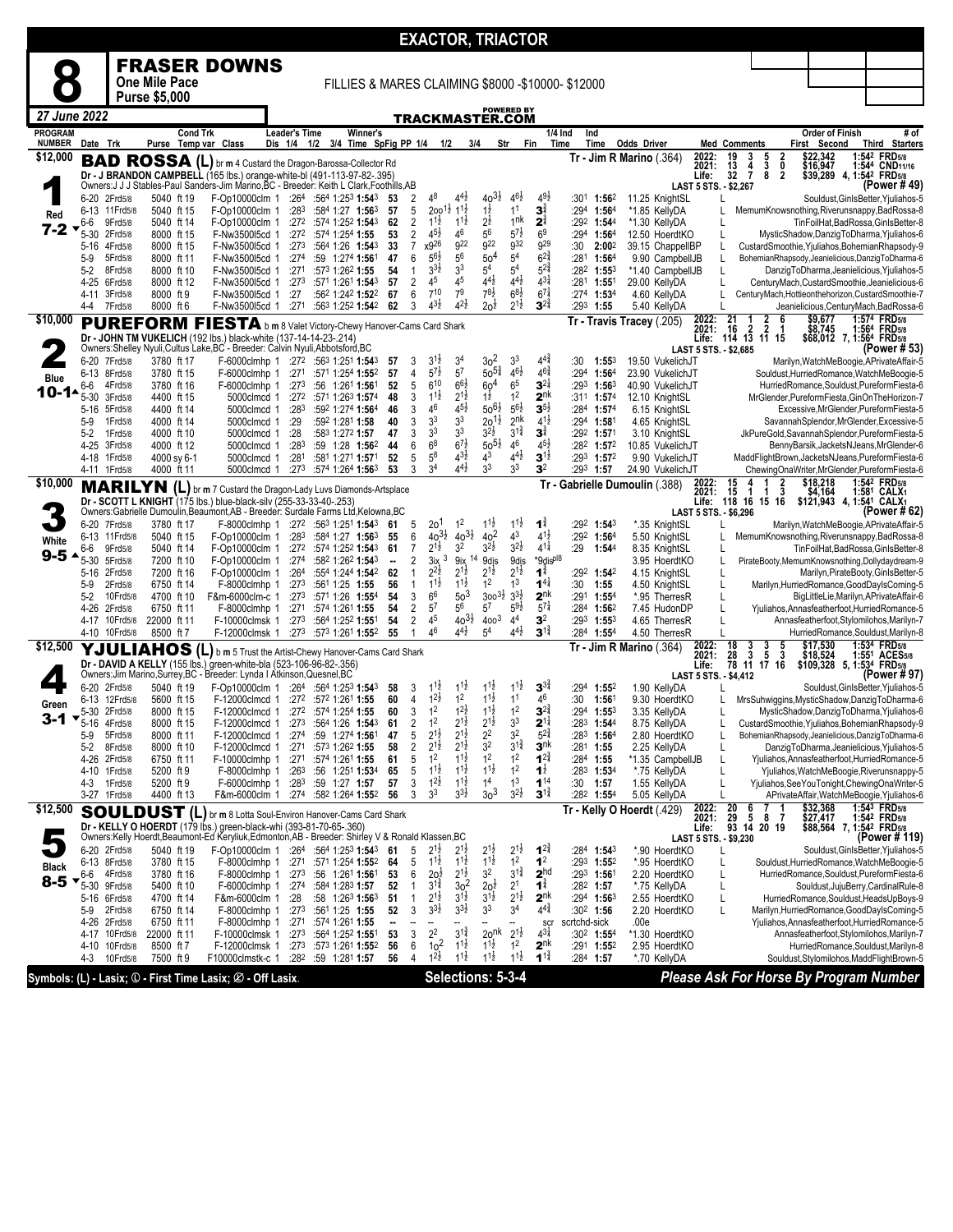|                |                              |                       |                            |                      |                                                                                                                                                                                               |                          |                                                   |          |                                  |                                            |                                          |                                           |                                          | <b>EXACTOR, PICK 5, TRIACTOR</b>              |                                                                   |                                                      |                         |                                                                                   |                                      |                                                                                                    |                 |                                                                  |
|----------------|------------------------------|-----------------------|----------------------------|----------------------|-----------------------------------------------------------------------------------------------------------------------------------------------------------------------------------------------|--------------------------|---------------------------------------------------|----------|----------------------------------|--------------------------------------------|------------------------------------------|-------------------------------------------|------------------------------------------|-----------------------------------------------|-------------------------------------------------------------------|------------------------------------------------------|-------------------------|-----------------------------------------------------------------------------------|--------------------------------------|----------------------------------------------------------------------------------------------------|-----------------|------------------------------------------------------------------|
|                |                              |                       |                            |                      | <b>FRASER DOWNS</b>                                                                                                                                                                           |                          |                                                   |          |                                  |                                            |                                          |                                           |                                          |                                               |                                                                   |                                                      |                         |                                                                                   |                                      |                                                                                                    |                 |                                                                  |
|                |                              |                       | <b>One Mile Pace</b>       |                      |                                                                                                                                                                                               |                          |                                                   |          |                                  |                                            |                                          |                                           |                                          |                                               | HORSES & GELDINGS - CLAIMING \$17500. (W-ALL) A.E. N/W \$5000.    |                                                      |                         |                                                                                   |                                      |                                                                                                    |                 |                                                                  |
|                |                              |                       | Purse \$6,300              |                      |                                                                                                                                                                                               |                          |                                                   |          |                                  |                                            |                                          |                                           |                                          |                                               | LAST 5 A.E. N/W 8 (BC 9) RACES OR \$55000. (BC \$64000.) LIFETIME |                                                      |                         |                                                                                   |                                      |                                                                                                    |                 |                                                                  |
| 27 June 2022   |                              |                       |                            |                      |                                                                                                                                                                                               |                          |                                                   |          |                                  |                                            | $(W-ALL)$                                | TRACKMASTER.COM                           | POWERED BY                               |                                               |                                                                   |                                                      |                         |                                                                                   |                                      |                                                                                                    |                 |                                                                  |
| <b>PROGRAM</b> |                              |                       |                            | <b>Cond Trk</b>      |                                                                                                                                                                                               | Leader's Time            | Winner's                                          |          |                                  |                                            |                                          |                                           |                                          | 1/4 Ind                                       | Ind                                                               |                                                      |                         |                                                                                   |                                      | Order of Finish                                                                                    |                 | # of                                                             |
| <b>NUMBER</b>  | Date Trk                     |                       |                            | Purse Temp var Class |                                                                                                                                                                                               | Dis 1/4                  | 1/2 3/4 Time SpFig PP 1/4 1/2                     |          |                                  |                                            | 3/4                                      |                                           | Str                                      | Fin<br>Time                                   | Time                                                              | <b>Odds Driver</b><br>Tr - Donna L Cunningham (.114) | 2022:                   | <b>Med Comments</b>                                                               |                                      | First Second                                                                                       |                 | <b>Third Starters</b>                                            |
|                |                              |                       |                            |                      | <b>BAD MOON HORIZON</b> b g 6 Vertical Horizon-Windsun Ceidlh-Run the Table<br>Dr - KELLY O HOERDT (179 lbs.) green-black-whi (393-81-70-65-.360)                                             |                          |                                                   |          |                                  |                                            |                                          |                                           |                                          |                                               |                                                                   |                                                      | 2021:<br>Life:          | $\begin{array}{cc} 15 & 1 \\ 13 & 3 \\ 53 & 12 \end{array}$                       | $\frac{2}{7}$<br>$\frac{3}{4}$<br>10 | \$12,664 1:542 FRD5/8<br>\$21,797 1:541 FRD5/8<br>\$70,225 5, 1:541 FRD5/8                         |                 | 1:54 <sup>2</sup> FRD <sub>5/8</sub><br>1:541 FRD <sub>5/8</sub> |
|                | 6-13 4Frd5/8                 |                       | 6300 ft 18                 |                      | Owners: Donna Cunningham, Langley, BC - Breeder: Donna L Cunningham, Langley, BC<br>Nw500015cd 1                                                                                              |                          | $:28^2$ $:57^3$ 1:26 <sup>1</sup> 1:56            | 59       | $\mathbf{1}$                     | 3 <sup>3</sup>                             | $3^{3}\frac{1}{2}$                       | $30^{13}$                                 | $2^{1\frac{1}{2}}$                       | $4^{11}$                                      | $:29^3$ 1:561                                                     | 2.65 HoerdtKO                                        |                         | LAST 5 STS. - \$3,754                                                             |                                      | IAmaRocket, HapunaBeach, VerticalSquirt-5                                                          |                 | (Power # 57)                                                     |
| Red            | 6-6                          | 2Frd5/8               | 5600 ft 18                 |                      | Nw350015cd 1                                                                                                                                                                                  | :272                     | :572 1:254 1:542                                  | 63       | 5                                | 56                                         | $50^{51}$                                | $20^{11}$                                 | 1 <sup>nk</sup>                          | 1 <sub>hd</sub>                               | :282 1:542                                                        | *1.05 KellyDA                                        |                         |                                                                                   |                                      | BadMoonHorizon, JetJuice, VerticalSquirt-6                                                         |                 |                                                                  |
| 5-1            | $5 - 30$<br>5-16             | 11 Frd 5/8<br>9Frd5/8 | 10000 ft 10<br>9000 ft 13  |                      | Open 1<br>Nw500015cd 1                                                                                                                                                                        | :26 <sup>2</sup><br>:262 | :571 1:253 1:531<br>:554 1:243 1:533              | 61<br>65 | $\mathbf{1}$<br>$\overline{4}$   | $6^{8}\frac{1}{2}$<br>10 <sup>1</sup>      | $6^{7\frac{1}{2}}$<br>$1^{1\frac{1}{2}}$ | 76<br>$2^{1\frac{1}{2}}$                  | $7^{7\frac{1}{2}}$<br>$3^{1\frac{3}{4}}$ | $79\frac{1}{4}$<br>5 <sup>2</sup>             | $:28^1$ 1:55<br>$:291$ 1:54                                       | 45.20 VukelichJT<br>*1.35 CampbellJB                 |                         |                                                                                   |                                      | ArmycaptinHanover,KootenaySantanna,MachSteady-9<br>MachSilver, WaitinOnaRiver, RedneckJim-6        |                 |                                                                  |
|                | 5-8                          | 2Frd5/8               | 9000 ft 9                  |                      | Nw500015cd 1                                                                                                                                                                                  | :271                     | :554 1:234 1:521                                  | 63       | 6<br>6                           | 6 <sup>8</sup><br>6 <sup>8</sup>           | 7 <sup>7</sup><br>60 <sup>5</sup>        | 70 <sup>8</sup><br>$50^5$                 | $69\frac{1}{2}$<br>$5^5\,$               | $6^{7\frac{3}{4}}$<br>$3^{4\frac{1}{4}}$      | :282 1:534                                                        | 23.85 VukelichJT                                     |                         |                                                                                   |                                      | ImaDude, WaitinOnaRiver, PureformMrToffee-7                                                        |                 |                                                                  |
|                | $5-1$<br>4-26 7Frd5/8        | 6Frd5/8               | 8000 ft 14<br>8000 ft 9    |                      | Nw3500I5cd 1<br>Nw350015cd 1                                                                                                                                                                  | :272<br>:264             | :574 1:253 1:541<br>:56 1:244 1:534               | 59<br>67 | $\overline{2}$                   | $2^{1\frac{1}{2}}$                         | $2^{1\frac{1}{2}}$                       | $3^{1}\frac{1}{2}$                        | $3^{1\frac{3}{4}}$                       | 2 <sup>hd</sup>                               | $:28^2$ 1:55<br>$:284$ 1:534                                      | 4.30 KnightSL<br>9.20 KnightSL                       |                         |                                                                                   |                                      | Machabyebaby, Loaded Dragon, Bad Moon Horizon-7<br>HapunaBeach, BadMoonHorizon, IntelligentAm-7    |                 |                                                                  |
|                | 4-17 7Frd5/8<br>4-10 7Frd5/8 |                       | 8000 ft 8<br>9000 ft 9     |                      | Nw350015cd 1<br>Nw500015cd 1                                                                                                                                                                  | :274<br>:271             | :564 1:244 <b>1:54</b> 3<br>:561 1:242 1:53       | 57<br>63 | 3<br>$\overline{2}$              | 3 <sup>2</sup><br>5 <sup>7</sup>           | 5 <sup>7</sup><br>$5^{8}$                | 50 <sup>5</sup><br>$6^{7}$                | 5 <sup>5</sup><br>6 <sup>9</sup>         | $4^{2\frac{3}{4}}$<br>$6^{7\frac{1}{4}}$      | $:29^2$ 1:551<br>$:283$ 1:542                                     | 3.75 VukelichJT<br>39.25 VukelichJT                  |                         |                                                                                   |                                      | HelterSkelter, Machabyebaby, OutlawDukeWorthy-7<br>IAmaRocket, ImaDude, MachSilver-6               |                 |                                                                  |
|                | 4-3                          | 11 Frd 5/8            | 9000 ft 9                  |                      | Nw500015cd 1                                                                                                                                                                                  | :27                      | :56 1:242 1:532                                   | --       |                                  | --                                         | --                                       | --                                        |                                          | scr                                           | scrtchd-sick                                                      | .00e                                                 |                         |                                                                                   |                                      | MachSteady, MachSilver, Cenalta Express-6                                                          |                 |                                                                  |
| \$17,500       |                              |                       | <b>AMA ROCKET</b>          |                      | (L) b g 6 Custard the Dragon-Machs Rocket-Mach Three                                                                                                                                          |                          |                                                   |          |                                  |                                            |                                          |                                           |                                          |                                               |                                                                   | Tr - Jim R Marino (.364)                             | 2022:<br>2021:          | 16 5 0 2<br>25 1 4 5<br>100 18 18 12                                              |                                      | \$27,726<br>\$20,817                                                                               |                 | 1:53 FRD5/8<br>1:533 FRD5/8                                      |
|                |                              |                       |                            |                      | Dr - J BRANDON CAMPBELL (165 lbs.) orange-white-bl (491-113-97-82-.395)<br>Owners: J J J Stables, Prince George-Jim Marino, Surrey, BC - Breeder: Albert Russell Branham; Archie J Melnyk, AB |                          |                                                   |          |                                  |                                            |                                          |                                           |                                          |                                               |                                                                   |                                                      | Life:                   | LAST 5 STS. - \$5,866                                                             |                                      | \$161,921 6, 1:53 FRD5/8                                                                           |                 | (Power # 71)                                                     |
|                | 6-20 6Frd5/8                 |                       | 6300 ft 17                 |                      | 17500clmcd 1                                                                                                                                                                                  |                          | :282 :58 1:254 1:543                              | 60       | 3                                | 3 <sup>3</sup>                             | 3 <sup>3</sup>                           | $20^{11}$                                 | $3^{3}\frac{1}{2}$<br>$1^{1\frac{1}{2}}$ | $3^{12}$<br>1 <sub>hd</sub>                   | :29<br>1:55                                                       | *1.15 HoerdtKO                                       |                         | L                                                                                 |                                      | RedneckJim, VerticalSquirt, IAmaRocket-5                                                           |                 |                                                                  |
| Blue           | 6-13 4Frd5/8<br>6-6          | 11 Frd 5/8            | 6300 ft 18<br>7000 ft 15   |                      | 17500clmcd 1<br>Open 1                                                                                                                                                                        | :282<br>:262             | :573 1:261 1:56<br>:561 1:24 1:523                | 61<br>65 | 5<br>$\mathbf{1}$                | $10^{11}$<br>3 <sup>3</sup>                | 1 <sup>2</sup><br>3 <sup>3</sup>         | $11\frac{1}{2}$<br>$4^{3}\frac{1}{2}$     | $4^{4}$ <sub>2</sub>                     | $4^{6}\frac{1}{2}$                            | :294 1:56<br>:291<br>1:534                                        | *.75 KnightSL<br>15.80 KnightSL                      |                         |                                                                                   |                                      | IAmaRocket, HapunaBeach, VerticalSquirt-5<br>ArmycaptinHanover, KootenaySantanna, ImaDude-6        |                 |                                                                  |
| 7-2            | 5-30<br>5-16                 | 11Frd5/8<br>1Frd5/8   | 10000 ft 10<br>12000 ft 16 |                      | Open 1<br>Open 1                                                                                                                                                                              | :262<br>:26              | :571 1:253 1:531<br>:544 1:231 1:52               | 67<br>72 | 2<br>$\mathbf{1}$                | $3^{3}\frac{1}{2}$<br>3 <sup>4</sup>       | 33<br>3 <sup>3</sup>                     | 5 <sup>3</sup><br>5 <sup>3</sup>          | 5 <sup>4</sup><br>5 <sup>4</sup>         | 45<br>$5^{21}$                                | :28<br>1:541<br>:283<br>$1:52^2$                                  | 40.50 TainshJrW<br>8.45 CampbellJB                   |                         |                                                                                   |                                      | ArmycaptinHanover,KootenaySantanna,MachSteady-9<br>MachSteady,ArmycaptinHanover,KootenaySantanna-5 |                 |                                                                  |
|                | $5-1$                        | 4Frd5/8               | 12000 ft 14                |                      | Open 1                                                                                                                                                                                        | :261                     | :562 1:241 1:521                                  | 71       | $\mathbf{1}$                     | $2^{1\frac{1}{2}}$                         | $2^{1\frac{1}{2}}$                       | $3^{1\frac{3}{4}}$                        | $3^{3}\frac{1}{4}$                       | $3^{21}$                                      | :28<br>1:523                                                      | 10.25 CampbellJB                                     |                         | L                                                                                 |                                      | KootenaySantanna,ArmycaptinHanover,IAmaRocket-6                                                    |                 |                                                                  |
|                | 4-17 8Frd5/8<br>4-10 7Frd5/8 |                       | 10000 ft 8<br>9000 ft 9    |                      | Open 1<br>17500clmcd-c 1                                                                                                                                                                      | :254<br>:271             | :54 1:221 1:512<br>:561 1:242 1:53                | 70<br>69 | $\mathbf{1}$<br>$\mathbf{1}$     | $3^{2}\frac{1}{2}$<br>1 <sup>2</sup>       | 2 <sup>2</sup><br>1 <sup>2</sup>         | $2^2$<br>$11\frac{1}{2}$                  | $2^2$<br>1 <sup>2</sup>                  | $4^{4}$<br>$\mathbf{1}^{\frac{3}{4}}$         | $:293$ 1:521<br>$:283$ 1:53                                       | 7.65 HoerdtKO<br>3.00 TherresR                       |                         | L<br>L                                                                            |                                      | MachSteady, TiempoHanover, PureformMrToffee-5<br>IAmaRocket, ImaDude, MachSilver-6                 |                 |                                                                  |
|                | 4-3                          | 11 Frd 5/8            | 9000 ft 9                  |                      | 17500clmcd-c 1                                                                                                                                                                                | :27                      | :56 1:242 1:532                                   | 70       | 3                                | 3 <sup>3</sup>                             | $3^{3}\frac{1}{2}$                       | $20^{1\frac{1}{2}}$                       | 2 <sup>2</sup>                           | 6 <sup>5</sup>                                | $:294$ 1:54 <sup>2</sup>                                          | *2.40 KellyDA                                        |                         | $\mathsf{L}$                                                                      |                                      | MachSteady, MachSilver, Cenalta Express-6                                                          |                 |                                                                  |
|                | 3-27 7Frd5/8                 |                       | 10000 ft 14                |                      | Open 1<br><b>HAPUNA BEACH</b> b g 4 Sunshine Beach-Fie Foe Fire-Real Artist                                                                                                                   | :261                     | :54 1:221 1:513                                   | ۰.       | $\overline{\phantom{a}}$         | $\overline{\phantom{a}}$                   | $\overline{\phantom{a}}$                 | --                                        | --                                       | scr                                           | scrtchd-sick                                                      | .00<br>$Tr - Jim R$ Marino (.364)                    |                         | 5                                                                                 | 3<br>4                               | KootenaySantanna,TiempoHanover,ArmycaptinHanover-5                                                 |                 | 1:534 FRD5/8<br>1:543 TKT1                                       |
|                |                              |                       |                            |                      | Dr - DAVID A KELLY (155 lbs.) green-white-bla (523-106-96-82-.356)                                                                                                                            |                          |                                                   |          |                                  |                                            |                                          |                                           |                                          |                                               |                                                                   |                                                      | 2022:<br>2021:<br>Life: | $\frac{20}{27}$<br>50<br>4<br>ġ.                                                  | 9<br>$\frac{2}{6}$<br>12             | \$28,679<br>\$43,049<br>\$72,228                                                                   | 4, 1:534 FRD5/8 |                                                                  |
|                | 6-20 6Frd5/8                 |                       | 6300 ft 17                 |                      | Owners: Jim Marino, Surrey, BC - Breeder: Westridge Stable; Wild Dunes Stables, BC<br>Nw500015cd 1                                                                                            | :282                     | :58 1:254 1:543                                   | 60       | $\overline{\mathbf{c}}$          | $2^{1\frac{1}{2}}$                         | $2^{1\frac{1}{2}}$                       | $3^{1\frac{3}{4}}$                        | $2^2$                                    | 4 <sup>2</sup>                                | :284<br>1:55                                                      | 2.90 KellyDA                                         |                         | LAST 5 STS. - \$6,909                                                             |                                      | RedneckJim, VerticalSquirt, IAmaRocket-5                                                           |                 | (Power # 91)                                                     |
| White          | 6-13                         | 4Frd5/8               | 6300 ft 18                 |                      | Nw500015cd 1                                                                                                                                                                                  | :282                     | :573 1:261 <b>1:56</b>                            | 61       | 3                                | $2^{1\frac{1}{2}}$                         | 2 <sup>2</sup>                           | $2^{1\frac{1}{2}}$                        | $3^{1\frac{3}{4}}$                       | 2 <sup>hd</sup>                               | :293 1:56                                                         | 6.50 KellyDA                                         |                         |                                                                                   |                                      | IAmaRocket, HapunaBeach, VerticalSquirt-5                                                          |                 |                                                                  |
| 4-1            | 6-6<br>$5 - 16$              | 1Frd5/8<br>9Frd5/8    | 6300 ft 18<br>9000 ft 13   |                      | Nw500015cd 1<br>Nw500015cd 1                                                                                                                                                                  | :26 <sup>3</sup><br>:262 | :56 1:243 1:54<br>:554 1:243 1:533                | 65<br>64 | $\overline{4}$<br>6              | 1 <sup>1</sup><br>6 <sup>7</sup>           | $2^{1\frac{1}{2}}$<br>6 <sup>8</sup>     | $3^{1\frac{3}{4}}$<br>60 <sup>5</sup>     | $3^{1\frac{3}{4}}$<br>$6^{51}$           | 1 <sup>nk</sup><br>$4^{1\frac{3}{4}}$         | $:29$ 1:54<br>:282 1:54                                           | 6.20 KellyDA<br>16.80 KellyDA                        |                         |                                                                                   |                                      | HapunaBeach, RedneckJim, OutlawDukeWorthy-5<br>MachSilver, WaitinOnaRiver, RedneckJim-6            |                 |                                                                  |
|                | 5-8                          | 1Frd5/8               | 8000 ft 9                  |                      | Nw3500I5cd 1                                                                                                                                                                                  | :281                     | :574 1:26 1:542                                   | 61       | $\overline{2}$                   | $1^{1\frac{1}{2}}$                         | $11\frac{1}{2}$                          | $1^{1\frac{1}{2}}$                        | 1 <sup>2</sup>                           | $\mathbf{3}^{\mathsf{nk}}$                    | $:28^2$ 1:54 <sup>2</sup>                                         | 2.35 KellyDA                                         |                         |                                                                                   |                                      | OutlawDukeWorthy,VerticalSquirt,HapunaBeach-5                                                      |                 |                                                                  |
|                | 5-1<br>4-26                  | 7Frd5/8<br>7Frd5/8    | 8000 ft 14<br>8000 ft 9    |                      | Nw350015cd 1<br>Nw350015cd 1                                                                                                                                                                  | :272<br>:264             | :574 1:27 1:554<br>:56 1:244 1:534                | 55<br>66 | 4<br>$\mathbf{1}$                | $4^{4}$ <sub>2</sub><br>$1^{1\frac{1}{2}}$ | $4^{4}\frac{1}{2}$<br>$1^{1\frac{1}{2}}$ | $20^{11}$<br>1 <sup>1</sup>               | $2^{1\frac{1}{2}}$<br>$1^{1\frac{1}{2}}$ | $2^{1\frac{1}{4}}$<br>1 <sup>hd</sup>         | :284 1:56<br>:29<br>1:53 <sup>4</sup>                             | 2.75 KellyDA<br>3.70 KellyDA                         |                         |                                                                                   |                                      | MachSilver, HapunaBeach, HelterSkelter-6<br>HapunaBeach, BadMoonHorizon, IntelligentAm-7           |                 |                                                                  |
|                | 4-17 5Frd5/8<br>4-10 6Frd5/8 |                       | 8000 ft 8                  |                      | Nw350015cd 1                                                                                                                                                                                  | :27                      | :57 1:25 1:533                                    | 63<br>59 | 5<br>3                           | $1^{11}$<br>$1^{1\frac{1}{2}}$             | 1 <sup>2</sup><br>$1^{1\frac{1}{2}}$     | $1^{1\frac{1}{2}}$<br>1 <sup>1</sup>      | $1^{1\frac{1}{2}}$<br>1 <sup>2</sup>     | $\mathbf{3}^{\frac{1}{2}}$<br>1 <sup>hd</sup> | $:28^3$ 1:533<br>$:28^2$ 1:551                                    | 3.60 KellyDA                                         |                         |                                                                                   |                                      | VerticalSquirt,BuddyLight,HapunaBeach-6                                                            |                 |                                                                  |
|                | 4-3                          | 3Frd5/8               | 8000 ft 9<br>8000 ft 9     |                      | Nw350015cd 1<br>Nw350015cd 1                                                                                                                                                                  | :271<br>:272             | :573 1:264 1:551<br>:56 1:244 1:552               | 64       | 3                                | $30^{11}$                                  | $1^{2}\frac{1}{2}$                       | $1^{1\frac{1}{2}}$                        | $1^{1\frac{1}{2}}$                       | $2^{1\frac{1}{4}}$                            | $:30^4$ 1:553                                                     | *1.85 KellyDA<br>3.70 KellyDA                        |                         |                                                                                   |                                      | HapunaBeach, MystOrMystique, HelterSkelter-6<br>BuddyLight, HapunaBeach, OutlawDukeWorthy-8        |                 |                                                                  |
| \$17,500       |                              |                       |                            |                      | JET JUICE (L) b g 7 Test Flight-Jerrys Girl-Dragon Again                                                                                                                                      |                          |                                                   |          |                                  |                                            |                                          |                                           |                                          |                                               |                                                                   | Tr - Travis Tracey (.205)                            | 2022:<br>2021:          | $\frac{13}{5}$<br>3<br>Ī.                                                         | 5<br>Ō<br>$\overline{\mathbf{2}}$    | $$17,044$<br>\$3,728                                                                               |                 | 1:534 FRD5/8<br>1:574 FRD5/8                                     |
|                |                              |                       |                            |                      | Dr - SCOTT L KNIGHT (175 lbs.) blue-black-silv (255-33-33-40-.253)<br>Owners: Michael Benham, Surrey, BC - Breeder: Meridian Farms, Calgary, AB                                               |                          |                                                   |          |                                  |                                            |                                          |                                           |                                          |                                               |                                                                   |                                                      | Life:                   | 89 14 17 18<br>LAST 5 STS. - \$9,112                                              |                                      | \$74,003 7, 1:534 FRD5/8                                                                           |                 | (Power # 65)                                                     |
|                | 6-20                         | 8Frd5/8               | 5600 ft 17                 |                      | 12000clmcd 1                                                                                                                                                                                  | :281                     | :57 <sup>3</sup> 1:25 <sup>4</sup> 1: <b>54</b> 1 | 63       | 5                                | $5^{6}\overline{2}$<br>$5^{5}\overline{2}$ | $10^{2}$                                 | $1^{1}\frac{1}{2}$                        | $1^{11}$                                 | $1^{2}$                                       | :282 1:541                                                        | 2.20 KnightSL                                        |                         |                                                                                   |                                      | JetJuice.JoltinJoe.PureformMrToffee-5                                                              |                 |                                                                  |
| Green          | 6-13 5Frd5/8<br>6-6          | 2Frd5/8               | 5600 ft 15<br>5600 ft 18   |                      | 12000clmcd 1 :271<br>12000clmcd 1 :272 :572 1:254 1:542                                                                                                                                       |                          | :561 1:25 1:544                                   | 67<br>62 | $\sqrt{2}$<br>6                  | $6^{7\frac{1}{2}}$                         | 5 <sup>3</sup><br>6 <sup>7</sup>         | 5 <sup>3</sup><br>40 <sup>3</sup>         | $5^{31}$<br>$4^{3}\frac{1}{2}$           | $3^{\frac{3}{4}}$<br>2 <sup>hd</sup>          | $:29^2$ 1:55<br>:28 1:542                                         | *2.70 KnightSL<br>16.10 KnightSL                     |                         |                                                                                   |                                      | JoeDimagio,LoadedDragon,JetJuice-7<br>BadMoonHorizon, JetJuice, VerticalSquirt-6                   |                 |                                                                  |
| 3-1            | 5-30                         | 12Frd5/8              | 8000 ft 10                 |                      | 12000clmcd 1                                                                                                                                                                                  | :262                     | :561 1:253 1:554                                  | 56       | 4                                | $7^{10}$<br>$2^{1\frac{1}{2}}$             | $78\frac{1}{2}$<br>$2^{1\frac{1}{2}}$    | $60^{51}$                                 | $5^6$                                    | 4 <sup>2</sup><br>$1^{1\frac{1}{2}}$          | :293<br>1:561                                                     | 4.15 KnightSL                                        |                         |                                                                                   |                                      | BuddysHope, JoltinJoe, PureformMrToffee-9                                                          |                 |                                                                  |
|                | $5 - 16$<br>5-9              | 10Frd5/8<br>6Frd5/8   | 7200 ft 12<br>6750 ft 11   |                      | Op10000clm 1<br>8000clmhp 1                                                                                                                                                                   | :281<br>:27              | :574 1:253 1:534<br>:561 1:242 1:53               | 65<br>63 | $\mathbf{1}$<br>2                | $3^{3}\frac{1}{2}$                         | 34                                       | $3^{1\frac{1}{2}}$<br>5 <sup>4</sup>      | $2^{1\frac{1}{2}}$<br>$5^5$              | $5^{4}$                                       | :28<br>1:53 <sup>4</sup><br>:283<br>1:534                         | 8.85 KnightSL<br>3.75 KnightSL                       |                         | L<br>L                                                                            |                                      | JetJuice, TitoSantanna, ChaseMeForever-6<br>TitoSantanna,ChaseMeForever,FireNIce-5                 |                 |                                                                  |
|                | $5 - 2$<br>4-25              | 3Frd5/8<br>9Frd5/8    | 4700 ft 10<br>4700 ft 9    |                      | 6000clm-c 1<br>6000clm 1                                                                                                                                                                      | :281<br>:273             | :59 1:273 1:56<br>:563 1:253 1:544                | 51<br>59 | 6<br>3                           | $6^{6}\frac{1}{2}$<br>$5^{7\frac{1}{2}}$   | 6 <sup>7</sup><br>$5^{4}$                | $30^{11}$<br>$6^{3\frac{3}{4}}$           | $3^{1\frac{1}{2}}$<br>4 <sup>3</sup>     | $2^{\frac{1}{2}}$<br>1 <sup>nk</sup>          | :281<br>1:56<br>:282 1:544                                        | 2.45 MckellarD<br>9.90 MckellarD                     |                         | L<br>L                                                                            |                                      | WitsBeach, JetJuice, MajorWinker-7<br>JetJuice, OutlawFireNIce, MajorWinker-7                      |                 |                                                                  |
|                | 4-11 6Frd5/8                 |                       | 4700 ft 9                  |                      | 6000clm 1                                                                                                                                                                                     | :28                      | :574 1:261 1:55                                   | 61       | 3                                | 5 <sup>6</sup>                             | $5^{5}\frac{1}{2}$                       | $40^{21}$                                 | $4^5\,$                                  | 5 <sup>2</sup>                                | :284 1:552                                                        | 3.45 MckellarD                                       |                         | L                                                                                 |                                      | OutlawFireNIce, WitsBeach, OhLookAtMe-7                                                            |                 |                                                                  |
|                | 4-3                          | 7Frd5/8               | 4700 ft 9                  |                      | 6000clm 1                                                                                                                                                                                     | :281                     | :583 1:264 1:561                                  | 60       | 4                                | $5^{6}2$                                   | 55                                       | $10^{11}$                                 | $11\frac{1}{2}$                          | 2 <sup>hd</sup>                               | :292 1:561                                                        | 3.70 MckellarD                                       |                         | L                                                                                 | 5                                    | MajorWinker, JetJuice, OutlawFireNIce-5                                                            |                 |                                                                  |
|                |                              |                       | <b>OUTLAW DUKE</b>         |                      | WORTHY b g 5 Blue Burner-Sobia Hanover-Well Said<br>Dr - JOHN TM VUKELICH (192 lbs.) black-white (137-14-14-23-.214)                                                                          |                          |                                                   |          |                                  |                                            |                                          |                                           |                                          |                                               |                                                                   | Tr - Margaret S White (.278)                         | 2022:<br>2021:<br>Life: | $\frac{21}{16}$<br>$\begin{array}{cc} 4 & 1 \\ 2 & 5 \\ 7 & 11 \end{array}$<br>53 | $\frac{2}{8}$                        | \$25,686 1:541 FRD5/8<br>\$19,603 1:554 FRD5/8<br>\$55,683 5, 1:541 FRD5/8                         |                 | 1:541 FRD5/8<br>1:554 FRD5/8                                     |
|                |                              |                       |                            |                      | Owners: Margaret White, Surrey, BC - Breeder: Outlaw Stable, Falun, AB                                                                                                                        |                          |                                                   |          |                                  |                                            |                                          | $40^{2^3}$                                |                                          |                                               |                                                                   |                                                      |                         | LAST 5 STS. - \$9,386                                                             |                                      |                                                                                                    |                 | (Power # 65)                                                     |
| <b>Black</b>   | 6-20 6Frd5/8<br>6-13 4Frd5/8 |                       | 6300 ft 17<br>6300 ft 18   |                      | Nw500015cd 1<br>Nw500015cd 1                                                                                                                                                                  | :282<br>:282             | :58 1:254 1:543<br>:573 1:261 1:56                | 58<br>59 | 5<br>$\overline{\mathbf{4}}$     | $5^{7}$<br>5 <sup>7</sup>                  | $5^{6}$<br>$5^{6}2$                      | $50^{3^3}$                                | 5 <sup>5</sup><br>4 <sup>3</sup>         | $5^{3}$<br>$5^{21}$                           | :284<br>1:551<br>:292<br>1:562                                    | 14.80 VukelichJT<br>14.30 VukelichJT                 |                         |                                                                                   |                                      | RedneckJim, VerticalSquirt, IAmaRocket-5<br>IAmaRocket, HapunaBeach, VerticalSquirt-5              |                 |                                                                  |
| $6 - 1$        | 6-6                          | 1Frd5/8               | 6300 ft 18<br>8000 ft 12   |                      | Nw500015cd 1                                                                                                                                                                                  | :263                     | :56 1:243 1:54                                    | 64       | $\mathbf{1}$                     | $4^{5}\frac{1}{2}$<br>2 <sup>2</sup>       | 44<br>2 <sup>2</sup>                     | $20^{11}$<br>$2^{1\frac{1}{2}}$           | $2^{1\frac{1}{2}}$<br>$2^{1\frac{1}{2}}$ | $\mathbf{3}^1$<br>$1^{\frac{1}{2}}$           | :292 1:541<br>:281 1:541                                          | 4.40 HoerdtKO<br>3.00 CampbellJB                     |                         |                                                                                   |                                      | HapunaBeach, RedneckJim, OutlawDukeWorthy-5<br>OutlawDukeWorthy,BuddysHope,VerticalSquirt-7        |                 |                                                                  |
|                | 5-16<br>5-8                  | 11 Frd 5/8<br>1Frd5/8 | 8000 ft 9                  |                      | Nw350015cd 1<br>Nw350015cd 1                                                                                                                                                                  | :27 <sup>2</sup><br>:281 | :58 1:254 1:541<br>:574 1:26 1:542                | 64<br>62 | 2<br>3                           | $3^{3}\frac{1}{2}$                         | $3^{3}\frac{1}{2}$                       | $30^{13}$                                 | 2 <sup>2</sup>                           | 1 <sup>hd</sup>                               | :28<br>1:542                                                      | 8.05 CampbellJB                                      |                         |                                                                                   |                                      | OutlawDukeWorthy,VerticalSquirt,HapunaBeach-5                                                      |                 |                                                                  |
|                | $5-1$<br>4-26                | 6Frd5/8<br>9Frd5/8    | 8000 ft 14<br>8000 ft 7    |                      | Nw350015cd 1<br>Nw350015cd 1                                                                                                                                                                  | :27 <sup>2</sup><br>:281 | :574 1:253 1:541<br>:583 1:27 1:553               | 56<br>58 | 5<br>$\overline{c}$              | $5^{6}$<br>$3^{31}$                        | $40^{31}$<br>$3^{3}\frac{1}{2}$          | $30^{31/2}$<br>20 <sup>1</sup>            | $4^{4}\frac{1}{2}$<br>$2^{1\frac{1}{2}}$ | $6^{7\frac{3}{4}}$<br>$4^{\frac{3}{4}}$       | :293<br>$1:55^{4}$<br>$:283$ 1:554                                | 20.15 RedwoodT<br>10.00 KellyDA                      |                         |                                                                                   |                                      | Machabyebaby, LoadedDragon, BadMoonHorizon-7<br>VerticalSquirt, MystOrMystique, LoadedDragon-6     |                 |                                                                  |
|                | 4-17 7Frd5/8                 |                       | 8000 ft 8                  |                      | Nw350015cd 1                                                                                                                                                                                  | :274                     | :564 1:244 1:543                                  | 57       | $\overline{2}$                   | 20 <sup>1</sup>                            | $3^{2}\frac{1}{2}$                       | 3 <sup>3</sup>                            | $3^{2}\frac{1}{2}$                       | $3^{2}$                                       | :293 1:55                                                         | 5.30 HoerdtKO                                        |                         |                                                                                   |                                      | HelterSkelter,Machabyebaby,OutlawDukeWorthy-7                                                      |                 |                                                                  |
|                | 4-10 9Frd5/8<br>4-3          | 3Frd5/8               | 8000 ft 7<br>8000 ft 9     |                      | Nw350015cd 1<br>Nw350015cd 1                                                                                                                                                                  | :272                     | :272 :57 1:261 1:544<br>:56 1:244 1:552           | 60<br>62 | $\overline{c}$<br>$\overline{7}$ | $3^{2}\frac{1}{2}$<br>$60^{61}$            | 3 <sup>3</sup><br>5 <sup>7</sup>         | 20 <sup>nk</sup><br>$30^{31}$             | $2^{\frac{1}{2}}$<br>$3^{3}\frac{1}{2}$  | $3^{\frac{3}{4}}$<br>$3^{2\frac{1}{4}}$       | :284 1:55<br>:302 1:554                                           | 3.25 HoerdtKO<br>44.60 HoerdtKO                      |                         |                                                                                   |                                      | Machabyebaby, BuddyLight, OutlawDukeWorthy-5<br>BuddyLight, HapunaBeach, OutlawDukeWorthy-8        |                 |                                                                  |
|                |                              |                       |                            |                      | VERTICAL SQUIRT b h 5 Vertical Horizon-Samantha Square-Albert Albert                                                                                                                          |                          |                                                   |          |                                  |                                            |                                          |                                           |                                          |                                               |                                                                   | Tr - Clinton B Warrington (.297)                     | 2022:<br>2021:          | 20<br>4                                                                           | 3<br>4                               | \$27,823                                                                                           |                 | 1:533 FRD <sub>5/8</sub>                                         |
|                |                              |                       |                            |                      | Dr - CLINTON B WARRINGTON (175 lbs.) brown-gold (55-10-6-15-.333)<br>Owners: Clinton Warrington Jr, Surrey, BC - Breeder: Jackie A Warrington, Surrey, BC                                     |                          |                                                   |          |                                  |                                            |                                          |                                           |                                          |                                               |                                                                   |                                                      | Life:                   | 16<br>1<br>49 10                                                                  | $\frac{2}{6}$<br>$\frac{2}{9}$       | \$13,576 1:54 <sup>3</sup> FRD5/8<br>\$57,423 5, 1:53 <sup>3</sup> FRD5/8                          |                 |                                                                  |
| 6              | 6-20 6Frd5/8                 |                       | 6300 ft 17                 |                      | Nw500015cd 1                                                                                                                                                                                  | :282                     | :58 1:254 1:543                                   | 60       | 4                                | $4^{5}\frac{1}{2}$                         | 45                                       | 5 <sup>4</sup>                            | $4^{4}$ <sub>2</sub>                     | $2^{1\frac{3}{4}}$                            | :282 1:55                                                         | 6.30 WarringtonCB                                    |                         | LAST 5 STS. - \$3,963                                                             |                                      | RedneckJim, VerticalSquirt, IAmaRocket-5                                                           |                 | (Power # 44)                                                     |
| Yellow         | 6-13 4Frd5/8<br>6-6          | 2Frd5/8               | 6300 ft 18<br>5600 ft 18   |                      | Nw500015cd 1<br>Nw350015cd 1                                                                                                                                                                  | :282<br>:272             | :573 1:261 <b>1:56</b><br>:572 1:254 1:542        | 60<br>61 | $\overline{c}$<br>$\mathbf{1}$   | 4 <sup>5</sup><br>$3^{21}$                 | $4^{51}$<br>$3^{3}\frac{1}{2}$           | $4^{3}\frac{1}{2}$<br>$5^{3}\frac{1}{2}$  | $5^{4}$<br>$5^{4}$ <sub>2</sub>          | $\mathbf{3}^1$<br>$3^{1\frac{3}{4}}$          | :292 1:561<br>:282 1:544                                          | 5.75 WarringtonCB<br>3.00 WarringtonCB               |                         |                                                                                   |                                      | IAmaRocket, HapunaBeach, VerticalSquirt-5<br>BadMoonHorizon, JetJuice, VerticalSquirt-6            |                 |                                                                  |
| $9-2$          | 5-30                         | 12Frd5/8              | 8000 ft 10                 |                      | Nw350015cd 1                                                                                                                                                                                  | :26 <sup>2</sup>         | :561 1:253 1:554                                  | 54       | $\overline{7}$                   | g <sub>14</sub>                            | g11                                      | $90^{81}$                                 | $8^{8\frac{1}{2}}$                       | $6^4\,$                                       | $:29^2$ 1:56 <sup>3</sup>                                         | 15.10 WarringtonCB                                   |                         |                                                                                   |                                      | BuddysHope,JoltinJoe,PureformMrToffee-9                                                            |                 |                                                                  |
|                | $5-16$<br>5-8                | 11 Frd 5/8<br>1Frd5/8 | 8000 ft 12<br>8000 ft 9    |                      | Nw350015cd 1<br>Nw350015cd 1                                                                                                                                                                  | :272<br>:281             | :58 1:254 1:541<br>:574 1:26 1:542                | 60<br>61 | [9<br>4                          | 5 <sup>7</sup><br>$4^{5}\frac{1}{2}$       | $6^{7}\frac{1}{2}$<br>$4^{5}\frac{1}{2}$ | $6^{6}\frac{1}{2}$<br>$40^{3\frac{3}{4}}$ | 6 <sup>8</sup><br>$4^{4}$ <sub>2</sub>   | $3^{4}$<br>2 <sup>hd</sup>                    | $:28$ 1:55<br>$:273$ 1:542                                        | *2.60 WarringtonCB<br>2.80 WarringtonCB              |                         | 2nd tier                                                                          |                                      | OutlawDukeWorthy,BuddysHope,VerticalSquirt-7<br>OutlawDukeWorthy,VerticalSquirt,HapunaBeach-5      |                 |                                                                  |
|                | $5-1$                        | 7Frd5/8               | 8000 ft 14                 |                      | Nw350015cd 1                                                                                                                                                                                  | :272                     | :574 1:27 1:554                                   | 54       | 5                                | 5 <sup>6</sup>                             | 5 <sup>6</sup>                           | $6^{51}$                                  | 6 <sup>5</sup>                           | 4 <sup>2</sup>                                | $:28^1$ 1:561                                                     | 7.15 WarringtonCB                                    |                         |                                                                                   |                                      | MachSilver, HapunaBeach, HelterSkelter-6                                                           |                 |                                                                  |
|                | 4-26<br>4-17 5Frd5/8         | 9Frd5/8               | 8000 ft 7<br>8000 ft 8     |                      | Nw350015cd 1<br>Nw350015cd 1                                                                                                                                                                  | :281<br>:27              | :583 1:27 1:553<br>:57 1:25 1:533                 | 58<br>63 | 4<br>6                           | 4 <sup>5</sup><br>$6^{8}\frac{1}{2}$       | $4^{5}\frac{1}{2}$<br>6 <sup>9</sup>     | 4 <sup>4</sup><br>6 <sup>6</sup>          | 44<br>$6^{4^{\frac{3}{4}}}$              | 1 <sup>nk</sup><br>1 <sup>nk</sup>            | :274 1:553<br>$:27^2$ 1:53 <sup>3</sup>                           | 2.85 WarringtonCB<br>25.35 WarringtonCB              |                         |                                                                                   |                                      | VerticalSquirt, MystOrMystique, LoadedDragon-6<br>VerticalSquirt, BuddyLight, HapunaBeach-6        |                 |                                                                  |
|                | 4-10 6Frd5/8                 |                       | 8000 ft 9                  |                      | Nw350015cd 1                                                                                                                                                                                  | :271                     | :57 <sup>3</sup> 1:26 <sup>4</sup> <b>1:55</b> 1  | 56       | $\mathbf{1}$                     | $6^{8}\frac{1}{2}$                         | 6 <sup>7</sup>                           | 6 <sup>5</sup>                            | 6 <sup>6</sup>                           | 4 <sup>2</sup>                                | $:274$ 1:553                                                      | 10.60 WarringtonCB                                   |                         |                                                                                   |                                      | HapunaBeach, MystOrMystique, HelterSkelter-6                                                       |                 |                                                                  |
|                |                              |                       |                            |                      | Symbols: (L) - Lasix; ① - First Time Lasix; ② - Off Lasix.                                                                                                                                    |                          |                                                   |          |                                  |                                            |                                          | Selections: 4-2-3                         |                                          |                                               |                                                                   |                                                      |                         |                                                                                   |                                      | Please Ask For Horse By Program Number                                                             |                 |                                                                  |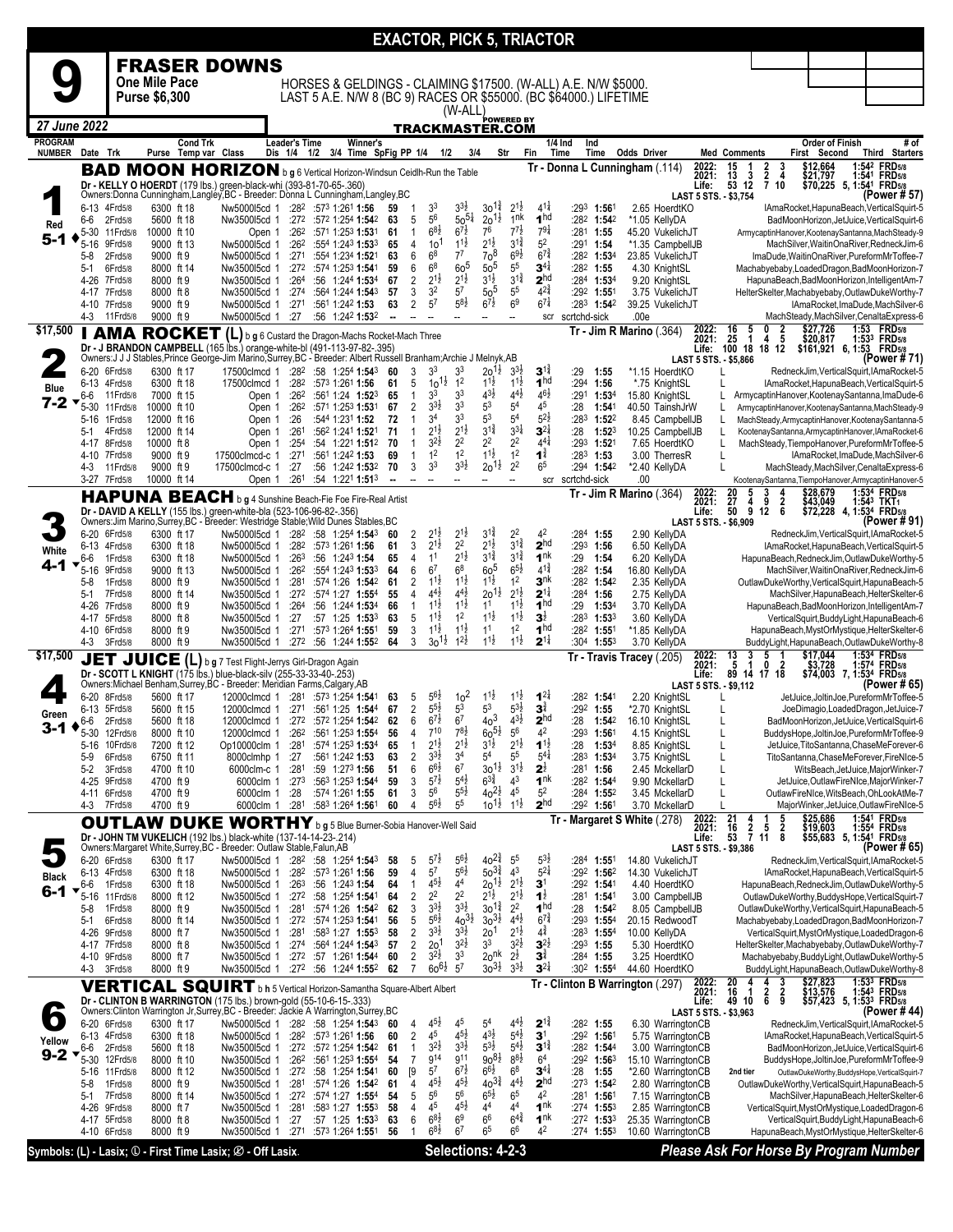|                                 |                                |                     |                                         |                                                                                                                                                              |                                     |                                                                           |                |                          |                                            |                                            |                                       |                                        | <b>EXACTOR, TRIACTOR, WIN FOUR</b>         |                                                                          |                                         |                                |                                                                     |                                  |                                            |                         |                                                                                                       |
|---------------------------------|--------------------------------|---------------------|-----------------------------------------|--------------------------------------------------------------------------------------------------------------------------------------------------------------|-------------------------------------|---------------------------------------------------------------------------|----------------|--------------------------|--------------------------------------------|--------------------------------------------|---------------------------------------|----------------------------------------|--------------------------------------------|--------------------------------------------------------------------------|-----------------------------------------|--------------------------------|---------------------------------------------------------------------|----------------------------------|--------------------------------------------|-------------------------|-------------------------------------------------------------------------------------------------------|
|                                 |                                |                     |                                         | <b>FRASER DOWNS</b>                                                                                                                                          |                                     |                                                                           |                |                          |                                            |                                            |                                       |                                        |                                            |                                                                          |                                         |                                |                                                                     |                                  |                                            |                         |                                                                                                       |
|                                 |                                |                     | One Mile Pace                           |                                                                                                                                                              |                                     |                                                                           |                |                          |                                            |                                            |                                       |                                        |                                            | FILLIES & MARES - N/W 2 (BC 3) RACES OR \$7500. (BC \$10000.)            |                                         |                                |                                                                     |                                  |                                            |                         |                                                                                                       |
|                                 |                                |                     | <b>Purse \$4,480</b>                    |                                                                                                                                                              |                                     |                                                                           |                |                          |                                            | LIFETIME (W-ALL)                           |                                       |                                        |                                            |                                                                          |                                         |                                |                                                                     |                                  |                                            |                         |                                                                                                       |
| 27 June 2022                    |                                |                     |                                         |                                                                                                                                                              |                                     |                                                                           |                |                          |                                            | <u>TRACKMASTER.COM</u>                     | <b>POWERED BY</b>                     |                                        |                                            |                                                                          |                                         |                                |                                                                     |                                  |                                            |                         |                                                                                                       |
| <b>PROGRAM</b><br><b>NUMBER</b> | Date Trk                       |                     | <b>Cond Trk</b><br>Purse Temp var Class |                                                                                                                                                              | <b>Leader's Time</b><br>Dis 1/4 1/2 | Winner's<br>3/4 Time SpFig PP 1/4 1/2                                     |                |                          |                                            | 3/4                                        | Str                                   | Fin                                    | 1/4 Ind<br>Time                            | Ind<br>Time                                                              | <b>Odds Driver</b>                      |                                | <b>Med Comments</b>                                                 |                                  | Order of Finish<br>First                   | Second                  | # of<br>Third Starters                                                                                |
|                                 |                                |                     |                                         | <b>GREY SEA</b> gr f 3 Custard the Dragon-Preference-Admirals Galley                                                                                         |                                     |                                                                           |                |                          |                                            |                                            |                                       |                                        |                                            |                                                                          | Tr - Gordon A Abbott (.274)             | 2022:                          | 3<br>3                                                              | 0                                | \$7,340<br>0                               |                         | 1:574 FRD5/8                                                                                          |
|                                 |                                |                     |                                         | Dr - JOHN R ABBOTT (180 lbs.) black-red-gold (147-20-19-28-.271)                                                                                             |                                     |                                                                           |                |                          |                                            |                                            |                                       |                                        |                                            |                                                                          |                                         | 2021:<br>Life:                 | 0<br>0<br>3<br>3                                                    | 0<br>0                           | 0<br>S0<br>0                               | \$7,340 3, 1:574 FRD5/8 |                                                                                                       |
|                                 | 6-20                           | 1Frd5/8             | 4480 ft 19                              | Owners: Seaspray Stables Ltd, Nanaimo, BC - Breeder: Seaspray Stables Ltd, BC<br>F-Nw2r7500l 1                                                               |                                     | $:274$ $:593$ 1:29 1:574                                                  | 46             | 3                        | $2^{1\frac{1}{2}}$                         | $2^{1\frac{1}{2}}$                         | 2o <sup>2</sup>                       | $2^{1\frac{1}{2}}$                     | $1^{2}$                                    | :284 1:574                                                               | *.80 AbbottJR                           | LAST 5 STS. - \$7,340          |                                                                     |                                  |                                            |                         | (Power # 83)<br>GreySea,SayItAllSport,Ifhecouldseemenow-8                                             |
| Red                             | 6-6                            | 6Frd5/8             | 4200 ft 16                              | F-Nw1r5000l 1                                                                                                                                                |                                     | :284 :592 1:291 1:591                                                     | 39             | 4                        | 5 <sup>9</sup>                             | 5 <sup>7</sup>                             | 3 <sup>2</sup>                        | 3 <sup>3</sup>                         | $1^{\frac{3}{4}}$                          | :29 <sup>3</sup> 1:591                                                   | 2.65 AbbottJR                           |                                |                                                                     |                                  |                                            |                         | GreySea,SayItAllSport,FreeAsABird-7                                                                   |
| 8-5 ^                           | 5-30<br>5-16                   | 6Frd5/8<br>1Frd5/8  | 6000 ft 10<br>ft 16                     | F-Nw1r5000l 1                                                                                                                                                | Qua 1                               | :29 1:011 1:311 2:02<br>:311 1:033 1:342 2:03                             | 27<br>--       | $\overline{4}$<br>2      | 511<br>3 <sup>4</sup>                      | $5^{7}$<br>3 <sup>4</sup>                  | $5^{5\frac{1}{2}}$<br>2 <sup>4</sup>  | $5^{7\frac{1}{2}}$<br>$2^6$            | 1 <sup>nk</sup><br>$2^{6^{\frac{3}{4}}}$   | :294 2:02<br>:291 2:042                                                  | 6.65 VukelichJT<br>AbbottJR             |                                |                                                                     |                                  |                                            |                         | GreySea, ParisByNight, GetOutaZWay-6<br>WesternSummit, GreySea, ParisByNight-3                        |
|                                 |                                |                     |                                         | NICOLA VALLEY b m 5 Smart Shark-Township Coochie-Blissfull Hall                                                                                              |                                     |                                                                           |                |                          |                                            |                                            |                                       |                                        |                                            |                                                                          | Tr - Jennifer L Sifert (.238)           | 2022:<br>2021:                 |                                                                     |                                  | \$7,795<br>\$3,000<br>2                    |                         | 2:014 FRD5/8                                                                                          |
|                                 |                                |                     |                                         | Dr - SCOTT L KNIGHT (175 lbs.) blue-black-silv (255-33-33-40-.253)                                                                                           |                                     |                                                                           |                |                          |                                            |                                            |                                       |                                        |                                            |                                                                          |                                         | Life:                          |                                                                     | $\mathbf 1$<br>1<br>$\mathbf{2}$ | 3                                          |                         | \$10,795 5, 2:014 FRD5/8                                                                              |
|                                 | 6-20 1 Frd 5/8                 |                     | 4480 ft 19                              | Owners:Earla & Vernon Sifert,Surŕey-Jennifer Sifert,South Surrey,BC - Breeder: Earla L & Vernon P Sifert,BC<br>F-Nw2r7500l 1 :274 :593 1:29 1:574 27         |                                     |                                                                           |                | 8                        | 814                                        | 814                                        | $70^{10}$                             | 816                                    | 719                                        | :303 2:013                                                               |                                         | LAST 5 STS. - \$1,600          |                                                                     |                                  |                                            |                         | (Power # 48)                                                                                          |
| Blue                            | 6-13 3Frd5/8                   |                     | 4480 ft 18                              | Nw2r7500lcd 1                                                                                                                                                | :28                                 | :571 1:254 <b>1:55</b> 1                                                  | ۰.             | $\overline{\phantom{a}}$ |                                            |                                            |                                       | --                                     | scr                                        | scrtchd-sick                                                             | 69.35 KnightSL<br>.00                   |                                |                                                                     |                                  |                                            |                         | GreySea, SayItAllSport, Ifhecouldseemenow-8<br>SoStrange, MinnekhadaJoe, RiverBoatRosie-7             |
| 12-1-                           | 6-6                            | 8Frd5/8             | 4480 ft 16                              | F-Nw2r7500l 1                                                                                                                                                |                                     | :283 1:00 1:291 1:59                                                      | 37             | 5                        | $68\frac{1}{2}$<br>$6^{6}\frac{1}{2}$      | $68\frac{1}{2}$<br>$6^{7}\frac{1}{2}$      | $6^{7\frac{1}{2}}$<br>$5^{6}$         | 6 <sup>7</sup><br>$5^8$                | $6^{3}\frac{1}{4}$<br>$5^{7\frac{3}{4}}$   | :29<br>1:593                                                             | 33.15 KnightSL                          |                                |                                                                     |                                  |                                            |                         | LDsContessa, Roseange, RiverBoatRosie-7                                                               |
|                                 | $5 - 30$<br>5-16               | 8Frd5/8<br>7Frd5/8  | 6400 ft 10<br>6400 ft 14                | F-Nw2r7500l 1<br>F-Nw2r7500l 1                                                                                                                               | :28                                 | :592 1:282 1:573<br>:284 1:01 1:292 1:59                                  | 41<br>31       | 5<br>5                   | 56                                         | 58                                         | $6^{8}\frac{1}{2}$                    | $79\frac{1}{2}$                        | $48\frac{1}{2}$                            | :29 <sup>3</sup> 1:59 <sup>1</sup><br>$:293$ 2:003                       | 52.80 KnightSL<br>40.80 AbbottJR        |                                |                                                                     |                                  |                                            |                         | LDsContessa, Josephine, Ifhecouldseemenow-7<br>KittieCat, Roseange, Josephine-7                       |
|                                 | $5-9$                          | 4Frd5/8             | 6400 ft 14                              | F-Nw2r7500l 1                                                                                                                                                | :273                                | :582 1:272 1:564                                                          | 42             | 3                        | $4^{7}\frac{1}{2}$                         | 46                                         | 46                                    | 3 <sup>8</sup><br>78                   | $3^{5^4}$<br>710                           | $:292$ 1:58                                                              | 9.10 AbbottJR                           |                                |                                                                     |                                  |                                            |                         | Josephine, Roseange, Nicola Valley-4                                                                  |
|                                 | $5-2$<br>4-18                  | 9Frd5/8<br>10Frd5/8 | 6600 ft 10<br>6400 sy 6-1               | F-Nw3r15000l 1<br>F-Nw2r7500l 1                                                                                                                              | :273<br>:274                        | :58 1:262 1:554<br>:582 1:282 1:58                                        | 44<br>38       | 4<br>6                   | 6 <sup>8</sup><br>$8^{11}$                 | $6^{7}$<br>$8^{13}$                        | 6 <sup>7</sup><br>8 <sup>9</sup>      | 812                                    | $8^{14}$                                   | :30<br>1:574<br>$:30^3$ 2:00 <sup>4</sup>                                | 72.80 AbbottJR<br>61.90 AbbottJR        |                                |                                                                     |                                  |                                            |                         | Grinningfromabove, Josephine, AintltStrange-7<br>TinFoilHat,LDsContessa,Josephine-8                   |
|                                 | 4-4                            | 3Frd5/8             | ft 9                                    |                                                                                                                                                              | :291<br>Qua 1                       | :581 1:28 1:57                                                            | --             | 3                        | 412                                        | 416                                        | 419                                   | 424                                    | 425                                        | :301 2:02                                                                | KnightSL                                |                                |                                                                     |                                  |                                            |                         | ShootTheWhiskey,ChaseMeForever,JoeDimagio-4                                                           |
|                                 | 3-28 8Frd5/8                   |                     | 6400 ft 10                              | F-Nw2r7500l 1                                                                                                                                                | :29                                 | :594 1:283 1:574                                                          | ۰.             |                          | -                                          | $\overline{\phantom{a}}$                   | $\overline{\phantom{a}}$              | $\overline{\phantom{a}}$               | scr                                        | scrtchd-sick                                                             | .00                                     |                                | 10                                                                  | 3                                | 0                                          |                         | GottaWearShades, MillionReasons, Angelsonthehorizon-7<br>1:581 FRD5/8                                 |
|                                 | <b>SHES</b>                    |                     |                                         | <b>BODACIOUS</b> (L) b f 3 Custard the Dragon-Crystal Palace-Ponder<br>Dr - DAVID A KELLY (155 lbs.) green-white-bla (523-106-96-82-.356)                    |                                     |                                                                           |                |                          |                                            |                                            |                                       |                                        |                                            |                                                                          | Tr - Ashley A Ederer (.266)             | 2022:<br>2021:<br>Life:        | 9<br>1<br>$\overline{2}$<br>19                                      | 1<br>$\overline{4}$              | \$27,236<br>\$15,525<br>$\frac{2}{2}$      |                         | 1:583 FRD5/8<br>\$42,761 3, 1:58 <sup>1</sup> FRD <sub>5/8</sub>                                      |
|                                 |                                |                     |                                         | Owners:Ashley Ederer,Surrey,BC - Breeder: Allan B Neurauter,AB;Surdale Farms Ltd,BC                                                                          |                                     |                                                                           |                |                          |                                            |                                            |                                       |                                        |                                            |                                                                          |                                         | LAST 5 STS. - \$20,844         |                                                                     |                                  |                                            |                         | (Power # 69)                                                                                          |
|                                 | 6-13<br>6-6                    | 3Frd5/8<br>8Frd5/8  | 4480 ft 18<br>4480 ft 16                | Nw2r7500lcd 1<br>F-Nw2r7500l 1                                                                                                                               | :28                                 | :571 1:254 1:551<br>:283 1:00 1:291 1:59                                  | 55<br>37       | 2<br>$\mathbf{1}$        | $2^{1}$<br>$4^{4}$ <sub>2</sub>            | 3 <sup>2</sup><br>4 <sup>5</sup>           | $2^{2}\frac{1}{2}$<br>$40^{31}$       | 2 <sup>5</sup><br>$4^{4}$ <sub>2</sub> | $4^{10\frac{1}{2}}$<br>$5^{2\frac{3}{4}}$  | :31<br>1:571<br>$:294$ 1:593                                             | 2.65 KellyDA<br>*.60 KellyDA            | L<br>L                         |                                                                     |                                  |                                            |                         | SoStrange, MinnekhadaJoe, RiverBoatRosie-7<br>LDsContessa, Roseange, RiverBoatRosie-7                 |
| White                           | 5-8                            | 7Frd5/8             | 56250 ft 9                              | Penny Bath 1                                                                                                                                                 |                                     | :263 :543 1:234 1:54                                                      | 57             | $\overline{4}$           | 44                                         | 44                                         | 34                                    | $36\frac{1}{2}$                        | $2^{6\frac{1}{4}}$                         | :303 1:551                                                               | 43.80 KellyDA                           | L                              |                                                                     |                                  |                                            |                         | ShootTheWhiskey,ShesBodacious,RiverBoatRosie-9                                                        |
| 2-1                             | 5-1                            | 8Frd5/8             | 10000 ft 14                             | Penny Bath 1                                                                                                                                                 |                                     | :283 1:003 1:294 1:581                                                    | 44             | 4                        | $2^{1\frac{1}{2}}$<br>$5^{7}$              | $2^{1\frac{1}{2}}$<br>56                   | $2^{1\frac{1}{2}}$                    | 2 <sup>1</sup><br>$i5^{51}$            | 1 <sup>1</sup><br>*57 pl4                  | :28 <sup>1</sup> 1:581                                                   | 8.50 KellyDA                            | L                              |                                                                     |                                  |                                            |                         | ShesBodacious, MillionReasons, GottaWearShades-6                                                      |
|                                 | 4-25<br>4-18                   | 4Frd5/8<br>10Frd5/8 | 15000 ft 12<br>6400 sy 6-1              | Bc Sales 1<br>F-Nw2r7500l 1                                                                                                                                  | :274                                | :264 :561 1:251 1:54<br>:582 1:282 1:58                                   | 56<br>46       | 3<br>$\mathbf{1}$        | $2^{1\frac{1}{2}}$                         | $3^{3}\frac{1}{2}$                         | 40 <sup>4</sup><br>5 <sup>4</sup>     | $5^{5}\frac{1}{2}$                     | 4 <sup>6</sup>                             | :292 1:552<br>:30<br>1:591                                               | 23.40 KellyDA<br>3.60 KellyDA           | L<br>L                         |                                                                     |                                  |                                            |                         | ShootTheWhiskey,Angelsonthehorizon,KittieCat-5<br>TinFoilHat,LDsContessa,Josephine-8                  |
|                                 | 4-4                            | 8Frd5/8             | 28875 ft 6                              | Bc Mrn Young 1                                                                                                                                               | :27                                 | :564 1:254 1:573                                                          | 45             | $\mathbf{1}$             | 1 <sup>2</sup>                             | $11\frac{1}{2}$                            | $11\frac{1}{2}$                       | $1^{1\frac{1}{2}}$                     | 4 <sup>2</sup>                             | :321 1:58                                                                | *1.30 KellyDA                           |                                |                                                                     |                                  |                                            |                         | MillionReasons, DragonTale, ForeverFurley-8                                                           |
|                                 | 3-28<br>3-14                   | 8Frd5/8<br>2Frd5/8  | 6400 ft 10<br>6500 sy 7-2               | F-Nw2r7500l 1<br>F-Nw2r7500l 1                                                                                                                               | :29<br>:29                          | :594 1:283 1:574<br>:592 1:28 1:58                                        | 39<br>51       | $\overline{7}$<br>5      | $7^{11}$<br>$5^{51}$                       | $7^{10}$<br>5 <sup>9</sup>                 | $7^{8\frac{1}{2}}$<br>$40^{41}$       | $5^{5\frac{1}{2}}$<br>3 <sup>3</sup>   | $5^{3}\frac{3}{4}$<br>$2^{1\frac{1}{2}}$   | $:28^2$ 1:58 <sup>3</sup><br>:292 1:581                                  | *2.30 KellyDA<br>2.50 KellyDA           |                                |                                                                     |                                  |                                            |                         | GottaWearShades,MillionReasons,Angelsonthehorizon-7<br>KittieCat, ShesBodacious, LDsContessa-5        |
|                                 | 3-7                            | 1Frd5/8             | 6500 ft 7                               | F-Nw2r7500lc 1                                                                                                                                               |                                     | :292 1:003 1:293 1:583                                                    | 45             | 1                        | 1 <sup>2</sup>                             | 1 <sup>2</sup>                             | $1^{1}\frac{1}{2}$                    | $1^{1\frac{1}{2}}$                     | 2 <sup>nk</sup>                            | :29<br>$1:58^{3}$                                                        | *.95 KellyDA                            |                                |                                                                     |                                  |                                            |                         | AintItStrange, ShesBodacious, LDsContessa-6                                                           |
|                                 |                                |                     |                                         | <b>HOTTIEATTHEPLATE</b>                                                                                                                                      |                                     | b f 3 Stepuptotheplate-As Hot As Promised-As Promised                     |                |                          |                                            |                                            |                                       |                                        |                                            |                                                                          | Tr - Richard D Lancaster (275)          | 2022:<br>2021:                 | 11<br>$\overline{7}$<br>0                                           | 0<br>3<br>3                      | \$4,138<br>0<br>0<br>\$11,555<br>\$15,693  |                         | 2:004 FRD5/8                                                                                          |
|                                 |                                |                     |                                         | Dr - DAVID P HUDON (207 lbs.) red-yellow (166-21-16-28-.236)<br>Owners:Leslie Godlien,Langley,BC - Breeder: Leslie A Godlien,Langley,BC                      |                                     |                                                                           |                |                          |                                            |                                            |                                       |                                        |                                            |                                                                          |                                         | Life:<br>LAST 5 STS. - \$3,358 | 18<br>1                                                             |                                  | 0                                          |                         | 3, 2:004 FRD5/8<br>(Power # 48)                                                                       |
|                                 | 6-20                           | 1Frd5/8             | 4480 ft 19                              | F-Nw2r7500l 1                                                                                                                                                |                                     | :274 :593 1:29 1:574                                                      | 40             | 7                        | 712                                        | 712                                        | $50^{71}$                             | $5^{8}$                                | 46                                         | :283<br>1:59                                                             | 35.65 HudonDP                           |                                |                                                                     |                                  |                                            |                         | GreySea,SayItAllSport,Ifhecouldseemenow-8                                                             |
| Green                           | 6-13<br>6-6                    | 3Frd5/8<br>8Frd5/8  | 4480 ft 18                              | Nw2r7500lcd 1                                                                                                                                                | :28                                 |                                                                           |                |                          | $5^{5\frac{1}{2}}$                         | 56                                         | $7^{11}$                              |                                        | $6^{22}$                                   |                                                                          |                                         |                                |                                                                     |                                  |                                            |                         |                                                                                                       |
| 8-1                             |                                |                     |                                         |                                                                                                                                                              |                                     | :571 1:254 1:551                                                          | 43             | 3                        |                                            |                                            |                                       | $6^{15}$                               |                                            | $:31^3$ 1:593                                                            | 17.50 VukelichJT                        |                                |                                                                     |                                  | SoStrange, MinnekhadaJoe, RiverBoatRosie-7 |                         |                                                                                                       |
|                                 | 5-30                           | 8Frd5/8             | 4480 ft 16<br>6400 ft 10                | F-Nw2r7500l 1<br>F-Nw2r7500l 1                                                                                                                               | :28                                 | :283 1:00 1:291 1:59<br>:592 1:282 1:573                                  | 36<br>40       | $\overline{7}$<br>6      | $7^{10}$<br>$7^{8}$ <sub>2</sub>           | $7^{10}$<br>7 <sup>9</sup>                 | 7 <sup>9</sup><br>$6^{8\frac{1}{2}}$  | $7^{8}\frac{1}{2}$<br>$69\frac{1}{2}$  | $7^{3}\frac{3}{4}$<br>$6^{81}$             | :284 1:594<br>:291 <b>1:59</b> 1                                         | 35.90 VukelichJT<br>48.80 VukelichJT    |                                |                                                                     |                                  |                                            |                         | LDsContessa, Roseange, RiverBoatRosie-7<br>LDsContessa, Josephine, Ifhecouldseemenow-7                |
|                                 | 5-16 8Frd5/8                   |                     | 6000 ft 13                              | Nw1r5000lcd 1                                                                                                                                                |                                     | :29 1:01 <sup>1</sup> 1:31 <b>2:00</b> <sup>4</sup>                       | -31            | 4                        | $2^{1\frac{1}{2}}$                         | $2^{1\frac{1}{2}}$                         | $2^{1\frac{1}{2}}$                    | $2^{1\frac{1}{2}}$                     | 1 <sup>nk</sup>                            | $:293$ 2:004                                                             | 6.90 VukelichJT                         |                                |                                                                     |                                  |                                            |                         | Hottieattheplate, GetOutaZWay, FreeAsABird-7                                                          |
|                                 | 4-26 5Frd5/8<br>4-18           | 5Frd5/8             | 6000 ft 9<br>6000 sy 6-1                | Nw1r5000I 1<br>F-Nw1r5000l 1                                                                                                                                 | :282                                | $:29^2$ 1:00 <sup>3</sup> 1:30 1:59<br>:594 1:30 2:003                    | 30<br>29       | 5                        | 610<br>$4^{5}\frac{1}{2}$                  | $6^{10}$<br>$4^{3}\frac{1}{2}$             | 60 <sup>8</sup><br>$4^{5}\frac{1}{2}$ | 510<br>$4^{51}$                        | $6^{10\frac{1}{4}}$<br>$4^{10\frac{1}{4}}$ | $:29^2$ 2:01<br>:313 2:023                                               | 35.50 VukelichJT<br>15.90 LancasterR    |                                | 2nd tier                                                            |                                  |                                            |                         | RockinRoller, Ventimatchalatte, Ifhecouldseemenow-7<br>PlayMistyForMe,FreeAsABird,Ifhecouldseemenow-9 |
|                                 | 4-4                            | 8Frd5/8             | 28875 ft 6                              | Bc Mrn Young 1                                                                                                                                               | :27                                 | :564 1:254 1:573                                                          | 28             | [9<br>8                  | 814                                        | 712                                        | 715                                   | 718                                    | 720                                        | :324 2:013                                                               | 85.50 LancasterR                        |                                |                                                                     |                                  |                                            |                         | MillionReasons, DragonTale, ForeverFurley-8                                                           |
|                                 | 3-28<br>3-14 3Frd5/8           | 4Frd5/8             | 6000 ft 10<br>6000 sy 6-2               | F-Nw1r5000I 1<br>F-Nw1r5000l 1                                                                                                                               | :273<br>:281                        | :591 1:28 1:574<br>:591 1:292 2:001                                       | 21<br>23       | $\overline{7}$<br>5      | $8^{16}$<br>1 <sup>2</sup>                 | 70 <sup>11</sup><br>1 <sup>2</sup>         | $7^{14}$<br>$1\frac{1}{2}$            | $6^{18}$<br>$3^{1\frac{1}{2}}$         | $7^{22}$<br>516                            | :31 <sup>2</sup> 2:02 <sup>1</sup><br>2:032<br>:34                       | 12.30 LancasterR<br>50.95 LancasterR    |                                |                                                                     |                                  |                                            |                         | Urnotworthmytime, Josephine, PlayMistyForMe-8<br>GottaWearShades, MillionReasons, GetOutaZWay-7       |
|                                 |                                |                     |                                         |                                                                                                                                                              |                                     |                                                                           |                |                          |                                            |                                            |                                       |                                        |                                            |                                                                          | Tr - David R Mckellar (.583)            |                                | 1                                                                   | 2                                | \$11,395<br>4                              |                         | 2:01 <sup>1</sup> FRD <sub>5/8</sub>                                                                  |
|                                 |                                |                     |                                         | SAY IT ALL SPORT (L) b f 3 Sportswriter-Sayitall Bb-Tell All                                                                                                 |                                     |                                                                           |                |                          |                                            |                                            |                                       |                                        |                                            |                                                                          |                                         | 2022:<br>2021:<br>Life:        | $\begin{array}{r}\n16 \\ 3 \\ 19\n\end{array}$<br>0<br>$\mathbf{1}$ | 0<br>2                           | \$2,092<br>1<br>5                          |                         | \$13,487 3, 2:011 FRD5/8                                                                              |
|                                 |                                |                     |                                         | Dr - J BRANDON CAMPBELL (165 lbs.) orange-white-bl (491-113-97-82-.395)<br>Owners:Paul Sanders,Surrey,BC - Breeder: Travis A Cullen,Dundas,ON                |                                     |                                                                           |                |                          |                                            |                                            |                                       |                                        |                                            |                                                                          |                                         | LAST 5 STS. - \$5,170          |                                                                     |                                  |                                            |                         | (Power # 70)                                                                                          |
|                                 | 6-20 1Frd5/8<br>6-13 1Frd5/8   |                     | 4480 ft 19<br>4200 ft 18                | F-Nw2r7500l 1<br>F-Nw1r5000l 1                                                                                                                               |                                     | $:274$ $:593$ 1:29 1:574<br>:294 1:002 1:304 2:011                        | 43<br>-34      | 6<br>$\mathbf{1}$        | 3 <sup>3</sup><br>2 <sup>2</sup>           | $3^{3}\frac{1}{2}$<br>$2^{1\frac{1}{2}}$   | $3^{2}$<br>1 <sup>2</sup>             | $3^{3}\frac{1}{2}$<br>1 <sup>2</sup>   | $2^{2\frac{1}{4}}$<br>1 <sup>2</sup>       | :28 <sup>4</sup> 1:581<br>:302 2:011                                     | 4.50 KellyDA<br>*.25 KellyDA            | L<br>L                         |                                                                     |                                  |                                            |                         | GreySea,SayItAllSport,Ifhecouldseemenow-8<br>SayItAllSport,FreeAsABird,FiestaTime-8                   |
| Black<br>4-1                    | 6-6                            | 6Frd5/8             | 4200 ft 16                              | F-Nw1r5000l 1                                                                                                                                                |                                     | $:284$ $:592$ 1:291 <b>1:59</b> 1                                         | 38             | $\mathbf{1}$             | 2 <sup>2</sup>                             | 2 <sup>2</sup>                             | 20 <sup>1</sup>                       | 1 <sup>nk</sup>                        | $2^{\frac{3}{4}}$                          | :301 1:592                                                               | *1.10 KellyDA                           | L                              |                                                                     |                                  |                                            |                         | GreySea,SayItAllSport,FreeAsABird-7                                                                   |
|                                 | 5-30 6Frd5/8<br>4-27 1Lon1/2   |                     | 6000 ft 10<br>7500 ft-1-1               | F-Nw1r5000l 1<br>F-Nw5000lcd 1                                                                                                                               |                                     | :29 1:011 1:311 2:02<br>:31 1:02 <sup>2</sup> 1:32 2:02 <sup>1</sup>      | ۰.<br>52       | 4                        | 3 <sup>3</sup>                             | $3^{4\frac{1}{4}}$                         | $4^{3}\frac{3}{4}$                    | $4^{4}$ <sub>2</sub>                   | scr<br>$3^{51}$                            | scrtchd-sick<br>:30 <sup>2</sup> 2:031                                   | .00<br>20.15 CullenT                    |                                |                                                                     |                                  |                                            |                         | GreySea, ParisByNight, GetOutaZWay-6<br>Putyourbettdown,DaMagicMeMe,SayItAllSport-7                   |
|                                 | 4-20 1Lon1/2                   |                     | 7500 ft 7                               | F-Nw5000lcd 1                                                                                                                                                |                                     | :281 :581 1:292 2:002                                                     | 48             | 6                        | 2 <sup>0</sup>                             | $20^{11}$                                  | 7 <sup>9</sup>                        | 711                                    | $7^{11}\frac{1}{2}$                        | :312 2:023                                                               | 29.20 CullenT                           |                                |                                                                     |                                  |                                            |                         | DaMagicMeMe, Putyourbettdown, LifeSpeaks-7                                                            |
|                                 | 4-13 6Lon1/2<br>4-6            | 1Lon1/2             | 7500 gd 14-1<br>7500 gd 11-1            | F-Nw5000lcd 1<br>F-Nw5000lcd 1                                                                                                                               |                                     | :294 1:013 1:311 2:013 47<br>:31 $1:02^1$ 1:31 <sup>3</sup> <b>2:01</b> 4 | 49             | 6<br>$\mathbf{1}$        | $69\frac{1}{2}$<br>$4^{5}\frac{1}{2}$      | $6^{10}$<br>$5^{51}$                       | $50^{61}$<br>5 <sup>4</sup>           | $5^{7\frac{1}{2}}$<br>$6^{51}$         | 5 <sup>5</sup><br>5 <sup>4</sup>           | :30 <sup>1</sup> 2:02 <sup>3</sup><br>:30 <sup>1</sup> 2:02 <sup>3</sup> | 24.85 CullenT<br>15.20 CullenT          |                                |                                                                     |                                  |                                            |                         | FlipNRoll, GramsLily, DaMagicMeMe-7<br>WatchUsParty, GramsLily, ReadyYet-8                            |
|                                 | 3-30 4Lon1/2                   |                     | 7500 gd 7-1                             | F-Nw5000lcd 1                                                                                                                                                |                                     | :294 1:013 1:31 2:014 56                                                  |                | 3                        | $5^{7}$                                    | 56                                         | $46\frac{1}{2}$                       | $5^{8}$                                | $6^{7\frac{1}{4}}$                         | :31 $2:031$                                                              | 5.65 CullenT                            |                                |                                                                     |                                  |                                            |                         | WatchUsParty, BananaMuffin, ReadyYet-7                                                                |
|                                 | 3-15 1Lon1/2                   |                     | 7500 gd 3-1                             | F-Nw5000lcd 1                                                                                                                                                |                                     | :301 1:032 1:331 2:033                                                    | 41             | 4                        | $5^{7}$ <sub>2</sub>                       | $40^{3}$                                   | 30 <sup>2</sup>                       | $3^{1\frac{3}{4}}$                     | $4^{3}\frac{1}{2}$                         | :303 2:041                                                               | 5.60 CullenT                            |                                |                                                                     | 0                                | \$9,103<br>4                               |                         | TigerShark, ReadyYet, Timewaitsonnoone-8<br>1:59 FRD <sub>5/8</sub>                                   |
|                                 |                                |                     |                                         | <b>IFHECOULDSEEMENOW</b> b f 3 Hes Watching-Shesamystery-Mystery Chase                                                                                       |                                     |                                                                           |                |                          |                                            |                                            |                                       |                                        |                                            |                                                                          | Tr - Clinton B Warrington (.297)        | 2022:<br>2021:                 | $\frac{9}{5}$<br>$\frac{2}{0}$                                      | 1                                | \$2,700<br>0                               |                         |                                                                                                       |
|                                 |                                |                     |                                         | Dr - JOHN D CHAPPELL (191 lbs.) black-red-white (32-3-4-8-.246)<br>Owners: Deanna & Charles Merritt, Langley, BC - Breeder: Deanna J & Charles K Merritt, BC |                                     |                                                                           |                |                          |                                            |                                            |                                       |                                        |                                            |                                                                          |                                         | Life:<br>LAST 5 STS. - \$1,663 | 14<br>$\overline{2}$                                                | 1                                | 4                                          |                         | \$11,803 3, 1:59 FRD5/8                                                                               |
| $\bullet$                       | 6-20 1 Frd 5/8<br>6-13 3Frd5/8 |                     | 4480 ft 19<br>4480 ft 18                | F-Nw2r7500l 1                                                                                                                                                |                                     | :274 :593 1:29 1:574 41                                                   | 35             | 5                        | $1^{1}\frac{1}{2}$<br>4 <sup>4</sup>       | $1^{1\frac{1}{2}}$<br>$4^{4}$ <sub>2</sub> | $1\overline{2}$<br>$6^{11}$           | $1^{1\frac{1}{2}}$<br>$7^{19}$         | $3^{4\frac{1}{4}}$<br>$7^{30}$             | :293 1:583<br>:331 2:011                                                 | 2.50 ChappellJD<br>28.10 ChappellJD     |                                | 2nd tier                                                            |                                  |                                            |                         | GreySea,SayItAllSport,Ifhecouldseemenow-8<br>SoStrange, MinnekhadaJoe, RiverBoatRosie-7               |
| Yellow                          | 6-6                            | 8Frd5/8             | 4480 ft 16                              | Nw2r7500lcd 1<br>F-Nw2r7500l 1                                                                                                                               | :28                                 | :571 1:254 <b>1:55</b> 1<br>:283 1:00 1:291 1:59                          | 39             | [9<br>3                  | $5^7$                                      | 57                                         | $5^{5\frac{1}{2}}$                    | $5^6$                                  | $4^{1\frac{1}{2}}$                         | :29<br>1:591                                                             | 15.45 ChappellJD                        |                                |                                                                     |                                  |                                            |                         | LDsContessa, Roseange, RiverBoatRosie-7                                                               |
| 6-1                             | $5 - 30$                       | 8Frd5/8             | 6400 ft 10                              | F-Nw2r7500l 1                                                                                                                                                | :28                                 | :592 1:282 1:573                                                          | 46             | 2                        | $2^{1\frac{1}{2}}$                         | 22<br>$4^{6}\frac{1}{2}$                   | 2 <sup>2</sup>                        | $2^{1\frac{1}{2}}$                     | 3 <sup>3</sup>                             | $:29^2$ 1:581                                                            | 19.00 ChappellJD                        |                                |                                                                     |                                  |                                            |                         | LDsContessa, Josephine, Ifhecouldseemenow-7                                                           |
|                                 | 5-16 7Frd5/8<br>5-9            | 7Frd5/8             | 6400 ft 14<br>6000 ft 11                | F-Nw2r7500l 1<br>F-Nw1r5000l 1                                                                                                                               |                                     | :284 1:01 1:292 1:59<br>$:294$ 1:004 1:31 2:01                            | 31<br>26       | 3<br>$\mathbf{1}$        | $4^{4}$ <sub>2</sub><br>$2^{1\frac{1}{2}}$ | $1^{1\frac{1}{2}}$                         | $30^{41}$<br>1 <sup>nk</sup>          | $3^{3}\frac{1}{2}$<br>1 <sup>2</sup>   | $6^{9\frac{1}{4}}$<br>$1^{2^3}$            | :30 <sup>3</sup> 2:00 <sup>4</sup><br>:30<br>2:01                        | 17.00 WarringtonCB<br>*.20 WarringtonCB |                                |                                                                     |                                  |                                            |                         | (Power # 79)<br>KittieCat, Roseange, Josephine-7<br>Ifhecouldseemenow, PickUpStix, HeartsARacing-5    |
|                                 | 5-2                            | 5Frd5/8             | 6000 ft 12                              | F-Nw1r5000l 1                                                                                                                                                |                                     | :291 :594 1:284 1:59                                                      | 37             | $\mathbf{1}$             | $3^{2}\frac{1}{2}$                         | $36\frac{1}{2}$                            | $3^{4}\frac{1}{2}$                    | $3^{2}\frac{1}{2}$                     | $1^{4}$                                    | :292 1:59                                                                | 1.60 WarringtonCB                       |                                |                                                                     |                                  |                                            |                         | Ifhecouldseemenow, PickUpStix, FreeAsABird-7                                                          |
|                                 | 4-26 5Frd5/8<br>4-18 5Frd5/8   |                     | 6000 ft 9<br>6000 sy 6-1                | Nw1r5000l 1<br>F-Nw1r5000l 1                                                                                                                                 |                                     | :292 1:003 1:30 1:59<br>$:282$ $:594$ 1:30 <b>2:00</b> 3                  | 40<br>38       | 2<br>$\overline{7}$      | 2 <sup>1</sup><br>1 <sup>2</sup>           | 2 <sup>2</sup><br>1 <sup>1</sup>           | 20 <sup>nk</sup><br>$2^2$             | $1\frac{1}{2}$<br>$2^{1\frac{1}{2}}$   | $3^{1/2}$<br>3 <sup>2</sup>                | $:291$ 1:591<br>:303 2:01                                                | 12.60 WarringtonCB<br>15.40 ChappellJD  |                                |                                                                     |                                  |                                            |                         | RockinRoller, Ventimatchalatte, Ifhecouldseemenow-7<br>PlayMistyForMe,FreeAsABird,Ifhecouldseemenow-9 |
|                                 | 4-11 1Frd5/8                   |                     | ft 11                                   | Symbols: (L) - Lasix; (D - First Time Lasix; Ø - Off Lasix.                                                                                                  | Qua 1<br>:29                        | :584 1:263 1:554                                                          | $\blacksquare$ | 4                        | $2^7$                                      | 26<br>Selections: 1-3-5                    | $2^{20}$                              | $2^{30}$                               | $2^{28}$                                   | $:30^4$ 2:01 <sup>2</sup>                                                | ChappellJD                              |                                |                                                                     |                                  |                                            |                         | JoeRich, Ifhecouldseemenow, SkyBeach-5<br><b>Please Ask For Horse By Program Number</b>               |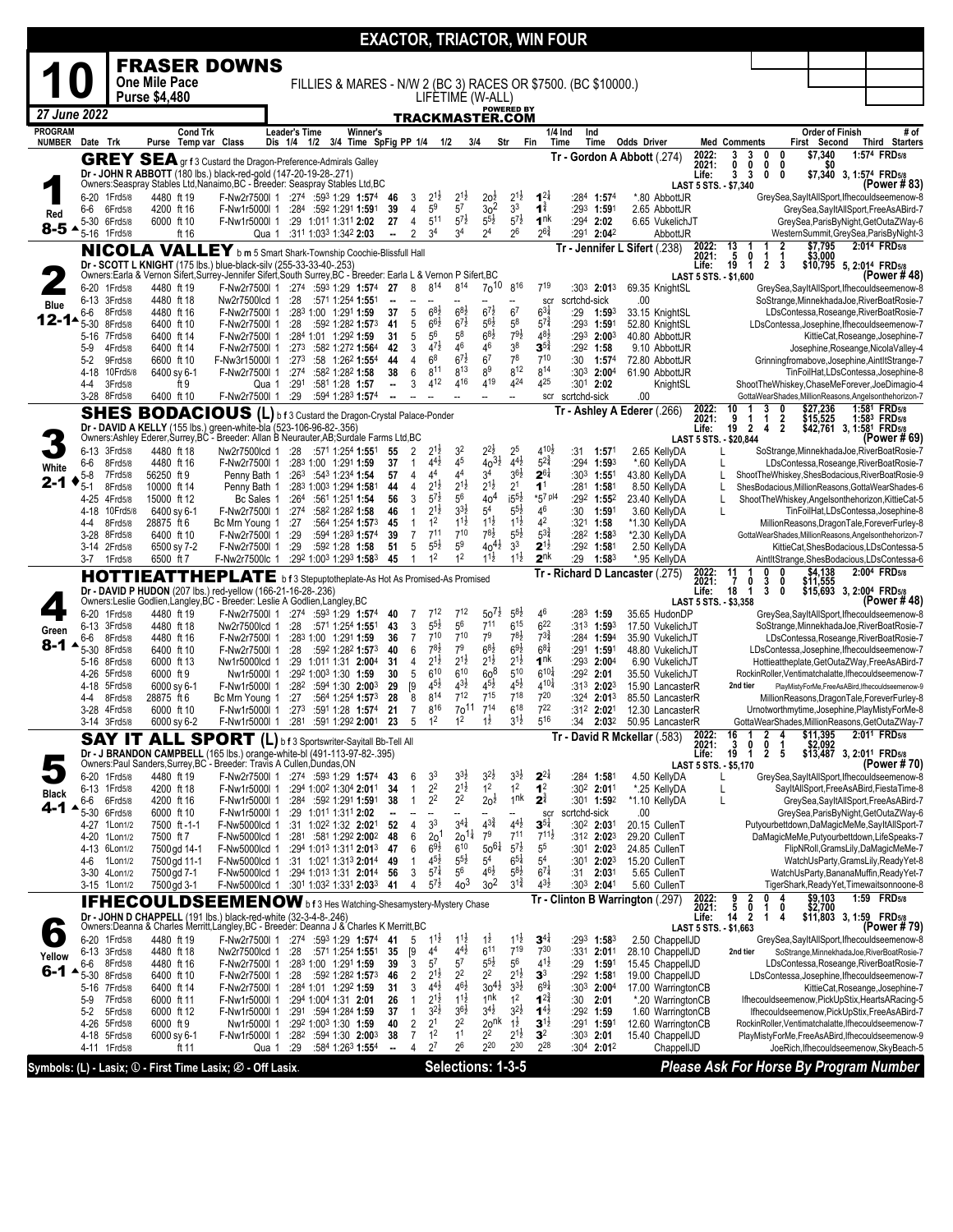|                                                             |                     |                              |                          |                                         |                                                                                                                                                              |                              |                                                                                  |            |                     |                                          | <b>EXACTOR, TRIACTOR</b>                 |                                                         |                                        |                                              |                                      |                                             |                                              |                                     |                                        |                                  |                          |                                                                                                         |
|-------------------------------------------------------------|---------------------|------------------------------|--------------------------|-----------------------------------------|--------------------------------------------------------------------------------------------------------------------------------------------------------------|------------------------------|----------------------------------------------------------------------------------|------------|---------------------|------------------------------------------|------------------------------------------|---------------------------------------------------------|----------------------------------------|----------------------------------------------|--------------------------------------|---------------------------------------------|----------------------------------------------|-------------------------------------|----------------------------------------|----------------------------------|--------------------------|---------------------------------------------------------------------------------------------------------|
|                                                             |                     |                              |                          |                                         | <b>FRASER DOWNS</b>                                                                                                                                          |                              |                                                                                  |            |                     |                                          |                                          |                                                         |                                        |                                              |                                      |                                             |                                              |                                     |                                        |                                  |                          |                                                                                                         |
|                                                             |                     |                              | <b>One Mile Pace</b>     |                                         |                                                                                                                                                              |                              | HORSES & GELDINGS N/W \$3500. LAST 5 A.E. N/W 7 (BC 8) RACES OR                  |            |                     |                                          |                                          |                                                         |                                        |                                              |                                      |                                             |                                              |                                     |                                        |                                  |                          |                                                                                                         |
|                                                             |                     |                              | <b>Purse \$5,600</b>     |                                         |                                                                                                                                                              |                              | \$44000. (BC \$55000.) LIFETIME (W-ALL) A.E. CLAIMING \$10000                    |            |                     |                                          |                                          |                                                         |                                        |                                              |                                      |                                             |                                              |                                     |                                        |                                  |                          |                                                                                                         |
| 27 June 2022                                                |                     |                              |                          |                                         |                                                                                                                                                              |                              |                                                                                  |            |                     |                                          | <u>TRACKMASTER.COM</u>                   |                                                         | <b>POWERED BY</b>                      |                                              |                                      |                                             |                                              |                                     |                                        |                                  |                          |                                                                                                         |
| <b>PROGRAM</b>                                              |                     |                              |                          | <b>Cond Trk</b><br>Purse Temp var Class |                                                                                                                                                              | Leader's Time<br>Dis 1/4 1/2 | Winner's                                                                         |            |                     |                                          | 3/4                                      |                                                         |                                        |                                              | 1/4 Ind<br>Ind                       |                                             |                                              |                                     |                                        |                                  | <b>Order of Finish</b>   | # of                                                                                                    |
| <b>NUMBER</b><br>\$10,000                                   | Date Trk            |                              |                          |                                         | <b>CHASE ME FOREVER</b> br g 6 Mystery Chase-B C Fantasy-Brandons Cowboy                                                                                     |                              | 3/4 Time SpFig PP 1/4 1/2                                                        |            |                     |                                          |                                          |                                                         | Str                                    | Fin                                          | Time                                 | Time                                        | Odds Driver<br>Tr - Blaine P Chappell (.123) | 2022:                               | <b>Med Comments</b><br>$\frac{18}{24}$ | $\frac{3}{6}$                    | First Second<br>\$14,634 | Third Starters<br>1:543 FRD5/8                                                                          |
|                                                             |                     |                              |                          |                                         | Dr - J BRANDON CAMPBELL (165 lbs.) orange-white-bl (491-113-97-82-.395)                                                                                      |                              |                                                                                  |            |                     |                                          |                                          |                                                         |                                        |                                              |                                      |                                             |                                              | 2021:<br>Life:                      | -1<br>94<br>9                          | $\frac{4}{3}$<br>16 12           | \$16,441                 | 1:544 FRD5/8<br>\$93,109 6, 1:54 <sup>3</sup> FRD <sub>5/8</sub>                                        |
|                                                             |                     |                              |                          |                                         | Owners:Ross Sharp,Campbell River,BC-Blaine Chappell,Olds,AB - Breeder: James M Rhodes,High River,AB                                                          |                              |                                                                                  |            |                     |                                          |                                          | $3^{3}\frac{1}{2}$                                      |                                        |                                              |                                      |                                             |                                              | LAST 5 STS. - \$3,908               |                                        |                                  |                          | (Power # 64)                                                                                            |
| Red                                                         |                     | 6-20 5Frd5/8<br>6-13 9Frd5/8 | 5040 ft 17<br>5040 ft 15 |                                         | Op10000clm 1 :281<br>Op10000clm 1                                                                                                                            |                              | $:58^1$ 1:26 <sup>2</sup> 1:54 <sup>3</sup> 57<br>:274 :574 1:27 1:56            | 59         | $\overline{2}$<br>1 | 3 <sup>3</sup><br>$4^{3}\frac{1}{2}$     | $3^{3}\frac{1}{2}$<br>45                 | 2o <sup>1</sup>                                         | 3 <sup>4</sup><br>1 <sup>1</sup>       | 3 <sup>5</sup><br>2 <sup>1</sup>             | :29                                  | $: 28^3$ 1:55 $^3$<br>1:561                 | 5.25 HoerdtKO<br>*1.15 HoerdtKO              |                                     |                                        |                                  |                          | TitoSantanna,Spiderdman,ChaseMeForever-7<br>Spiderdman, ChaseMeForever, Chasing Bismarck-7              |
|                                                             | 6-6                 | 12Frd5/8                     | 5040 ft 15               |                                         | Op10000clm 1                                                                                                                                                 | :263                         | :554 1:244 1:54                                                                  | 54         | 6                   | $15^{8}$                                 | $5^{7}$                                  | $40^{31}$<br>4 <sup>4</sup>                             | $3^{7}\frac{1}{2}$<br>$5^{41}$         | $3^{10}$<br>4 <sup>3</sup>                   | $:303$ 1:56                          |                                             | 27.80 ChappellBP                             |                                     |                                        |                                  |                          | TitoSantanna, CreditIsMagic, ChaseMeForever-6                                                           |
|                                                             | 5-30<br>$5 - 16$    | 7Frd5/8<br>10Frd5/8          | 7200 ft 10<br>7200 ft 12 |                                         | Op10000clm 1<br>Op10000clm 1                                                                                                                                 | :281                         | $:27^2$ $:58^1$ 1:26 <sup>2</sup> 1:55 <sup>3</sup><br>:574 1:253 1:534          | 56<br>61   | 5<br>5              | 30 <sup>3</sup><br>$5^{6}$               | $3^{3}\frac{1}{2}$<br>5 <sup>6</sup>     | $50^{41}$                                               | $4^{4}$ <sub>2</sub> <sup>1</sup>      | 3 <sup>5</sup>                               | :29                                  | $1:56^{\circ}$<br>:282 1:544                | 19.35 ChappellBP<br>3.45 HoerdtKO            |                                     |                                        |                                  |                          | JoeDimagio, RapidoDom, Chasing Bismarck-7<br>JetJuice, TitoSantanna, ChaseMeForever-6                   |
|                                                             | 5-9                 | 6Frd5/8                      | 6750 ft 11               |                                         | 8000clmhp 1                                                                                                                                                  | :27                          | :561 1:242 1:53                                                                  | 66         | 3                   | 1 <sup>2</sup>                           | 1 <sup>2</sup>                           | 1 <sup>nk</sup>                                         | 2 <sup>nk</sup>                        | 2 <sup>1</sup>                               | :284 1:531                           |                                             | 2.00 CampbellJB                              |                                     |                                        |                                  |                          | TitoSantanna,ChaseMeForever,FireNIce-5                                                                  |
|                                                             | 5-2                 | 4Frd5/8<br>4-25 2Frd5/8      | 6750 ft 10<br>6750 ft 12 |                                         | 8000clmhp 1<br>8000clmhp 1                                                                                                                                   | :271<br>:273                 | :57 1:25 <sup>2</sup> 1:54 <sup>3</sup><br>:581 1:264 <b>1:55</b> 4              | 60<br>50   | 3<br>$\mathbf{1}$   | 2 <sup>2</sup><br>3 <sup>2</sup>         | $2^{1\frac{1}{2}}$<br>$3^{3}\frac{1}{2}$ | $2^{1\frac{1}{2}}$<br>$4^{3}\frac{1}{2}$                | 2 <sup>nk</sup><br>3 <sup>3</sup>      | $1^{\frac{3}{4}}$<br>$2^3$                   | :29<br>:29                           | $1:54^{3}$<br>1:562                         | 7.75 CampbellJB<br>31.50 HoerdtKO            |                                     |                                        |                                  |                          | ChaseMeForever,OutlawFireNIce,TitoSantanna-6<br>ThreeMoreSmiles, ChaseMeForever, TitoSantanna-5         |
|                                                             |                     | 4-18 6Frd5/8                 | 6750 sy 6-1              |                                         | 8000clmhp 1                                                                                                                                                  |                              | $:264$ $:554$ 1:25 1:543                                                         | 55         | 2                   | $4^{9}\frac{1}{2}$                       | $4^{8}\frac{1}{2}$                       | $40^{6}$                                                | 45                                     | 5 <sup>8</sup>                               | :30                                  | 1:561                                       | 16.40 HoerdtKO                               |                                     |                                        |                                  |                          | ThreeMoreSmiles, TitoSantanna, WinkNWin-5                                                               |
|                                                             |                     | 4-11 9Frd5/8                 | 6750 ft 8                |                                         | 8000clmhp 1                                                                                                                                                  |                              | :262 :56 1:241 1:552 57                                                          |            | 4                   | 612                                      | 612                                      | 611                                                     | 45                                     | $3^{31}$                                     | :293 1:56                            |                                             | 15.90 HoerdtKO                               | 2022:                               |                                        | 6                                | \$21,504                 | TitoSantanna, WinkNWin, ChaseMeForever-6<br>1:53 <sup>2</sup> FRD <sub>5/8</sub>                        |
|                                                             |                     |                              |                          |                                         | LOADED DRAGON (L) b g 4 Custard the Dragon-Notha Load-Shark Gesture                                                                                          |                              |                                                                                  |            |                     |                                          |                                          |                                                         |                                        |                                              |                                      |                                             | Tr - Paul D Urquhart (.267)                  | 2021:<br>Life:                      | $\frac{18}{12}$<br>34<br>$\frac{3}{2}$ | $\frac{3}{9}$<br>0               | \$13,165                 | 1:55 FRD <sub>5/8</sub><br>\$70,919 4, 1:532 FRD5/8                                                     |
|                                                             |                     |                              |                          |                                         | Dr - KELLY O HOERDT (179 lbs.) green-black-whi (393-81-70-65-.360)<br>Owners: Simone Urquhart, Surrey, BC - Breeder: Simone G Urquhart, Surrey, BC           |                              |                                                                                  |            |                     |                                          |                                          |                                                         |                                        |                                              |                                      |                                             |                                              | LAST 5 STS. - \$5,848               |                                        | $\overline{4}$                   |                          | (Power # 63)                                                                                            |
|                                                             |                     | 6-20 8Frd5/8<br>6-13 5Frd5/8 | 5600 ft 17<br>5600 ft 15 |                                         | Nw350015cd 1<br>Nw350015cd 1                                                                                                                                 |                              | :281 :573 1:254 1:541<br>:271 :561 1:25 1:544                                    | 61<br>66   | 2<br>4              | 3 <sup>3</sup><br>$68\frac{1}{2}$        | $4^{51}$<br>$64\frac{1}{2}$              | 40 <sup>3</sup><br>$400^{2\frac{1}{2}}4^{2\frac{1}{4}}$ | $4^{3}\frac{1}{2}$                     | 4 <sup>3</sup><br>$2^{\frac{3}{4}}$          | $:293$ 1:55                          | :28 <sup>2</sup> 1:54 <sup>4</sup>          | *1.65 HoerdtKO<br>12.65 TherresR             |                                     | L                                      |                                  |                          | JetJuice, JoltinJoe, PureformMrToffee-5<br>JoeDimagio,LoadedDragon,JetJuice-7                           |
| Blue                                                        |                     | 5-30 12Frd5/8                | 8000 ft 10               |                                         | Nw350015cd 1                                                                                                                                                 | :26 <sup>2</sup>             | :561 1:253 1:554                                                                 | 52         | [9                  | 812                                      | 89}                                      | $70^{61}$                                               | $6^{7}\frac{1}{2}$                     | 8 <sup>6</sup>                               | :301 1:57                            |                                             | 12.85 HoerdtKO                               |                                     | L 2nd tier                             |                                  |                          | BuddysHope,JoltinJoe,PureformMrToffee-9                                                                 |
| 3-1                                                         | $5 - 16$            | 11 Frd 5/8<br>6Frd5/8        | 8000 ft 12<br>8000 ft 9  |                                         | Nw350015cd 1<br>Nw350015cd 1                                                                                                                                 | :272<br>:274                 | :58 1:254 1:541<br>:561 1:242 1:54                                               | 55<br>63   | 6<br>$\mathbf{1}$   | $7^{11}$<br>3 <sup>4</sup>               | $50^{51}$<br>33}                         | $50^{4^{\frac{3}{4}}}$<br>$30^{21}$                     | $4^6\,$<br>$2^{\frac{1}{2}}$           | 6 <sup>8</sup><br>$\mathbf{1}^{\frac{3}{4}}$ | :29<br>:291 1:54                     | $1:55^{4}$                                  | 3.50 HoerdtKO<br>2.90 HoerdtKO               |                                     | L<br>L                                 |                                  |                          | OutlawDukeWorthy,BuddysHope,VerticalSquirt-7<br>LoadedDragon, Machabyebaby, JoltinJoe-4                 |
|                                                             | 5-8<br>5-1          | 6Frd5/8                      | 8000 ft 14               |                                         | Nw350015cd 1                                                                                                                                                 |                              | $:27^2$ :574 1:253 1:541                                                         | 62         | 2                   | 3 <sup>3</sup>                           | 3 <sup>3</sup>                           | 44                                                      | 3 <sup>4</sup>                         | $2^3$                                        |                                      | :282 1:544                                  | 2.55 HoerdtKO                                |                                     | L                                      |                                  |                          | Machabyebaby,LoadedDragon,BadMoonHorizon-7                                                              |
|                                                             | 4-26                | 9Frd5/8                      | 8000 ft 7                |                                         | Nw350015cd 1                                                                                                                                                 | :281                         | :583 1:27 1:553                                                                  | 57         | $\mathbf{1}$        | $2^{1\frac{1}{2}}$                       | $2^{1\frac{1}{2}}$                       | 3 <sup>2</sup>                                          | $3^{11}$<br>$4^{2^{\frac{3}{4}}}$      | 3 <sup>nk</sup><br>$4^{1\frac{1}{2}}$        |                                      | :281 1:553                                  | *1.05 HoerdtKO                               |                                     | L                                      |                                  |                          | VerticalSquirt, MystOrMystique, LoadedDragon-6                                                          |
|                                                             | 4-17                | 5Frd5/8<br>4-10 5Frd5/8      | 8000 ft 8<br>7200 ft 9   |                                         | Nw350015cd 1<br>Nw5r30000lcd 1                                                                                                                               | :27                          | $:57$ 1:25 1:53 <sup>3</sup><br>$:27^2$ :56 <sup>3</sup> 1:244 1:53 <sup>2</sup> | 63<br>67   | 4<br>5              | $5^{6}$<br>20 <sup>1</sup>               | 5 <sup>7</sup><br>$1^{1\frac{1}{2}}$     | $50^{41}$<br>$1\frac{1}{2}$                             | $1^{1\frac{1}{2}}$                     | $1^{2\frac{1}{2}}$                           | :28                                  | 1:53 <sup>4</sup><br>$:283$ 1:532           | 2.35 HoerdtKO<br>1.50 HoerdtKO               |                                     | L<br>L                                 |                                  |                          | VerticalSquirt, BuddyLight, HapunaBeach-6<br>LoadedDragon, Ynotthishos, ChasingBismarck-6               |
|                                                             | 4-3                 | 5Frd5/8                      | 7200 ft 9                |                                         | Nw5r30000lcd 1                                                                                                                                               |                              | :271 :572 1:26 1:551                                                             | 64         | 6                   | $4^{4}$                                  | $4^{4}\frac{1}{2}$                       | 10 <sup>2</sup>                                         | $11\frac{1}{2}$                        | 1 <sup>nk</sup>                              |                                      | :291 1:551                                  | 6.05 HoerdtKO                                |                                     | L                                      |                                  |                          | LoadedDragon, ChasingBismarck, SamTheCat-7                                                              |
|                                                             |                     |                              | <b>BIG BOY HILL</b>      |                                         | <b>2</b> br g 5 Bettors Delight-Pretty Katherine-Rocknroll Hanover                                                                                           |                              |                                                                                  |            |                     |                                          |                                          |                                                         |                                        |                                              |                                      |                                             | Tr - Alina Macleod (.168)                    | 2022:<br>2021:                      | $\frac{13}{15}$<br>4                   | $\frac{3}{5}$<br>$\frac{1}{5}$   | \$4,360                  | 1:56<br><b>FRD5/8 Q</b><br>\$23,865 1:541 FRD5/8<br>\$56,500 3, 1:534 FRD5/8                            |
|                                                             |                     |                              |                          |                                         | Dr - SCOTT L KNIGHT (175 lbs.) blue-black-silv (255-33-33-40-.253)<br>Owners:Donald Ross,Vernon-Cody Easton,Abbotsford,BC - Breeder: Tom Hill,Lancashire,CAY |                              |                                                                                  |            |                     |                                          |                                          |                                                         |                                        |                                              |                                      |                                             |                                              | Life:<br><b>LAST 5 STS. - \$680</b> | 46<br>10                               |                                  |                          | (Power # 47)                                                                                            |
|                                                             | 6-20                | 8Frd5/8                      | 5600 ft 17               |                                         | Nw350015cd 1                                                                                                                                                 | :281                         | :57 <sup>3</sup> 1:25 <sup>4</sup> 1: <b>54</b> 1                                | 56         | 4                   | $4^{5}\frac{1}{2}$                       | $5^{7}\frac{1}{2}$                       | $5^7$                                                   | $5^{6}\frac{1}{2}$                     | $5^{74}$                                     | :283                                 | $1:55^{4}$                                  | 16.40 HudonDP                                |                                     |                                        |                                  |                          | JetJuice, JoltinJoe, PureformMrToffee-5                                                                 |
| White                                                       | 6-13 5Frd5/8<br>6-6 | 2Frd5/8                      | 5600 ft 15<br>5600 ft 18 |                                         | Nw350015cd 1<br>Nw350015cd 1                                                                                                                                 | :271                         | :561 1:25 1:544<br>$:27^2$ $:57^2$ 1:25 <sup>4</sup> 1:54 <sup>2</sup>           | 54<br>60   | 5<br>4              | $20^{1\frac{1}{2}}$<br>10 <sup>1</sup>   | $30^{12}$<br>$2^{1\frac{1}{2}}$          | 7o <sup>7</sup><br>$3^{1\frac{3}{4}}$                   | 710<br>3 <sup>2</sup>                  | 713<br>$6^{3}\frac{1}{4}$                    | :31<br>$:284$ 1:55                   | 1:572                                       | 14.40 HudonDP<br>14.70 HoerdtKO              |                                     | L<br>L                                 |                                  |                          | JoeDimagio,LoadedDragon,JetJuice-7<br>BadMoonHorizon, JetJuice, VerticalSquirt-6                        |
| 10-10                                                       | 5-30                | 12Frd5/8                     | 8000 ft 10               |                                         | Nw350015cd 1                                                                                                                                                 | :262                         | :561 1:253 1:554                                                                 | 54         | 2                   | 6 <sup>9</sup>                           | $6^{7}\frac{1}{2}$                       | $8^{7\frac{1}{2}}$                                      | $7^8$                                  | $7^{41}$                                     |                                      | $:29^3$ 1:56 <sup>3</sup>                   | 36.95 WattBR                                 |                                     | L                                      |                                  |                          | BuddysHope,JoltinJoe,PureformMrToffee-9                                                                 |
|                                                             | 5-16<br>5-8         | 11 Frd 5/8<br>1Frd5/8        | 8000 ft 12<br>8000 ft 9  |                                         | Nw350015cd 1<br>Nw350015cd 1                                                                                                                                 | :272<br>:281                 | :58 1:254 1:541<br>:574 1:26 1:542                                               | 58<br>60   | $\mathbf{1}$<br>1   | $3^{3}\frac{1}{2}$<br>$2^{1\frac{1}{2}}$ | $3^{3}\frac{1}{2}$<br>$2^{1\frac{1}{2}}$ | 3 <sup>3</sup><br>$2^{1\frac{1}{2}}$                    | 3 <sup>4</sup><br>$3^{2}\frac{1}{2}$   | $5^{5\frac{1}{4}}$<br>$4\frac{1}{2}$         |                                      | :284 1:551<br>$:28^1$ 1:54 <sup>2</sup>     | 7.10 KnightSL<br>4.70 HoerdtKO               |                                     | L                                      |                                  |                          | OutlawDukeWorthy,BuddysHope,VerticalSquirt-7<br>OutlawDukeWorthy,VerticalSquirt,HapunaBeach-5           |
|                                                             | 5-1                 | 6Frd5/8                      | 8000 ft 14               |                                         | Nw350015cd 1                                                                                                                                                 |                              | :272 :574 1:253 1:541                                                            | 60         | 3                   | 10 <sub>1</sub>                          | $2^{1\frac{1}{2}}$                       | 2 <sup>2</sup>                                          | $2^{2}\frac{1}{2}$                     | $4^{4}\frac{1}{2}$                           | :29                                  | 1:55                                        | 3.60 KellyDA                                 |                                     | L                                      |                                  |                          | Machabyebaby, Loaded Dragon, BadMoon Horizon-7                                                          |
|                                                             |                     | 4-17 7Frd5/8<br>4-10 6Frd5/8 | 8000 ft 8<br>8000 ft 9   |                                         | Nw350015cd 1<br>Nw350015cd 1                                                                                                                                 | :274                         | :564 1:244 1:543<br>:573 1:264 1:551                                             | 53<br>56   | 5<br>4              | $5^{4}$<br>$20^{11}$                     | 6 <sup>9</sup><br>$2^{1\frac{1}{2}}$     | 6 <sup>7</sup><br>$3^{1\frac{1}{2}}$                    | $6^{7\frac{1}{2}}$<br>3 <sup>3</sup>   | 6 <sup>6</sup><br>$5^{21}$                   |                                      | $: 29^3$ 1:554<br>$:283$ 1:553              | 6.05 KaufmanT<br>2.30 KaufmanT               |                                     | L<br>L                                 |                                  |                          | HelterSkelter, Machabyebaby, OutlawDukeWorthy-7                                                         |
|                                                             | 4-3                 | 3Frd5/8                      | 8000 ft 9                |                                         | Nw350015cd 1 :27 <sup>2</sup> :56 1:244 1:55 <sup>2</sup> 62                                                                                                 | :271                         |                                                                                  |            | [9                  | 5 <sup>5</sup>                           | 67‡                                      | $60^6$                                                  | 6 <sup>7</sup>                         | $5^{2^{3}_{4}}$                              | :30                                  | 1:56                                        | 29.25 KaufmanT                               |                                     | L 2nd tier                             |                                  |                          | HapunaBeach, MystOrMystique, HelterSkelter-6<br>BuddyLight, HapunaBeach, OutlawDukeWorthy-8             |
|                                                             |                     |                              |                          |                                         | <b>PUREFORM MR TOFFEE</b> br g 9 Valet Victory-Pureform Beachkiss-Jennas Beach Boy                                                                           |                              |                                                                                  |            |                     |                                          |                                          |                                                         |                                        |                                              |                                      |                                             | Tr - Travis Tracey (.205)                    | 2022:<br>2021:                      | 20<br>16<br>1                          | 6<br>1<br>0<br>4                 | \$16,376                 | 1:534 FRD5/8                                                                                            |
|                                                             |                     |                              |                          |                                         | Dr - ROD THERRES (190 lbs.) white-blue-blac (179-32-36-31-.348)<br>Owners:Shelley Nyuli,Cultus Lake,BC - Breeder: Calvin Nyuli,Abbotsford,BC                 |                              |                                                                                  |            |                     |                                          |                                          |                                                         |                                        |                                              |                                      |                                             |                                              | Life:                               | 142                                    | 9 18 26                          |                          | \$11,545 1:54 <sup>3</sup> FRD <sub>5/8</sub><br>\$110,571 9, 1:534 FRD5/8                              |
|                                                             |                     | 6-20 8Frd5/8                 | 5600 ft 17               |                                         | Nw350015cd 1                                                                                                                                                 | :281                         | :573 1:254 <b>1:54</b> 1                                                         | 61         | 3                   | $11\frac{1}{2}$                          | 22                                       | $2^{1\frac{1}{2}}$                                      | $2^{1\frac{1}{2}}$                     | $3^{24}$                                     |                                      | :284 1:544                                  | 2.55 ChappellBP                              |                                     | LAST 5 STS. - \$2.136                  |                                  |                          | (Power # 52)<br>JetJuice, JoltinJoe, PureformMrToffee-5                                                 |
| Green                                                       |                     | 6-13 5Frd5/8                 | 5600 ft 15               |                                         | Nw350015cd 1                                                                                                                                                 | :271                         | :561 1:25 1:544                                                                  | 65         | 3                   | 3 <sup>2</sup>                           | $2^{1\frac{1}{2}}$                       | $3^{1\frac{1}{2}}$                                      | 3 <sup>2</sup><br>44                   | $6^{24}$<br>$4^{11}$                         |                                      | $:30^1$ 1:55 <sup>2</sup>                   | 2.75 ChappellBP                              |                                     |                                        |                                  |                          | JoeDimagio,LoadedDragon,JetJuice-7                                                                      |
| 5-1                                                         | 6-6                 | 1 Frd 5/8<br>5-30 12Frd5/8   | 6300 ft 18<br>8000 ft 10 |                                         | Nw500015cd 1<br>Nw350015cd 1                                                                                                                                 | :263                         | :56 1:243 1:54<br>$:26^2$ $:56^1$ 1:25 <sup>3</sup> 1:55 <sup>4</sup> 56         | 65         | 3<br>$\mathbf{1}$   | $3^{1\frac{1}{2}}$<br>$2^{1\frac{1}{2}}$ | 3 <sup>3</sup><br>$1^{1\frac{1}{2}}$     | 5 <sup>4</sup><br>$1^{1\frac{1}{2}}$                    | $1^{1\frac{1}{2}}$                     | $3^{11}$                                     | $:30^2$ 1:56                         | :284 <b>1:54</b> 1                          | *1.40 ChappelIBP<br>*1.85 ChappelIBP         |                                     |                                        |                                  |                          | HapunaBeach, RedneckJim, OutlawDukeWorthy-5<br>BuddysHope,JoltinJoe,PureformMrToffee-9                  |
|                                                             | 5-16                | 9Frd5/8                      | 9000 ft 13               |                                         | Nw500015cd 1                                                                                                                                                 | :262                         | :554 1:243 1:533                                                                 | 65         |                     | 44                                       | 4 <sup>4</sup> ż                         | 5 <sup>4</sup>                                          | $5^{4}$                                | $6^{24}$                                     | :283                                 | 1:54                                        | 7.70 ChappelIBP                              |                                     |                                        |                                  |                          | MachSilver,WaitinOnaRiver,RedneckJim-6                                                                  |
|                                                             | 5-8<br>5-1          | 2Frd5/8<br>4Frd5/8           | 9000 ft 9<br>12000 ft 14 |                                         | Nw500015cd 1<br>Open 1                                                                                                                                       | :271<br>:261                 | :554 1:234 1:521<br>:562 1:241 1:521                                             | 68<br>68   | 3<br>5              | 2 <sup>1</sup><br>57                     | 21ż<br>$56\frac{1}{2}$                   | $2^{2}\frac{1}{2}$<br>$5^{5}$                           | 2 <sup>4</sup><br>5 <sup>8</sup>       | $3^{4}$<br>$5^{5}_{4}$                       | :29                                  | 1:531<br>:281 1:532                         | 6.70 ChappellBP<br>19.50 ChappelIBP          |                                     |                                        |                                  |                          | ImaDude, WaitinOnaRiver, PureformMrToffee-7<br>KootenaySantanna,ArmycaptinHanover,IAmaRocket-6          |
|                                                             | $4 - 17$            | 8Frd5/8                      | 10000 ft 8               |                                         | Open 1                                                                                                                                                       | :254                         | :54 1:22 <sup>1</sup> 1:51 <sup>2</sup> 71                                       |            | 5                   | $5^{6}$                                  | $4^{5}\frac{1}{2}$                       | $4^{5}\frac{1}{2}$                                      | $4^{4}$ <sub>2</sub>                   | $\mathbf{3}^4$                               | :29                                  | 1:521                                       | 25.85 ChappellBP                             |                                     |                                        |                                  |                          | MachSteady, TiempoHanover, PureformMrToffee-5                                                           |
|                                                             | 4-3                 | 4-10 8Frd5/8<br>6Frd5/8      | 10000 ft 7<br>10000 ft 9 |                                         | Open 1<br>Open 1                                                                                                                                             | :26<br>:264                  | :561 1:244 1:522<br>:572 1:252 1:534                                             | 66<br>66   | 4<br>4              | $68\frac{1}{2}$<br>$5^{6}$               | 6 <sup>8</sup><br>5 <sup>6</sup>         | 6 <sup>6</sup><br>$5^{5}\frac{1}{2}$                    | 6 <sup>7</sup><br>$5^6$                | $66\frac{1}{2}$<br>46                        |                                      | :273 1:533<br>:28 <sup>3</sup> 1: <b>55</b> | 47.80 ChappelIBP<br>42.50 ChappelIBP         |                                     |                                        |                                  |                          | KootenaySantanna,TiempoHanover,ArmycaptinHanover-6<br>TiempoHanover,ArmycaptinHanover,OutlawCMyShadow-5 |
|                                                             |                     |                              | <b>JOLTIN JOE</b>        |                                         | (L) b g 6 Riverboat King-Just Sassy-Northern Luck                                                                                                            |                              |                                                                                  |            |                     |                                          |                                          |                                                         |                                        |                                              |                                      |                                             | Tr Kevin D Anderson (195)                    | 2022:                               | 15<br>0                                | 3                                | \$11,488                 | 2:032 FRD5/8 Q                                                                                          |
|                                                             |                     |                              |                          |                                         | Dr - KEVIN D ANDERSON (177 lbs.) red-white-blue (59-6-9-4-209)                                                                                               |                              |                                                                                  |            |                     |                                          |                                          |                                                         |                                        |                                              |                                      |                                             |                                              | 2021:<br>Life:                      | 18<br>3<br>64                          | 2<br>3<br>6 11 10                | \$9,764                  | 1:542 CALX1<br>\$41,231 5, 1:54 <sup>2</sup> CALX <sub>1</sub>                                          |
|                                                             |                     | 6-20 8Frd5/8                 | 5600 ft 17               |                                         | Owners:Kevin Anderson,Willows,CA - Breeder: William E Andrew,Calgary,AB<br>Nw3500l5cd 1 :281 :573 1:254 1:541                                                |                              |                                                                                  | -61        | 1                   | $2^{1}$                                  | $3^{3}\frac{1}{2}$                       | $3^{2}$                                                 | $3^{2}$                                | $2^{24}$                                     |                                      | :282 1:543                                  | 5.55 AndersonKD                              | LAST 5 STS. - \$4,768               |                                        |                                  |                          | (Power # 54)<br>JetJuice, JoltinJoe, PureformMrToffee-5                                                 |
| <b>Black</b>                                                | 6-13 5Frd5/8        |                              | 5600 ft 15               |                                         | Nw350015cd 1                                                                                                                                                 | :271                         | :561 1:25 1:544                                                                  | 65         | $\mathbf{1}$        | $1^{11}$                                 | $1^{1\frac{1}{2}}$                       | $1^{\frac{1}{2}}$                                       | 1 <sup>1</sup>                         | $4^{11}$                                     | :30                                  | 1:55                                        | 10.10 AndersonKD                             |                                     | L                                      |                                  |                          | JoeDimagio,LoadedDragon,JetJuice-7                                                                      |
| 6-1                                                         | 6-6<br>$5 - 30$     | 2Frd5/8<br>12Frd5/8          | 5600 ft 18<br>8000 ft 10 |                                         | Nw350015cd 1<br>Nw350015cd 1                                                                                                                                 |                              | :272 :572 1:254 1:542<br>$:26^2$ :561 1:253 1:554                                | -61<br>58  | 2<br>3              | 4 <sup>4</sup><br>3 <sup>3</sup>         | 45<br>33                                 | $60^{41}$<br>3 <sup>3</sup>                             | $6^{5}\frac{1}{2}$<br>3 <sup>3</sup>   | 5 <sup>3</sup><br>$2^{\frac{1}{2}}$          | :282 1:55                            | $:29^3$ 1:554                               | 18.10 AndersonKD<br>25.80 AndersonKD         |                                     | L<br>L                                 |                                  |                          | BadMoonHorizon, JetJuice, VerticalSquirt-6<br>BuddysHope,JoltinJoe,PureformMrToffee-9                   |
|                                                             |                     | 5-16 11 Frd 5/8              | 8000 ft 12               |                                         | Nw350015cd 1                                                                                                                                                 |                              | :272 :58 1:254 1:541                                                             | 59         | 3                   | 45                                       | 45                                       | $4^{4}\frac{1}{2}$                                      | 5 <sup>7</sup>                         | $4^{5}$                                      |                                      | :283 1:551                                  | 6.80 AndersonKD                              |                                     | L                                      |                                  |                          | OutlawDukeWorthy,BuddysHope,VerticalSquirt-7                                                            |
|                                                             | $5-8$<br>5-1        | 6Frd5/8<br>6Frd5/8           | 8000 ft 9<br>8000 ft 14  |                                         | Nw350015cd 1<br>Nw350015cd 1                                                                                                                                 |                              | $:27^4$ :56 <sup>1</sup> 1:24 <sup>2</sup> 1:54<br>:272 :574 1:253 1:541         | 62<br>59   | 4<br>4              | $4^{5}\frac{1}{2}$<br>$4^{4}$            | 45<br>$5^{4}$                            | 45<br>6 <sup>6</sup>                                    | $4^{4}$ <sub>2</sub><br>6 <sup>7</sup> | $3^{11}$<br>$5^{5\frac{1}{4}}$               | :284 1:541                           | :282 1:551                                  | 8.65 AndersonKD<br>12.00 AndersonKD          |                                     | L<br>L                                 |                                  |                          | LoadedDragon, Machabyebaby, JoltinJoe-4<br>Machabyebaby,LoadedDragon,BadMoonHorizon-7                   |
|                                                             |                     | 4-26 7Frd5/8                 | 8000 ft 9                |                                         | Nw350015cd 1                                                                                                                                                 | :26 <sup>4</sup>             | :56 1:244 1:534                                                                  | 66         | 4                   | $6^{6}\frac{1}{4}$                       | 56                                       | 40 <sup>3</sup>                                         | $4^{3}\frac{3}{4}$                     | $4^{\frac{1}{2}}$                            |                                      | $:28^2$ 1:534                               | 43.80 AndersonKD                             |                                     | Г                                      |                                  |                          | HapunaBeach, BadMoonHorizon, IntelligentAm-7                                                            |
|                                                             |                     | 4-17 7Frd5/8<br>4-10 9Frd5/8 | 8000 ft 8<br>8000 ft 7   |                                         | Nw350015cd 1<br>Nw350015cd 1                                                                                                                                 | :274                         | :564 1:244 <b>1:54</b> 3<br>$:27^2$ :57 1:26 <sup>1</sup> 1:54 <sup>4</sup>      | -56<br>-57 | $\mathbf{1}$<br>4   | 1 <sup>1</sup><br>$5^{5}\frac{1}{2}$     | 4 <sup>4</sup><br>$5^{6}\frac{1}{2}$     | $4^{4}$ <sub>2</sub><br>50 <sup>4</sup>                 | 44<br>5 <sup>4</sup>                   | 5 <sup>3</sup><br>$4^{3\frac{1}{4}}$         |                                      | :293 <b>1:55</b> 1<br>:282 1:552            | 12.45 AndersonKD<br>10.65 AndersonKD         |                                     | L                                      |                                  |                          | HelterSkelter, Machabyebaby, OutlawDukeWorthy-7<br>Machabyebaby, BuddyLight, OutlawDukeWorthy-5         |
| \$10,000                                                    |                     |                              |                          |                                         | TITO SANTANNA (L) b g 9 Santanna Blue Chip-Lucks Pleasure-Northern Luck                                                                                      |                              |                                                                                  |            |                     |                                          |                                          |                                                         |                                        |                                              |                                      |                                             | $Tr - Jim R$ Marino (.364)                   | 2022:                               | 21<br>9                                | 5<br>3                           | \$33,247                 | 1:53 FRD <sub>5/8</sub>                                                                                 |
|                                                             |                     |                              |                          |                                         | Dr - DAVID A KELLY (155 lbs.) green-white-bla (523-106-96-82-.356)                                                                                           |                              |                                                                                  |            |                     |                                          |                                          |                                                         |                                        |                                              |                                      |                                             |                                              | 2021:                               | 25<br>11<br>Life: 150 42 26 25         | $\overline{2}$<br>$\overline{2}$ | \$28,803                 | $1:54^3$ FRD <sub>5/8</sub><br>\$180,988 9, 1:53 FRD5/8                                                 |
|                                                             |                     | 6-20 5Frd5/8                 | 5040 ft 17               |                                         | Owners:Paul Sanders-Jim Marino,Surrey,BC - Breeder: Jim R Marino,Surrey,BC<br>Op10000clm 1 :281 :581 1:262 1:543 61                                          |                              |                                                                                  |            | 5                   | $1^{1}$                                  | 1 <sup>2</sup>                           | 1 <sup>2</sup>                                          | $12$ <sub>2</sub>                      | $1^{31}$                                     |                                      | :281 1:543                                  | *.35 KellyDA                                 | LAST 5 STS. - \$7,120               | L                                      |                                  |                          | (Power # 90)<br>TitoSantanna,Spiderdman,ChaseMeForever-7                                                |
| Yellow                                                      |                     | 6-13 5Frd5/8                 | 5600 ft 15               |                                         | 12000clmcd 1                                                                                                                                                 | :271                         | :561 1:25 1:544                                                                  | 65         | $\overline{7}$      | $4^{3}\frac{1}{2}$                       | $4^{2^{3}_{4}}$                          | 20 <sup>1</sup>                                         | 2 <sup>1</sup>                         | $5^{1\frac{1}{2}}$                           | :30                                  | 1:55                                        | 4.60 KellyDA                                 |                                     | L                                      |                                  |                          | JoeDimagio,LoadedDragon,JetJuice-7                                                                      |
| 9-5                                                         | 6-6                 | 12Frd5/8                     | 5040 ft 15               |                                         | Op10000clm 1                                                                                                                                                 | :26 <sup>3</sup>             | :554 1:244 1:54                                                                  | 65         | 5<br>$\overline{7}$ | $14^{6}\frac{1}{2}$<br>710               | 46                                       | 10 <sup>1</sup><br>$30^{21}$                            | 1 <sup>7</sup><br>3 <sup>3</sup>       | $1^{10}$<br>$6^{7\frac{1}{4}}$               | :291                                 | 1:54                                        | *.40 KellyDA                                 |                                     | L                                      |                                  |                          | TitoSantanna,CreditIsMagic,ChaseMeForever-6                                                             |
|                                                             | 5-30<br>5-16        | 7Frd5/8<br>10Frd5/8          | 7200 ft 10<br>7200 ft 12 |                                         | Op10000clm 1<br>Op10000clm 1                                                                                                                                 | :281                         | :272 :581 1:262 1:553<br>:574 1:253 <b>1:53</b> 4                                | 52<br>64   | 4                   | $1^{1\frac{1}{2}}$                       | $60^{7}$<br>$1^{1\frac{1}{2}}$           | 1 <sup>1</sup>                                          | $1^{1\frac{1}{2}}$                     | $2^{1\frac{1}{2}}$                           | $:301$ 1:57<br>:28 <sup>2</sup> 1:54 |                                             | 5.95 TherresR<br>*1.05 TherresR              |                                     | L<br>L                                 |                                  |                          | JoeDimagio, RapidoDom, Chasing Bismarck-7<br>JetJuice, TitoSantanna, ChaseMeForever-6                   |
|                                                             | 5-9                 | 6Frd5/8                      | 6750 ft 11               |                                         | 10000clmhp 1 :27                                                                                                                                             |                              | :561 1:242 1:53                                                                  | 66         | 5                   | 5 <sup>7</sup>                           | $5^{7}\frac{1}{2}$                       | 20 <sup>nk</sup>                                        | 1nk                                    | 1 <sup>1</sup>                               | :283 1:53                            |                                             | 3.85 TherresR                                |                                     | L                                      |                                  |                          | TitoSantanna,ChaseMeForever,FireNIce-5                                                                  |
|                                                             | 5-2<br>4-25 2Frd5/8 | 4Frd5/8                      | 6750 ft 10<br>6750 ft 12 |                                         | 10000clmhp 1<br>10000clmhp 1                                                                                                                                 | :271<br>:273                 | :57 1:252 1:543<br>:581 1:264 1:554                                              | 56<br>51   | 6<br>4              | $6^{8}$<br>1 <sup>1</sup>                | 6 <sup>9</sup><br>22                     | $40^{31}$<br>$2^{1\frac{1}{2}}$                         | $4^3$<br>$2^{1\frac{1}{2}}$            | $3^{24}$<br>3 <sup>3</sup>                   |                                      | :291 1:551<br>$:29^2$ 1:56 <sup>2</sup>     | 8.45 TherresR<br>4.70 HudonDP                |                                     | L<br>L                                 |                                  |                          | ChaseMeForever,OutlawFireNIce,TitoSantanna-6<br>ThreeMoreSmiles, ChaseMeForever, TitoSantanna-5         |
|                                                             |                     | 4-18 6Frd5/8                 | 6750 sy 6-1              |                                         | 8000clmhp-c 1                                                                                                                                                | :264                         | :554 1:25 1:543                                                                  | 62         | 3                   | 2 <sup>2</sup>                           | $2^{1\frac{1}{2}}$                       | $2^{1\frac{1}{2}}$                                      | $2^{1\frac{1}{2}}$                     | $2^{\frac{3}{4}}$                            |                                      | :293 1:544                                  | 3.80 KellyDA                                 |                                     | L                                      |                                  |                          | ThreeMoreSmiles,TitoSantanna,WinkNWin-5                                                                 |
|                                                             |                     | 4-11 9Frd5/8                 | 6750 ft 8                |                                         | 8000clmhp-c 1                                                                                                                                                | :262                         | :56 1:241 <b>1:55</b> <sup>2</sup>                                               | 61         | 3                   | $5^{10}$                                 | $5^{10}$                                 | $50^{91}$                                               | 2 <sup>2</sup>                         | 1 $\frac{3}{4}$                              |                                      | :292 1:552                                  | 15.30 TherresR                               |                                     |                                        |                                  |                          | TitoSantanna, WinkNWin, ChaseMeForever-6                                                                |
| Symbols: (L) - Lasix; (D - First Time Lasix; Ø - Off Lasix. |                     |                              |                          |                                         |                                                                                                                                                              |                              |                                                                                  |            |                     |                                          | Selections: 6-2-1                        |                                                         |                                        |                                              |                                      |                                             |                                              |                                     |                                        |                                  |                          | Please Ask For Horse By Program Number                                                                  |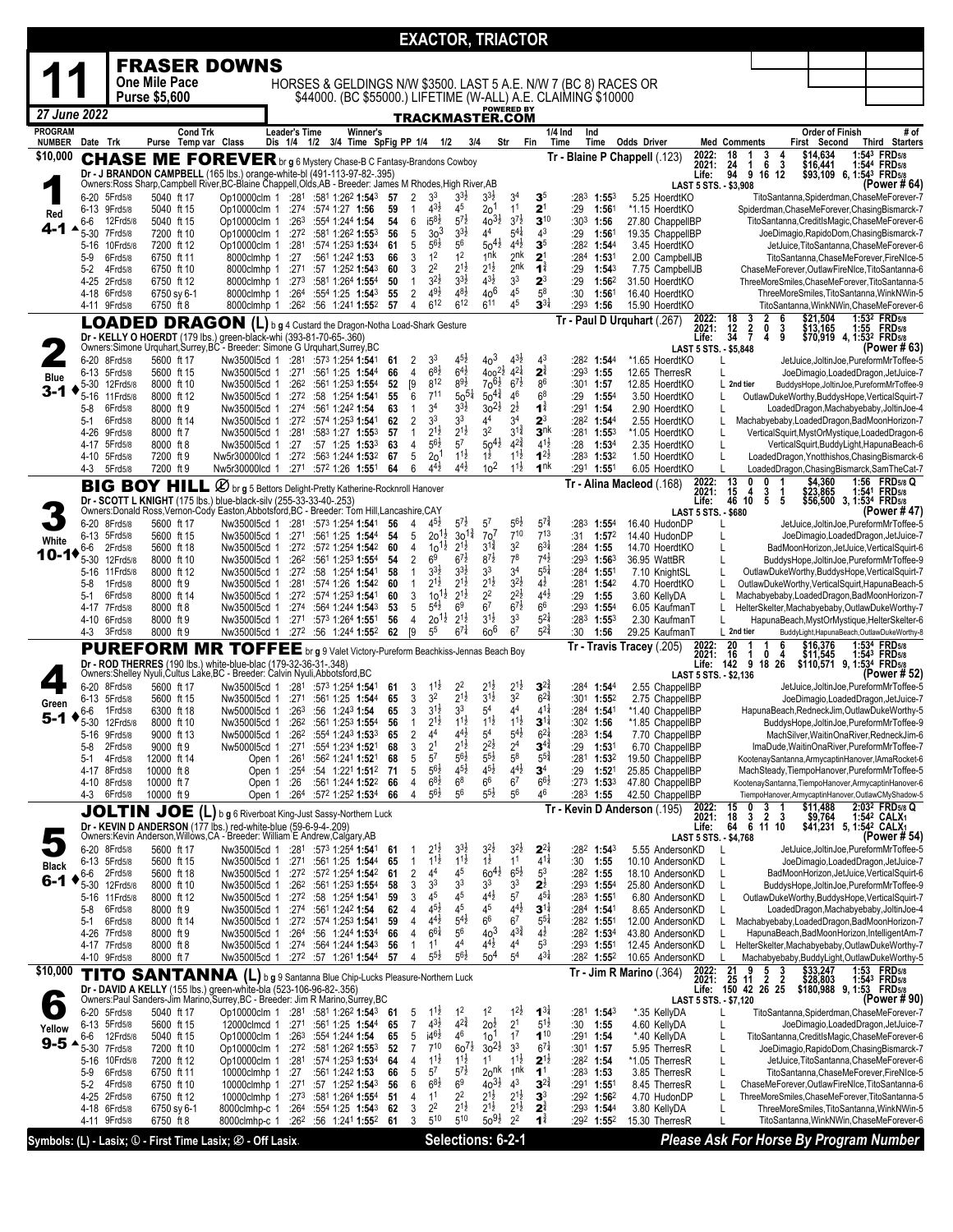|                        |                 |                              |                          |                      |                                                                                                                                                  |                         |                                                                                             |          |                                |                                            |                                            |                                          |                                              |                                          |                                   | <b>EXACTOR, SUPERFECTA, TRIACTOR</b>                                   |                                                 |                            |                                                    |                                                                     |                                                                                                |                                                      |                                              |
|------------------------|-----------------|------------------------------|--------------------------|----------------------|--------------------------------------------------------------------------------------------------------------------------------------------------|-------------------------|---------------------------------------------------------------------------------------------|----------|--------------------------------|--------------------------------------------|--------------------------------------------|------------------------------------------|----------------------------------------------|------------------------------------------|-----------------------------------|------------------------------------------------------------------------|-------------------------------------------------|----------------------------|----------------------------------------------------|---------------------------------------------------------------------|------------------------------------------------------------------------------------------------|------------------------------------------------------|----------------------------------------------|
|                        |                 |                              |                          |                      | <b>FRASER DOWNS</b>                                                                                                                              |                         |                                                                                             |          |                                |                                            |                                            |                                          |                                              |                                          |                                   |                                                                        |                                                 |                            |                                                    |                                                                     |                                                                                                |                                                      |                                              |
|                        |                 |                              | <b>One Mile Pace</b>     |                      |                                                                                                                                                  |                         |                                                                                             |          |                                |                                            |                                            |                                          |                                              |                                          |                                   | CLAIMING \$5000. (W-ALL) - FOR N/W \$1000. (F & M \$1250.) LAST 3 A.E. |                                                 |                            |                                                    |                                                                     |                                                                                                |                                                      |                                              |
| 27 June 2022           |                 |                              | Purse \$3,300            |                      |                                                                                                                                                  |                         |                                                                                             |          |                                |                                            |                                            |                                          |                                              | <b>POWERED BY</b>                        |                                   | CLAIMING \$6000. (W-ALL) - FOR N/W 5 (BC 6) RACES LIFETIME             |                                                 |                            |                                                    |                                                                     |                                                                                                |                                                      |                                              |
| <b>PROGRAM</b>         |                 |                              |                          | <b>Cond Trk</b>      |                                                                                                                                                  | <b>Leader's Time</b>    |                                                                                             | Winner's |                                |                                            |                                            |                                          | <b>TRACKMASTER.COM</b>                       |                                          | 1/4 Ind                           | Ind                                                                    |                                                 |                            |                                                    |                                                                     | <b>Order of Finish</b>                                                                         |                                                      | # of                                         |
| <b>NUMBER</b>          | Date Trk        |                              |                          | Purse Temp var Class |                                                                                                                                                  |                         | Dis 1/4 1/2 3/4 Time SpFig PP 1/4 1/2                                                       |          |                                |                                            |                                            | 3/4                                      | Str                                          | Fin                                      | Time                              | Time                                                                   | <b>Odds Driver</b>                              | 2022:                      | <b>Med Comments</b><br>18<br>-1                    | -1<br>-1                                                            | First Second<br>\$4,533                                                                        | 1:58                                                 | <b>Third Starters</b><br><b>FRD</b> 5/8      |
| \$5,000                |                 |                              |                          |                      | <b>SAVANNAH SPLENDOR</b> b g 13 Art Major-Armbro Savannah-Matts Scooter<br>Dr - JOHN TM VUKELICH (192 lbs.) black-white (137-14-14-23-.214)      |                         |                                                                                             |          |                                |                                            |                                            |                                          |                                              |                                          |                                   |                                                                        | Tr - Kenneth T Dorman (.118)                    | 2021:                      | 23<br>$\overline{2}$                               | 4<br>4<br>Life: 281 37 30 36                                        | \$14,946                                                                                       | \$293,927 4, 1:50 <sup>3</sup> MOH7/8                | 1:56 <sup>2</sup> GEOD <sub>5/8</sub>        |
|                        |                 |                              | 3780 ft 19               |                      | Owners: Janice Wheeler, Aldergrove, BC - Breeder: Mathias Meinzinger, NY                                                                         |                         |                                                                                             |          |                                |                                            | 710                                        | $7^{12}$                                 | $7^{10}$                                     | $7^{12}$                                 | $7^{11}$                          |                                                                        | 43.50 VukelichJT                                | <b>LAST 5 STS. - \$0</b>   |                                                    |                                                                     |                                                                                                |                                                      | (Power #43)                                  |
| Red                    |                 | 6-20 3Frd5/8<br>6-13 6Frd5/8 | 3300 ft 15               |                      | 6000clmhp 1<br>5000clmcd 1                                                                                                                       | :28<br>:27 <sup>2</sup> | $:564$ 1:26 1:553<br>:564 1:262 1:57                                                        |          | 45<br>40                       | 6<br>6                                     | $8^{9}\frac{1}{2}$                         | $8^{15}$                                 | 80 <sup>11</sup>                             | $8^{13}$                                 | $8^{15}$                          | :294 1:574<br>$:31^2$ 2:00                                             | 40.40 AbbottJR                                  |                            |                                                    |                                                                     | OutlawFireNIce,MajorWinker,OhLookAtMe-7<br>APrivateAffair,MaddFlightBrown,GinOnTheHorizon-9    |                                                      |                                              |
| 10-1•                  | 6-6<br>$5 - 30$ | 5Frd5/8<br>10Frd5/8          | 3780 ft 16<br>5400 ft 10 |                      | 6000clmhp 1<br>6000clmhp 1                                                                                                                       | :264<br>:264            | :561 1:25 1:542<br>:561 1:244 1:543                                                         |          | 38<br>53                       | $\mathbf{1}$                               | 1 $ex4^{8}\frac{1}{2}$<br>$4^4\,$          | $4^{5}\frac{1}{2}$<br>$4^{5}\frac{1}{2}$ | 79<br>$6^{5\frac{3}{4}}$                     | $7^{17}$<br>6 <sup>8</sup>               | g <sub>25</sub><br>$8^{11}$       | :323 1:592<br>:304 1:564                                               | 42.45 VukelichJT<br>18.35 WattBR                |                            |                                                    |                                                                     | WitsBeach, JkPureGold, MajorWinker-9<br>JkPureGold,OutlawFireNIce,MajorWinker-9                |                                                      |                                              |
|                        | 5-16            | 12Frd5/8<br>1Frd5/8          | 4700 ft 12               |                      | 6000clm 1                                                                                                                                        | :273                    | :571 1:252 1:552                                                                            |          | 56<br>42                       | 5                                          | $6^{7\frac{1}{2}}$<br>$1^{1}$              | $66\frac{1}{2}$<br>$1^{1\frac{1}{2}}$    | $65\frac{1}{4}$<br>$1^{1}\frac{1}{2}$        | $6^{5}\frac{1}{2}$<br>1 <sup>nk</sup>    | 6 <sup>2</sup><br>1 <sup>nk</sup> | :292 1:554<br>$:294$ 1:58                                              | 21.15 VukelichJT                                |                            |                                                    |                                                                     | Spiderdman, JkPureGold, Chaseminkifyoudare-8                                                   |                                                      |                                              |
|                        | $5-9$<br>$5-2$  | 1Frd5/8                      | 4000 ft 14<br>4000 ft 10 |                      | 5000clmcd 1<br>5000clmcd 1                                                                                                                       | :29<br>:28              | :592 1:281 1:58<br>:583 1:272 1:57                                                          |          | 48                             | $\overline{2}$<br>4                        | $11\frac{1}{2}$                            | $1^{1\frac{1}{2}}$                       | $1\frac{1}{2}$                               | 1hd                                      | 2 <sup>nk</sup>                   | $:293$ 1:57                                                            | 2.30 VukelichJT<br>*.70 VukelichJT              |                            |                                                    |                                                                     | SavannahSplendor, MrGlender, Excessive-5<br>JkPureGold,SavannahSplendor,PureformFiesta-5       |                                                      |                                              |
| \$5,000                |                 |                              |                          |                      | <b>BENNY BARSIK</b> br g 6 Bunkmeister-Jemmas Jet-Emery Flight                                                                                   |                         |                                                                                             |          |                                |                                            |                                            |                                          |                                              |                                          |                                   |                                                                        | Tr - Robert N Galarneau (.122)                  | 2022:<br>2021:             | 19<br>18<br>1                                      | $\frac{2}{4}$<br>3                                                  | \$6,242<br>\$8,939                                                                             | 1:56 <sup>2</sup> FRD <sub>5/8</sub><br>1:591 FRD5/8 |                                              |
|                        |                 |                              |                          |                      | Dr - BRADLEY R WATT (160 lbs.) purple-green-wh (100-10-14-7-.201)<br>Owners:Robert Galarneau,Surrey,BC - Breeder: Darren Lupul,Vancouver,BC      |                         |                                                                                             |          |                                |                                            |                                            |                                          |                                              |                                          |                                   |                                                                        |                                                 | Life:                      | 5<br>79<br>LAST 5 STS. - \$2,572                   | 9                                                                   |                                                                                                | \$30,276 6, 1:562 FRD5/8                             | (Power # 59)                                 |
|                        | 6-6             | 6-13 10Frd5/8<br>3Frd5/8     | 3780 ft 15<br>3300 ft 18 |                      | 6000clmhp 1<br>6000clmcd 1                                                                                                                       | :29<br>:273             | :591 1:281 1:57<br>:572 1:262 1:562                                                         |          | 47                             | [9                                         | $5^6$                                      | $5^{6}\frac{1}{2}$                       | 50 <sup>4</sup>                              | 6 <sup>7</sup>                           | scr<br>$6^{5\frac{3}{4}}$         | scrtchd-lame<br>$:30^2$ 1:573                                          | .00<br>26.10 WattBR                             |                            | 2nd tier                                           |                                                                     | OutlawFireNIce,MajorWinker,WitsBeach-5<br>WatchMeBoogie, BigLittleLie, HeadsUpBoys-7           |                                                      |                                              |
| <b>Blue</b><br>12-17   | $5 - 30$        | 3Frd5/8                      | 4400 ft 15               |                      | 6000clmcd 1                                                                                                                                      | :272                    | :571 1:263 1:574                                                                            |          | 41                             | 6                                          | $7^{8}$ <sub>2</sub>                       | 50 <sup>4</sup>                          | $50^{24}$                                    | $6^{5\frac{1}{2}}$                       | $*66$ pl5                         | $:314$ 1:59                                                            | 38.90 WattBR                                    |                            |                                                    |                                                                     | MrGlender, Pureform Fiesta, GinOn The Horizon-7                                                |                                                      |                                              |
|                        | 5-16<br>$5-9$   | 5Frd5/8<br>10Frd5/8          | 4400 ft 14<br>4700 ft 9  |                      | 6000clmcd 1<br>6000clm 1                                                                                                                         | :283<br>:263            | :592 1:274 1:564<br>:571 1:26 1:552                                                         |          | 44<br>н.                       | $\overline{4}$<br>$\overline{\phantom{a}}$ | 58<br>Ξ.                                   | 5 <sup>7</sup>                           | 3 <sub>0</sub> 5<br>$\overline{\phantom{a}}$ | 3 <sup>5</sup><br>--                     | $47\frac{1}{4}$<br>scr            | :292 1:581<br>scrtchd-sick                                             | 5.55 WattBR<br>.00                              |                            |                                                    |                                                                     | Excessive, MrGlender, Pureform Fiesta-5<br>Spiderdman, JkPureGold, JacketsNJeans-7             |                                                      |                                              |
|                        | $5-2$           | 3Frd5/8                      | 4700 ft 10               |                      | 6000clm 1<br>5000clmcd 1                                                                                                                         | :281                    | :59 1:273 1:56                                                                              |          | 46                             | $\overline{7}$<br>3                        | 7 <sup>8</sup><br>$3^{3}\frac{1}{2}$       | $7^{8}\frac{1}{2}$<br>3 <sup>3</sup>     | 50 <sup>4</sup>                              | $5^{41}$<br>1 <sub>hd</sub>              | $7^7$<br>$1^{1\frac{1}{2}}$       | :29<br>1:57 <sup>2</sup>                                               | 26.70 AbbottJR                                  |                            |                                                    |                                                                     |                                                                                                | WitsBeach, JetJuice, MajorWinker-7                   |                                              |
|                        |                 | 4-25 3Frd5/8                 | 4000 ft 12               |                      | <b>HEADS UP BOYS (L)</b> br m 4 Vertical Horizon-Inez Seelster-Camluck                                                                           | :283                    | :59 1:28 1:562                                                                              |          | 51                             |                                            |                                            |                                          | 20 <sup>1</sup>                              |                                          |                                   | :281 1:562                                                             | 2.50 CampbellJB<br>Tr - Margaret S White (278)  | 2022:<br>2021:             |                                                    | 6                                                                   | BennyBarsik, JacketsNJeans, MrGlender-6<br>\$16,107<br>\$10,092                                | 1:56 FRD5/8<br>1:56 <sup>3</sup> FRD5/8              |                                              |
|                        |                 |                              |                          |                      | Dr - DAVID P HUDON (207 lbs.) red-yellow (166-21-16-28-.236)                                                                                     |                         |                                                                                             |          |                                |                                            |                                            |                                          |                                              |                                          |                                   |                                                                        |                                                 | Life:                      |                                                    | 4<br>$\begin{smallmatrix} 1 & 4 \\ 2 & 11 \end{smallmatrix}$        |                                                                                                | \$28,674 4, 1:56 FRD5/8                              |                                              |
|                        |                 | 6-20 9Frd5/8                 | 3300 ft 17               |                      | Owners: Margaret White, Surrey, BC - Breeder: Deanna J & Charles K Merritt, BC<br>5000clmcd 1 :273 :582 1:263 1:564 47                           |                         |                                                                                             |          |                                | [9                                         | $5^{6}$                                    | $5^6$                                    | $6^{51}$                                     | $6^{6}\frac{1}{2}$                       | 5 <sup>4</sup>                    | :30<br>$1:57^{3}$                                                      | 19.00 KnightSL                                  |                            | LAST 5 STS. - \$1,125<br>$\mathsf{\perp}$ 2nd tier |                                                                     | ShalesStorm, CardinalRule, MayoNeighs-8                                                        |                                                      | (Power # 64)                                 |
| White                  | 6-6             | 6-13 6Frd5/8<br>3Frd5/8      | 3300 ft 15<br>3300 ft 18 |                      | 5000clmcd 1<br>5000clmcd 1                                                                                                                       | :27 $3$                 | $:272$ $:564$ 1:262 1:57<br>:572 1:262 1:562                                                |          | 39<br>53                       | 5<br>$\mathbf{1}$                          | 2 <sub>0</sub><br>1ż<br>$2^{1\frac{1}{2}}$ | 2 <sup>7</sup><br>2 <sup>2</sup>         | 58<br>$3^{1\frac{1}{2}}$                     | 6 <sup>11</sup><br>3 <sup>2</sup>        | g17<br>3 <sup>nk</sup>            | :322 2:002<br>$:294$ 1:56 <sup>2</sup>                                 | *3.05 KnightSL<br>4.60 KnightSL                 |                            | L<br>L                                             |                                                                     | APrivateAffair,MaddFlightBrown,GinOnTheHorizon-9<br>WatchMeBoogie, BigLittleLie, HeadsUpBoys-7 |                                                      |                                              |
| 4-1                    | 5-30            | 9Frd5/8                      | 5400 ft 10               |                      | F-6000clmhp 1                                                                                                                                    | :274                    | :584 1:283 1:57                                                                             |          | 42                             | 6                                          | 811                                        | 89                                       | $8^{5}\frac{1}{2}$                           | $8^{8}\frac{1}{2}$                       | $79\frac{1}{4}$                   | :291 1:584                                                             | 36.10 WattBR                                    |                            | L                                                  |                                                                     |                                                                                                | Souldust, JujuBerry, CardinalRule-8                  |                                              |
|                        | 5-8             | 5-16 6Frd5/8<br>8Frd5/8      | 4700 ft 14<br>4700 ft 9  |                      | F&m-6000clm 1<br>F&m-6000clm 1                                                                                                                   | :28<br>:27              | $:58$ 1:26 <sup>3</sup> 1:56 <sup>3</sup><br>:553 1:252 1:562                               |          | 50<br>46                       | [9<br>3                                    | $4^{4}$ <sub>2</sub><br>48                 | 5 <sup>5</sup><br>48                     | $5^4$<br>6 <sup>6</sup>                      | $5^{3}$<br>5 <sup>4</sup>                | $3^{1\frac{1}{2}}$<br>$5^{51}$    | :292 1:564<br>:304 1:572                                               | 36.20 KellyDA<br>7.55 WattBR                    |                            | L 2nd tier                                         |                                                                     | HurriedRomance,Souldust,HeadsUpBoys-9<br>MaddFlightBrown, APrivateAffair, WatchMeBoogie-6      |                                                      |                                              |
|                        | $5-2$           | 6Frd5/8                      | 7200 ft 10               |                      | F-Nw5r30000I 1                                                                                                                                   | :273                    | :554 1:241 1:534                                                                            |          |                                |                                            |                                            |                                          |                                              | ÷.                                       | scr                               | scrtchd-sick                                                           | .00e                                            |                            |                                                    |                                                                     | Sheslikefinewine, PirateBooty, Dollydaydream-6                                                 |                                                      |                                              |
| \$6,250                |                 |                              |                          |                      | <b>CARDINAL RULE</b> ro m 8 Allamerican Navajo-Cai Hanover-Real Artist                                                                           |                         |                                                                                             |          |                                |                                            |                                            |                                          |                                              |                                          |                                   |                                                                        | Tr - Blaine P Chappell (.123)                   | 2022:<br>2021:             | 18<br>0<br>19<br>-1                                | $\frac{2}{2}$<br>$\mathbf{1}$                                       | $$5,332$<br>\$11,043                                                                           | 1:544 CALX1                                          |                                              |
|                        |                 |                              |                          |                      | Dr - BLAINE P CHAPPELL (221 lbs.) (147-5-6-21-.104)<br>Owners: Ross Sharp, Campbell River, BC - Breeder: Meridian Farms; Neil G Malloch, AB      |                         |                                                                                             |          |                                |                                            |                                            |                                          |                                              |                                          |                                   |                                                                        |                                                 |                            | LAST 5 STS. - \$1,851                              | Life: 109 17 10 10                                                  |                                                                                                | \$145,652 5, 1:54 <sup>2</sup> FRD5/8                | (Power # 50)                                 |
|                        |                 | 6-20 9Frd5/8<br>6-13 8Frd5/8 | 3300 ft 17<br>3780 ft 15 |                      | 5000clmcd 1<br>F-6000clmhp 1                                                                                                                     | :273<br>:271            | :58 <sup>2</sup> 1:26 <sup>3</sup> <b>1:56</b> <sup>4</sup><br>:571 1:254 1:552             |          | 49<br>56                       | -1<br>3                                    | $3^{3}\frac{1}{2}$<br>46                   | 4 <sup>4</sup><br>$4^{5}\frac{1}{2}$     | 43<br>$4^{5}\frac{1}{2}$                     | 3 <sup>4</sup><br>$5^{6^{3}_{4}}$        | $2^{1\frac{1}{2}}$<br>$5^{8}$ z   | $:294$ 1:57<br>$:30^1$ 1:57                                            | 10.80 ChappelIBP<br>10.80 ChappelIBP            |                            |                                                    |                                                                     | ShalesStorm, CardinalRule, MayoNeighs-8<br>Souldust, Hurried Romance, Watch MeBoogie-5         |                                                      |                                              |
| Green<br>3-1           | 6-6             | 4Frd5/8                      | 3780 ft 16               |                      | F-6000clmhp 1                                                                                                                                    | :273                    | :56 1:261 1:561                                                                             |          | 50                             | $\overline{2}$                             | 46                                         | $4^{4}\frac{1}{2}$                       | 2o <sup>1</sup>                              | $2^{1\frac{1}{2}}$                       | 5 <sup>5</sup>                    | $:30^4$ 1:571                                                          | 11.00 ChappelIBP                                |                            |                                                    |                                                                     | HurriedRomance,Souldust,PureformFiesta-6                                                       |                                                      |                                              |
|                        | 5-30<br>5-16    | 9Frd5/8<br>6Frd5/8           | 5400 ft 10<br>4700 ft 14 |                      | F-6000clmhp 1<br>F&m-6000clm 1                                                                                                                   | :274<br>:28             | :584 1:283 1:57<br>$:58$ 1:263 1:563                                                        |          | 48<br>47                       | 3<br>6                                     | 6 <sup>7</sup><br>$8^{8}\frac{1}{2}$       | 6 <sup>5</sup><br>88                     | $70^{31}$<br>$76\frac{1}{2}$                 | $6^{51}$<br>7 <sup>8</sup>               | $3^{4^3}$<br>$6^{3\frac{3}{4}}$   | $:284$ 1:58<br>:293 1:572                                              | 32.75 ChappellBP<br>68.30 ChappelIBP            |                            |                                                    |                                                                     | HurriedRomance,Souldust,HeadsUpBoys-9                                                          | Souldust, JujuBerry, CardinalRule-8                  |                                              |
|                        | 5-8<br>$5-2$    | 8Frd5/8<br>10Frd5/8          | 4700 ft 9<br>4700 ft 10  |                      | F&m-6000clm 1<br>F&m-6000clm 1                                                                                                                   | :27<br>:273             | :553 1:252 1:562<br>:571 1:26 1:554                                                         |          | ٠.<br>49                       | $\overline{\phantom{a}}$<br>[9]            | $\overline{\phantom{a}}$<br>$5^{4}$        | $6^{4}$                                  | 6 <sup>6</sup>                               | --<br>5 <sup>7</sup>                     | scr<br>$4^{4}$ <sub>2</sub>       | scrtchd-sick<br>:292 <b>1:56</b> 3                                     | .00<br>20.90 ChappellBP                         |                            | 2nd tier                                           |                                                                     | MaddFlightBrown, APrivateAffair, WatchMeBoogie-6                                               | BigLittleLie,Marilyn,APrivateAffair-6                |                                              |
| \$6,000                |                 | <b>OH LOOK AT</b>            |                          |                      | ME (L) b g 5 Sportswriter-Red Star Madeline-Flicker Hanover                                                                                      |                         |                                                                                             |          |                                |                                            |                                            |                                          |                                              |                                          |                                   |                                                                        | <b>Tr - Jim R Marino</b> (.364)                 | 2022:<br>2021:             | 20                                                 | $\frac{4}{3}$                                                       | \$7.844<br>\$18,955                                                                            | 1:56                                                 | <b>FRD</b> 5/8<br>1:563 CND <sub>11/16</sub> |
|                        |                 |                              |                          |                      | Dr - J BRANDON CAMPBELL (165 lbs.) orange-white-bl (491-113-97-82-.395)<br>Owners:Shelley Eng, Merritt, BC - Breeder: Shelley L Eng, Merritt, BC |                         |                                                                                             |          |                                |                                            |                                            |                                          |                                              |                                          |                                   |                                                                        |                                                 | Life:                      | LAST 5 STS. - \$1,064                              | $\begin{array}{ccc} 23 & 4 & 7 & 3 \\ 53 & 6 & 11 & 10 \end{array}$ |                                                                                                | \$33,563 5, 1:56 FRD5/8                              | (Power # 57)                                 |
|                        |                 | 6-20 3Frd5/8                 | 3780 ft 19               |                      | 6000clmhp 1 :28                                                                                                                                  |                         | :564 1:26 1:553                                                                             |          | 55                             | 3                                          | $5^{6}$                                    | 5 <sup>5</sup>                           | 532                                          | 3 <sup>4</sup>                           | $3^{2}z$                          | :292<br>1:56                                                           | 28.50 WattBR                                    |                            |                                                    |                                                                     | OutlawFireNIce,MajorWinker,OhLookAtMe-7                                                        |                                                      |                                              |
| Black                  | 6-6             | 6-13 6Frd5/8<br>3Frd5/8      | 3300 ft 15<br>3300 ft 18 |                      | 5000clmcd 1 :272 :564 1:262 1:57<br>5000clmcd 1                                                                                                  | :273                    | :572 1:262 1:562                                                                            |          | 44                             | 8                                          | 912                                        | 9 <sup>16</sup>                          | <b>912</b>                                   | $7^{12}$                                 | $6^{12}$<br>scr                   | :303 1:592<br>scrtchd-sick                                             | 8.50 WattBR<br>.00                              |                            |                                                    |                                                                     | APrivateAffair,MaddFlightBrown,GinOnTheHorizon-9<br>WatchMeBoogie,BigLittleLie,HeadsUpBoys-7   |                                                      |                                              |
| 2-1                    | 5-30            | 3Frd5/8                      | 4400 ft 15               |                      | 5000clmcd 1                                                                                                                                      |                         | :272 :571 1:263 1:574 41                                                                    |          |                                | 7                                          | $400^{3\frac{1}{2}}30^{2}$                 |                                          | 300 <sup>1</sup>                             | $3^{3}\frac{1}{2}$                       | *76≵ pl6                          | :322 1:591                                                             | *.75 KellyDA                                    |                            | L                                                  |                                                                     | MrGlender, Pureform Fiesta, GinOn The Horizon-7                                                |                                                      |                                              |
|                        | $5-9$           | 5-16 12Frd5/8<br>10Frd5/8    | 4700 ft 12<br>4700 ft 9  |                      | 6000clm 1<br>6000clm 1                                                                                                                           | :273<br>:263            | :571 1:252 1:552<br>:571 1:26 1:552                                                         |          | 55<br>53                       | 6<br>1                                     | 7 <sup>9</sup><br>3 <sup>3</sup>           | 78<br>3 <sup>3</sup>                     | $70^{51}$<br>43                              | $7^7$<br>$4^3$                           | $5^{1\frac{3}{4}}$<br>41          | $:29^2$ 1:55 <sup>4</sup><br>:29<br>$1:55^{3}$                         | 18.60 CampbellJB<br>2.40 CampbellJB             |                            | L<br>L                                             |                                                                     | Spiderdman, JkPureGold, Chaseminkifyoudare-8<br>Spiderdman, JkPureGold, JacketsNJeans-7        |                                                      |                                              |
| \$6,250                | $5-2$           | 3Frd5/8                      | 4700 ft 10               |                      | 6000clm 1 :281                                                                                                                                   |                         | :59 1:27 <sup>3</sup> 1:56                                                                  |          | 50                             | 5                                          | $5^5$                                      | $5^{6}\frac{1}{2}$                       | $7^{6}\frac{1}{2}$                           | 76                                       | 5 <sup>3</sup>                    | $:274$ 1:563                                                           | 6.10 CampbellJB                                 | 2022:                      | L<br>3                                             | 4                                                                   | \$10,686                                                                                       | WitsBeach, JetJuice, MajorWinker-7<br>1:563 FRD5/8   |                                              |
|                        |                 | <b>CHEW</b>                  | NG.                      | <b>ONA</b>           | WRITER b m 7 Sportswriter-Chewy Hanover-Cams Card Shark<br>Dr - SCOTT L KNIGHT (175 lbs.) blue-black-silv (255-33-33-40-.253)                    |                         |                                                                                             |          |                                |                                            |                                            |                                          |                                              |                                          |                                   |                                                                        | $Tr - Travis Tracey (0.205)$                    | 2021:<br>Life:             | $\frac{22}{16}$<br>0<br>70<br>8                    | $\overline{2}$<br>2<br>4 11                                         | \$5,243                                                                                        | \$34,818 7, 1:56 <sup>3</sup> FRD <sub>5/8</sub>     |                                              |
| $\bullet$              |                 | 6-20 7Frd5/8                 | 3780 ft 17               |                      | Owners: Shelley Nyuli, Cultus Lake, BC - Breeder: Calvin Nyuli, Abbotsford, BC<br>F-6000clmhp 1 :272 :563 1:251 1:543                            |                         |                                                                                             |          | 44                             | 2                                          | x5 <sup>15</sup>                           | $5^{8}z$                                 | 59                                           | 513                                      | 518                               | :311 1:581                                                             | 37.80 ChappellBP                                | <b>LAST 5 STS. - \$189</b> |                                                    |                                                                     | Marilyn, WatchMeBoogie, APrivateAffair-5                                                       |                                                      | (Power #44)                                  |
| Yellow                 |                 | 6-13 6Frd5/8                 | 3300 ft 15               |                      | 5000clmcd 1 :272 :564 1:262 1:57                                                                                                                 |                         |                                                                                             |          | 41                             | 3                                          | $7^8$                                      | $7^{13}$                                 | $7^{10}$                                     | <b>914</b>                               | 715                               | $:313$ 2:00                                                            | 10.95 TherresR                                  |                            |                                                    |                                                                     | APrivateAffair,MaddFlightBrown,GinOnTheHorizon-9                                               |                                                      |                                              |
| 8-1                    | 6-6<br>$5 - 30$ | 4Frd5/8<br>3Frd5/8           | 3780 ft 16<br>4400 ft 15 |                      | F-6000clmhp 1<br>5000clmcd 1                                                                                                                     | :273                    | :56 1:261 1:561<br>$:27^2$ :571 1:263 1:574                                                 |          | 48<br>43                       | 1<br>4                                     | 3 <sup>3</sup><br>$20^{11}$                | 33<br>$1^{1\frac{1}{2}}$                 | $5^{3}\frac{1}{2}$<br>20 <sup>1</sup>        | $5^{4}\frac{3}{4}$<br>$4^{3\frac{3}{4}}$ | $6^{5}\frac{1}{2}$<br>*55 dq7     | :302 <b>1:57</b> 1<br>:32 <sup>1</sup> 1:58 <sup>4</sup>               | 9.65 HudonDP<br>10.80 VukelichJT                |                            |                                                    |                                                                     | HurriedRomance,Souldust,PureformFiesta-6<br>MrGlender, Pureform Fiesta, GinOn The Horizon-7    |                                                      |                                              |
|                        |                 | 5-16 6Frd5/8                 | 4700 ft 14               |                      | F&m-6000clm 1                                                                                                                                    | :28                     | :58 1:263 1:563                                                                             |          | 43                             | 8                                          | <b>911</b>                                 | 910                                      | g10                                          | g12                                      | $8^{8}\frac{3}{4}$                | :294 1:582                                                             | 72.20 VukelichJT                                |                            |                                                    |                                                                     | HurriedRomance,Souldust,HeadsUpBoys-9                                                          |                                                      |                                              |
|                        | 5-8<br>$5-2$    | 8Frd5/8<br>10Frd5/8          | 4700 ft 9<br>4700 ft 10  |                      | F&m-6000clm 1<br>F&m-6000clm 1                                                                                                                   | :27<br>:27 <sup>3</sup> | :553 1:252 <b>1:56</b> 2<br>:571 1:26 1:554                                                 |          | 45<br>38                       | 6<br>4                                     | $6^{11}$<br>$30^{21}$                      | $6^{11}$<br>20 <sup>1</sup>              | $50^{5\frac{1}{2}}$<br>$40^{3}\frac{3}{4}$   | $6^{5}\frac{1}{2}$<br>$6^{11}$           | 45<br>$6^{16}$                    | :31<br>$1:57^{2}$<br>:321 1:59                                         | 23.30 VukelichJT<br>17.85 VukelichJT            |                            |                                                    |                                                                     | MaddFlightBrown, APrivateAffair, WatchMeBoogie-6                                               | BigLittleLie,Marilyn,APrivateAffair-6                |                                              |
| \$7,500                |                 |                              |                          |                      | MAYO NEIGHS b g 4 Fancy Schmansy-Computer Art-Computer Scooter                                                                                   |                         |                                                                                             |          |                                |                                            |                                            |                                          |                                              |                                          |                                   |                                                                        | <b>Tr - Jim R Marino</b> (.364)                 | 2022:<br>2021:             | 18<br>25<br>$\overline{2}$                         | 0<br>2<br>1<br>7                                                    | \$4,208<br>\$26,436                                                                            |                                                      | 1:58 CALX1<br>1:564 ACES5/8                  |
|                        |                 |                              |                          |                      | Dr - DAVID A KELLY (155 lbs.) green-white-bla (523-106-96-82-.356)<br>Owners:Robby Gordon,Surrey,BC - Breeder: Scott E Banitt,Cannon Falls,MN    |                         |                                                                                             |          |                                |                                            |                                            |                                          |                                              |                                          |                                   |                                                                        |                                                 | Life:                      | $\mathbf{3}$<br>43<br><b>LAST 5 STS. - \$1,015</b> | 3<br>$\mathbf{7}$                                                   |                                                                                                | \$30,644 3, 1:564 ACES5/8                            | (Power # 54)                                 |
|                        | 6-20            | 9Frd5/8                      | 3300 ft 17               |                      | 6000clmcd 1 :273 :582 1:263 1:564                                                                                                                |                         |                                                                                             |          | 48                             | 4                                          | $6^{8}$<br>$6^{6}\frac{1}{2}$              | 6 <sup>1</sup><br>$6^{11}$               | $50^5$<br>$60^{81}$                          | 5 <sup>5</sup><br>$5^{9\frac{1}{2}}$     | $\mathbf{3}^3$<br>$5^{11}$        | :294 1:572                                                             | 21.50 WattBR                                    |                            |                                                    |                                                                     | ShalesStorm, CardinalRule, MayoNeighs-8                                                        |                                                      |                                              |
| Pink                   | 6-6             | 6-13 6Frd5/8<br>3Frd5/8      | 3300 ft 15<br>3300 ft 18 |                      | 6000clmcd 1<br>6000clmcd 1                                                                                                                       |                         | $:27^2$ $:56^4$ 1:26 <sup>2</sup> 1:57<br>$:273$ $:572$ 1:26 <sup>2</sup> 1:56 <sup>2</sup> |          | 45<br>52                       | [9<br>3                                    | $4^{4}$ <sub>2</sub>                       | 4 <sup>5</sup>                           | $40^{21}$                                    | 4 <sup>4</sup>                           | $4^{11}$                          | :311 1:591<br>:29 <sup>4</sup> 1: <b>56</b> 3                          | *3.05 KellyDA<br>3.25 KellyDA                   |                            | 2nd tier                                           |                                                                     | APrivateAffair,MaddFlightBrown,GinOnTheHorizon-9<br>WatchMeBoogie, BigLittleLie, HeadsUpBoys-7 |                                                      |                                              |
| 5-1                    | 5-30<br>5-16    | 2Frd5/8<br>5Frd5/8           | 4400 ft 14               | ft 15                | Qua 1<br>6000clmcd 1                                                                                                                             | :283                    | :304 1:022 1:312 2:01<br>:592 1:274 1:564                                                   |          | ۰.<br>--                       | 2                                          | $11\frac{1}{2}$                            | $1^{1\frac{1}{2}}$                       | $2^{1\frac{1}{2}}$                           | $2^{2}\frac{1}{2}$                       | 2 <sup>2</sup><br>scr             | :294 2:012<br>scrtchd-sick                                             | KellyDA<br>.00e                                 |                            |                                                    |                                                                     | Riverunsnappy, MayoNeighs, Mcgarrett-3<br>Excessive, MrGlender, Pureform Fiesta-5              |                                                      |                                              |
|                        | 5-1             | 2Calx1                       | 3800 ft 27               |                      | Nw2/3extpm 1                                                                                                                                     | :29                     | :592 1:283 1:564                                                                            |          | 50                             | 4                                          | 46                                         | $4^{5}$                                  | $4^{4}\frac{3}{4}$                           | $56\frac{1}{4}$                          | 512                               | :293 <b>1:59</b> 1                                                     | 32.20 SvendsenC                                 |                            | tired                                              |                                                                     | Urkillinmesmalls, Cenalta Firedragon, Arnies Army-5                                            |                                                      |                                              |
| \$5,000                |                 | 4-24 9Calx1                  | 3100 ft 21               |                      | Nw751-5 1                                                                                                                                        |                         | $:28^2$ $:58^1$ 1:28 <sup>3</sup> 1:56 <sup>3</sup>                                         |          | 50                             | 8                                          | $5^7$                                      | $40^{3\frac{3}{4}}$                      | $30^{21}$                                    | $5^{41}$                                 | $79\frac{3}{4}$                   | $:29^3$ 1:58 <sup>3</sup>                                              | 51.10 CampbellM<br>Tr - Kenneth T Dorman (.118) |                            | used hard<br>13<br>0                               | 3                                                                   | ThreeGrand, Prodigal, DreamChasin-8                                                            |                                                      | 2:023 FRD5/8 Q                               |
|                        |                 |                              |                          |                      | JACKETS N JEANS b g 8 Ponder-Lucky Jeans-Camluck<br>Dr - KELLY O HOERDT (179 lbs.) green-black-whi (393-81-70-65-.360)                           |                         |                                                                                             |          |                                |                                            |                                            |                                          |                                              |                                          |                                   |                                                                        |                                                 | 2022:<br>2021:             | 15<br>$\mathbf 0$                                  | 0<br>3<br>Life: 110 6 11 12                                         | $$4,404$<br>$$3,918$                                                                           | \$50,411 4, 1:55 <sup>1</sup> FRD <sub>5/8</sub>     |                                              |
| $\bullet$<br>$\bullet$ |                 | 6-20 9Frd5/8                 | 3300 ft 17               |                      | Owners: Janice Wheeler, Aldergrove, BC - Breeder: Robert Mcintosh Stables Inc, ON<br>5000clmcd 1 :273 :582 1:263 1:564                           |                         |                                                                                             |          | 35                             | 5                                          | $7^{10}$                                   | $7^{10}$                                 | 815                                          | $8^{18}$                                 | 816                               | :302 2:00                                                              | 15.90 HudonDP                                   |                            | LAST 5 STS. - \$1,564                              |                                                                     | ShalesStorm, CardinalRule, MayoNeighs-8                                                        |                                                      | (Power # 69)                                 |
| Gray                   |                 | 6-13 1 Frd 5/8               |                          | ft 18                | Qua 1                                                                                                                                            |                         | :304 1:013 1:32 2:023                                                                       |          | $\blacksquare$                 | 2                                          | 1 <sup>2</sup>                             | $1^{2}\frac{1}{2}$                       | 1 <sup>2</sup>                               | $1^{1\frac{1}{2}}$                       | $1^{\frac{3}{4}}$                 | :303 2:023                                                             | VukelichJT                                      |                            |                                                    |                                                                     | JacketsNJeans, CheetahsBrother, N/a-2                                                          |                                                      |                                              |
| 15-1▲                  | 5-30<br>5-16    | 10Frd5/8<br>12Frd5/8         | 5400 ft 10<br>4700 ft 12 |                      | 6000clmhp 1<br>6000clm 1                                                                                                                         | :27 $3$                 | $:264$ $:561$ 1:244 1:543<br>:571 1:252 1:552                                               |          | $\overline{\phantom{a}}$<br>−− | 7                                          | x9dis                                      | 9dis                                     | pu                                           | --                                       | dnf<br>scr                        | scrtchd-sick                                                           | 64.90 VukelichJT<br>.00                         |                            |                                                    |                                                                     | JkPureGold,OutlawFireNIce,MajorWinker-9<br>Spiderdman, JkPureGold, Chaseminkifyoudare-8        |                                                      |                                              |
|                        | 5-9             | 10Frd5/8                     | 4700 ft 9                |                      | 6000clm 1                                                                                                                                        | :263                    | :571 1:26 1:552                                                                             |          | 54                             | 3                                          | $4^{4}$ <sub>2</sub>                       | $4^{4}$                                  | 3 <sup>2</sup>                               | $3^{2}$                                  | 3 <sup>1</sup>                    | :291 <b>1:55</b> 3                                                     | 33.40 VukelichJT                                |                            |                                                    |                                                                     | Spiderdman, JkPureGold, JacketsNJeans-7                                                        |                                                      |                                              |
|                        | $5-2$<br>4-25   | 3Frd5/8<br>3Frd5/8           | 4700 ft 10<br>4000 ft 12 |                      | 6000clm 1<br>5000clmcd 1                                                                                                                         | :281<br>:283            | $:59$ 1:27 <sup>3</sup> 1:56<br>:59 1:28 1:562                                              |          | 49<br>50                       | 3<br>$\overline{2}$                        | $4^{3}\frac{1}{2}$<br>2 <sup>2</sup>       | 4 <sup>5</sup><br>$2^{1\frac{1}{2}}$     | 6 <sup>5</sup><br>11                         | $6^{5}\frac{1}{2}$<br>2hd                | $6^{4}$<br>$2^{1\frac{1}{2}}$     | :281 1:564<br>:283 1:563                                               | 36.90 VukelichJT<br>2.80 HudonDP                |                            |                                                    |                                                                     | BennyBarsik, JacketsNJeans, MrGlender-6                                                        | WitsBeach, JetJuice, MajorWinker-7                   |                                              |
|                        |                 |                              |                          |                      | Symbols: (L) - Lasix; ① - First Time Lasix; ② - Off Lasix.                                                                                       |                         |                                                                                             |          |                                |                                            |                                            | Selections: 5-4-3                        |                                              |                                          |                                   |                                                                        |                                                 |                            |                                                    |                                                                     | <b>Please Ask For Horse By Program Number</b>                                                  |                                                      |                                              |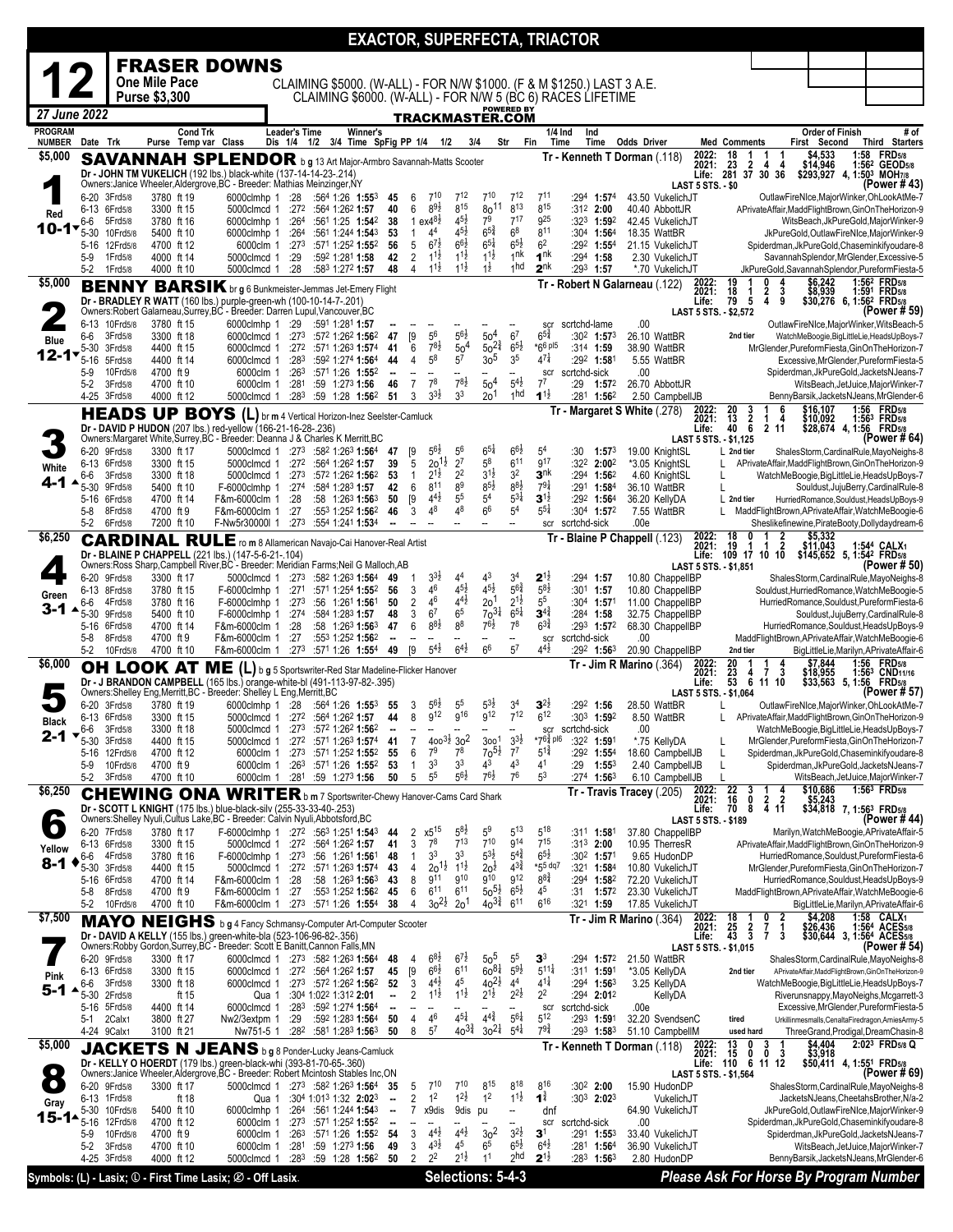|                                                                                                                                                                                                                                                                                                                                                  |                      |                               |                                       |                 |                                                                                                                                                                      |                          |                                                                                    |                           |                                |                                  |                                       |                                          |                                          |                                          |                                      | <b>EXACTOR, SUPERFECTA, TRIACTOR</b>                              |                            |                                          |                                |                      |                                                                                          |                                                                                                    |       |                                                                              |
|--------------------------------------------------------------------------------------------------------------------------------------------------------------------------------------------------------------------------------------------------------------------------------------------------------------------------------------------------|----------------------|-------------------------------|---------------------------------------|-----------------|----------------------------------------------------------------------------------------------------------------------------------------------------------------------|--------------------------|------------------------------------------------------------------------------------|---------------------------|--------------------------------|----------------------------------|---------------------------------------|------------------------------------------|------------------------------------------|------------------------------------------|--------------------------------------|-------------------------------------------------------------------|----------------------------|------------------------------------------|--------------------------------|----------------------|------------------------------------------------------------------------------------------|----------------------------------------------------------------------------------------------------|-------|------------------------------------------------------------------------------|
|                                                                                                                                                                                                                                                                                                                                                  |                      |                               |                                       |                 | <b>FRASER DOWNS</b>                                                                                                                                                  |                          |                                                                                    |                           |                                |                                  |                                       |                                          |                                          |                                          |                                      |                                                                   |                            |                                          |                                |                      |                                                                                          |                                                                                                    |       |                                                                              |
|                                                                                                                                                                                                                                                                                                                                                  |                      |                               | One Mile Pace<br><b>Purse \$5,040</b> |                 |                                                                                                                                                                      |                          |                                                                                    |                           |                                |                                  |                                       |                                          |                                          |                                          |                                      | HORSES & GELDINGS - N/W 5 (BC 6) RACES OR \$30000. (BC \$37500.)  |                            |                                          |                                |                      |                                                                                          |                                                                                                    |       |                                                                              |
| 27 June 2022                                                                                                                                                                                                                                                                                                                                     |                      |                               |                                       |                 |                                                                                                                                                                      |                          |                                                                                    |                           |                                |                                  |                                       |                                          |                                          | <b>POWERED BY</b>                        |                                      | LIFETIME (W-ALL) (N/W 3 (BC4) OR \$15000(BC \$18750) DRAW INSIDE) |                            |                                          |                                |                      |                                                                                          |                                                                                                    |       |                                                                              |
| <b>PROGRAM</b>                                                                                                                                                                                                                                                                                                                                   |                      |                               |                                       | <b>Cond Trk</b> |                                                                                                                                                                      | Leader's Time            |                                                                                    | Winner's                  |                                |                                  |                                       |                                          | <u>TRACKMASTER.COM</u>                   |                                          | 1/4 Ind                              | Ind                                                               |                            |                                          |                                |                      |                                                                                          | Order of Finish                                                                                    |       | # of                                                                         |
| <b>NUMBER</b>                                                                                                                                                                                                                                                                                                                                    | Date Trk             |                               |                                       |                 | Purse Temp var Class                                                                                                                                                 | Dis 1/4 1/2              |                                                                                    | 3/4 Time SpFig PP 1/4 1/2 |                                |                                  |                                       |                                          | 3/4<br>Str                               |                                          | Time<br>Fin                          | Time                                                              | <b>Odds Driver</b>         |                                          |                                | <b>Med Comments</b>  |                                                                                          | First Second                                                                                       |       | Third Starters                                                               |
|                                                                                                                                                                                                                                                                                                                                                  |                      |                               |                                       |                 | <b>CREDIT IS MAGIC</b> b g 5 Up the Credit-Magic Number-Rocknroll Hanover                                                                                            |                          |                                                                                    |                           |                                |                                  |                                       |                                          |                                          |                                          |                                      |                                                                   | Tr - Travis Tracey (.205)  |                                          | 2022:<br>2021:                 | $\frac{15}{18}$      | $\frac{3}{2}$<br>1<br>0<br>4                                                             | \$12,336<br>\$7,416                                                                                |       | 1:58 FRD5/8<br>2:02 <sup>2</sup> FRD <sub>5/8</sub> Q                        |
|                                                                                                                                                                                                                                                                                                                                                  |                      |                               |                                       |                 | Dr - BLAINE P CHAPPELL (221 lbs.) (147-5-6-21-.104)<br>Owners: Travis Tracey, Surrey, BC - Breeder: Wild Dunes Stables; Westridge Stable, BC                         |                          |                                                                                    |                           |                                |                                  |                                       |                                          |                                          |                                          |                                      |                                                                   |                            |                                          | Life:<br>LAST 5 STS. - \$2,583 | 64                   | 3 11 12                                                                                  | \$35,247 5, 1:58 FRD5/8                                                                            |       | (Power # 58                                                                  |
|                                                                                                                                                                                                                                                                                                                                                  |                      | 6-20 10Frd5/8<br>6-13 7Frd5/8 | 4620 ft 17<br>4620 ft 15              |                 | Nw3r15000lcd 1<br>Nw3r15000lcd 1                                                                                                                                     | :281                     | :584 1:284 1:572<br>$:28^2$ $:58^3$ 1:28 <sup>1</sup> 1:57 <sup>3</sup>            |                           | 46<br>49                       | $\overline{2}$<br>6              | 3 <sup>3</sup><br>$6^{8}\frac{1}{2}$  | 3 <sup>3</sup><br>$6^{6}\frac{1}{2}$     | $4^{3\frac{3}{4}}$<br>30 <sup>2</sup>    | 4 <sup>4</sup><br>$3^{1\frac{3}{4}}$     | $4^{1\frac{3}{4}}$<br>$3^{2}$        | :281<br>1:57 <sup>4</sup><br>:292 1:58                            |                            | 9.00 ChappellBP<br>13.95 VukelichJT      |                                |                      |                                                                                          | Livinonadreneline, BraceForImpact, MinnekhadaJoe-4<br>FirmRingo, BraceForImpact, CreditIsMagic-6   |       |                                                                              |
| Red<br>6-1                                                                                                                                                                                                                                                                                                                                       | 6-6                  | 12Frd5/8                      | 5040 ft 15                            |                 | Nw5r30000lcd 1                                                                                                                                                       | :263                     | :554 1:244 1:54                                                                    |                           | 55                             | $\mathbf{1}$                     | 3 <sup>5</sup>                        | $3^{4}$                                  | 5 <sup>5</sup>                           | $48\frac{1}{2}$                          | $2^{10}$                             | $:301$ 1:56                                                       |                            | 45.20 VukelichJT                         |                                |                      |                                                                                          | TitoSantanna,CreditIsMagic,ChaseMeForever-6                                                        |       |                                                                              |
|                                                                                                                                                                                                                                                                                                                                                  | $5 - 30$<br>5-9      | 14Frd5/8<br>1Frd5/8           | 6600 ft 10                            | ft 14           | Nw3r15000lcd 1<br>Qua 1                                                                                                                                              |                          | :281 :573 1:262 1:562<br>:302 1:014 1:312 2:012                                    |                           | 50<br>$\overline{\phantom{a}}$ | 8<br>4                           | 30 <sup>3</sup><br>$1^{2}\frac{1}{2}$ | $40^{3}\frac{3}{4}$<br>1 <sup>4</sup>    | $40^{31}$<br>1 <sup>4</sup>              | $5^{4^{\frac{3}{4}}}$<br>1 <sup>5</sup>  | $8^{4^{3}_{4}}$<br>$1^{7}$           | :30 <sup>2</sup> 1:57 <sup>2</sup><br>:30<br>2:012                |                            | 33.00 ChappelIBP<br>ChappelIBP           |                                |                      |                                                                                          | BraceForImpact,FirmRingo,ChuckYouFarlie-9<br>CreditIsMagic, GinOnTheHorizon, ParisByNight-4        |       |                                                                              |
|                                                                                                                                                                                                                                                                                                                                                  |                      | 3-28 7Frd5/8                  | 5000 ft 10                            |                 | 6000clmcd 1                                                                                                                                                          |                          | $:27^1$ $:57^3$ 1:25 <sup>3</sup> 1:54 <sup>2</sup>                                |                           | 55                             | 4                                | 56<br>6 <sup>9</sup>                  | 50 <sup>4</sup><br>$6^{7}\frac{1}{2}$    | $404$<br>$40^{31}$                       | 4 <sup>4</sup><br>5 <sup>5</sup>         | $4^{4}$ <sub>2</sub><br>43‡          | $:284$ 1:551                                                      |                            | 27.25 ChappelIBP                         |                                |                      |                                                                                          | FireNIce.OutlawFireNIce-.WitsBeach+-5                                                              |       |                                                                              |
|                                                                                                                                                                                                                                                                                                                                                  |                      | 3-20 3Frd5/8                  | 6600 ft 7                             |                 | Nw3r15000lcd 1 :273 :583 1:274 1:573 47                                                                                                                              |                          |                                                                                    |                           |                                | 6                                |                                       |                                          |                                          |                                          |                                      | :294<br>1:581<br>Tr - J Kenneth Sonier (.358)                     |                            | 12.45 ChappelIBP                         | 2022:                          | $\frac{12}{8}$       | 5<br>$\frac{2}{1}$                                                                       | Livinonadreneline, ImWatching, RapidoDom-7<br>\$19,024                                             |       | 1:553 FRD5/8                                                                 |
| <b>BRACE FOR IMPACT</b> b g 3 Custard the Dragon-Emmas Big Girl-Big Jim<br>2021:<br>1<br>\$5,545<br>20<br>Dr - DAVID P HUDON (207 lbs.) red-yellow (166-21-16-28-.236)<br>\$24,569 3, 1:55 <sup>3</sup> FRD5/8<br>6<br>3<br>Life:<br>-1<br>Owners: Gordon Elliott, Langley, BC - Breeder: Kelly O Hoerdt, Beaumont, AB<br>LAST 5 STS. - \$11,220 |                      |                               |                                       |                 |                                                                                                                                                                      |                          |                                                                                    |                           |                                |                                  |                                       |                                          | 2:014 FRD5/8                             |                                          |                                      |                                                                   |                            |                                          |                                |                      |                                                                                          |                                                                                                    |       |                                                                              |
|                                                                                                                                                                                                                                                                                                                                                  |                      | 6-20 10Frd5/8                 | 4620 ft 17                            |                 | Nw3r15000lcd 1 :281                                                                                                                                                  |                          | :584 1:284 1:572 47                                                                |                           |                                | 4                                | $1^{11}$                              | $1^{1\frac{1}{2}}$                       | 1 <sup>2</sup>                           | 1 <sup>1</sup>                           | $\mathbf{z}$                         | :284<br>1:57 <sup>3</sup>                                         |                            | *.55 HudonDP                             |                                |                      |                                                                                          | Livinonadreneline, BraceForImpact, MinnekhadaJoe-4                                                 |       | (Power # 77                                                                  |
| <b>Blue</b>                                                                                                                                                                                                                                                                                                                                      |                      | 6-13 7Frd5/8                  | 4620 ft 15                            |                 | Nw3r15000lcd 1                                                                                                                                                       | :282                     | :583 1:281 1:573                                                                   |                           | 52                             | $\overline{4}$                   | $2^{1\frac{1}{2}}$                    | $1^{1\frac{1}{2}}$<br>$1^{1\frac{1}{2}}$ | $1^{1}\frac{1}{2}$                       | $11\frac{1}{2}$<br>$1^{1\frac{1}{2}}$    | $2^{\frac{1}{2}}$                    | :292<br>$1:57^{3}$                                                |                            | *1.15 HudonDP                            |                                |                      |                                                                                          | FirmRingo, BraceForImpact, CreditIsMagic-6                                                         |       |                                                                              |
| 4-1 ∗                                                                                                                                                                                                                                                                                                                                            | 6-6<br>$5 - 30$      | 7Frd5/8<br>14Frd5/8           | 4620 ft 16<br>6600 ft 10              |                 | Nw3r15000lcd 1<br>Nw3r15000lcd 1                                                                                                                                     | :273<br>:281             | :572 1:262 1:553<br>:573 1:262 1:562                                               |                           | 57<br>55                       | 5<br>$\mathbf{1}$                | 1 <sup>2</sup><br>$1^{11}$            | 1 <sup>2</sup>                           | $11\frac{1}{2}$<br>$11\frac{1}{2}$       | $1^{1\frac{1}{2}}$                       | 1 <sup>nk</sup><br>$1^{\frac{1}{2}}$ | :291<br>1:55 <sup>3</sup><br>:30<br>1:562                         |                            | 2.00 HudonDP<br>2.05 HudonDP             |                                |                      |                                                                                          | BraceForImpact,FirmRingo,ChuckYouFarlie-9<br>BraceForImpact,FirmRingo,ChuckYouFarlie-9             |       |                                                                              |
|                                                                                                                                                                                                                                                                                                                                                  | 5-16                 | 13Frd5/8<br>4Frd5/8           | 6600 ft 11<br>6600 ft 9               |                 | Nw3r15000lcd 1<br>Nw3r15000lcd 1                                                                                                                                     |                          | $:27^2$ :58 1:264 1:553<br>$:27^4$ :574 1:26 <sup>1</sup> 1:56                     |                           | 56<br>47                       | $\mathbf{1}$<br>$\overline{7}$   | 2 <sup>2</sup><br>$7^{11}$            | 2 <sup>2</sup><br>712                    | $2^{1\frac{1}{2}}$<br>7 <sup>11</sup>    | $2^{2\frac{1}{2}}$<br>$7^{11}$           | *2hd pl1<br>$76\frac{1}{2}$          | :283 $1:553$<br>:284<br>1:571                                     |                            | 12.45 HudonDP<br>17.60 HudonDP           |                                |                      |                                                                                          | ADudesPromise-,BraceForImpact+,SoStrange+-8<br>ImWatching, FiveStarGeneral, Livinonadreneline-7    |       |                                                                              |
|                                                                                                                                                                                                                                                                                                                                                  | $5-8$<br>$5-1$       | 2Frd5/8                       | 6400 ft 14                            |                 | Nw2r7500lcd 1                                                                                                                                                        |                          | :282 :591 1:274 1:562                                                              |                           | 54                             | 2                                | 2 <sup>2</sup>                        | $2^{1\frac{1}{2}}$                       | 3 <sup>2</sup>                           | $2^{1\frac{1}{2}}$                       | 1 <sup>nk</sup>                      | :281<br>1:562                                                     |                            | 5.50 HudonDP                             |                                |                      |                                                                                          | BraceForImpact,MinnekhadaJoe,FiveStarGeneral-6                                                     |       |                                                                              |
|                                                                                                                                                                                                                                                                                                                                                  |                      | <b>CAME</b>                   |                                       |                 | A CAVALIER b g 3 Domitian Hanover-Dover Dolly-Badlands Hanover                                                                                                       |                          |                                                                                    |                           |                                |                                  |                                       |                                          |                                          |                                          |                                      | Tr - Clinton B Warrington (.297)                                  |                            |                                          | 2022:<br>2021:                 | 6<br>0               | 2<br>0<br>0<br>0                                                                         | \$5,115                                                                                            |       | 1:582 FRD <sub>5/8</sub><br>$$5,115$ 3, 1:58 <sup>2</sup> FRD <sub>5/8</sub> |
|                                                                                                                                                                                                                                                                                                                                                  |                      |                               |                                       |                 | Dr - CLINTON B WARRINGTON (175 lbs.) brown-gold (55-10-6-15-.333)<br>Owners:Freda & David Woolley,Langley,BC - Breeder: Freda C Woolley,Langley,BC                   |                          |                                                                                    |                           |                                |                                  |                                       |                                          |                                          |                                          |                                      |                                                                   |                            |                                          | Life:<br>LAST 5 STS. - \$4,635 | 6                    | $\mathbf{1}$<br>$\overline{\mathbf{2}}$<br>1                                             |                                                                                                    |       | (Power # 73)                                                                 |
|                                                                                                                                                                                                                                                                                                                                                  | 6-20                 | 13Frd5/8<br>6-13 13Frd5/8     | 4200 ft 17                            |                 | Nw1r5000l 1 :29 :593 1:284 1:582 42                                                                                                                                  |                          | :30 <sup>2</sup> 1:02 <sup>1</sup> 1:32 <b>2:02</b> <sup>2</sup>                   |                           | 28                             | 6<br>3                           | 1 <sup>2</sup><br>$5^{7\frac{1}{2}}$  | $1^{11}$<br>$5^8$                        | $11\frac{1}{2}$<br>40 <sup>5</sup>       | 1 <sup>2</sup><br>$4^{51}$               | $1^{12}$ (dh)<br>$4^{11}$            | :293<br>1:582<br>:293 2:023                                       |                            | 19.10 WarringtonCB<br>4.00 WarringtonCB  |                                |                      |                                                                                          | OneToughBeachboy,CameACavalier,WesternCowboy-6<br>OneToughBeachboy,TalkinNRockin,OhShutUp-6        |       |                                                                              |
| White                                                                                                                                                                                                                                                                                                                                            | 6-6                  | 13Frd5/8                      | 4200 ft 13<br>4200 ft 13              |                 | Nw1r5000I 1<br>Nw1r5000l 1                                                                                                                                           |                          | :292 1:001 1:30 2:00                                                               |                           | 31                             | 3                                | $4^{5}\frac{1}{2}$                    | $4^{6}\frac{1}{2}$                       | $4^{5}\frac{1}{2}$                       | $3^{3}\frac{1}{2}$                       | $3^{4^3}$                            | :30<br>2:01                                                       |                            | 2.25 WarringtonCB                        |                                |                      |                                                                                          | OneToughBeachboy,TalkinNRockin,CameACavalier-5                                                     |       |                                                                              |
| 15-14                                                                                                                                                                                                                                                                                                                                            | $5 - 30$<br>$5-16$   | 4Frd5/8<br>14Frd5/8           | 6000 ft 15<br>6000 ft 11              |                 | Nw1r5000l 1<br>Nw1r5000I 1                                                                                                                                           |                          | :291:5821:2811:564<br>:293 1:011 1:303 2:013 26                                    |                           | 48                             | 5<br>$\overline{2}$              | $3^{3}\frac{1}{2}$<br>3 <sup>3</sup>  | $3^{3}\frac{1}{2}$<br>3 <sup>4</sup>     | $3^{3}\frac{1}{2}$<br>44                 | $3^{4}$ <sub>2</sub><br>5 <sup>4</sup>   | $3^{4}$<br>$2^{3}$                   | :29<br>1:57 <sup>4</sup><br>:302 2:014                            |                            | 14.75 WarringtonCB<br>11.35 WarringtonCB |                                |                      |                                                                                          | MysticHunter, WesternCowboy, CameACavalier-8<br>WesternCowboy,CameACavalier,TalkinNRockin-8        |       |                                                                              |
|                                                                                                                                                                                                                                                                                                                                                  | $5-8$                | 9Frd5/8                       | 6000 ft 9                             |                 | Nw1r5000I 1                                                                                                                                                          |                          | :294 1:001 1:302 1:594                                                             |                           | 31                             | $\overline{2}$                   | $40^{51}$                             | $4^{7\frac{1}{2}}$                       | 45                                       | $4^{4}$ <sub>2</sub>                     | $4^{3}\frac{1}{2}$                   | :29<br>2:002                                                      |                            | 8.25 WarringtonCB                        |                                |                      |                                                                                          | ShakeShadowNRol,NeverGrowUp,LDsBoss-8                                                              |       |                                                                              |
|                                                                                                                                                                                                                                                                                                                                                  | $5-2$                | 1Frd5/8                       |                                       | ft 12           | Qua 1                                                                                                                                                                |                          | :303 1:002 1:302 2:003                                                             |                           | ۰.                             | $\mathbf{1}$                     | 22                                    | 1 <sup>4</sup>                           | $12$ <sub>2</sub>                        | 1 <sup>4</sup>                           | $1^{1\frac{3}{4}}$                   | :301<br>2:00 <sup>3</sup><br>Tr - Jerome Bouvier (.194)           |                            |                                          | WarringtonCB                   | 14                   |                                                                                          | CameACavalier, OneToughBeachboy, WatchingMarena-3<br>\$10,154                                      |       | 2:001 FRD5/8                                                                 |
|                                                                                                                                                                                                                                                                                                                                                  |                      |                               |                                       |                 | MINNEKHADA JOE b g 3 Vertical Horizon-Windsong Khloe-Rocknroll Hanover<br>Dr - KELLY O HOERDT (179 lbs.) green-black-whi (393-81-70-65-.360)                         |                          |                                                                                    |                           |                                |                                  |                                       |                                          |                                          |                                          |                                      |                                                                   |                            |                                          | 2022:<br>2021:<br>Life:        | 10<br>24             | $\frac{2}{1}$<br>$\frac{3}{3}$<br>0<br>$\overline{1}$<br>3<br>- 6                        | \$5,685<br>\$15,839 3, 2:00 <sup>1</sup> FRD5/8                                                    |       |                                                                              |
|                                                                                                                                                                                                                                                                                                                                                  |                      | 6-20 10Frd5/8                 | 4620 ft 17                            |                 | Owners: Jerome Bouvier, Langley-Catherine Keogh, Surrey, BC - Breeder: Jerome Bouvier, Langley, BC<br>Nw3r15000lcd 1 :281 :584 1:284 1:572 46                        |                          |                                                                                    |                           |                                | $\overline{1}$                   | $2^{1\frac{1}{2}}$                    | $2^{1\frac{1}{2}}$                       | $2^2$                                    | $3^{21}$                                 | $3^{1/2}$                            | $:28^2$ 1:573                                                     |                            | 2.20 KellyDA                             | LAST 5 STS. - \$1,674          |                      |                                                                                          | Livinonadreneline, BraceForImpact, MinnekhadaJoe-4                                                 |       | (Power # 64)                                                                 |
| Green                                                                                                                                                                                                                                                                                                                                            | 6-13                 | 3Frd5/8                       | 4480 ft 18                            |                 | Nw2r7500lcd 1                                                                                                                                                        | :28                      | :571 1:254 1:551                                                                   |                           | 53                             | 6                                | $79\frac{1}{2}$                       | 710                                      | $\overline{5}0^8$                        | $5^{9}4$                                 | $2^{10\frac{1}{4}}$                  | :294 1:571                                                        |                            | 11.65 WattBR                             |                                |                      |                                                                                          | SoStrange, MinnekhadaJoe, RiverBoatRosie-7                                                         |       |                                                                              |
| 8-1                                                                                                                                                                                                                                                                                                                                              | 6-6<br>$5 - 30$      | 7Frd5/8<br>14Frd5/8           | 4620 ft 16<br>6600 ft 10              |                 | Nw3r15000lcd 1<br>Nw3r15000lcd 1                                                                                                                                     | :273<br>:281             | :572 1:262 1:553<br>:573 1:262 1:562                                               |                           | 49<br>51                       | $\overline{7}$<br>$\overline{7}$ | $5^7$<br>$5^{5\frac{1}{2}}$           | 6 <sup>7</sup><br>$5^{51}$               | $7^{61}$<br>$6^{4}$                      | $7^{7\frac{1}{2}}$<br>$4^{41}$           | $6^{8\frac{1}{4}}$<br>7 <sup>4</sup> | $:293$ 1:571<br>:30<br>1:57 <sup>1</sup>                          |                            | 35.60 WattBR<br>29.50 WattBR             |                                |                      |                                                                                          | BraceForImpact,FirmRingo,ChuckYouFarlie-9<br>BraceForImpact,FirmRingo,ChuckYouFarlie-9             |       |                                                                              |
|                                                                                                                                                                                                                                                                                                                                                  |                      | 5-16 13Frd5/8                 | 6600 ft 11                            |                 | Nw3r15000lcd 1                                                                                                                                                       |                          | $:27^2$ :58 1:26 <sup>4</sup> 1:55 <sup>3</sup>                                    |                           | ۰.                             |                                  | $6^{9}\frac{1}{2}$                    | $6^{10}$                                 | 6 <sup>9</sup>                           | 6 <sup>9</sup>                           | scr<br>$6^{5}\frac{1}{2}$            | scrtchd-sick                                                      | .00                        |                                          |                                |                      |                                                                                          | ADudesPromise-,BraceForImpact+,SoStrange+-8                                                        |       |                                                                              |
|                                                                                                                                                                                                                                                                                                                                                  | $5-8$<br>5-1         | 4Frd5/8<br>2Frd5/8            | 6600 ft 9<br>6400 ft 14               |                 | Nw3r15000lcd 1<br>Nw2r7500lcd 1                                                                                                                                      |                          | $:274$ $:574$ 1:26 <sup>1</sup> 1:56<br>$:28^2$ $:59^1$ 1:274 1:56 <sup>2</sup>    |                           | 47<br>53                       | 6<br>5                           | 1 <sup>2</sup>                        | $1^{1\frac{1}{2}}$                       | $1\frac{1}{2}$                           | $1^{1\frac{1}{2}}$                       | $2^{nk}$                             | :29<br>1:57<br>$:283$ 1:56 <sup>2</sup>                           |                            | 19.50 HoerdtKO<br>4.95 KellyDA           |                                |                      |                                                                                          | ImWatching, FiveStarGeneral, Livinonadreneline-7<br>BraceForImpact,MinnekhadaJoe,FiveStarGeneral-6 |       |                                                                              |
|                                                                                                                                                                                                                                                                                                                                                  |                      |                               | <b>SAM THE CAT</b>                    |                 | (L) b g 4 Sportswriter-Cats Meow-Goliath Bayama                                                                                                                      |                          |                                                                                    |                           |                                |                                  |                                       |                                          |                                          |                                          |                                      |                                                                   | $Tr - Jim R$ Marino (.364) |                                          | 2022:<br>2021:                 | 21<br>19             | $\begin{array}{c}\n2 \\ 4 \\ 6\n\end{array}$<br>2<br>2<br>$\frac{1}{5}$<br>$\frac{3}{7}$ | \$16,164<br>\$21,844                                                                               |       | 1:551 FRD5/8<br>1:55 <sup>2</sup> FRD <sub>5/8</sub>                         |
|                                                                                                                                                                                                                                                                                                                                                  |                      |                               |                                       |                 | Dr - BRADLEY R WATT (160 lbs.) purple-green-wh (100-10-14-7-.201)<br>Owners:J J J Stables, Prince George, BC - Breeder: J J J Stables, Prince George, BC             |                          |                                                                                    |                           |                                |                                  |                                       |                                          |                                          |                                          |                                      |                                                                   |                            |                                          | Life:<br>LAST 5 STS. - \$1,116 | 45                   |                                                                                          | \$56,808 4, 1:551 FRD5/8                                                                           |       | (Power # 45)                                                                 |
|                                                                                                                                                                                                                                                                                                                                                  | 6-6                  | 6-13 9Frd5/8<br>12Frd5/8      | 5040 ft 15<br>5040 ft 15              |                 | Nw5r30000lcd 1 :274 :574 1:27 1:56<br>Nw5r30000lcd 1 :263 :554 1:244 1:54                                                                                            |                          |                                                                                    |                           | 51<br>46                       | 5<br>2                           | $66\frac{1}{2}$<br>1 <sup>2</sup>     | 6 <sup>8</sup><br>$1^{2\frac{1}{2}}$     | 76<br>2 <sup>1</sup>                     | $7^7$<br>$2^7$                           | 79술<br>520                           | :293 <b>1:57</b> 4<br>:33<br>1:58                                 |                            | 7.50 KellyDA<br>8.05 HoerdtKO            |                                | L                    |                                                                                          | Spiderdman, ChaseMeForever, ChasingBismarck-7<br>TitoSantanna.CreditIsMagic.ChaseMeForever-6       |       |                                                                              |
| Black                                                                                                                                                                                                                                                                                                                                            |                      | 5-30 7Frd5/8                  | 7200 ft 10                            |                 | Nw5r30000lcd 1 .272 .581 1:262 1:553                                                                                                                                 |                          |                                                                                    |                           | 51                             | 3                                | $4^{4}$                               | 45                                       | 76                                       | $76\frac{1}{2}$                          | $78\frac{1}{4}$                      | :293 1:571                                                        |                            | 12.00 TainshJrW                          |                                |                      |                                                                                          | JoeDimagio,RapidoDom,ChasingBismarck-7                                                             |       |                                                                              |
| 10-17                                                                                                                                                                                                                                                                                                                                            | 5-16<br>$5-8$        | 10Frd5/8<br>5Frd5/8           | 7200 ft 12<br>7200 ft 9               |                 | Nw5r30000lcd 1<br>Nw5r30000lcd 1                                                                                                                                     | :281<br>:263             | :574 1:253 1:534<br>:551 1:24 1:532                                                |                           | 53<br>64                       | 6<br>$\mathbf{1}$                | $6^{8}$<br>$3^{21}$                   | 6 <sup>8</sup><br>$3^{3}\frac{1}{2}$     | $66\frac{1}{2}$<br>$20^{11}$             | $6^{7\frac{1}{2}}$<br>2 <sup>2</sup>     | $6^{12}$<br>3 <sup>2</sup>           | :29 <sup>2</sup> 1:561<br>:293 1:534                              |                            | 16.45 KellyDA<br>6.55 KellyDA            |                                | L<br>L               |                                                                                          | JetJuice, TitoSantanna, ChaseMeForever-6<br>RapidoDom, Chasing Bismarck, Sam The Cat-5             |       |                                                                              |
|                                                                                                                                                                                                                                                                                                                                                  | $5-1$                | 9Frd5/8                       | 7200 ft 14                            |                 | Nw5r30000lcd 1                                                                                                                                                       | :28                      | :582 1:263 1:55                                                                    |                           | 54                             | 4                                | $4^{4}$ <sub>2</sub>                  | $4^{5}\frac{1}{2}$                       | 6 <sup>6</sup>                           | 56                                       | $5^{6}$                              | $:28^2$ 1:561                                                     |                            | *2.10 KellyDA                            |                                | $\mathsf{L}$         |                                                                                          | RapidoDom, Chasing Bismarck, Ynotthishos-6                                                         |       |                                                                              |
|                                                                                                                                                                                                                                                                                                                                                  |                      | 4-26 4Frd5/8                  | 7200 ft 11                            |                 | Nw5r30000lcd 1<br>FIRM RINGO (L) b g 4 Firm Belief-Bonny Blue Design-Village Connection                                                                              |                          | $:272$ :58 1:262 1:552                                                             |                           | 59                             | 5                                | $11\frac{1}{2}$                       | $1^{1\frac{1}{2}}$                       | $11\frac{1}{2}$                          | $1^{1\frac{1}{2}}$                       | 1 <sup>1</sup>                       | :29<br>1:552                                                      | $Tr - Jim R$ Marino (.364) | 17.65 KellyDA                            | 2022:                          | 19                   | 2<br>3                                                                                   | \$18,765                                                                                           |       | SamTheCat, Ynotthishos, JoeRich-7<br>1:56 <sup>1</sup> RCR <sub>5/8</sub>    |
|                                                                                                                                                                                                                                                                                                                                                  |                      |                               |                                       |                 | Dr - DAVID A KELLY (155 lbs.) green-white-bla (523-106-96-82-.356)                                                                                                   |                          |                                                                                    |                           |                                |                                  |                                       |                                          |                                          |                                          |                                      |                                                                   |                            |                                          | 2021:<br>Life:                 | 12<br>36             | $\frac{5}{2}$<br>$\frac{2}{6}$<br>1<br>3                                                 | \$6,705<br>\$29,824 4, 1:561 RCR5/8                                                                |       | 1:593 WDSTK1/2                                                               |
| $\bullet$                                                                                                                                                                                                                                                                                                                                        |                      | 6-20 5Frd5/8                  | 5040 ft 17                            |                 | Owners: Jim Marino, Surrey, BC - Breeder: Susan G Viars, Tazewell, VA<br>Nw5r30000lcd 1                                                                              | :281                     | :581 1:262 1:543                                                                   |                           | 53                             | 3                                | 56½                                   | 5 <sup>′</sup>                           | $6^{64}$                                 | 6 <sup>8</sup>                           | 6 <sup>9</sup>                       | :283<br>1:562                                                     |                            | 19.60 WattBR                             | LAST 5 STS. - \$5,643          |                      |                                                                                          | TitoSantanna,Spiderdman,ChaseMeForever-7                                                           |       | (Power # 68)                                                                 |
| Yellow                                                                                                                                                                                                                                                                                                                                           |                      | 6-13 7Frd5/8                  | 4620 ft 15                            |                 | Nw3r15000lcd 1                                                                                                                                                       |                          | $:282$ $:583$ 1:281 <b>1:57</b> 3                                                  |                           | 53                             | 5                                | $1^{1\frac{1}{2}}$                    | $2^{1\frac{1}{2}}$                       | $2^{1\frac{1}{2}}$                       | $2^{1\frac{1}{2}}$                       | $1\frac{1}{2}$                       | :291<br>1:573                                                     |                            | 1.35 KellyDA                             |                                | L                    |                                                                                          | FirmRingo, BraceForImpact, CreditIsMagic-6                                                         |       |                                                                              |
| $9 - 2$                                                                                                                                                                                                                                                                                                                                          | 6-6<br>$5-30$        | 7Frd5/8<br>14Frd5/8           | 4620 ft 16<br>6600 ft 10              |                 | Nw3r15000lcd 1<br>Nw3r15000lcd 1                                                                                                                                     | :27 $3$                  | :572 1:262 1:553<br>:281 :573 1:262 1:562                                          |                           | 57<br>55                       | $\mathbf{1}$<br>$\overline{2}$   | 22<br>$20^{11}$                       | $2^{1\frac{1}{2}}$<br>$2^2$              | $2^{1\frac{1}{2}}$<br>$2^{1\frac{1}{2}}$ | $2^{1\frac{1}{2}}$<br>$2^{1\frac{1}{2}}$ | $2^{nk}$<br>$2^{\frac{1}{2}}$        | :29<br>$1:55^{3}$<br>:294 1:562                                   |                            | *1.95 KellyDA<br>*1.90 KellyDA           |                                | L<br>L               |                                                                                          | BraceForImpact,FirmRingo,ChuckYouFarlie-9<br>BraceForImpact,FirmRingo,ChuckYouFarlie-9             |       |                                                                              |
|                                                                                                                                                                                                                                                                                                                                                  | $5-16$<br>$5-8$      | 13Frd5/8<br>4Frd5/8           | 6600 ft 11<br>6600 ft 9               |                 | Nw3r15000lcd 1<br>Nw3r15000lcd 1                                                                                                                                     |                          | $:27^2$ :58 1:264 1:553<br>$:27^4$ :574 1:26 <sup>1</sup> 1:56                     |                           | 50<br>51                       | [9<br>4                          | $7^{12}$<br>46                        | $6^{9}\frac{1}{2}$<br>47                 | $50^6$<br>$50^{64}$                      | $6^{8}\frac{1}{2}$<br>$5^7$              | $*6^{7\frac{1}{4}p 4}$<br>42}        | :29<br>1:57<br>$:284$ 1:562                                       |                            | 3.35 KellvDA<br>*.40 KellyDA             |                                | 2nd tier             |                                                                                          | ADudesPromise-,BraceForImpact+,SoStrange+-8<br>ImWatching, FiveStarGeneral, Livinonadreneline-7    |       |                                                                              |
|                                                                                                                                                                                                                                                                                                                                                  | $5-1$                | 1Frd5/8                       | 6600 ft 14                            |                 | Nw3r15000lcd 1                                                                                                                                                       |                          | :272 :573 1:263 1:554                                                              |                           | 54                             | 3                                | 10 <sup>1</sup>                       | $2^{1\frac{1}{2}}$                       | 3 <sup>3</sup>                           | $4^{4}$ <sub>2</sub>                     | $3^{24}$                             | :291<br>1:562                                                     |                            | 2.25 KellyDA                             |                                |                      |                                                                                          | JoeDimagio,LadnerLad,FirmRingo-5                                                                   |       |                                                                              |
|                                                                                                                                                                                                                                                                                                                                                  |                      |                               | <b>IM WATCHING</b>                    |                 | b g 5 Hes Watching-Judy Is a Fox-The Panderosa                                                                                                                       |                          |                                                                                    |                           |                                |                                  |                                       |                                          |                                          |                                          |                                      | Tr - Gordon A Abbott (.274)                                       |                            |                                          | 2022:<br>2021:                 | $\frac{20}{31}$      | 3<br>3<br>5<br>5                                                                         | \$15,179<br>\$21,123                                                                               | 1:561 | 1:56 FRD <sub>5/8</sub><br>CND <sub>11/16</sub>                              |
|                                                                                                                                                                                                                                                                                                                                                  |                      |                               |                                       |                 | Dr - JOHN R ABBOTT (180 lbs.) black-red-gold (147-20-19-28-.271)<br>Owners: The Bollocks Stable, Coquitlam, BC - Breeder: Jennifer L Dodsworth; Randy D Rutledge, BC |                          |                                                                                    |                           |                                |                                  |                                       |                                          |                                          |                                          |                                      |                                                                   |                            |                                          | Life:<br>LAST 5 STS. - \$1,627 | 65                   | 9<br>4<br>10                                                                             | \$42,988                                                                                           |       | 5, 1:56 FRD <sub>5/8</sub><br>(Power # 64)                                   |
|                                                                                                                                                                                                                                                                                                                                                  |                      | 6-20 5Frd5/8<br>6-13 9Frd5/8  | 5040 ft 17<br>5040 ft 15              |                 | Nw5r30000lcd 1<br>Nw5r30000lcd 1                                                                                                                                     | :281                     | :58 <sup>1</sup> 1:26 <sup>2</sup> <b>1:54</b> <sup>3</sup><br>:274 :574 1:27 1:56 |                           | 53<br>56                       | 4<br>$\overline{c}$              | $4^{4}$<br>$2\frac{1}{2}$             | 4 <sup>5</sup><br>2 <sup>2</sup>         | 45<br>3 <sup>2</sup>                     | $4^{6}\frac{1}{2}$<br>$4^{3}\frac{1}{2}$ | 58‡<br>5 <sup>5</sup>                | :29<br>1:562<br>:293<br>1:57                                      |                            | 39.50 AbbottJR<br>29.80 AbbottJR         |                                |                      |                                                                                          | TitoSantanna,Spiderdman,ChaseMeForever-7<br>Spiderdman, ChaseMeForever, Chasing Bismarck-7         |       |                                                                              |
| Pink                                                                                                                                                                                                                                                                                                                                             | 6-6                  | 12Frd5/8                      | 5040 ft 15                            |                 | Nw5r30000lcd 1                                                                                                                                                       | :26 <sup>3</sup>         | :554 1:244 1:54                                                                    |                           | 53                             | 3                                | 2 <sup>2</sup>                        | $2^{2}$                                  | 3 <sup>3</sup>                           | 5 <sup>9</sup>                           | $4^{12}\frac{1}{2}$                  | :31<br>1:562                                                      |                            | 18.70 AbbottJR                           |                                | L<br>L               |                                                                                          | TitoSantanna, CreditIsMagic, ChaseMeForever-6                                                      |       |                                                                              |
| 5-1                                                                                                                                                                                                                                                                                                                                              | $5 - 30$<br>$5 - 16$ | 7Frd5/8<br>10Frd5/8           | 7200 ft 10<br>7200 ft 12              |                 | Nw5r30000lcd 1<br>Nw5r30000lcd 1                                                                                                                                     | :281                     | $:272$ $:581$ 1:262 1:553<br>:574 1:253 1:534                                      |                           | 56<br>59                       | $\mathbf{1}$<br>$\overline{2}$   | $2^{1\frac{1}{2}}$<br>4 <sup>5</sup>  | 2 <sup>2</sup><br>$4^{4}$ <sub>2</sub>   | 2 <sup>2</sup><br>$4^{3}\frac{1}{2}$     | 2 <sup>2</sup><br>$5^{6}\frac{1}{2}$     | 5 <sup>3</sup><br>$5^{7\frac{3}{4}}$ | :292 1:561<br>$:291$ 1:55 <sup>2</sup>                            |                            | 28.45 HudonDP<br>33.30 AbbottJR          |                                | L<br>L               |                                                                                          | JoeDimagio, RapidoDom, Chasing Bismarck-7<br>JetJuice, TitoSantanna, ChaseMeForever-6              |       |                                                                              |
|                                                                                                                                                                                                                                                                                                                                                  | 5-8                  | 4Frd5/8                       | 6600 ft 9                             |                 | Nw3r15000lcd 1                                                                                                                                                       |                          | :274 :574 1:261 1:56                                                               |                           | 53                             | 5                                | $12$ <sub>2</sub>                     | 1 <sup>2</sup>                           | 1 <sup>2</sup>                           | 1 <sup>2</sup>                           | $1^{11}$                             | :294 1:56                                                         |                            | 3.55 AbbottJR                            |                                | L                    |                                                                                          | ImWatching, FiveStarGeneral, Livinonadreneline-7                                                   |       |                                                                              |
|                                                                                                                                                                                                                                                                                                                                                  | $5-1$                | 1Frd5/8                       | 6600 ft 14                            |                 | Nw3r15000lcd 1<br><b>CHASING BISMARCK (L)</b> br g 4 Mystery Chase-Cheyenne J-Youdontknowjack                                                                        |                          | $:27^2$ :573 1:263 1:554                                                           |                           | 52                             | 2                                | 2 <sup>1</sup>                        | 3 <sup>3</sup>                           | 5 <sup>5</sup>                           | $5i$ <sup>5</sup>                        | $4^{4}$ <sub>2</sub>                 | :29<br>$1:56^{3}$<br>Tr - Margaret S White (.278)                 |                            | 10.15 AbbottJR                           | 2022:<br>2021:                 | L<br>$\frac{21}{16}$ | 6<br>-6                                                                                  | JoeDimagio,LadnerLad,FirmRingo-5<br>\$38,161<br>\$12,463                                           |       | 1:533 FRD5/8                                                                 |
|                                                                                                                                                                                                                                                                                                                                                  |                      |                               |                                       |                 | Dr - J BRANDON CAMPBELL (165 lbs.) orange-white-bl (491-113-97-82-.395)                                                                                              |                          |                                                                                    |                           |                                |                                  |                                       |                                          |                                          |                                          |                                      |                                                                   |                            |                                          | Life:                          | 39                   | $\overline{\mathbf{2}}$<br>1<br>5<br>7<br>8                                              | \$51,224 4, 1:53 <sup>3</sup> FRD <sub>5/8</sub>                                                   |       | 1:571 FRD5/8                                                                 |
|                                                                                                                                                                                                                                                                                                                                                  |                      | 6-20 5Frd5/8                  | 5040 ft 17                            |                 | Owners: Bryant Hibbs, Surrey, BC - Breeder: Bryant R Hibbs, Surrey, BC<br>Nw5r30000lcd 1                                                                             | :281                     | :581 1:262 1:543                                                                   |                           | -54                            | 7                                | 711                                   | 710                                      | $50^{61}$                                | $5^{7}$                                  | $4^{7}\frac{1}{2}$                   | $:282$ 1:56                                                       |                            | 36.70 VukelichJT                         | LAST 5 STS. - \$2,762          | L                    |                                                                                          | TitoSantanna,Spiderdman,ChaseMeForever-7                                                           |       | (Power # 49)                                                                 |
| Gray                                                                                                                                                                                                                                                                                                                                             |                      | 6-13 9Frd5/8                  | 5040 ft 15                            |                 | Nw5r30000lcd 1                                                                                                                                                       | :274                     | :574 1:27 1:56                                                                     |                           | 57                             | 7                                | 7 <sup>8</sup>                        | $7^{10}$                                 | $60^5$                                   | $5^{41}$                                 | $3^{4}$                              | $:284$ 1:564                                                      |                            | 18.95 VukelichJT                         |                                | L                    |                                                                                          | Spiderdman, ChaseMeForever, Chasing Bismarck-7                                                     |       |                                                                              |
| 2-1                                                                                                                                                                                                                                                                                                                                              | 6-6<br>5-30          | 1 Frd 5/8<br>7Frd5/8          | 6300 ft 18<br>7200 ft 10              |                 | Nw500015cd 1<br>Nw5r30000lcd 1                                                                                                                                       | :26 <sup>3</sup>         | :56 1:243 1:54<br>:272 :581 1:262 1:553                                            |                           | 57<br>56                       | $\overline{2}$<br>6              | $5^7\,$<br>$68\frac{1}{2}$            | 5 <sup>6</sup><br>7 <sup>9</sup>         | $40^{31}$<br>$60^{5\frac{3}{4}}$         | 5 <sup>5</sup><br>$6^{5}$                | $5^{8\frac{1}{4}}$<br>$3^{2}$        | :30 <sup>2</sup> 1:55 <sup>3</sup><br>:282 1:56                   |                            | 11.05 HudonDP<br>9.25 KellyDA            |                                | L                    |                                                                                          | HapunaBeach, RedneckJim, OutlawDukeWorthy-5<br>JoeDimagio, RapidoDom, Chasing Bismarck-7           |       |                                                                              |
|                                                                                                                                                                                                                                                                                                                                                  | $5-16$               | 10Frd5/8<br>5Frd5/8           | 7200 ft 12                            |                 | Nw5r30000lcd 1                                                                                                                                                       | :281<br>:26 <sup>3</sup> | :574 1:253 1:534<br>:551 1:24 1:532                                                |                           | 61<br>66                       | 3<br>3                           | 3 <sup>3</sup><br>$5^6$               | 3 <sup>3</sup><br>$5^{6}$                | 20 <sup>1</sup><br>$50^{31}$             | $3^{1\frac{3}{4}}$<br>$4^{2^{3}_{4}}$    | $4^{51}$<br>2 <sup>1</sup>           | :29<br>$1:54^{4}$<br>1:53 <sup>3</sup>                            |                            | 2.45 CampbellJB<br>*1.00 CampbellJB      |                                | L<br>L               |                                                                                          | JetJuice, TitoSantanna, ChaseMeForever-6<br>RapidoDom, Chasing Bismarck, Sam The Cat-5             |       |                                                                              |
|                                                                                                                                                                                                                                                                                                                                                  | 5-8<br>$5-1$         | 9Frd5/8                       | 7200 ft 9<br>7200 ft 14               |                 | Nw5r30000lcd 1<br>Nw5r30000lcd 1                                                                                                                                     | :28                      | :582 1:263 1:55                                                                    |                           | 60                             | 5                                | 56                                    | $56\frac{1}{2}$                          | $20^{1\frac{1}{2}}$                      | $2^{1\frac{1}{2}}$                       | 2 <sup>hd</sup>                      | :29<br>:281 1:55                                                  |                            | 5.55 CampbellJB                          |                                |                      |                                                                                          | RapidoDom, Chasing Bismarck, Ynotthishos-6                                                         |       |                                                                              |
|                                                                                                                                                                                                                                                                                                                                                  |                      |                               |                                       |                 | Symbols: (L) - Lasix; 1 - First Time Lasix; 2 - Off Lasix.                                                                                                           |                          |                                                                                    |                           |                                |                                  |                                       |                                          | Selections: 8-2-6                        |                                          |                                      |                                                                   |                            |                                          |                                |                      |                                                                                          | Please Ask For Horse By Program Number                                                             |       |                                                                              |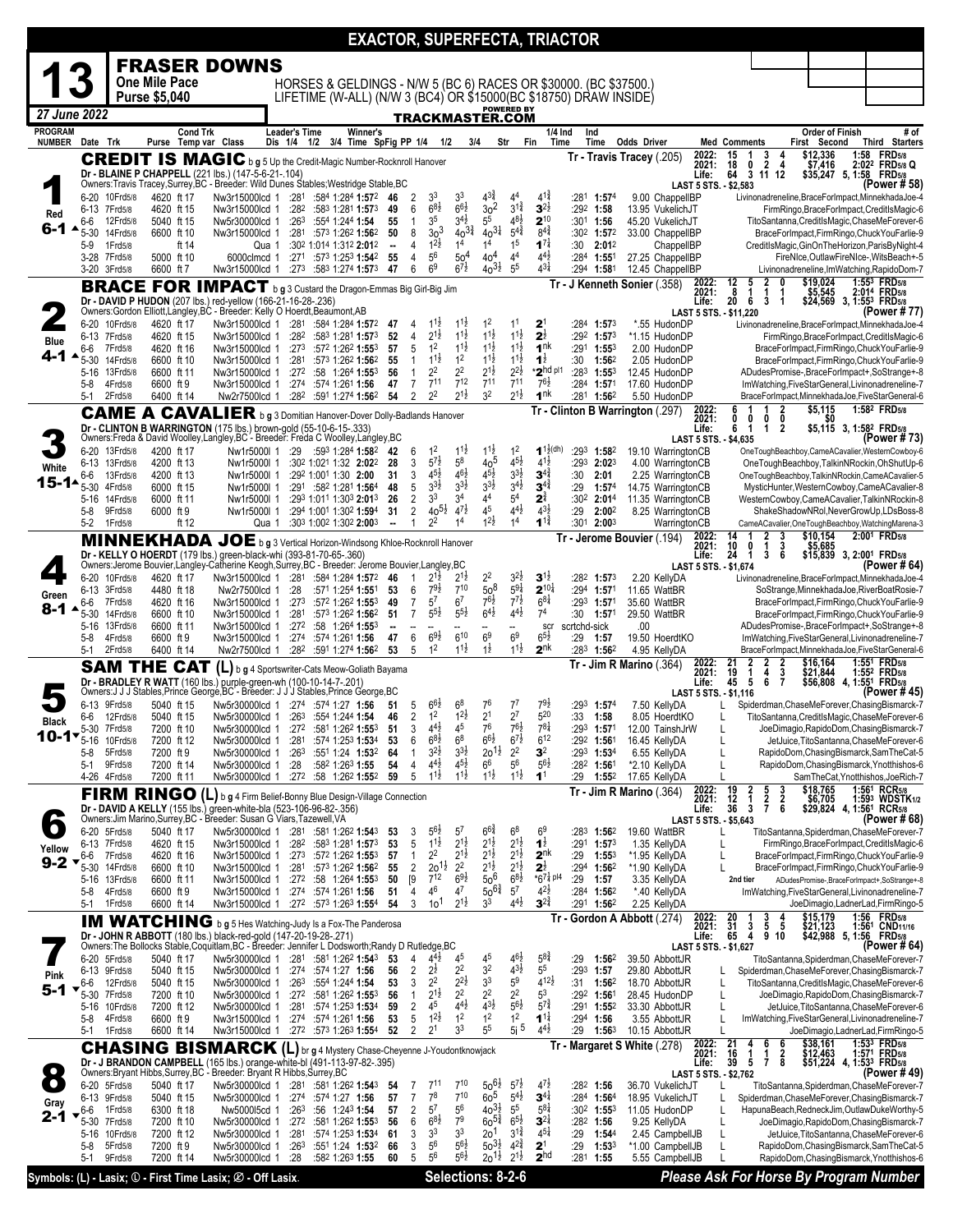## LEADING FRASER DOWNS DRIVERS

THROUGH THURSDAY, JUNE 23, 2022

| Name                  | <b>Starts</b>  | 1st      | 2nd | 3rd      | %<br>Win | % In<br>Monev | <b>UDRS</b> |
|-----------------------|----------------|----------|-----|----------|----------|---------------|-------------|
| Campbell, J Brandon   | 437            | 127      | 105 | 66       | 29.06    | 68.19         | .474        |
| Hoerdt, Kelly O       | 405            | 89       | 77  | 73       | 21.98    | 59.01         | .385        |
| Kelly, David A        | 340            | 82       | 68  | 61       | 24.12    | 62.06         | .412        |
| Knight, Scott L       | 413            | 54       | 62  | 66       | 13.08    | 44.07         | .267        |
| Therres, Rod          | 290            | 52       | 61  | 52       | 17 93    | 56.90         | .356        |
| Hudon, David P        | 267            | 29       | 29  | 43       | 10.86    | 37.83         | .223        |
| Abbott, John R        | 197            | 24       | 26  | 37       | 12.18    | 44 16         | .258        |
| Vukelich, John Tm     | 188            | 23       | 19  | 30       | 12 23    | 38.30         | .232        |
| Watt, Bradley R       | 160            | 13       | 18  | 14       | 8.12     | 28.12         | .173        |
| Chappell, Blaine P    | 241            | 12       | 12  | 34       | 4.98     | 24.07         | .124        |
| Warrington, Clinton B | 89             | 12       | 11  | 20       | 13.48    | 48 31         | .278        |
| Anderson. Kevin D     | 77             | 9        | 12  | 5        | 11.69    | 33.77         | .225        |
| Chappell, John D      | 55             | 8        | 7   | 12       | 14.55    | 49.09         | .289        |
| Poloway, Dustin       | $\overline{2}$ | $\Omega$ | 0   | $\Omega$ | 0.00     | 0.00          | .000        |

## LEADING FRASER DOWNS TRAINERS

THROUGH THURSDAY, JUNE 23, 2022

|                       |               |     |     |     | %     | % In  |             |
|-----------------------|---------------|-----|-----|-----|-------|-------|-------------|
| Name                  | <b>Starts</b> | 1st | 2nd | 3rd | Win   | Money | <b>UDRS</b> |
| Marino, Jim R         | 458           | 105 | 78  | 78  | 22.93 | 56.99 | .381        |
| Hoerdt, Kelly O       | 329           | 86  | 66  | 53  | 26.14 | 62.31 | .427        |
| Therres, Rod          | 287           | 52  | 60  | 46  | 18.12 | 55.05 | .351        |
| Lancaster, Richard D  | 277           | 36  | 42  | 47  | 13.00 | 45.13 | .271        |
| Warrington, Clinton B | 140           | 21  | 18  | 29  | 15.00 | 48.57 | .290        |
| White, Margaret S     | 168           | 20  | 22  | 35  | 11.90 | 45.83 | .261        |
| Tracey, Travis        | 179           | 16  | 14  | 36  | 8.94  | 36.87 | .200        |
| Hudon, David P        | 123           | 16  | 12  | 18  | 13.01 | 37.40 | .233        |
| Rutledge, Randy D     | 90            | 16  | 12  | 19  | 17.78 | 52.22 | .322        |
| Abbott, Gordon A      | 72            | 12  | 10  | 12  | 16.67 | 47.22 | .299        |
| Johnston, Dennis      | 49            | 10  | 9   | 6   | 20.41 | 51.02 | .347        |
| Anderson, Kevin D     | 82            | 9   | 14  | 7   | 10.98 | 36.59 | .233        |
| Chadwick, Kyle R      | 24            | 9   | 7   | 4   | 37.50 | 83.33 | .593        |
| Dumoulin, Gabrielle   | 36            | 8   | 9   | 4   | 22.22 | 58.33 | .398        |
| Bouvier, Jerome       | 77            | 6   | 9   | 14  | 7.79  | 37.66 | .203        |
| Macleod, Alina        | 52            | 6   | 7   | 8   | 11.54 | 40.38 | .241        |
| Sifert, Jennifer L    | 42            | 6   | 5   | 7   | 14.29 | 42.86 | .265        |
| Sonier, J Kenneth     | 25            | 6   | 3   | 2   | 24.00 | 44.00 | .333        |
| Chappell, Blaine P    | 75            | 4   | 8   | 9   | 5.33  | 28.00 | .153        |

**\*Statistics above include starts over the past 365 days at this track. When there are fewer than 50 starts at this track, starts at ALL tracks over the past 365 days are included.\***